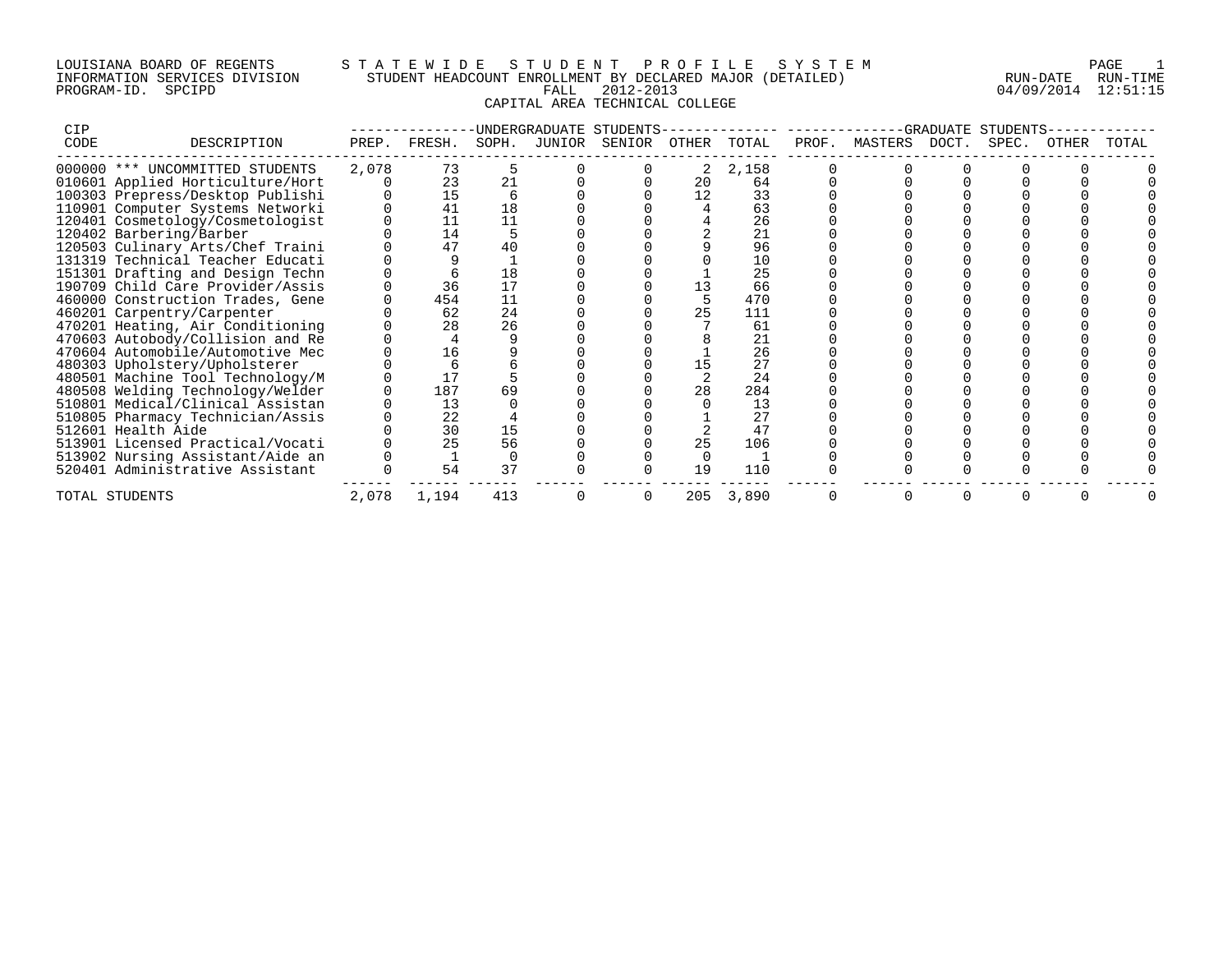## LOUISIANA BOARD OF REGENTS S T A T E W I D E S T U D E N T P R O F I L E S Y S T E M PAGE 2 INFORMATION SERVICES DIVISION STUDENT HEADCOUNT ENROLLMENT BY DECLARED MAJOR (DETAILED) RUN-DATE RUN-TIME PROGRAM-ID. SPCIPD FALL 2012-2013 04/09/2014 12:51:15 S. CENTRAL LA. TECH. COLLEGE

| <b>CIP</b> |                                  |       |        |       |        | UNDERGRADUATE STUDENTS- |       |           |       |               | GRADUATE | STUDENTS |       |       |
|------------|----------------------------------|-------|--------|-------|--------|-------------------------|-------|-----------|-------|---------------|----------|----------|-------|-------|
| CODE       | DESCRIPTION                      | PREP. | FRESH. | SOPH. | JUNIOR | SENIOR                  | OTHER | TOTAL     | PROF. | MASTERS DOCT. |          | SPEC.    | OTHER | TOTAL |
|            | 000000 *** UNCOMMITTED STUDENTS  | 1,065 | 111    |       |        |                         |       | 1,192     |       |               |          |          |       |       |
|            | 110901 Computer Systems Networki |       | 6      | 10    |        |                         |       | 21        |       |               |          |          |       |       |
|            | 150404 Instrumentation Technolog |       | 49     | 38    |        |                         | 19    | 106       |       |               |          |          |       |       |
|            | 150699 Industrial Production Tec |       | 200    | 93    |        |                         | 51    | 344       |       |               |          |          |       |       |
|            | 150903 Petroleum Technology/Tech |       | 8      | 12    |        |                         |       | 22        |       |               |          |          |       |       |
|            | 151301 Drafting and Design Techn |       | 13     |       |        |                         |       | 28        |       |               |          |          |       |       |
|            | 460000 Construction Trades, Gene |       | 14     |       |        |                         |       | 16        |       |               |          |          |       |       |
|            | 460302 Electrician               |       |        | 16    |        |                         |       | 25        |       |               |          |          |       |       |
|            | 470201 Heating, Air Conditioning |       |        | 22    |        |                         |       | 37        |       |               |          |          |       |       |
|            | 470303 Industrial Mechanics and  |       | 13     |       |        |                         |       | 28        |       |               |          |          |       |       |
|            | 470604 Automobile/Automotive Mec |       |        |       |        |                         |       | 12        |       |               |          |          |       |       |
|            | 470605 Diesel Mechanics Technolo |       |        |       |        |                         |       |           |       |               |          |          |       |       |
|            | 470616 Marine Maintenance/Fitter |       |        |       |        |                         |       |           |       |               |          |          |       |       |
|            | 480508 Welding Technology/Welder |       | 33     | 20    |        |                         |       |           |       |               |          |          |       |       |
|            | 490205 Truck and Bus Driver/Comm |       |        |       |        |                         |       |           |       |               |          |          |       |       |
|            | 490304 Diver, Professional and I |       | 23     |       |        |                         |       | 23        |       |               |          |          |       |       |
|            | 490309 Marine Science/Merchant M |       | 537    |       |        |                         |       | 539       |       |               |          |          |       |       |
|            | 510801 Medical/Clinical Assistan |       | 18     |       |        |                         |       | 22        |       |               |          |          |       |       |
|            | 510909 Surgical Technology/Techn |       |        |       |        |                         |       | 17        |       |               |          |          |       |       |
|            | 512601 Health Aide               |       | 47     |       |        |                         |       | 51        |       |               |          |          |       |       |
|            | 513901 Licensed Practical/Vocati |       | 69     | 20    |        |                         | 19    | 108       |       |               |          |          |       |       |
|            | 520401 Administrative Assistant  |       | 107    | 73    |        |                         | 30    | 210       |       |               |          |          |       |       |
|            | TOTAL STUDENTS                   | 1,065 | 1,307  | 348   |        |                         |       | 165 2,885 |       |               |          |          |       |       |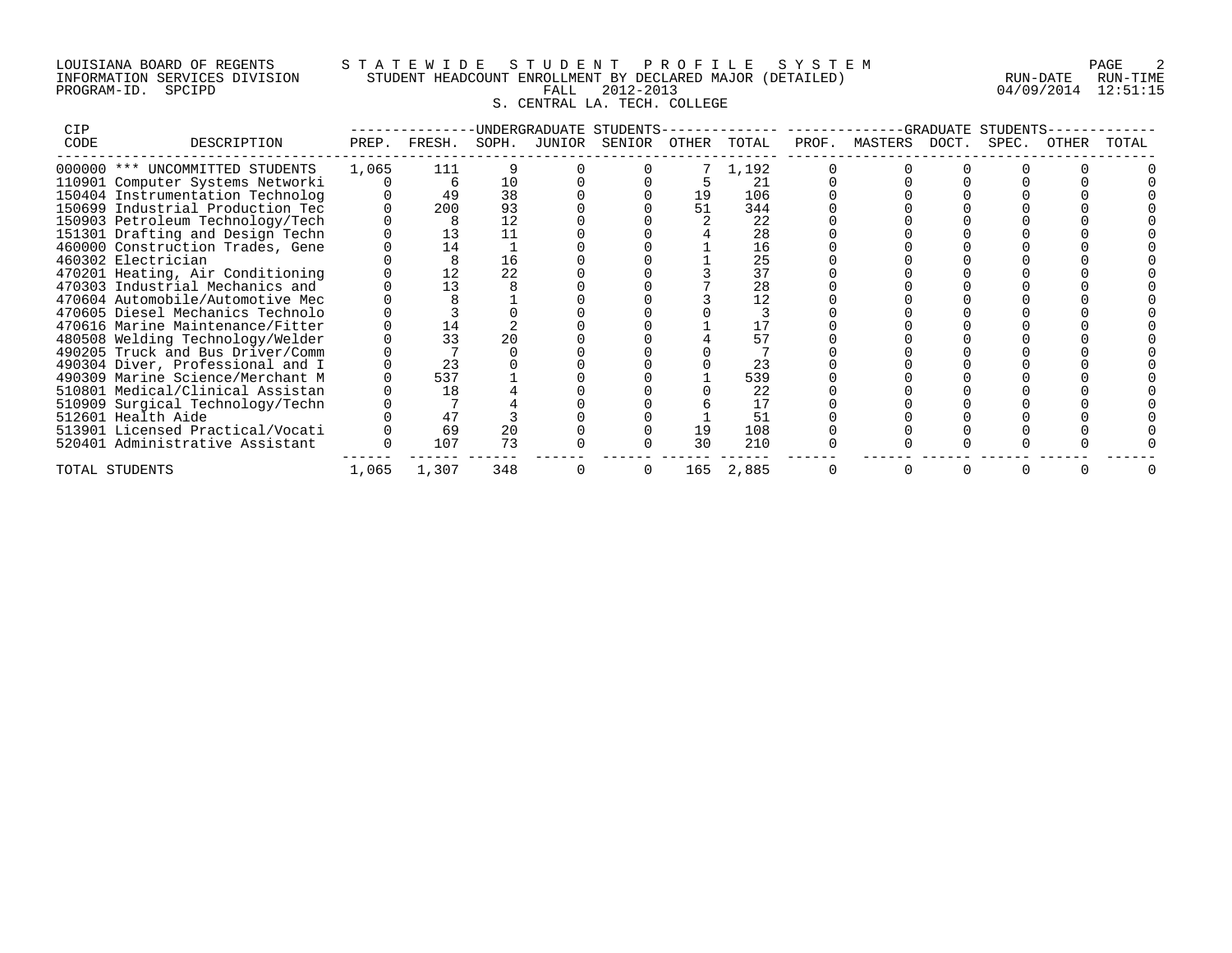## LOUISIANA BOARD OF REGENTS S T A T E W I D E S T U D E N T P R O F I L E S Y S T E M PAGE 3 INFORMATION SERVICES DIVISION STUDENT HEADCOUNT ENROLLMENT BY DECLARED MAJOR (DETAILED) RUN-DATE RUN-TIME PROGRAM-ID. SPCIPD FALL 2012-2013 04/09/2014 12:51:15 CENTRAL LA. TECH COMM COLLEGE

| <b>CIP</b> |                                  |       |        |               | UNDERGRADUATE STUDENTS |        |       |       |       |         | GRADUATE | STUDENT! |       |       |
|------------|----------------------------------|-------|--------|---------------|------------------------|--------|-------|-------|-------|---------|----------|----------|-------|-------|
| CODE       | DESCRIPTION                      | PREP. | FRESH. | SOPH.         | JUNIOR                 | SENIOR | OTHER | TOTAL | PROF. | MASTERS | DOCT.    | SPEC.    | OTHER | TOTAL |
|            | 000000 *** UNCOMMITTED STUDENTS  | 682   | 131    | 27            |                        |        | 3     | 843   |       |         |          |          |       |       |
|            | 010601 Applied Horticulture/Hort |       | 27     | $\Omega$      |                        |        |       | 27    |       |         |          |          |       |       |
|            | 030511 Forest Technology/Technic |       |        |               |                        |        |       |       |       |         |          |          |       |       |
|            | 100303 Prepress/Desktop Publishi |       |        |               |                        |        |       |       |       |         |          |          |       |       |
|            | 120402 Barbering/Barber          |       |        | 10            |                        |        |       | 23    |       |         |          |          |       |       |
|            | 120503 Culinary Arts/Chef Traini |       |        |               |                        |        |       | 30    |       |         |          |          |       |       |
|            | 150499 Electromechanical and Ins |       | 11     |               |                        |        |       | 16    |       |         |          |          |       |       |
|            | 151301 Drafting and Design Techn |       | 10     |               |                        |        |       | 17    |       |         |          |          |       |       |
|            | 190709 Child Care Provider/Assis |       |        |               |                        |        |       | 17    |       |         |          |          |       |       |
|            | 430104 Criminal Justice/Safety S |       |        |               |                        |        |       | 20    |       |         |          |          |       |       |
|            | 460101 Mason/Masonry             |       |        |               |                        |        |       | 24    |       |         |          |          |       |       |
|            | 460201 Carpentry/Carpenter       |       |        |               |                        |        |       | 15    |       |         |          |          |       |       |
|            | 460302 Electrician               |       |        | 13            |                        |        |       | 34    |       |         |          |          |       |       |
|            | 460401 Building/Property Mainten |       | 44     | 34            |                        |        |       | 83    |       |         |          |          |       |       |
|            | 470105 Industrial Electronics Te |       |        |               |                        |        |       | 14    |       |         |          |          |       |       |
|            | 470201 Heating, Air Conditioning |       | 18     | 16            |                        |        |       | 37    |       |         |          |          |       |       |
|            | 470303 Industrial Mechanics and  |       |        |               |                        |        |       | 13    |       |         |          |          |       |       |
|            | 470603 Autobody/Collision and Re |       |        |               |                        |        |       |       |       |         |          |          |       |       |
|            | 470604 Automobile/Automotive Mec |       | 24     | 11            |                        |        |       | 43    |       |         |          |          |       |       |
|            | 470606 Small Engine Mechanics an |       |        | $\mathcal{D}$ |                        |        |       | 15    |       |         |          |          |       |       |
|            | 480303 Upholstery/Upholsterer    |       | q      | 15            |                        |        |       | 29    |       |         |          |          |       |       |
|            | 480508 Welding Technology/Welder |       | 119    | 47            |                        |        | 26    | 192   |       |         |          |          |       |       |
|            | 480703 Cabinetmaking and Millwor |       | 9      | 13            |                        |        |       | 25    |       |         |          |          |       |       |
|            | 510805 Pharmacy Technician/Assis |       | 22     |               |                        |        |       | 24    |       |         |          |          |       |       |
|            | 510904 Emergency Medical Technol |       | 12     |               |                        |        |       | 12    |       |         |          |          |       |       |
|            | 512601 Health Aide               |       | 79     |               |                        |        |       | 88    |       |         |          |          |       |       |
|            | 513901 Licensed Practical/Vocati |       | 113    | 161           |                        |        | 48    | 322   |       |         |          |          |       |       |
|            | 513902 Nursing Assistant/Aide an |       | 22     |               |                        |        | 0     | 23    |       |         |          |          |       |       |
|            | 520401 Administrative Assistant  |       | 150    | 85            |                        |        | 46    | 281   |       |         |          |          |       |       |
|            | TOTAL STUDENTS                   | 682   | 897    | 492           |                        | O      | 212   | 2,283 |       |         |          |          |       |       |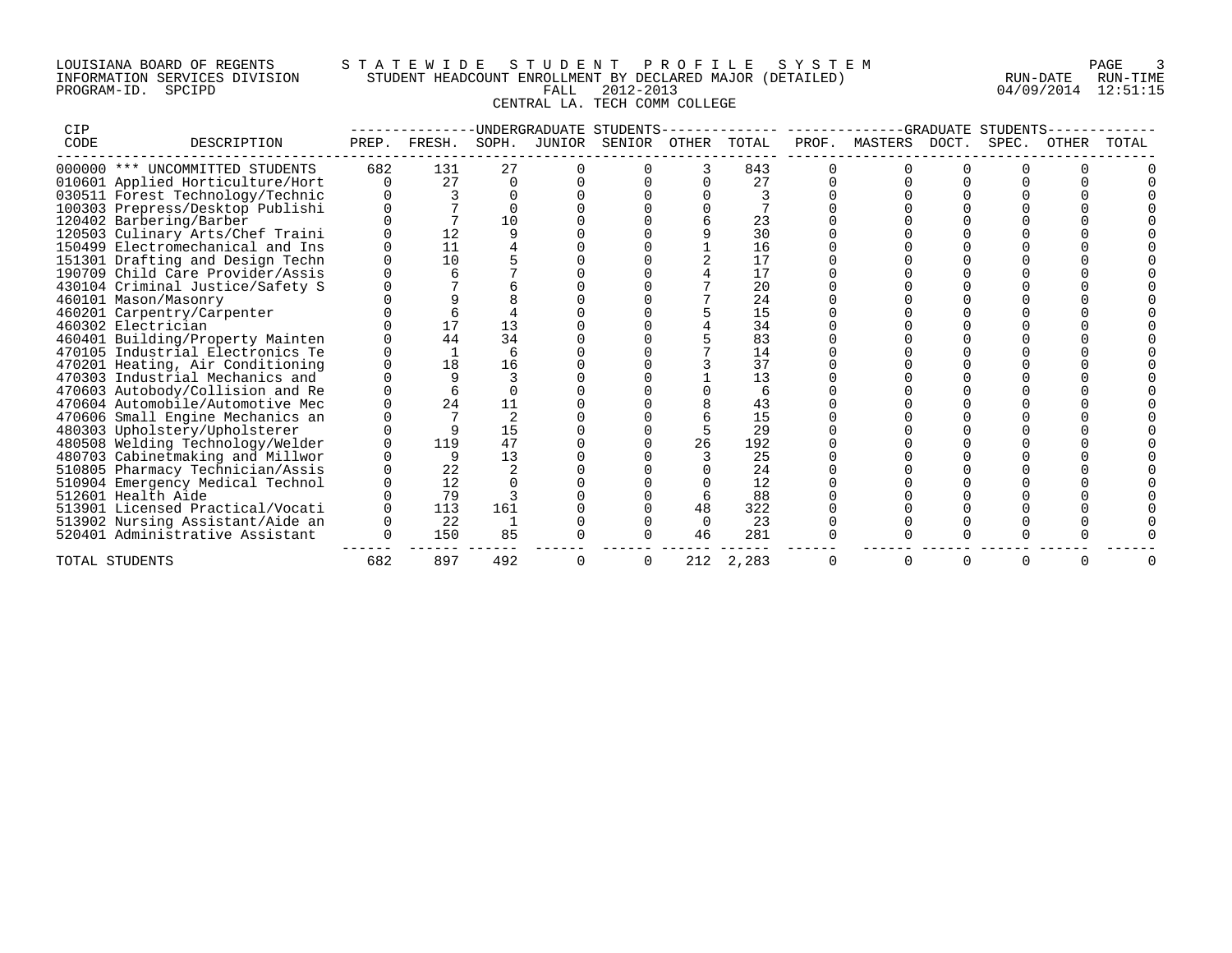## LOUISIANA BOARD OF REGENTS S T A T E W I D E S T U D E N T P R O F I L E S Y S T E M PAGE 4 INFORMATION SERVICES DIVISION STUDENT HEADCOUNT ENROLLMENT BY DECLARED MAJOR (DETAILED) RUN-DATE RUN-TIME PROGRAM-ID. SPCIPD FALL 2012-2013 04/09/2014 12:51:15 NORTHWEST LA. TECH. COLLEGE

| <b>CIP</b> |                                  |       |        |            |        | UNDERGRADUATE STUDENTS |       |       |       |         |       | -GRADUATE STUDENTS |       |       |
|------------|----------------------------------|-------|--------|------------|--------|------------------------|-------|-------|-------|---------|-------|--------------------|-------|-------|
| CODE       | DESCRIPTION                      | PREP. | FRESH. | SOPH.      | JUNIOR | SENIOR                 | OTHER | TOTAL | PROF. | MASTERS | DOCT. | SPEC.              | OTHER | TOTAL |
|            | 000000 *** UNCOMMITTED STUDENTS  | 706   | 458    | 12         |        |                        |       | 1,185 |       |         |       |                    |       |       |
|            | 010601 Applied Horticulture/Hort |       |        |            |        |                        |       | 12    |       |         |       |                    |       |       |
|            | 100303 Prepress/Desktop Publishi |       |        | $\sqrt{2}$ |        |                        |       |       |       |         |       |                    |       |       |
|            | 110901 Computer Systems Networki |       | 16     | 14         |        |                        |       | 39    |       |         |       |                    |       |       |
|            | 120401 Cosmetology/Cosmetologist |       | 5      | 10         |        |                        |       | 16    |       |         |       |                    |       |       |
|            | 120402 Barbering/Barber          |       | 15     | 16         |        |                        |       | 34    |       |         |       |                    |       |       |
|            | 120503 Culinary Arts/Chef Traini |       | 17     | 8          |        |                        |       | 26    |       |         |       |                    |       |       |
|            | 150404 Instrumentation Technolog |       | 31     | 32         |        |                        | 18    | 81    |       |         |       |                    |       |       |
|            | 151301 Drafting and Design Techn |       |        |            |        |                        |       |       |       |         |       |                    |       |       |
|            | 190709 Child Care Provider/Assis |       | 10     |            |        |                        |       | 15    |       |         |       |                    |       |       |
|            | 460201 Carpentry/Carpenter       |       | 8      |            |        |                        |       | 19    |       |         |       |                    |       |       |
|            | 460302 Electrician               |       | 25     |            |        |                        |       | 36    |       |         |       |                    |       |       |
|            | 460401 Building/Property Mainten |       |        |            |        |                        |       |       |       |         |       |                    |       |       |
|            | 460504 Well Drilling/Driller     |       |        |            |        |                        |       |       |       |         |       |                    |       |       |
|            | 470105 Industrial Electronics Te |       |        |            |        |                        |       |       |       |         |       |                    |       |       |
|            | 470201 Heating, Air Conditioning |       | 49     | 23         |        |                        | 13    | 85    |       |         |       |                    |       |       |
|            | 470303 Industrial Mechanics and  |       | 24     | 21         |        |                        |       | 47    |       |         |       |                    |       |       |
|            | 470603 Autobody/Collision and Re |       | 14     | 11         |        |                        |       | 27    |       |         |       |                    |       |       |
|            | 470604 Automobile/Automotive Mec |       | 21     | 13         |        |                        |       | 40    |       |         |       |                    |       |       |
|            | 470605 Diesel Mechanics Technolo |       | 14     |            |        |                        |       | 22    |       |         |       |                    |       |       |
|            | 470606 Small Engine Mechanics an |       |        |            |        |                        |       | 15    |       |         |       |                    |       |       |
|            | 480501 Machine Tool Technology/M |       |        |            |        |                        |       | 10    |       |         |       |                    |       |       |
|            | 480508 Welding Technology/Welder |       | 105    | 38         |        |                        | 14    | 157   |       |         |       |                    |       |       |
|            | 490202 Construction/Heavy Equipm |       | 29     |            |        |                        |       | 32    |       |         |       |                    |       |       |
|            | 510801 Medical/Clinical Assistan |       | 12     |            |        |                        |       | 21    |       |         |       |                    |       |       |
|            | 511009 Phlebotomy Technician/Phl |       |        |            |        |                        |       |       |       |         |       |                    |       |       |
|            | 512601 Health Aide               |       | 58     | 10         |        |                        |       | 69    |       |         |       |                    |       |       |
|            | 513901 Licensed Practical/Vocati |       | 166    | 89         |        |                        | 55    | 310   |       |         |       |                    |       |       |
|            | 513902 Nursing Assistant/Aide an |       | 28     |            |        |                        |       | 29    |       |         |       |                    |       |       |
|            | 520401 Administrative Assistant  |       | 138    | 93         |        |                        | 35    | 266   |       |         |       |                    |       |       |
|            | TOTAL STUDENTS                   | 706   | 1,268  | 458        |        | $\Omega$               | 194   | 2,626 |       | 0       | 0     | 0                  |       |       |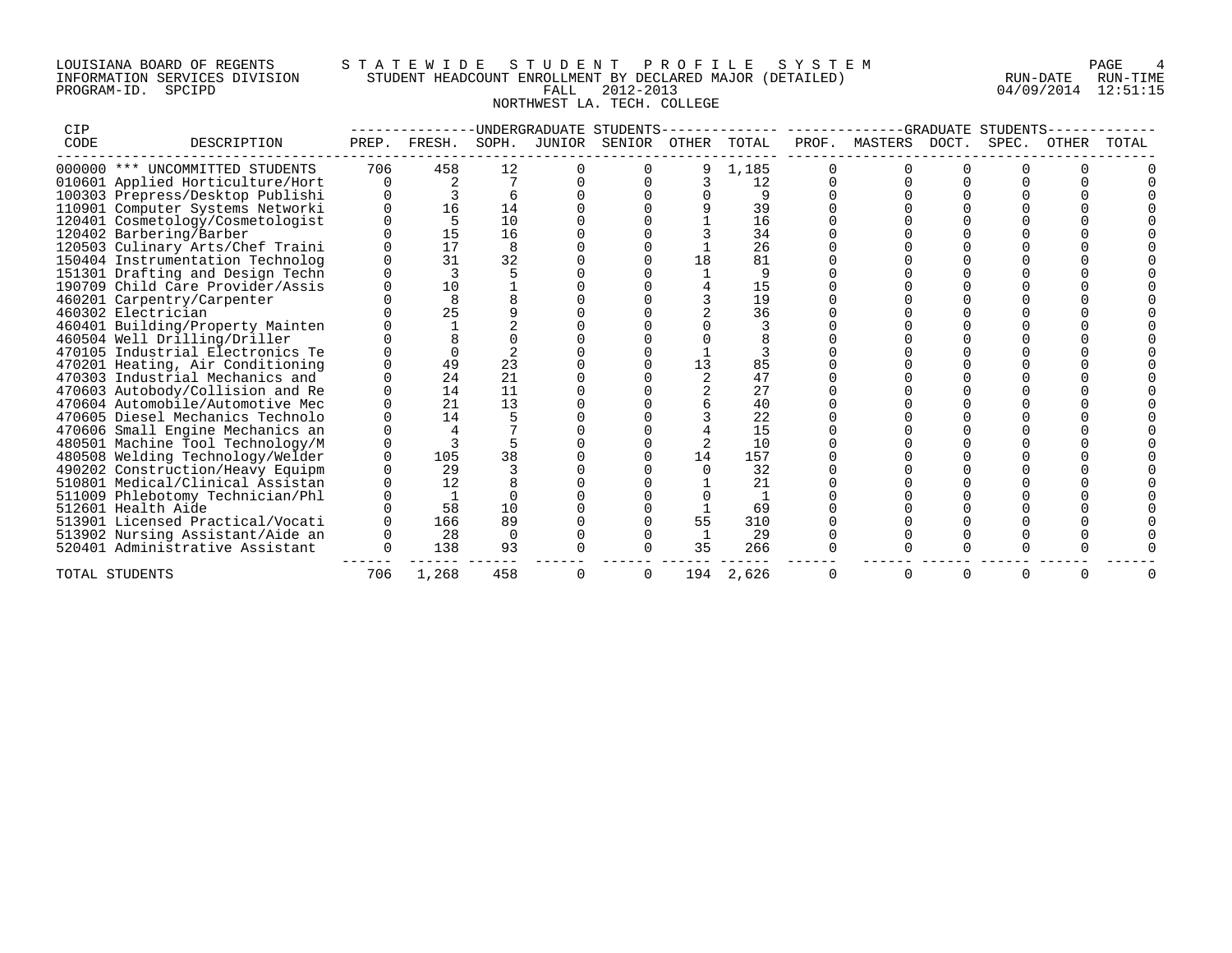## LOUISIANA BOARD OF REGENTS S T A T E W I D E S T U D E N T P R O F I L E S Y S T E M PAGE 5 INFORMATION SERVICES DIVISION STUDENT HEADCOUNT ENROLLMENT BY DECLARED MAJOR (DETAILED) RUN-DATE RUN-TIME PROGRAM-ID. SPCIPD FALL 2012-2013 04/09/2014 12:51:15 NORTHSHORE TECH COMM. COLLEGE

| CIP                              |       |        |       |        | UNDERGRADUATE STUDENTS |              |                 |       |         | GRADUATE | STUDENT. |             |       |
|----------------------------------|-------|--------|-------|--------|------------------------|--------------|-----------------|-------|---------|----------|----------|-------------|-------|
| CODE<br>DESCRIPTION              | PREP. | FRESH. | SOPH. | JUNIOR | SENIOR                 | <b>OTHER</b> | TOTAL           | PROF. | MASTERS | DOCT.    | SPEC.    | $()$ 'I'HER | TOTAL |
| 000000 *** UNCOMMITTED STUDENTS  | 1,228 | 12     |       |        |                        | 5            | 1,249           |       |         |          |          |             |       |
| 110901 Computer Systems Networki |       | 185    | 43    |        |                        | 40           | 268             |       |         |          |          |             |       |
| 111001 Network and System Admini |       |        |       |        |                        | 10           | 19              |       |         |          |          |             |       |
| 120503 Culinary Arts/Chef Traini |       |        |       |        |                        |              | 12              |       |         |          |          |             |       |
| 151301 Drafting and Design Techn |       |        |       |        |                        |              | 13              |       |         |          |          |             |       |
| 190709 Child Care Provider/Assis |       | 96     | 41    |        |                        | 25           | 162             |       |         |          |          |             |       |
| 430104 Criminal Justice/Safety S |       | 34     | 32    |        |                        | 20           | 86              |       |         |          |          |             |       |
| 460000 Construction Trades, Gene |       | 106    | 30    |        |                        | 80           | 216             |       |         |          |          |             |       |
| 460201 Carpentry/Carpenter       |       |        |       |        |                        |              |                 |       |         |          |          |             |       |
| 460301 Electrical and Power Tran |       |        |       |        |                        |              |                 |       |         |          |          |             |       |
| 460302 Electrician               |       | 19     | 10    |        |                        |              | 30              |       |         |          |          |             |       |
| 460401 Building/Property Mainten |       | 53     | 20    |        |                        |              | 79              |       |         |          |          |             |       |
| 470201 Heating, Air Conditioning |       | 16     | 10    |        |                        |              | 32              |       |         |          |          |             |       |
| 470604 Automobile/Automotive Mec |       | 47     | 31    |        |                        |              | 89              |       |         |          |          |             |       |
| 470605 Diesel Mechanics Technolo |       | 10     |       |        |                        |              | $\overline{21}$ |       |         |          |          |             |       |
| 480501 Machine Tool Technology/M |       |        |       |        |                        |              | 15              |       |         |          |          |             |       |
| 480508 Welding Technology/Welder |       | 106    | 40    |        |                        |              | 163             |       |         |          |          |             |       |
| 510801 Medical/Clinical Assistan |       | 71     | 23    |        |                        |              | 95              |       |         |          |          |             |       |
| 510805 Pharmacy Technician/Assis |       | 15     |       |        |                        |              | 23              |       |         |          |          |             |       |
| 510808 Veterinary/Animal Health  |       | 19     |       |        |                        |              | 26              |       |         |          |          |             |       |
| 510904 Emergency Medical Technol |       | 16     |       |        |                        |              | 16              |       |         |          |          |             |       |
| 512601 Health Aide               |       | 34     |       |        |                        |              | 44              |       |         |          |          |             |       |
| 513901 Licensed Practical/Vocati |       | 94     | 70    |        |                        | 47           | 211             |       |         |          |          |             |       |
| 513902 Nursing Assistant/Aide an |       | 19     |       |        |                        |              | 19              |       |         |          |          |             |       |
| 520401 Administrative Assistant  |       | 116    | 74    |        |                        | 25           | 215             |       |         |          |          |             |       |
| TOTAL STUDENTS                   | 1,228 | 1,097  | 477   |        |                        | 309          | 3,111           |       |         |          |          |             |       |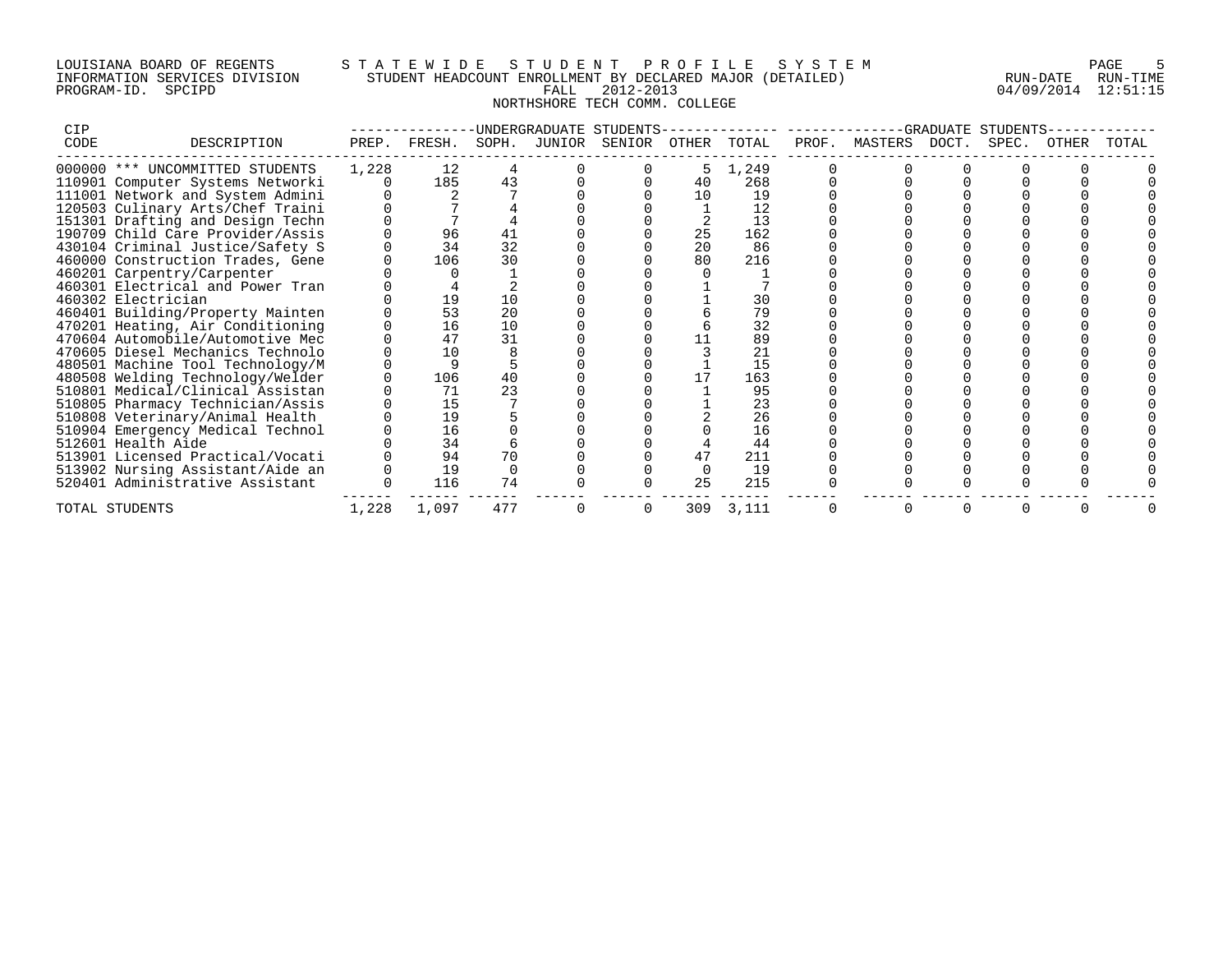# LOUISIANA BOARD OF REGENTS STA TEWIDE STUDENT PROFILE SYSTEM NAGE 6 INFORMATION SERVICES DIVISION STUDENT HEADCOUNT ENROLLMENT BY DECLARED MAJOR (DETAILED) RUN-DATE RUN-DATE RUN-TIME<br>PROGRAM-ID. SPCIPD 804/09/2014 12:51:15 PROGRAM-ID. SPCIPD FALL 2012-2013 04/09/2014 12:51:15 GRAMBLING STATE UNIVERSITY

| CIP  |                                                                      |                      |                 |                 |                 | -------------UNDERGRADUATE STUDENTS          |              |                         |                      | -------------GRADUATE STUDENTS------- |                      |                         |             |             |
|------|----------------------------------------------------------------------|----------------------|-----------------|-----------------|-----------------|----------------------------------------------|--------------|-------------------------|----------------------|---------------------------------------|----------------------|-------------------------|-------------|-------------|
| CODE | DESCRIPTION                                                          |                      |                 |                 |                 | PREP. FRESH. SOPH. JUNIOR SENIOR OTHER TOTAL |              |                         |                      | PROF. MASTERS DOCT.                   |                      | SPEC.                   | OTHER       | TOTAL       |
|      | 000000 *** UNCOMMITTED STUDENTS                                      | 62                   | 97              | 16              | 11              | 13                                           | $\Omega$     | 199                     | $\Omega$             | 13                                    | $\Omega$             | $\Omega$                | $\mathbf 0$ | 13          |
|      | 090102 Mass Communication/Media                                      | $\Omega$             | 63              | 41              | 43              | 80                                           | 0            | 227                     | 0                    | 21                                    | $\Omega$             | $\Omega$                | $\mathbf 0$ | 21          |
|      | 110401 Information Science/Studi                                     | $\Omega$             | 18              | 14              | 34              | 42                                           | $\Omega$     | 108                     | $\Omega$             | $\overline{0}$                        | $\Omega$             | $\Omega$                | $\Omega$    | $\mathbf 0$ |
|      | 110701 Computer Science                                              | $\Omega$             | 25              | 13 <sup>°</sup> | 9               | 13                                           | $\mathbf{0}$ | 60                      | $\mathbf 0$          | $\Omega$                              | $\Omega$             | $\Omega$                | $\mathbf 0$ | $\mathbf 0$ |
|      | 130301 Curriculum and Instructio                                     | $\Omega$             | $\Omega$        | $\Omega$        | $\Omega$        | $\overline{0}$                               | $\Omega$     | $\Omega$                | $\Omega$             | 14                                    | $\mathbf 1$          | $\Omega$                | 0           | 15          |
|      | 130401 Educational Leadership an                                     | $\Omega$             | $\Omega$        | $\Omega$        | $\Omega$        | $\Omega$                                     | $\Omega$     | $\Omega$                | $\Omega$             | 9                                     | 4                    | $\Omega$                | $\Omega$    | 13          |
|      | 131001 Special Education and Tea                                     | $\mathbf 0$          | $\overline{0}$  | $\mathbf 0$     | 3               | 3                                            | $\mathbf 0$  | 6                       | $\Omega$             | 3                                     | $\Omega$             | $\mathbf 0$             | $\mathbf 0$ |             |
|      | 131202 Elementary Education and                                      | $\Omega$             | 26              | 21              | 14              | 29                                           | 0            | 90                      | $\Omega$             | 5                                     | $\Omega$             | $\Omega$                | $\Omega$    | 5           |
|      | 131205 Secondary Education and T                                     | $\Omega$             | $\Omega$        | $\Omega$        | $\Omega$        | $\Omega$                                     | $\Omega$     | $\Omega$                | $\Omega$             | $\overline{2}$                        | $\Omega$             | $\Omega$                | $\Omega$    |             |
|      | 131210 Early Childhood Education                                     | $\Omega$             | 33              | 20              | 19              | 28                                           | 0            | 100                     | 0                    | $\mathbf 0$                           | $\mathbf 0$          | $\mathbf 0$             | 0           |             |
|      | 131302 Art Teacher Education                                         | $\Omega$             | $\Omega$        | $\Omega$        | $\Omega$        | 1                                            | $\Omega$     | $\overline{1}$          | $\Omega$             | $\Omega$                              | $\Omega$             | $\mathbf 0$             | 0           |             |
|      | 131305 English/Language Arts Tea                                     | $\mathbf 0$          | 5               | $\overline{4}$  | 3               |                                              | $\Omega$     | 16                      | $\Omega$             | $\Omega$                              | $\Omega$             | $\Omega$                | 0           |             |
|      | 131311 Mathematics Teacher Educa                                     | $\Omega$             | $\mathbf{1}$    | 3               | 3               | 4                                            | $\Omega$     | 11                      | $\Omega$             | $\Omega$                              | $\Omega$             | $\Omega$                | $\Omega$    |             |
|      | 131312 Music Teacher Education                                       | $\Omega$             | $\Omega$        | 14              | 13              | 32                                           | $\Omega$     | 59                      | $\Omega$             | $\mathbf 0$                           | $\Omega$             | $\mathbf 0$             | 0           | 0           |
|      | 131314 Physical Education Teachi                                     | $\mathbf 0$          | 150             | 77              | 50              | 97                                           | $\Omega$     | 374                     | $\Omega$             | $\Omega$                              | $\Omega$             | $\Omega$                | $\Omega$    | $\Omega$    |
|      | 131317 Social Science Teacher Ed                                     | $\Omega$             | $\Omega$        | $\Omega$        | $\Omega$        | $\Omega$                                     | 0            | $\Omega$                | $\Omega$             | 77                                    | $\Omega$             | $\Omega$                | $\Omega$    | 77          |
|      | 131318 Social Studies Teacher Ed                                     | $\Omega$             | 3               | 2               |                 | 3                                            | $\Omega$     | 10                      | $\Omega$             | $\Omega$                              | $\Omega$             | $\Omega$                | $\mathbf 0$ |             |
|      | 131322 Biology Teacher Education                                     | 0                    | $\Omega$        | $\mathbf 0$     | 1               |                                              | 0            | 4                       | $\Omega$             | $\Omega$                              | $\Omega$             | 0                       | 0           |             |
|      | 131329 Physics Teacher Education                                     | $\Omega$             | $\Omega$        | 3               | $\mathbf{1}$    |                                              | 0            | 5                       | $\Omega$             | $\Omega$                              | $\Omega$             | $\Omega$                | $\Omega$    | $\Omega$    |
|      | 139999 Education, Other                                              | $\mathbf 0$          | $\mathbf 0$     | $\mathbf 0$     | $\mathbf 0$     | $\mathbf 0$                                  | 0            | $\mathbf 0$             | $\mathbf 0$          | 53                                    | 80                   | 0                       | $\mathbf 0$ | 133         |
|      |                                                                      | $\Omega$             | 82              | 31              | 29              | 37                                           | 0            | 179                     | $\Omega$             | $\Omega$                              | $\Omega$             | $\Omega$                | $\Omega$    |             |
|      | 150000 Engineering Technology, G<br>150303 Electrical, Electronic an | $\Omega$             | $\Omega$        | $\Omega$        | $\mathbf{1}$    | 8                                            | $\Omega$     | 9                       | $\Omega$             | $\Omega$                              | $\Omega$             | $\Omega$                | $\Omega$    | 0<br>O      |
|      |                                                                      | 0                    | $\mathbf 0$     | $\overline{0}$  | $\Omega$        | 7                                            | $\Omega$     | 7                       | $\Omega$             | $\Omega$                              | $\Omega$             | 0                       | 0           |             |
|      | 151301 Drafting and Design Techn                                     | $\Omega$             | 9               | 11              |                 |                                              | $\Omega$     | 27                      | $\Omega$             | $\Omega$                              | $\Omega$             | $\Omega$                | $\Omega$    |             |
|      | 190706 Child Development                                             | $\Omega$             | $\Omega$        | 2               |                 |                                              | 0            | 17                      | $\Omega$             | $\Omega$                              | $\Omega$             | $\Omega$                | $\Omega$    |             |
|      | 220001 Pre-Law Studies                                               | $\Omega$             |                 | 2               | 6               | 9                                            |              |                         |                      |                                       |                      |                         |             |             |
|      | 220302 Legal Assistant/Paralegal                                     |                      | $\Omega$        | 7               | $\mathbf 0$     | 4                                            | $\Omega$     | -6                      | $\Omega$<br>$\Omega$ | $\Omega$<br>$\Omega$                  | $\Omega$<br>$\Omega$ | $\mathbf 0$             | 0           |             |
|      | 230101 English Language and Lite                                     | $\mathbf 0$          | 4               |                 | 6               | 14                                           | $\Omega$     | 31                      | $\Omega$             |                                       |                      | $\mathbf 0$<br>$\Omega$ | 0           |             |
|      | 260101 Biology/Biological Scienc                                     | 0                    | 78              | 50              | 39              | 91                                           | $\Omega$     | 258                     |                      | $\Omega$                              | $\Omega$             | $\Omega$                | $\Omega$    |             |
|      | 270101 Mathematics, General                                          | $\Omega$             | $\Omega$        | $\mathbf{1}$    | 2               | 7                                            | $\Omega$     | 10                      | $\Omega$             | $\Omega$                              | $\Omega$             |                         | $\Omega$    |             |
|      | 270199 Mathematics, Other                                            | $\Omega$             | -5              | $\overline{4}$  | $\mathbf{1}$    | 3                                            | $\Omega$     | 13                      | $\Omega$             | $\Omega$                              | $\Omega$             | $\mathbf 0$             | 0           |             |
|      | 310101 Parks, Recreation and Lei                                     | $\Omega$<br>$\Omega$ | 18              | 22<br>$\Omega$  | 24              | 50                                           | 0            | 114                     | $\Omega$<br>$\Omega$ | $\Omega$                              | $\Omega$<br>$\Omega$ | $\Omega$                | 0           |             |
|      | 310504 Sport and Fitness Adminis                                     |                      | $\Omega$        |                 | $\Omega$        | $\Omega$                                     | $\Omega$     | $\overline{0}$          |                      | 96                                    |                      | $\Omega$<br>$\Omega$    | $\Omega$    | 96          |
|      | 400501 Chemistry, General                                            | $\Omega$             | 8               | 12              | 3               | 11                                           | 0            | 34                      | $\Omega$             | $\Omega$                              | $\Omega$             |                         | $\mathbf 0$ |             |
|      | 400801 Physics, General                                              | $\Omega$             | $\Omega$        | $\overline{1}$  | <sup>1</sup>    | $\overline{1}$                               | $\Omega$     | $\overline{\mathbf{3}}$ | $\Omega$             | $\Omega$                              | $\Omega$             | $\Omega$                | $\Omega$    |             |
|      | 420101 Psychology, General                                           | $\Omega$             | 62              | 36              | 45              | 72                                           | $\Omega$     | 215                     | $\Omega$             | $\Omega$                              | $\Omega$             | 0                       | $\mathbf 0$ | $\Omega$    |
|      | 430104 Criminal Justice/Safety S                                     | $\Omega$             | 147             | 110             | 133             | 189                                          | $\Omega$     | 579                     | $\mathbf 0$          | 269                                   | $\mathbf 0$          | 0                       | 0           | 269         |
|      | 440401 Public Administration                                         | $\Omega$             | $\overline{0}$  | $\Omega$        | $\overline{0}$  | $\overline{0}$                               | $\Omega$     | $\overline{0}$          | $\Omega$             | 56                                    | $\Omega$             | $\Omega$                | $\Omega$    | 56          |
|      | 440701 Social Work                                                   | $\Omega$             | 52              | 52              | 27              | 78                                           | $\Omega$     | 209                     | $\Omega$             | 59                                    | $\Omega$             | $\Omega$                | $\Omega$    | 59          |
|      | 450101 Social Sciences, General                                      | $\Omega$             | $\overline{0}$  | $\mathbf 0$     | $\overline{0}$  | 0                                            | 0            | $\overline{0}$          | $\mathbf 0$          | 14                                    | $\Omega$             | 0                       | $\mathbf 0$ | 14          |
|      | 451001 Political Science and Gov                                     | $\Omega$             | 12 <sup>°</sup> | $7\phantom{.0}$ | $\mathbf{1}$    | 8                                            | $\Omega$     | 28                      | $\Omega$             | $\Omega$                              | $\Omega$             | $\mathbf 0$             | 0           | $\Omega$    |
|      | 451101 Sociology                                                     | $\Omega$             | 12              | $\overline{4}$  | $7\phantom{.0}$ | 16                                           | $\Omega$     | 39                      | $\Omega$             | $\Omega$                              | $\Omega$             | $\Omega$                | $\Omega$    | $\Omega$    |
|      | 500501 Drama and Dramatics/Theat                                     | $\Omega$             | 2               |                 | $\overline{2}$  | 14                                           | $\Omega$     | 25                      | $\Omega$             | $\Omega$                              | $\Omega$             | $\Omega$                | $\Omega$    |             |
|      | 500701 Art/Art Studies, General                                      | $\mathbf 0$          | 1               |                 | 6               | 12                                           | $\Omega$     | 23                      | $\Omega$             | $\Omega$                              | $\mathbf 0$          | $\mathbf 0$             | 0           |             |
|      | 500901 Music, General                                                | $\Omega$             | 10              |                 | $\mathbf{1}$    | 3                                            | 0            | 15                      | $\Omega$             | $\Omega$                              | $\Omega$             | $\Omega$                | 0           |             |
|      | 500903 Music Performance, Genera                                     | $\Omega$             | 9               | $7\phantom{.0}$ | 5               | 10                                           | $\Omega$     | 31                      | $\Omega$             | $\Omega$                              | $\Omega$             | $\Omega$                | $\Omega$    | $\Omega$    |
|      | 509999 Visual and Performing Art                                     | $\mathbf 0$          | 16              | 6               | $\overline{4}$  | 3                                            | $\Omega$     | 29                      | $\Omega$             | $\Omega$                              | $\Omega$             | $\Omega$                | $\mathbf 0$ | $\Omega$    |
|      | 513801 Registered Nursing/Regist                                     | $\mathbf 0$          | 238             | 114             | 88              | 202                                          | $\Omega$     | 642                     | $\Omega$             | 30                                    | $\Omega$             | $\Omega$                | $\Omega$    | 30          |
|      | 513805 Family Practice Nurse/Nur                                     | $\Omega$             | $\overline{0}$  | $\Omega$        | $\Omega$        | $\Omega$                                     | $\Omega$     | $\Omega$                | $\Omega$             | 25                                    |                      | $\Omega$                | $\Omega$    | 30          |
|      | 513809 Pediatric Nurse/Nursing                                       | 0                    | $\overline{0}$  | $\mathbf 0$     | $\Omega$        | $\Omega$                                     | $\Omega$     | $\Omega$                | $\Omega$             | 3                                     | $\Omega$             | 0                       | $\mathbf 0$ |             |
|      | 513817 Nursing Education                                             | $\Omega$             | $\Omega$        | $\Omega$        | $\Omega$        | $\Omega$                                     | $\Omega$     | $\Omega$                | 0                    | 3                                     | $\Omega$             | $\Omega$                | $\Omega$    | 3           |
|      | 520201 Business Administration a                                     | $\Omega$             | 103             | 56              | 52              | 93                                           | $\Omega$     | 304                     | $\Omega$             | $\Omega$                              | $\Omega$             | $\Omega$                | $\Omega$    | $\Omega$    |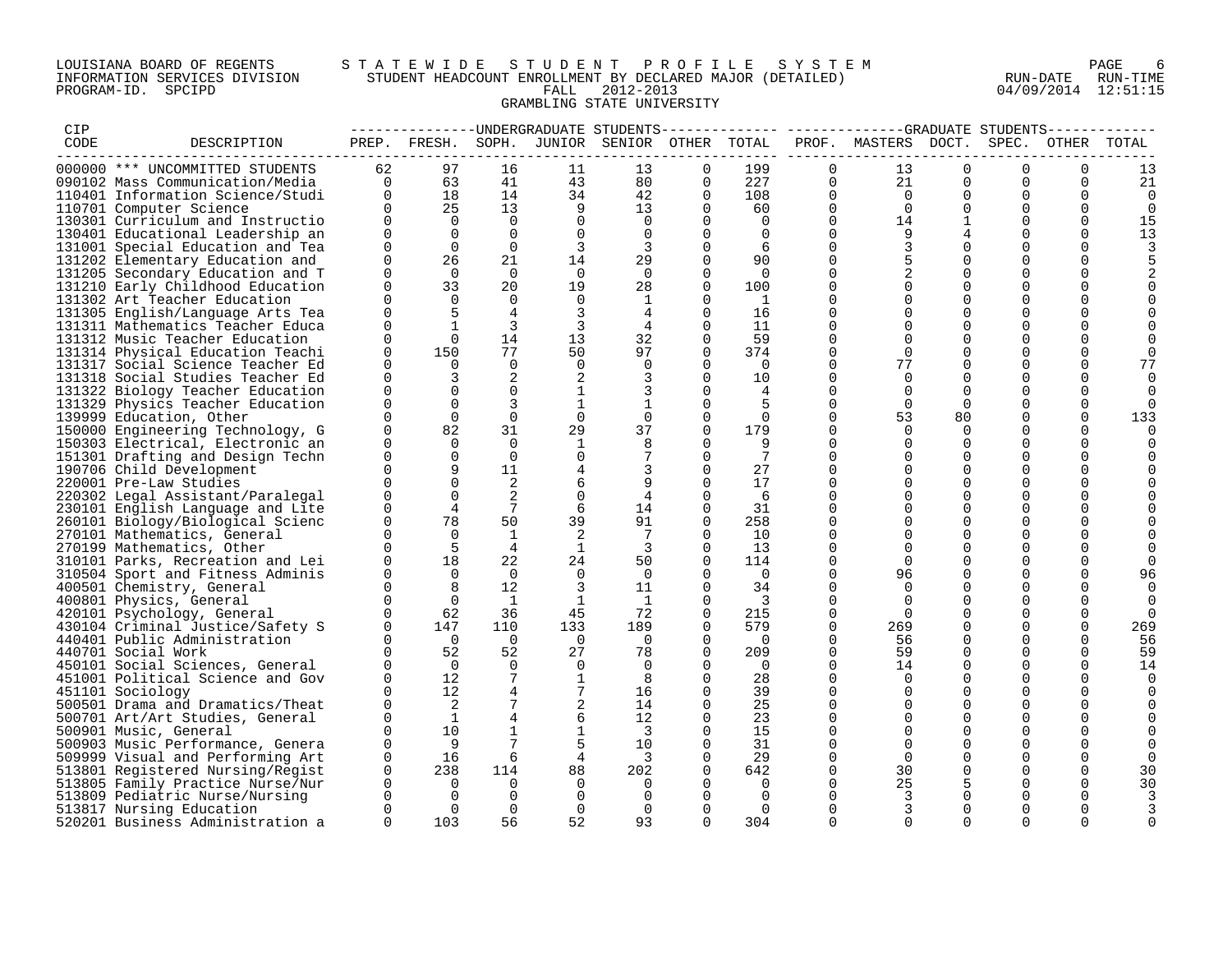### LOUISIANA BOARD OF REGENTS S T A T E W I D E S T U D E N T P R O F I L E S Y S T E M PAGE 7 INFORMATION SERVICES DIVISION STUDENT HEADCOUNT ENROLLMENT BY DECLARED MAJOR (DETAILED) RUN-DATE RUN-TIME PROGRAM-ID. SPCIPD FALL 2012-2013 04/09/2014 12:51:15 GRAMBLING STATE UNIVERSITY

| CIP  |                                  |       |        |       | UNDERGRADUATE STUDENTS- |        |       |       |       |         |       | -GRADUATE STUDENTS-- |       |       |
|------|----------------------------------|-------|--------|-------|-------------------------|--------|-------|-------|-------|---------|-------|----------------------|-------|-------|
| CODE | DESCRIPTION                      | PREP. | FRESH  | SOPH. | JUNIOR                  | SENIOR | OTHER | TOTAL | PROF. | MASTERS | DOCT. | SPEC.                | OTHER | TOTAL |
|      | 520301 Accounting                |       | 49     | 25    | 29                      | 63     |       | 166   |       |         |       |                      |       |       |
|      | 520601 Business/Managerial Econo |       |        |       |                         |        |       | 18    |       |         |       |                      |       |       |
|      | 520904 Hotel/Motel Administratio |       |        |       |                         |        |       |       |       |         |       |                      |       |       |
|      | 521401 Marketing/Marketing Manag |       |        |       | 29                      |        |       | 97    |       |         |       |                      |       |       |
|      | 540101 History, General          |       |        |       |                         | 20     |       | 34    |       |         |       |                      |       |       |
|      | TOTAL STUDENTS                   | 62    | ., 375 | 824   | 755                     | .419   |       | 4.435 |       | 752     | 90    |                      |       | 842   |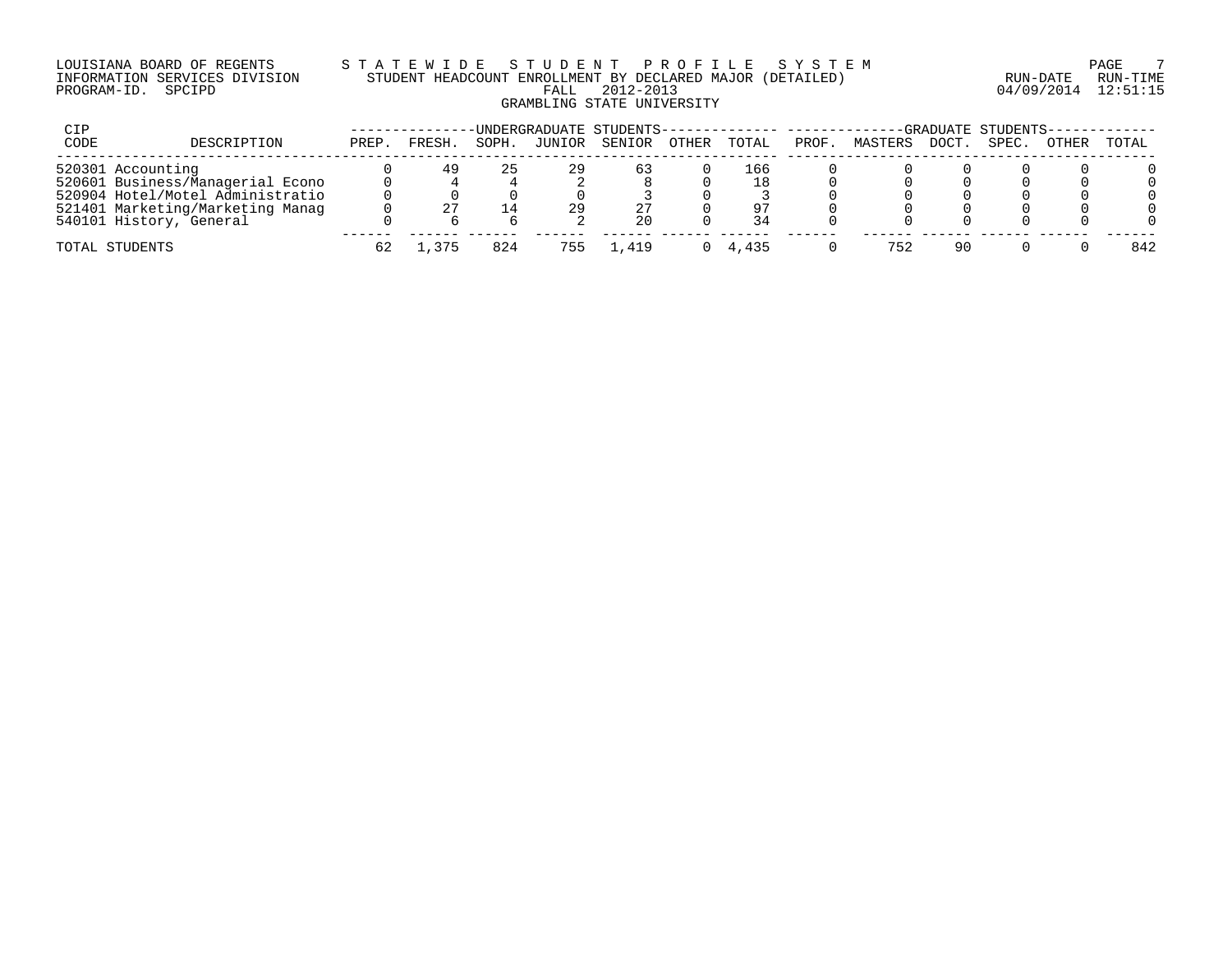### LOUISIANA BOARD OF REGENTS S T A T E W I D E S T U D E N T P R O F I L E S Y S T E M PAGE 8 INFORMATION SERVICES DIVISION STUDENT HEADCOUNT ENROLLMENT BY DECLARED MAJOR (DETAILED) RUN-DATE RUN-TIME PROGRAM-ID. SPCIPD FALL 2012-2013 04/09/2014 12:51:15 LOUISIANA TECH UNIVERSITY

| CIP  |                                                                      |                      |                 |                      |                 | ------------UNDERGRADUATE STUDENTS |                   |                |                      |                     |                      |                      |                      |               |
|------|----------------------------------------------------------------------|----------------------|-----------------|----------------------|-----------------|------------------------------------|-------------------|----------------|----------------------|---------------------|----------------------|----------------------|----------------------|---------------|
| CODE | DESCRIPTION                                                          |                      | PREP. FRESH.    |                      |                 | SOPH. JUNIOR SENIOR OTHER TOTAL    |                   |                |                      | PROF. MASTERS DOCT. |                      | SPEC.                | OTHER                | TOTAL         |
|      | 000000 *** UNCOMMITTED STUDENTS                                      | 1,284                | 320             | 111                  | 13              | 2                                  | 695               | 2,425          | $\Omega$             | $\Omega$            | $\Omega$             | $\Omega$             | 936                  | 936           |
|      | 010101 Agricultural Business and                                     | $\mathbf{0}$         | 11              | 10                   | 15              | 13                                 | $\mathbf{1}$      | 50             | 0                    | $\Omega$            | $\mathbf 0$          | $\Omega$             | $\mathbf 0$          |               |
|      | 010901 Animal Sciences, General                                      | $\Omega$             | 41              | 47                   | 37              | 36                                 | $\Omega$          | 161            | $\Omega$             | $\Omega$            | $\Omega$             | $\Omega$             | $\Omega$             | 0             |
|      | 030101 Natural Resources/Conserv                                     |                      | $\overline{0}$  | $\overline{0}$       | $\overline{4}$  | 10                                 | $\Omega$          | 14             | $\Omega$             | $\Omega$            | $\Omega$             | $\Omega$             | $\Omega$             |               |
|      | 030104 Environmental Science                                         |                      | 5               | $5^{\circ}$          | 8               | 26                                 | $\mathbf{1}$      | 45             | $\Omega$             | $\Omega$            | $\Omega$             | $\Omega$             | $\Omega$             |               |
|      | 030501 Forestry, General                                             | $\Omega$             | 16              | 23                   | 10              | 17                                 | 2                 | 68             | $\Omega$             | $\Omega$            | $\Omega$             | $\Omega$             | $\mathbf 0$          | $\Omega$      |
|      | 040201 Architecture                                                  |                      | $\Omega$        | $\Omega$             | $\Omega$        | $\Omega$                           | $\Omega$          | $\Omega$       | $\Omega$             | 21                  | $\Omega$             | $\Omega$             | $\mathbf 0$          | 21            |
|      | 040501 Interior Architecture                                         |                      | $7\overline{ }$ | 7                    | $7\phantom{.0}$ | 13                                 | $\mathbf{1}$      | 35             | $\Omega$             | $\Omega$            | $\Omega$             | $\Omega$             | $\Omega$             | $\Omega$      |
|      | 049999 Architecture and Related                                      |                      | 30              | 32                   | 32              | 34                                 | 3                 | 131            | $\Omega$             | $\Omega$            | $\Omega$             | $\Omega$             | $\Omega$             | 0             |
|      | 090101 Speech Communication and                                      |                      | 4               | - 9                  | 13              | 13                                 | $\Omega$          | 39             | $\Omega$             | 8                   | $\Omega$             | $\Omega$             | $\Omega$             | 8             |
|      | 090401 Journalism                                                    |                      | 9               | 11                   | 9               | 13                                 | $\Omega$          | 42             | $\Omega$             | $\Omega$            | $\Omega$             | $\Omega$             | $\Omega$             | 0             |
|      | 110701 Computer Science                                              | $\Omega$             | 51              | 40                   | 32              | 46                                 | $\mathbf{1}$      | 170            | $\Omega$             | 34                  | $\Omega$             | $\Omega$             | $\Omega$             | 34            |
|      | 119999 Computer and Information                                      |                      | $\Omega$        | $\Omega$             | $\Omega$        | 0                                  | $\Omega$          | $\Omega$       | $\Omega$             | $\bigcap$           | 38                   | $\Omega$             | $\Omega$             | 38            |
|      | 130301 Curriculum and Instructio                                     | $\Omega$             | $\Omega$        | $\Omega$             | $\Omega$        | $\Omega$                           | $\Omega$          | $\Omega$       | $\Omega$             | 28                  | 10                   | $\Omega$             | $\Omega$             | 38            |
|      | 130401 Educational Leadership an                                     | $\Omega$             | $\Omega$        | $\Omega$             | 0               | 0                                  | $\Omega$          | $\Omega$       | $\Omega$             | 39                  | 51                   | $\mathbf 0$          | $\mathbf 0$          | 90            |
|      | 131001 Special Education and Tea                                     | $\Omega$             |                 | $\Omega$             | $\Omega$        | $\Omega$                           |                   | $\Omega$       | $\Omega$             | $\overline{4}$      | $\Omega$             | $\Omega$             | 2                    | 6             |
|      | 131009 Education/Teaching of Ind                                     | $\Omega$             | $\Omega$        | $\mathbf 0$          | $\mathbf 0$     | $\Omega$                           | $\Omega$          | $\Omega$       | $\Omega$             |                     | $\Omega$             | $\Omega$             | $\mathbf 0$          |               |
|      | 131015 Education/Teaching of Ind                                     | $\Omega$             | $\Omega$        | $\Omega$             | $\Omega$        | $\Omega$                           | 0                 | $\Omega$       | $\Omega$             | -6                  | $\Omega$             | $\Omega$             | 2                    | 8             |
|      | 131101 Counselor Education/Schoo                                     | $\Omega$             | $\Omega$        | $\Omega$             | $\Omega$        | $\Omega$                           | $\Omega$          | $\Omega$       | $\Omega$             | 160                 | $\Omega$             | $\Omega$             | $\Omega$             | 160           |
|      | 131201 Adult and Continuing Educ                                     | $\Omega$             | $\Omega$        | $\Omega$             | $\Omega$        | $\Omega$                           | $\Omega$          | $\Omega$       | $\Omega$             | $\Omega$            | $\Omega$             | $\Omega$             | 2                    | 2             |
|      | 131202 Elementary Education and                                      | <sup>n</sup>         | 27              | 34                   | 32              | 48                                 | 6                 | 147            | $\Omega$             | 46                  | $\Omega$             | $\Omega$             | $\Omega$             | 46            |
|      | 131203 Junior High/Intermediate/                                     | $\Omega$<br>$\Omega$ | $\Omega$<br>30  | $\overline{3}$<br>44 | <sup>1</sup>    | 1                                  | 1                 | 6              | $\Omega$<br>$\Omega$ | 19                  | $\Omega$<br>$\Omega$ | $\Omega$<br>$\Omega$ | $\Omega$             | 19            |
|      | 131205 Secondary Education and T                                     | $\Omega$             | 6               | 14                   | 28<br>13        | 27<br>11                           | 3<br>$\mathbf{1}$ | 132<br>45      | $\Omega$             | 48<br>17            | $\Omega$             | $\Omega$             | $\Omega$<br>$\Omega$ | 48<br>17      |
|      | 131206 Teacher Education, Multip<br>131210 Early Childhood Education | $\Omega$             | 16              | 23                   | 15              | 27                                 | $\mathbf{1}$      | 82             | 0                    | 17                  | $\Omega$             | $\Omega$             | 0                    | 17            |
|      | 131301 Agricultural Teacher Educ                                     | U                    | $\Omega$        | $\Omega$             | <sup>1</sup>    | 5                                  | $\Omega$          | 6              | $\Omega$             | $\Omega$            | $\Omega$             | $\Omega$             | $\Omega$             |               |
|      | 131302 Art Teacher Education                                         | $\Omega$             | $\Omega$        | $\Omega$             | $\Omega$        | 2                                  | $\Omega$          | 2              | $\Omega$             | $\Omega$            | $\Omega$             | $\Omega$             | $\Omega$             | 0<br>$\Omega$ |
|      | 131303 Business Teacher Educatio                                     | $\Omega$             | $\Omega$        | $\Omega$             | $\mathbf 0$     | $\mathbf 1$                        | $\Omega$          | $\mathbf{1}$   | $\Omega$             | $\Omega$            | $\Omega$             | $\Omega$             | $\Omega$             |               |
|      | 131305 English/Language Arts Tea                                     | <sup>n</sup>         |                 | $\Omega$             | $\mathbf 0$     |                                    | $\Omega$          |                | $\Omega$             | $\Omega$            | $\Omega$             | $\Omega$             | $\Omega$             | $\Omega$      |
|      | 131311 Mathematics Teacher Educa                                     | $\Omega$             | $\Omega$        | $\Omega$             | 2               |                                    | $\Omega$          | 6              | $\Omega$             | $\Omega$            | $\Omega$             | $\mathbf 0$          | $\mathbf 0$          | <sup>0</sup>  |
|      | 131314 Physical Education Teachi                                     | $\Omega$             | $\Omega$        | $\Omega$             | $\Omega$        | 9                                  | $\Omega$          | 9              | $\Omega$             | 20                  | $\Omega$             | $\Omega$             | $\Omega$             | 20            |
|      | 131315 Reading Teacher Education                                     | $\Omega$             |                 | $\Omega$             | $\mathbf 0$     |                                    | $\Omega$          | $\mathbf 0$    | $\Omega$             | $\Omega$            | $\mathbf 0$          | $\mathbf 0$          | $\mathbf{1}$         |               |
|      | 131318 Social Studies Teacher Ed                                     | $\Omega$             |                 | $\Omega$             | $\mathbf 0$     |                                    |                   | 8              | $\Omega$             | $\Omega$            | $\Omega$             | $\Omega$             | 0                    | 0             |
|      | 131329 Physics Teacher Education                                     |                      | $\Omega$        | $\Omega$             | $\Omega$        | $\mathbf{1}$                       |                   | 1              | $\Omega$             | $\Omega$            | $\Omega$             | $\Omega$             | $\Omega$             | 0             |
|      | 131334 School Librarian/School L                                     |                      | $\Omega$        | $\Omega$             | $\Omega$        | $\Omega$                           | $\Omega$          | $\Omega$       | $\Omega$             | $\Omega$            | $\Omega$             | $\Omega$             | $\mathbf{1}$         | $\mathbf{1}$  |
|      | 140101 Engineering, General                                          |                      | $\Omega$        | $\Omega$             | $\overline{0}$  | $\Omega$                           | $\Omega$          | $\Omega$       | $\Omega$             | 87                  | 77                   | $\Omega$             | $\mathbf 0$          | 164           |
|      | 140501 Bioengineering and Biomed                                     |                      | 57              | 31                   | 21              | 37                                 | $\Omega$          | 146            | $\Omega$             | $\Omega$            | 31                   | $\mathbf 0$          | 0                    | 31            |
|      | 140701 Chemical Engineering                                          | <sup>n</sup>         | 46              | 42                   | 36              | 57                                 |                   | 184            | $\Omega$             | $\Omega$            | $\Omega$             | $\Omega$             | $\Omega$             | 0             |
|      | 140801 Civil Engineering, Genera                                     |                      | 49              | 35                   | 26              | 55                                 | 7                 | 172            | $\Omega$             | $\Omega$            | $\Omega$             | $\Omega$             | $\Omega$             | $\Omega$      |
|      | 141001 Electrical and Electronic                                     | $\Omega$             | 39              | 36                   | 44              | 49                                 | 6                 | 174            | $\Omega$             | $\Omega$            | $\Omega$             | $\Omega$             | $\mathbf 0$          | $\Omega$      |
|      | 141004 Telecommunications Engine                                     | <sup>n</sup>         | $\Omega$        | $\overline{0}$       | $\overline{0}$  | $\Omega$                           | $\mathbf 0$       | $\overline{0}$ | $\Omega$             | $\Omega$            | $\Omega$             | $\Omega$             | 38                   | 38            |
|      | 141901 Mechanical Engineering                                        | $\Omega$             | 136             | 90                   | 82              | 125                                |                   | 437            | $\Omega$             | $\Omega$            | $\Omega$             | $\Omega$             | $\Omega$             | $\Omega$      |
|      | 142701 Systems Engineering                                           | U                    | $\Omega$        | $\Omega$             | $\Omega$        | $\overline{0}$                     | $\Omega$          | $\overline{0}$ | $\Omega$             | $\mathbf{1}$        | $\Omega$             | $\Omega$             | $\mathbf 0$          |               |
|      | 143501 Industrial Engineering                                        | $\Omega$             | $\overline{7}$  | 9                    | -9              | 39                                 | $\Omega$          | 64             | $\Omega$             | $\Omega$            | $\Omega$             | $\Omega$             | $\Omega$             |               |
|      | 149999 Engineering, Other                                            | $\Omega$             | 25              | 17                   | 13              | 25                                 | $\Omega$          | 80             | $\Omega$             | $\Omega$            | $\Omega$             | $\mathbf 0$          | 0                    |               |
|      | 150303 Electrical, Electronic an                                     | $\Omega$             | 10              | 24                   | 25              | 36                                 | $\Omega$          | 95             | $\Omega$             | $\Omega$            | $\Omega$             | $\Omega$             | 0                    |               |
|      | 151001 Construction Engineering                                      | $\Omega$             | 19              | 23                   | 28              | 35                                 |                   | 107            | $\Omega$             | $\Omega$            | $\Omega$             | $\Omega$             | $\Omega$             | <sup>0</sup>  |
|      | 151501 Engineering/Industrial Ma                                     | $\Omega$             | $\Omega$        | $\overline{0}$       | $\mathbf 0$     | $\Omega$                           | $\Omega$          | $\overline{0}$ | $\Omega$             | 61                  | $\Omega$             | $\Omega$             | $\mathbf 0$          | 61            |
|      | 160101 Foreign Languages and Lit                                     | $\Omega$             | 2               | 6                    | 4               | 2                                  | $\Omega$          | 14             | $\Omega$             | $\Omega$            | $\Omega$             | $\Omega$             | $\Omega$             |               |
|      | 160901 French Language and Liter                                     | $\Omega$             | $\Omega$        | $\Omega$             | $\Omega$        | 2                                  | $\Omega$          | 2              | $\Omega$             | $\Omega$            | $\Omega$             | $\Omega$             | $\Omega$             | 0             |
|      | 190101 Family and Consumer Scien                                     | $\Omega$             | $\Omega$        | $\Omega$             | $\Omega$        | $\Omega$                           | $\Omega$          | $\Omega$       | $\Omega$             | 5                   | $\Omega$             | $\Omega$             | $\Omega$             |               |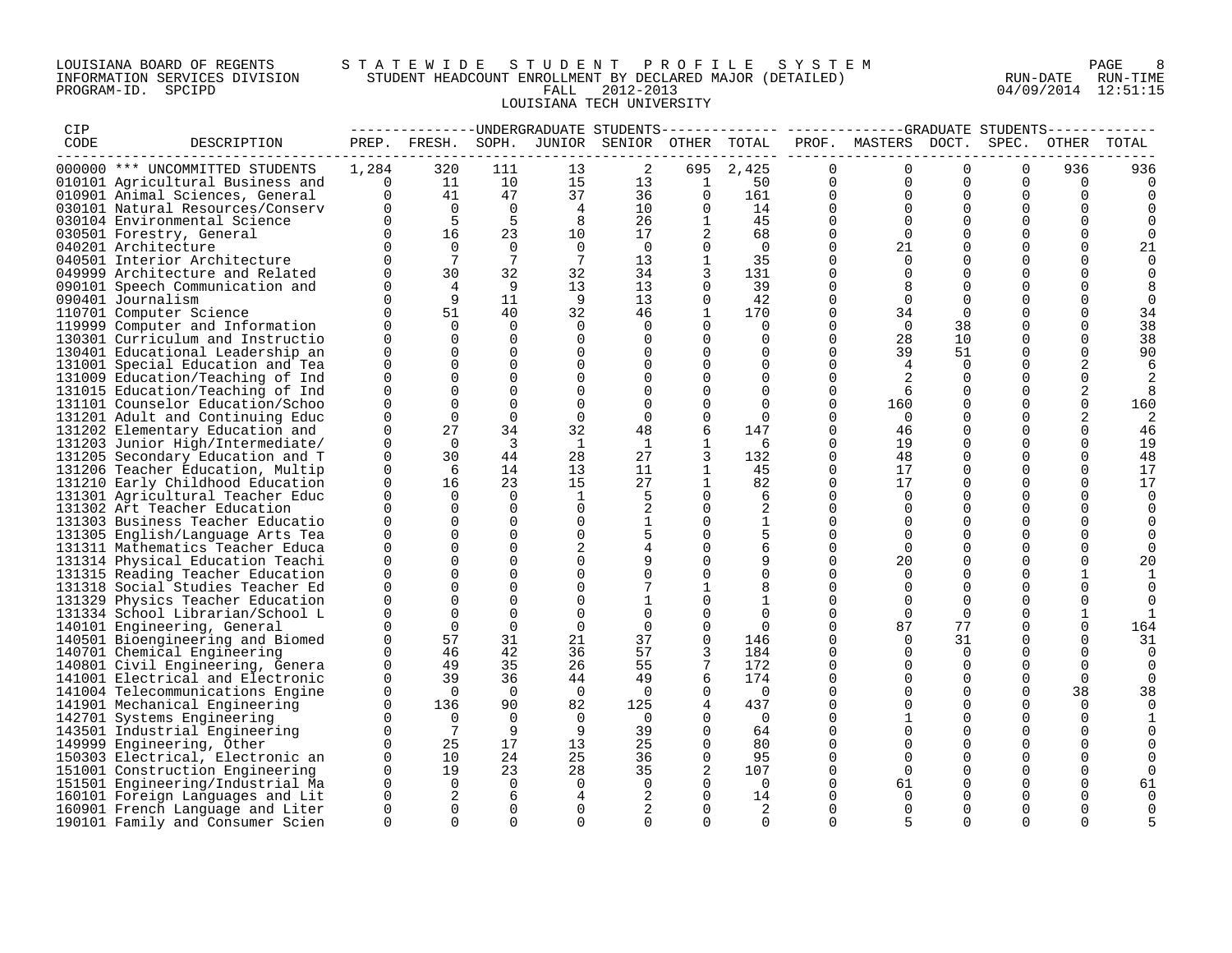### LOUISIANA BOARD OF REGENTS S T A T E W I D E S T U D E N T P R O F I L E S Y S T E M PAGE 9 INFORMATION SERVICES DIVISION STUDENT HEADCOUNT ENROLLMENT BY DECLARED MAJOR (DETAILED) RUN-DATE RUN-TIME PROGRAM-ID. SPCIPD FALL 2012-2013 04/09/2014 12:51:15 LOUISIANA TECH UNIVERSITY

| CIP  |                                                             |                      |                         |                              |                   |                                              |                |                |                      | -------------UNDERGRADUATE STUDENTS------------- -------------GRADUATE STUDENTS------- |                      |                      |                      |                |
|------|-------------------------------------------------------------|----------------------|-------------------------|------------------------------|-------------------|----------------------------------------------|----------------|----------------|----------------------|----------------------------------------------------------------------------------------|----------------------|----------------------|----------------------|----------------|
| CODE | DESCRIPTION                                                 |                      |                         |                              |                   | PREP. FRESH. SOPH. JUNIOR SENIOR OTHER TOTAL |                |                |                      | PROF. MASTERS DOCT.                                                                    |                      | SPEC.                |                      | OTHER TOTAL    |
|      | 190402 Consumer Economics                                   | $\Omega$             | 3                       | 8                            | 10                | 11                                           | 0              | 32             | 0                    |                                                                                        | $\Omega$             | $\Omega$             |                      |                |
|      | 190701 Human Development and Fam                            |                      | $\overline{0}$<br>16    | 24                           | 27                | 42                                           | 1              | 110            | $\Omega$             | $\Omega$                                                                               | $\Omega$             | $\Omega$             | $\Omega$             | $\cap$         |
|      | 230101 English Language and Lite                            |                      | 13                      | 11                           | 17                | 19                                           | $\Omega$       | 60             | $\Omega$             | 16                                                                                     | $\Omega$             | $\Omega$             | $\Omega$             | 16             |
|      | 231303 Professional, Technical,                             | $\Omega$             | $\bigcap$               | $\overline{0}$               | $\overline{0}$    | $\Omega$                                     | $\overline{0}$ | $\overline{0}$ | $\Omega$             | $\Omega$                                                                               | $\Omega$             | $\Omega$             | $\overline{2}$       |                |
|      | 240000 *** TRANSFER STUDENTS ***                            |                      | $\Omega$                | $\overline{0}$               | $\overline{0}$    | $\overline{0}$                               | 39             | 39             | $\Omega$             |                                                                                        |                      |                      |                      |                |
|      | 240102 General Studies                                      |                      | 126                     | 30                           | 59                | 157                                          | 2              | 374            | $\Omega$             | $\Omega$                                                                               | $\Omega$             | $\Omega$             |                      |                |
|      | 260101 Biology/Biological Scienc                            |                      | 101                     | 104                          | 65                | 105                                          |                | 378            | $\Omega$             | 42                                                                                     |                      | $\Omega$             | $\Omega$             | 42             |
|      | 270101 Mathematics, General                                 |                      | 8                       | $7\overline{ }$              | 10                | 16                                           | 0              | 41             | $\Omega$             | 11                                                                                     |                      | $\Omega$             | $\Omega$             | 11             |
|      | 300101 Biological and Physical S                            |                      | $\Omega$                | $\Omega$                     | $\overline{0}$    | $\Omega$                                     | $\Omega$       | $\Omega$       | $\Omega$             | 33                                                                                     |                      | $\Omega$             | $\Omega$             | 38             |
|      | 310505 Kinesiology and Exercise                             | $\cap$               | 83                      | 91                           | 70                | 90                                           | 5              | 339            | $\Omega$             | $\Omega$                                                                               | $\Omega$             | $\Omega$             | $\Omega$             |                |
|      | 400501 Chemistry, General                                   |                      | 8                       | 11                           | 5                 | 19                                           | 2              | 45             | $\Omega$             | $\Omega$                                                                               | $\Omega$             | $\Omega$             |                      |                |
|      | 400801 Physics, General                                     | $\cap$               | $\overline{5}$          | $7\phantom{.0}\phantom{.0}7$ | $\overline{4}$    | -9                                           | 1              | 26             | $\Omega$             |                                                                                        | $\Omega$             | $\Omega$             |                      |                |
|      | 420101 Psychology, General                                  | $\Omega$             | 53                      | 45                           | 66                | 70                                           | 12             | 246            | $\Omega$             | $\Omega$                                                                               | $\Omega$             | $\Omega$             |                      |                |
|      | 422802 Community Psychology                                 |                      | $\Omega$                | $\Omega$                     | $\Omega$          | $\Omega$                                     | $\Omega$       | $\Omega$       | $\Omega$             |                                                                                        |                      |                      |                      |                |
|      | 422803 Counseling Psychology                                |                      | $\Omega$                | $\mathbf 0$                  | $\mathbf 0$       | $\Omega$                                     | $\Omega$       | $\Omega$       | $\Omega$             | $\Omega$                                                                               | 33                   | 0                    | $\Omega$             | 33             |
|      | 422804 Industrial and Organizati                            |                      | $\Omega$                | $\Omega$                     | $\Omega$          | $\Omega$                                     | $\Omega$       | $\Omega$       | $\Omega$             | 43                                                                                     | 17                   | $\Omega$             | $\Omega$             | 60             |
|      | 450701 Geography                                            |                      | $\Omega$                | $\Omega$                     | $\Omega$          | 1                                            | $\Omega$       | 1              | 0                    | $\Omega$                                                                               | $\Omega$             | $\Omega$             | $\Omega$             |                |
|      | 450799 Geography, Other                                     |                      |                         | 5                            |                   | 13                                           |                | 32             | $\Omega$             |                                                                                        |                      | $\Omega$             |                      |                |
|      | 451001 Political Science and Gov                            |                      | 12                      | 13                           | 10                | 25                                           |                | 62             | $\Omega$             |                                                                                        | $\Omega$             | $\Omega$             |                      |                |
|      | 451101 Sociology                                            |                      | $\overline{7}$          | 15                           | 46                | 54                                           | $\Omega$       | 122            | $\Omega$             |                                                                                        |                      | $\Omega$             |                      |                |
|      | 490102 Airline/Commercial/Profes                            |                      | 30                      | 23                           | 31                | 32                                           | $\mathbf{1}$   | 117            | $\Omega$             | ∩                                                                                      | $\Omega$             | $\Omega$             |                      |                |
|      | 490104 Aviation/Airway Managemen                            |                      | $\overline{4}$          | $\overline{4}$               | 12                | 21                                           | 0              | 41             | $\Omega$             |                                                                                        | $\Omega$             | $\Omega$             |                      |                |
|      | 500409 Graphic Design                                       | $\Omega$             | 21                      | 28                           | 26                | 28                                           | $\mathbf{1}$   | 104            | $\Omega$             |                                                                                        |                      | $\Omega$             |                      |                |
|      | 500605 Photography                                          |                      | 5                       | 12                           | $\overline{4}$    | 17                                           | 1              | 39             | $\Omega$             | $\Omega$                                                                               |                      | $\Omega$             |                      |                |
|      | 500702 Fine/Studio Arts, General                            |                      | $\overline{4}$          | 5                            | $12 \overline{ }$ | 14                                           | $\mathbf{1}$   | 36             | $\Omega$             | 19                                                                                     |                      | $\Omega$             | $\Omega$             | 19             |
|      | 500901 Music, General                                       |                      | $\epsilon$              | 13                           | 15                | 19                                           | $\Omega$       | 53             | $\Omega$             | $\Omega$                                                                               | $\Omega$             | $\Omega$             | $\Omega$             | $\Omega$       |
|      | 510202 Audiology/Audiologist                                |                      |                         | $\overline{0}$               | $\Omega$          | $\Omega$                                     |                | $\Omega$       | 0                    | $\Omega$                                                                               | 21                   | $\Omega$             | $\Omega$             | 21             |
|      | 510203 Speech-Language Pathology                            |                      | $\Omega$                | $\mathbf 0$                  | $\overline{0}$    | $\mathbf 0$                                  | $\Omega$       | $\overline{0}$ | $\Omega$             | 41                                                                                     | $\Omega$             | $\Omega$             | $\Omega$             | 41             |
|      | 510204 Audiology/Audiologist and                            | $\Omega$             | 19                      | 23                           | 33                | 19                                           | $\Omega$       | 94             | $\Omega$             | $\Omega$                                                                               |                      | $\Omega$             | $\Omega$             | $\Omega$       |
|      | 510706 Health Information/Medica                            | $\Omega$             | 11                      | 16                           | 22                | 59                                           | 12             | 120            | $\Omega$             | 30                                                                                     | $\Omega$             | $\Omega$             | $\Omega$             | 30             |
|      | 510707 Health Information/Medica                            | $\Omega$             | $\Omega$                | $\overline{\mathbf{3}}$      | $\mathbf{1}$      | 1                                            | <sup>1</sup>   | -6             | $\Omega$             | $\Omega$                                                                               |                      | $\Omega$             |                      | $\Omega$       |
|      | 511005 Clinical Laboratory Scien                            | $\cap$               | 6<br>11                 | 11<br>17                     | 16<br>18          | 29                                           | 2              | 64<br>70       | $\Omega$<br>$\Omega$ | $\Omega$                                                                               | $\Omega$             | $\cap$<br>$\Omega$   |                      | $\Omega$       |
|      | 513101 Dietetics/Dietitian                                  | $\Omega$             |                         |                              |                   | 21                                           | 3              |                |                      | 44                                                                                     |                      |                      | 3                    | 47             |
|      | 513801 Registered Nursing/Regist                            |                      | 75<br>75                | 64                           | 58                | 31<br>57                                     | 23             | 251            | $\Omega$             | $\Omega$                                                                               | $\Omega$             |                      | $\Omega$             |                |
|      | 520201 Business Administration a                            | $\Omega$             | $\overline{2}$          | 73<br>6                      | 60                |                                              | $\mathbf{1}$   | 266            | $\mathbf 0$          | 79                                                                                     | 36                   | 0                    | $\Omega$             | 115            |
|      | 520203 Logistics, Materials, and                            | $\Omega$<br>$\Omega$ | 48                      | 56                           | 8<br>39           | 21<br>48                                     | $\Omega$       | 37<br>195      | $\Omega$<br>$\Omega$ | $\Omega$<br>28                                                                         | $\Omega$             | $\Omega$<br>$\Omega$ | $\Omega$<br>$\Omega$ | $\Omega$       |
|      | 520301 Accounting                                           | $\Omega$             | $\overline{4}$          | $-5$                         | 12                | 24                                           | $\overline{4}$ | 46             | $\Omega$             | $\Omega$                                                                               | $\Omega$<br>$\Omega$ | 0                    |                      | 28<br>$\Omega$ |
|      | 520601 Business/Managerial Econo                            | $\Omega$             | 16                      | 25                           | 23                | 29                                           |                | 94             | $\Omega$             |                                                                                        |                      | $\Omega$             |                      |                |
|      | 520801 Finance, General                                     | $\Omega$             | $\overline{\mathbf{3}}$ | $\overline{1}$               | $\overline{2}$    | $\overline{\mathbf{3}}$                      | 1<br>1         |                | $\Omega$             |                                                                                        |                      |                      |                      |                |
|      | 521001 Human Resources Managemen                            | $\Omega$             | 12                      | 30                           | 29                | 51                                           | $\mathbf{1}$   | 10<br>123      | $\Omega$             |                                                                                        |                      | $\Omega$             |                      |                |
|      | 521201 Management Information Sy                            | $\Omega$             | 17                      | 24                           | 34                | 40                                           | $\Omega$       | 115            | $\Omega$             | $\Omega$                                                                               | $\Omega$             | $\Omega$             |                      |                |
|      | 521401 Marketing/Marketing Manag<br>540101 History, General | $\Omega$             | $\overline{9}$          | 14                           | 12                | 30                                           | $\mathbf 0$    | 65             | $\Omega$             | 21                                                                                     |                      | $\Omega$             |                      | 21             |
|      |                                                             |                      |                         |                              |                   |                                              |                |                |                      |                                                                                        |                      |                      |                      |                |
|      | TOTAL STUDENTS                                              | 1,284                |                         |                              | 1,781 1,550 1,424 | 2,058                                        |                | 861 8,958      | $\overline{0}$       | 1,032                                                                                  | 319                  | 0                    | 995                  | 2,346          |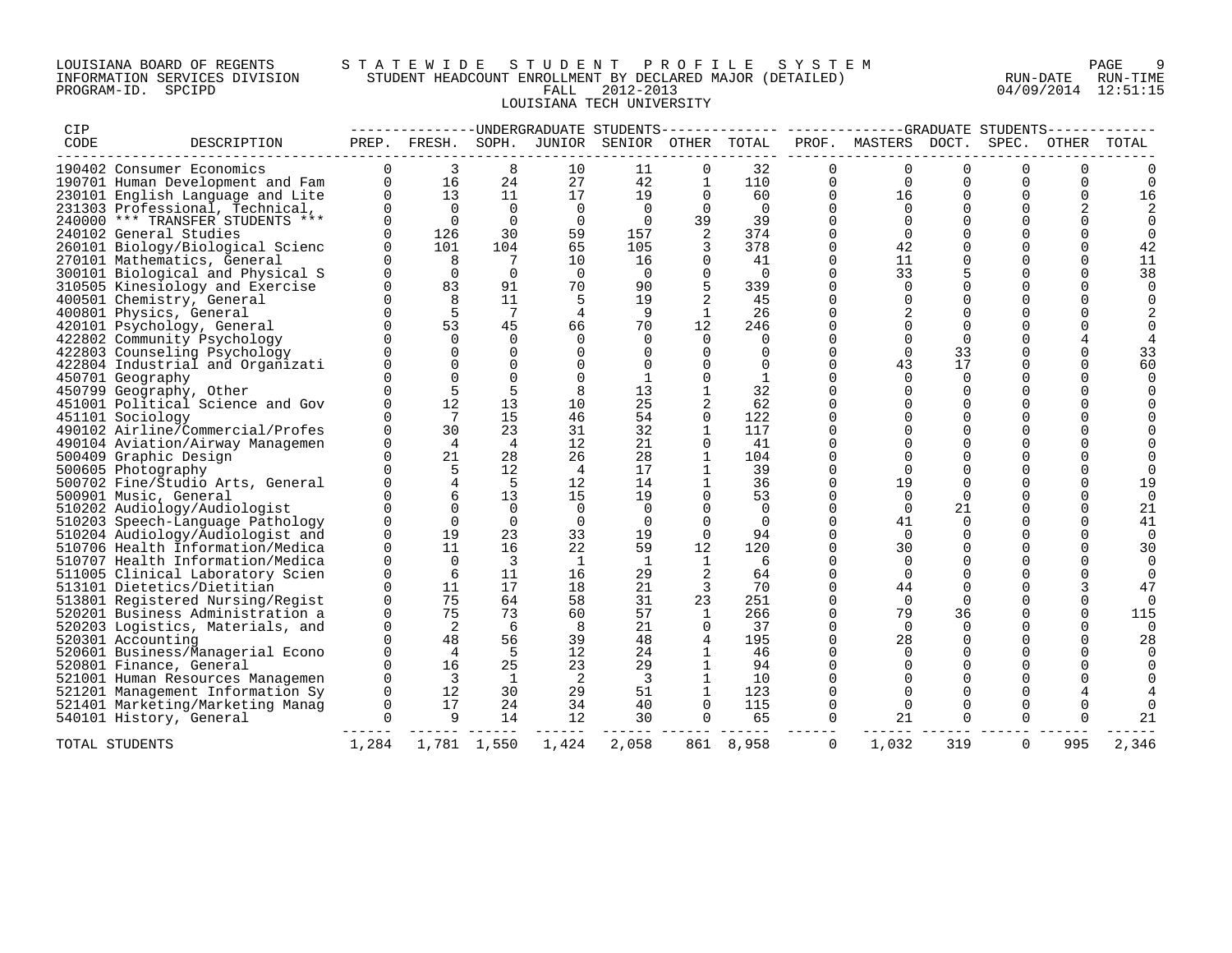### LOUISIANA BOARD OF REGENTS S T A T E W I D E S T U D E N T P R O F I L E S Y S T E M PAGE 10 INFORMATION SERVICES DIVISION STUDENT HEADCOUNT ENROLLMENT BY DECLARED MAJOR (DETAILED) RUN-DATE RUN-TIME PROGRAM-ID. SPCIPD FALL 2012-2013 04/09/2014 12:51:15 MCNEESE STATE UNIVERSITY

| CIP  |                                                                  |                      |                |                |                      | ------------UNDERGRADUATE STUDENTS |                         |                            |                      |                     |               |                      |                |                |
|------|------------------------------------------------------------------|----------------------|----------------|----------------|----------------------|------------------------------------|-------------------------|----------------------------|----------------------|---------------------|---------------|----------------------|----------------|----------------|
| CODE | DESCRIPTION                                                      | PREP.                | FRESH.         | SOPH.          |                      | JUNIOR SENIOR OTHER TOTAL          |                         |                            |                      | PROF. MASTERS DOCT. |               | SPEC.                | OTHER          | TOTAL          |
|      | 000000 *** UNCOMMITTED STUDENTS                                  | 720                  | 151            | 10             | $\Omega$             | $\Omega$                           | 9                       | 890                        | $\Omega$             | $\Omega$            | $\Omega$      | $\Omega$             | 159            | 159            |
|      | 010000 Agriculture, General                                      | $\overline{0}$       | 73             | 51             | 43                   | 89                                 | $\Omega$                | 256                        | 0                    | $\Omega$            | $\mathbf 0$   | $\Omega$             | 0              | $\Omega$       |
|      | 030104 Environmental Science                                     | $\Omega$             | $\overline{0}$ | $\overline{0}$ | $\Omega$             | 1                                  | $\Omega$                | $\overline{1}$             | $\Omega$             | $\Omega$            | 0             | $\Omega$             | $\Omega$       | $\Omega$       |
|      | 030601 Wildlife, Fish and Wildla                                 | $\Omega$             | 12             | 12             | 9                    | 25                                 | $\mathbf 0$             | 58                         | 0                    | $\Omega$            | 0             | $\Omega$             | $\mathbf 0$    |                |
|      | 090101 Speech Communication and                                  | $\Omega$             | $\overline{0}$ | $\overline{0}$ | $\Omega$             | -2                                 | $\Omega$                | $\overline{\phantom{0}}^2$ | $\Omega$             | $\Omega$            | $\Omega$      |                      | $\Omega$       |                |
|      | 090102 Mass Communication/Media                                  | $\Omega$             | 36             | 35             | 33                   | 64                                 | $\Omega$                | 168                        | $\Omega$             | $\Omega$            | $\Omega$      | ∩                    | $\Omega$       |                |
|      | 110103 Information Technology                                    | $\Omega$             | - 3            | -5             | $\overline{3}$       | 4                                  | $\Omega$                | 15                         | $\Omega$             |                     |               |                      |                |                |
|      | 110701 Computer Science                                          | <sup>n</sup>         | 31             | 13             | 13                   | 33                                 | $\Omega$                | 90                         | 0                    | $\Omega$            | $\Omega$      |                      |                | $\Omega$       |
|      | 130301 Curriculum and Instructio                                 | $\Omega$             | $\Omega$       | $\Omega$       | $\Omega$             | $\Omega$                           | $\Omega$                | $\Omega$                   | $\Omega$             | 15                  | $\Omega$      | ∩                    |                | 15             |
|      | 130401 Educational Leadership an                                 | $\Omega$             | $\Omega$       | $\Omega$       | 0                    | $\Omega$                           | $\Omega$                | 0                          | $\Omega$             | 58                  | 0             |                      | 0              | 60             |
|      | 130501 Educational/Instructional                                 | 0                    | $\Omega$       | $\Omega$       | 0                    | $\Omega$                           | $\Omega$                | $\Omega$                   | $\Omega$             | 26                  | 0             | $\Omega$             | $\Omega$       | 26             |
|      | 131001 Special Education and Tea                                 | $\Omega$             | $\Omega$       | $\Omega$       | 0                    | $\Omega$                           | $\Omega$                | $\Omega$                   | $\Omega$             |                     | $\Omega$      | $\Omega$             | 2              | 6              |
|      | 131009 Education/Teaching of Ind                                 | $\Omega$             | $\Omega$       | $\Omega$       | $\Omega$             | $\Omega$                           | $\Omega$                | $\Omega$                   | $\Omega$             | $\Omega$            | $\Omega$      |                      |                | 1              |
|      | 131015 Education/Teaching of Ind                                 | 0                    | $\Omega$       | $\Omega$       | $\Omega$             | $\Omega$                           | $\Omega$                | $\Omega$                   | $\Omega$             | $\Omega$            | $\Omega$      | $\Omega$             | $\overline{4}$ | 4              |
|      | 131101 Counselor Education/Schoo                                 | $\Omega$             | $\Omega$       | $\Omega$       | $\mathbf 0$          | $\Omega$                           | $\Omega$                | $\Omega$                   | $\Omega$             | 34                  | $\Omega$      |                      | $\overline{2}$ | 36             |
|      | 131202 Elementary Education and                                  | 0                    | 37             | 38             | 42                   | 89                                 | $\Omega$                | 206                        | $\Omega$             | 37                  | 0             | $\Omega$             | 7              | 44             |
|      | 131203 Junior High/Intermediate/                                 | 0                    | $\Omega$       | $\Omega$       | $\Omega$             | $\Omega$                           | $\Omega$                | $\Omega$                   | $\Omega$             | $\Omega$            | 0             | $\Omega$             | $\mathbf{1}$   | 1              |
|      | 131205 Secondary Education and T                                 | $\Omega$             | 3              | 3              | $\overline{3}$       |                                    | $\Omega$                | 13                         | $\Omega$             | 46                  | $\Omega$      | ∩                    | $\overline{2}$ | 48             |
|      | 131206 Teacher Education, Multip                                 | 0                    | $\Omega$       | $\mathbf 0$    | $\mathbf 0$          | $\mathbf 0$                        | $\mathbf 0$<br>$\Omega$ | $\overline{0}$             | $\Omega$             | $\Omega$            | 0             | ∩                    |                | 1              |
|      | 131210 Early Childhood Education                                 | 0<br>$\Omega$        | 39<br>$\Omega$ | 48<br>$\Omega$ | 27                   | 71<br>.5                           | $\Omega$                | 185<br>$\overline{7}$      | 0<br>$\cap$          | $\Omega$            | 0             |                      | $\mathbf 0$    | $\Omega$       |
|      | 131301 Agricultural Teacher Educ<br>131302 Art Teacher Education | 0                    | $\Omega$       | $\Omega$       | 2<br>$\mathbf{1}$    | 15                                 | $\mathbf 0$             | 16                         | $\Omega$             | $\Omega$            | $\Omega$<br>0 |                      | $\Omega$       |                |
|      | 131303 Business Teacher Educatio                                 | 0                    | $\Omega$       | 1              | 2                    | 8                                  | $\Omega$                | 11                         | $\Omega$             |                     | $\Omega$      |                      | $\Omega$       |                |
|      | 131305 English/Language Arts Tea                                 | $\Omega$             | $\Omega$       | 2              | 5                    | 18                                 | $\Omega$                | 25                         | $\Omega$             | $\Omega$            | $\Omega$      | ∩                    | $\Omega$       |                |
|      | 131311 Mathematics Teacher Educa                                 | 0                    | $\Omega$       | $\Omega$       | $\mathbf 0$          | -3                                 | $\Omega$                | -3                         | <sup>0</sup>         |                     | 0             |                      |                |                |
|      | 131312 Music Teacher Education                                   | $\Omega$             | $\mathbf{1}$   | 3              | 6                    | 30                                 | $\Omega$                | 40                         | $\Omega$             | $\Omega$            | $\Omega$      |                      | $\Omega$       |                |
|      | 131314 Physical Education Teachi                                 | $\Omega$             | 29             | 35             | 26                   | 55                                 | $\Omega$                | 145                        | $\Omega$             |                     | $\mathbf 0$   |                      | $\Omega$       |                |
|      | 131315 Reading Teacher Education                                 | 0                    | $\Omega$       | $\Omega$       | 0                    | $\Omega$                           | $\Omega$                | 0                          | $\Omega$             |                     | $\Omega$      |                      | $\overline{2}$ |                |
|      | 131318 Social Studies Teacher Ed                                 | $\Omega$             | 1              | $\Omega$       | 4                    |                                    | $\Omega$                | 8                          | $\Omega$             | $\Omega$            | $\Omega$      |                      |                |                |
|      | 131322 Biology Teacher Education                                 | $\Omega$             | $\Omega$       | $\Omega$       | $\mathbf{1}$         |                                    | $\Omega$                | 5                          | $\Omega$             | $\Omega$            | $\Omega$      | $\Omega$             | $\Omega$       | $\Omega$       |
|      | 131334 School Librarian/School L                                 | $\Omega$             | $\Omega$       | $\Omega$       | 0                    |                                    | $\Omega$                | $\Omega$                   | $\Omega$             | $\Omega$            | <sup>0</sup>  |                      |                |                |
|      | 131399 Teacher Education and Pro                                 | 0                    | $\Omega$       | $\Omega$       | $\Omega$             |                                    | $\Omega$                |                            | 0                    | $\Omega$            | $\Omega$      |                      |                | $\Omega$       |
|      | 139999 Education, Other                                          | 0                    | $\Omega$       | $\Omega$       | $\mathbf 0$          | $\Omega$                           | $\Omega$                | $\Omega$                   | $\Omega$             | 13                  | $\Omega$      |                      | $\Omega$       | 13             |
|      | 140101 Engineering, General                                      | $\Omega$             | 143            | 119            | 83                   | 186                                | $\Omega$                | 531                        | $\Omega$             | 24                  | 0             |                      | $\Omega$       | 24             |
|      | 150000 Engineering Technology, G                                 | $\Omega$             | 18             | 26             | 22                   | 52                                 | $\Omega$                | 118                        | $\Omega$             | $\Omega$            | 0             | ∩                    | $\Omega$       | 0              |
|      | 160101 Foreign Languages and Lit                                 | $\Omega$             | 2              | 3              | 3                    | 7                                  | $\Omega$                | 15                         | $\Omega$             |                     | $\Omega$      |                      | $\Omega$       |                |
|      | 160901 French Language and Liter                                 | 0                    | $\Omega$       | $\Omega$       | $\mathbf 0$          | 1                                  | $\Omega$                | $\overline{1}$             | $\Omega$             | $\Omega$            | $\mathbf 0$   | ∩                    | $\Omega$       | $\Omega$       |
|      | 160905 Spanish Language and Lite                                 | $\Omega$             | $\Omega$       | $\Omega$       | $\mathbf{1}$         | $\Omega$                           | $\Omega$                | 1                          | $\Omega$             |                     | $\Omega$      |                      |                | $\Omega$       |
|      | 190101 Family and Consumer Scien                                 | $\Omega$             | $\Omega$       | 2              | 5                    | 29                                 | $\Omega$                | 36                         | $\Omega$             | $\Omega$            | $\Omega$      |                      | $\Omega$       |                |
|      | 220302 Legal Assistant/Paralegal                                 | $\Omega$             | 6              | 6              | 8                    | 6                                  | $\Omega$                | 26                         | $\Omega$             | $\Omega$            | $\Omega$      |                      | $\Omega$       | $\mathbf 0$    |
|      | 230101 English Language and Lite                                 | 0                    | 13             | 17             | 30                   | 23                                 | $\Omega$                | 83                         | 0                    | 17                  | $\Omega$      | ∩                    | $\mathbf 0$    | 17             |
|      | 231302 Creative Writing                                          | $\Omega$             | $\Omega$       | $\cap$         | $\Omega$             | - 0                                | $\Omega$                | $\Omega$                   | $\Omega$             | 21                  | $\Omega$      |                      | $\Omega$       | 21             |
|      | 240101 Liberal Arts and Sciences                                 | $\Omega$             | 11             | 11             | 3                    | 23                                 | $\mathbf 0$             | 48                         | $\Omega$             | $\Omega$            | $\Omega$      | $\Omega$             | $\Omega$       | $\mathbf 0$    |
|      | 240102 General Studies                                           | $\Omega$             | 50             | 87             | 87                   | 235                                | $\Omega$                | 459                        | $\Omega$             | $\Omega$            |               |                      |                | 0              |
|      | 260101 Biology/Biological Scienc                                 | $\Omega$             | 88             | 76             | 50                   | 73                                 | $\Omega$                | 287                        | $\Omega$             | $\Omega$            | $\Omega$      | $\Omega$             | $\Omega$       | $\Omega$       |
|      | 270101 Mathematics, General                                      | $\Omega$             | 11             | 16             | 15                   | 20                                 | $\Omega$                | 62                         | $\Omega$             | 20                  | $\mathbf 0$   | ∩                    | $\Omega$       | 20             |
|      | 301901 Nutrition Sciences                                        | $\Omega$<br>$\Omega$ | 10<br>68       | - 9            | $\overline{4}$<br>63 | $\overline{7}$<br>77               | $\Omega$<br>$\Omega$    | 30                         | $\Omega$<br>$\Omega$ | $\Omega$            | 0             | $\Omega$             | $\Omega$       | $\Omega$       |
|      | 310505 Kinesiology and Exercise                                  | $\Omega$             | 26             | 51<br>18       | 12                   | 35                                 | $\Omega$                | 259<br>91                  | 0                    | 48<br>$\Omega$      | 0             | $\Omega$<br>$\Omega$ | $\mathbf 0$    | 48<br>$\Omega$ |
|      | 400501 Chemistry, General<br>400599 Chemistry, Other             | $\Omega$             | $\Omega$       | $\Omega$       | $\Omega$             | $\Omega$                           | $\Omega$                | $\Omega$                   | $\Omega$             | 42                  | 0<br>$\Omega$ |                      |                | 42             |
|      | 400801 Physics, General                                          | $\Omega$             | $\Omega$       | $\Omega$       | $\Omega$             | $\mathbf{1}$                       | $\Omega$                | 1                          | $\Omega$             | $\Omega$            | $\Omega$      | $\Omega$             | $\Omega$       | $\Omega$       |
|      |                                                                  |                      |                |                |                      |                                    |                         |                            |                      |                     |               |                      |                |                |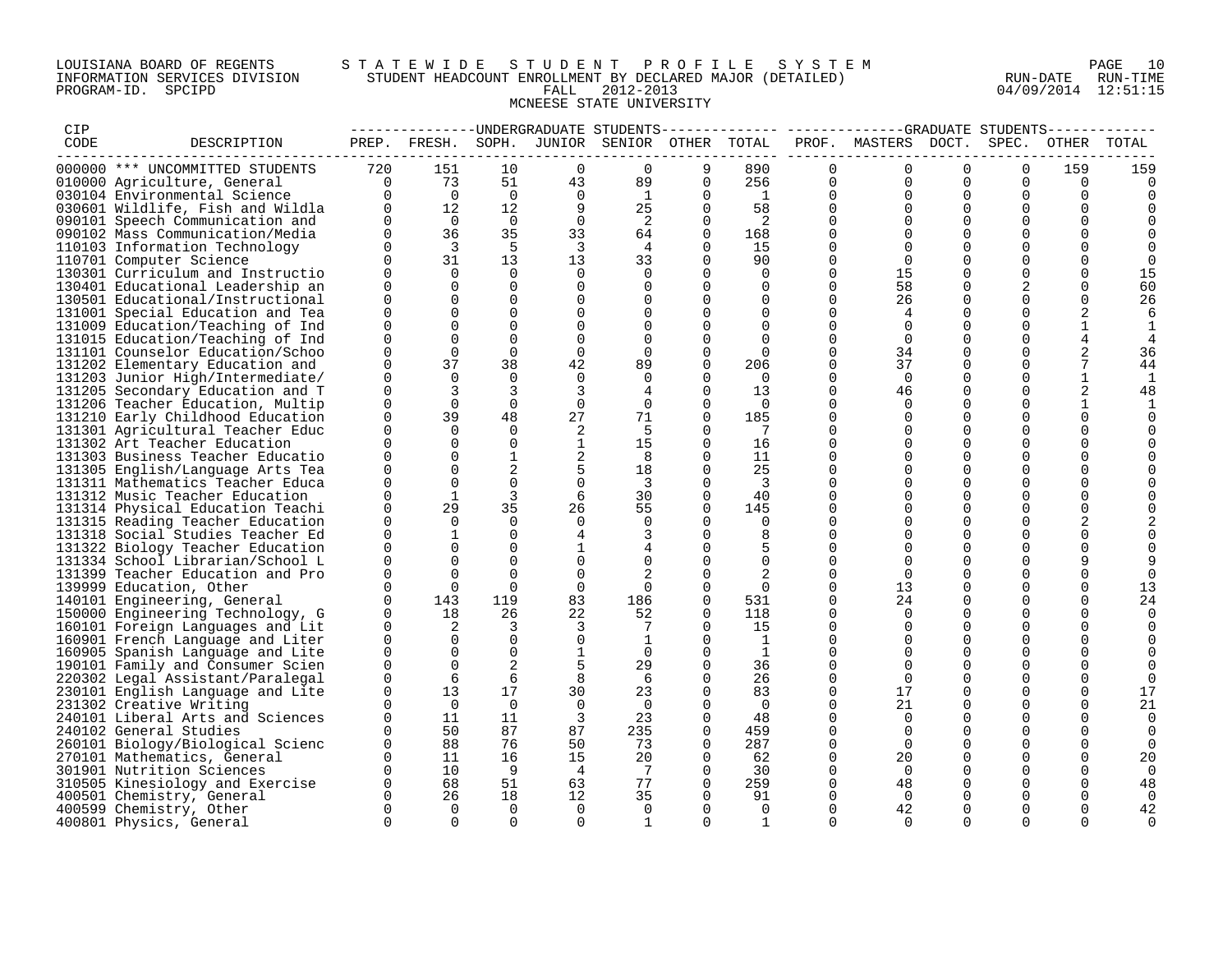## LOUISIANA BOARD OF REGENTS S T A T E W I D E S T U D E N T P R O F I L E S Y S T E M PAGE 11 INFORMATION SERVICES DIVISION STUDENT HEADCOUNT ENROLLMENT BY DECLARED MAJOR (DETAILED) RUN-DATE RUN-TIME PROGRAM-ID. SPCIPD FALL 2012-2013 04/09/2014 12:51:15 MCNEESE STATE UNIVERSITY

| <b>CIP</b> |                                  |       |        |             |        | UNDERGRADUATE STUDENTS- |       |         |       |         | GRADUATE | STUDENTS |       |       |
|------------|----------------------------------|-------|--------|-------------|--------|-------------------------|-------|---------|-------|---------|----------|----------|-------|-------|
| CODE       | DESCRIPTION                      | PREP. | FRESH. | SOPH.       | JUNIOR | SENIOR                  | OTHER | TOTAL   | PROF. | MASTERS | DOCT.    | SPEC.    | OTHER | TOTAL |
|            | 420101 Psychology, General       |       | 67     | 72          | 47     | 102                     |       | 288     |       |         |          |          |       | 76    |
|            | 430104 Criminal Justice/Safety S |       |        | 54          | 61     | 110                     |       | 266     |       |         |          |          |       |       |
|            | 451001 Political Science and Gov |       |        |             |        |                         |       | 34      |       |         |          |          |       |       |
|            | 451101 Sociology                 |       | 33     | 45          |        | 70                      |       | 187     |       |         |          |          |       |       |
|            | 500501 Drama and Dramatics/Theat |       |        |             |        |                         |       |         |       |         |          |          |       |       |
|            | 500701 Art/Art Studies, General  |       | 31     | 32          |        |                         |       | 147     |       |         |          |          |       |       |
|            | 500903 Music Performance, Genera |       | 30     | 20          |        |                         |       | 70      |       |         |          |          |       |       |
|            | 510911 Radiologic Technology/Sci |       | 61     | 63          |        | 48                      |       | 215     |       |         |          |          |       |       |
|            | 510913 Athletic Training/Trainer |       | 32     | 14          |        | 15                      |       | 73      |       |         |          |          |       |       |
|            | 511005 Clinical Laboratory Scien |       |        | 10          | 13     | 32                      |       | 63      |       |         |          |          |       |       |
|            | 513801 Registered Nursing/Regist |       | 288    | 237         | 221    | 507                     |       | 1,253   |       | 123     |          |          |       |       |
|            | 520201 Business Administration a |       | 83     | 81          | 86     | 133                     |       | 383     |       |         |          |          |       | 81    |
|            | 520301 Accounting                |       | 46     | 49          | 63     | 100                     |       | 258     |       |         |          |          |       |       |
|            | 520801 Finance, General          |       |        | 15          |        | 35                      |       | 84      |       |         |          |          |       |       |
|            | 521401 Marketing/Marketing Manag |       | 12     | 15          |        | 47                      |       | 91      |       |         |          |          |       |       |
|            | 540101 History, General          |       | 16     | 16          | 27     | 30                      |       | 89      |       |         |          |          |       |       |
|            | TOTAL STUDENTS                   | 720   |        | 1,624 1,431 | 1,301  | 2,617                   |       | 9 7.702 |       | 685     |          |          | 190   | 877   |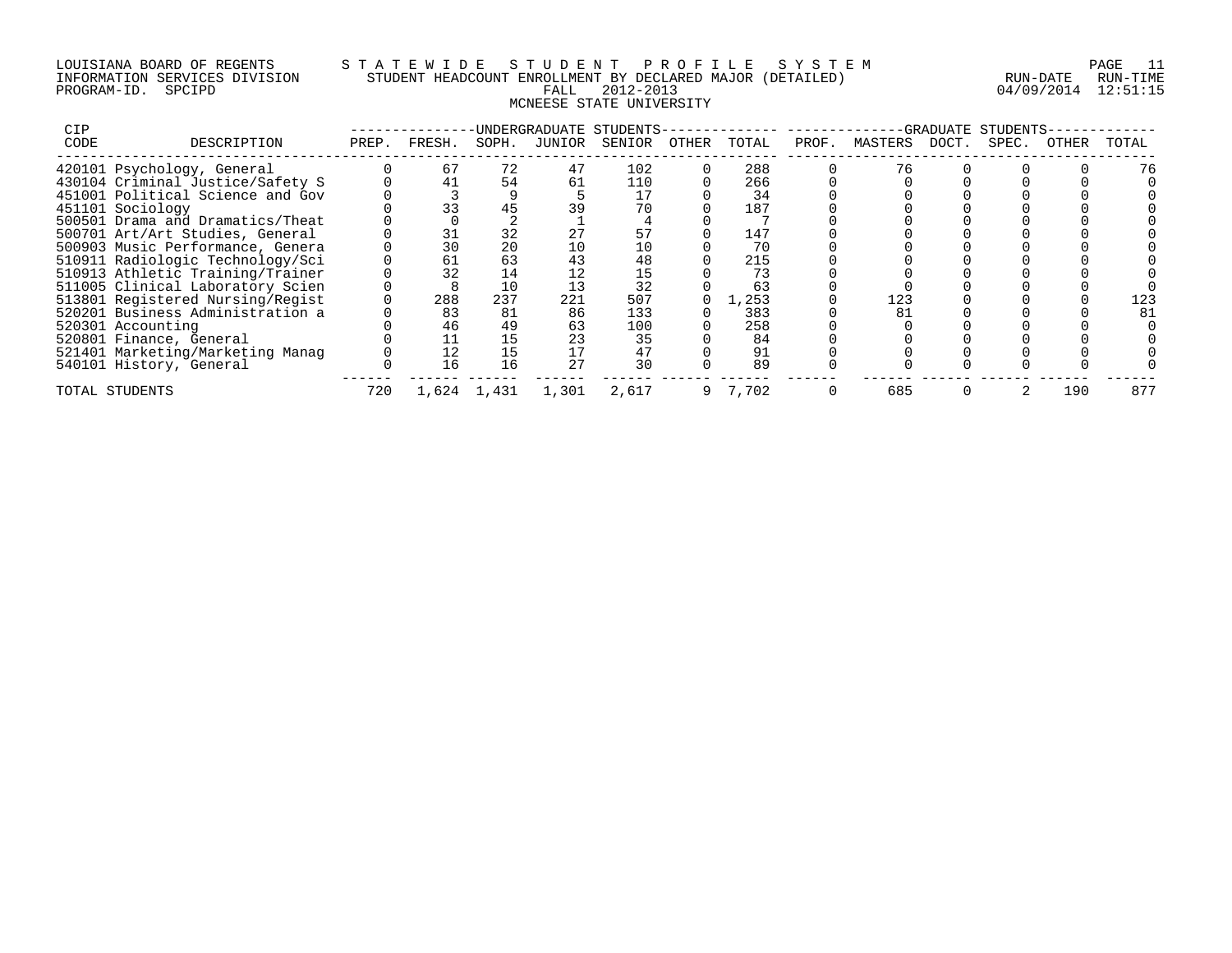### LOUISIANA BOARD OF REGENTS S T A T E W I D E S T U D E N T P R O F I L E S Y S T E M PAGE 12 INFORMATION SERVICES DIVISION STUDENT HEADCOUNT ENROLLMENT BY DECLARED MAJOR (DETAILED) RUN-DATE RUN-TIME PROGRAM-ID. SPCIPD FALL 2012-2013 04/09/2014 12:51:15 NICHOLLS STATE UNIVERSITY

| CIP  |                                                                      |                                            |                         |                             |                      |                                                                                                                                                         |                           |                                  |                                           | --------------UNDERGRADUATE STUDENTS-------------- ------------GRADUATE STUDENTS------------ |                         |                      |                      |          |
|------|----------------------------------------------------------------------|--------------------------------------------|-------------------------|-----------------------------|----------------------|---------------------------------------------------------------------------------------------------------------------------------------------------------|---------------------------|----------------------------------|-------------------------------------------|----------------------------------------------------------------------------------------------|-------------------------|----------------------|----------------------|----------|
| CODE | DESCRIPTION                                                          |                                            |                         |                             |                      | PREP. FRESH. SOPH. JUNIOR SENIOR OTHER TOTAL                                                                                                            |                           |                                  |                                           | PROF. MASTERS DOCT.                                                                          |                         | SPEC.                | OTHER                | TOTAL    |
|      | 000000 *** UNCOMMITTED STUDENTS                                      | 147                                        | $\mathbf{1}$            | $\Omega$                    | $\Omega$             | $\mathbf{3}$                                                                                                                                            | 73                        | 224                              | $\Omega$                                  | $\Omega$                                                                                     | $\Omega$                | $\Omega$             | 104                  |          |
|      |                                                                      |                                            |                         |                             |                      |                                                                                                                                                         |                           |                                  |                                           |                                                                                              |                         | $\Omega$             |                      | 104      |
|      | 010101 Agricultural Business and                                     |                                            |                         |                             |                      |                                                                                                                                                         |                           |                                  | $\overline{0}$<br>$\Omega$                | $\overline{0}$<br>$\Omega$                                                                   | $\mathbf 0$<br>$\Omega$ | $\Omega$             | 0<br>$\Omega$        |          |
|      | 090102 Mass Communication/Media                                      |                                            |                         |                             |                      | $\begin{array}{cccccccc} - & 0 & & & 0 & & & 0 & & & 0 & & 1 & & 0 \ 0 & & 46 & & 34 & & 34 & & 40 & & 0 \ 0 & & 0 & & 0 & & 0 & & 1 & & 0 \end{array}$ |                           |                                  | $\begin{array}{c}\n1 \\ 154\n\end{array}$ |                                                                                              |                         |                      |                      | 0        |
|      | 110701 Computer Science                                              |                                            |                         | 60                          | 47                   |                                                                                                                                                         |                           | $\overline{1}$                   | $\mathbf{0}$                              | $\overline{0}$                                                                               | $\Omega$<br>$\Omega$    | $\mathbf 0$          | 0                    |          |
|      | 120503 Culinary Arts/Chef Traini                                     | $\overline{0}$<br>$\Omega$                 | 115                     |                             | $\overline{0}$       |                                                                                                                                                         | 67 — 10<br>$\overline{0}$ | 289                              | $\overline{0}$<br>$\overline{0}$          | $\overline{0}$                                                                               |                         | $\Omega$             | $\Omega$             | $\Omega$ |
|      | 130301 Curriculum and Instructio                                     | $\Omega$                                   | $\overline{0}$          | $\overline{0}$<br>$\bigcap$ |                      | $\Omega$                                                                                                                                                | $\Omega$                  | $\overline{0}$<br>$\bigcap$      |                                           | 63<br>68                                                                                     | $\Omega$                | $\Omega$             | $\Omega$             | 63       |
|      | 130401 Educational Leadership an                                     |                                            | $\Omega$                |                             | $\overline{0}$       | $\Omega$                                                                                                                                                | $\Omega$                  |                                  | $\Omega$                                  |                                                                                              | $\Omega$                | $\Omega$             | $\Omega$             | 68       |
|      | 131015 Education/Teaching of Ind                                     | $\Omega$                                   | 9                       | 15                          | 35                   | 49                                                                                                                                                      | $\mathbf{0}$              | 108                              | $\Omega$<br>$\Omega$                      | $\overline{0}$                                                                               | $\Omega$<br>$\Omega$    | $\Omega$             | 0                    | 0        |
|      | 131101 Counselor Education/Schoo                                     | $\Omega$<br>$\Omega$                       | $\Omega$                | $\overline{0}$              | $\Omega$             | $\Omega$                                                                                                                                                | $\Omega$                  | $\overline{0}$                   |                                           | 46                                                                                           | $\Omega$                | $\Omega$             | $\Omega$             | 46       |
|      | 131202 Elementary Education and                                      |                                            | 24                      | 23                          | 29                   | 33                                                                                                                                                      | $\Omega$                  | 109                              | $\Omega$                                  | 24                                                                                           |                         | $\Omega$             | $\Omega$             | 24       |
|      | 131203 Junior High/Intermediate/                                     | $\mathbf 0$                                | 17                      | $\overline{7}$              | 14                   | 21                                                                                                                                                      | $\overline{0}$            | 59                               | $\mathbf 0$                               | 13                                                                                           | $\mathbf 0$             | $\mathbf 0$          | $\mathbf 0$          | 13       |
|      | 131205 Secondary Education and T                                     | $\overline{0}$<br>$\Omega$                 | 24                      | 21                          | 13                   | 10                                                                                                                                                      | $\mathbf{0}$              | 68                               | $\mathbf 0$<br>$\Omega$                   | 27                                                                                           | $\Omega$                | $\Omega$             | 0                    | 27       |
|      | 131206 Teacher Education, Multip                                     |                                            | $\bigcap$               | $\bigcap$                   | $\bigcap$            | $\Omega$                                                                                                                                                | $\Omega$                  | $\overline{0}$                   |                                           | 3                                                                                            | $\Omega$                | $\Omega$             | $\Omega$             |          |
|      | 131210 Early Childhood Education                                     | $\Omega$                                   | 50                      | 26                          | 23                   | 43                                                                                                                                                      | $\Omega$                  | 142                              | $\Omega$                                  | $\Omega$                                                                                     | $\Omega$                | $\Omega$             | $\Omega$             |          |
|      | 131302 Art Teacher Education                                         | $\Omega$                                   | $\Omega$                | $\mathbf{1}$                | $\mathbf{1}$         | 3                                                                                                                                                       | $\Omega$                  | 5                                | $\Omega$                                  | $\Omega$                                                                                     | $\Omega$                | 0                    | 0                    |          |
|      | 131303 Business Teacher Educatio                                     | $\Omega$                                   | $\Omega$                | $\Omega$                    | $\overline{0}$       | $\overline{4}$                                                                                                                                          | $\Omega$                  | $\overline{4}$                   | $\Omega$                                  | $\Omega$                                                                                     | $\Omega$                | $\Omega$             | $\Omega$             |          |
|      | 131305 English/Language Arts Tea                                     | $\Omega$                                   | $\Omega$                | $\Omega$                    | 6                    | 9                                                                                                                                                       | $\Omega$                  | 15                               | $\Omega$                                  | $\Omega$                                                                                     | $\Omega$                | $\Omega$             | 0                    |          |
|      | 131308 Family and Consumer Scien                                     | $\Omega$                                   | $\Omega$                | $\mathbf{1}$                | $\mathbf{1}$         | 5                                                                                                                                                       | $\Omega$                  | 7                                | $\Omega$                                  | $\Omega$                                                                                     | $\Omega$                | $\Omega$             | 0                    |          |
|      | 131311 Mathematics Teacher Educa                                     | $\Omega$                                   | $\Omega$                | 1                           | $\mathbf 0$          | 3                                                                                                                                                       | $\Omega$                  | 4                                | $\Omega$                                  | $\Omega$                                                                                     | $\Omega$                | $\mathbf 0$          | 0                    |          |
|      | 131312 Music Teacher Education                                       | $\Omega$                                   | $\Omega$                | 1                           | 3                    | 9                                                                                                                                                       | $\Omega$                  | 13                               | $\Omega$                                  | $\Omega$                                                                                     | $\Omega$                | $\Omega$             | 0                    |          |
|      | 131314 Physical Education Teachi                                     | $\Omega$                                   | 11                      | 12                          | 10                   | 19                                                                                                                                                      | $\Omega$                  | 52                               | $\Omega$                                  | $\Omega$                                                                                     | $\Omega$                | $\Omega$             | 0                    |          |
|      | 131316 Science Teacher Education                                     | $\Omega$                                   | $\Omega$                | $\mathbf{1}$                | 2                    | 3                                                                                                                                                       | $\Omega$                  | - 6                              | $\Omega$                                  | $\Omega$                                                                                     | $\Omega$                | $\Omega$             | 0                    |          |
|      | 131318 Social Studies Teacher Ed                                     | $\Omega$                                   | $\Omega$                | $7\overline{ }$             | 13                   | 14                                                                                                                                                      | $\Omega$                  | 34                               | $\Omega$                                  | $\Omega$                                                                                     | $\Omega$                | $\Omega$             | 0                    |          |
|      | 150903 Petroleum Technology/Tech                                     | $\Omega$                                   | 83                      | 48                          | 53                   | 80                                                                                                                                                      | $\Omega$                  | 264                              | $\Omega$                                  | $\Omega$                                                                                     | $\Omega$                | $\Omega$             | $\Omega$             |          |
|      | 151102 Surveying Technology/Surv                                     | $\overline{0}$                             | 14                      | 12                          | 16                   | 22                                                                                                                                                      | $\mathbf{0}$              | 64                               | $\mathbf 0$                               | $\Omega$                                                                                     | $\Omega$                | $\Omega$             | 0                    |          |
|      | 190101 Family and Consumer Scien                                     | $\Omega$<br>$\Omega$                       | 26                      | 23                          | 36<br>$\overline{7}$ | 67                                                                                                                                                      | $\Omega$                  | 152                              | $\Omega$<br>$\Omega$                      | $\Omega$                                                                                     | $\Omega$                | $\Omega$             | $\Omega$             |          |
|      | 190709 Child Care Provider/Assis                                     | $\mathbf 0$                                | $-5$<br>10              | $\overline{\phantom{a}}$    |                      | $\overline{\mathbf{3}}$                                                                                                                                 | $\Omega$                  | 18<br>72                         | $\Omega$                                  | $\Omega$<br>$\Omega$                                                                         | $\Omega$<br>$\Omega$    | $\Omega$<br>$\Omega$ | $\Omega$             |          |
|      | 230101 English Language and Lite                                     |                                            |                         | 16                          | 15                   | 31                                                                                                                                                      | $\mathbf{0}$              |                                  |                                           |                                                                                              |                         |                      | 0                    |          |
|      | 240000 *** TRANSFER STUDENTS ***                                     | $\Omega$<br>$\Omega$                       | 67<br>128               | 26<br>81                    | 17<br>80             | 8<br>160                                                                                                                                                | $\Omega$<br>$\mathbf{1}$  | 118<br>450                       | $\Omega$<br>$\Omega$                      | $\Omega$<br>$\Omega$                                                                         | $\Omega$<br>$\Omega$    | $\Omega$<br>$\Omega$ | $\Omega$<br>$\Omega$ |          |
|      | 240102 General Studies                                               | $\overline{0}$                             | 231                     | 82                          | 60                   |                                                                                                                                                         | $\Omega$                  | 444                              | $\Omega$                                  | $\Omega$                                                                                     | $\Omega$                | $\Omega$             |                      |          |
|      | 260101 Biology/Biological Scienc                                     |                                            | $\overline{0}$          | $\bigcirc$                  | $\overline{0}$       | 71<br>$\Omega$                                                                                                                                          | $\Omega$                  | $\overline{0}$                   | $\mathbf 0$                               | 19                                                                                           | $\Omega$                | $\Omega$             | 0                    | 19       |
|      | 261302 Marine Biology and Biolog                                     | $\begin{array}{c} 0 \\ 0 \\ 0 \end{array}$ | $0 \qquad \qquad$<br>28 | 13                          |                      |                                                                                                                                                         |                           | 58                               | $\mathbf 0$                               | $\Omega$                                                                                     | $\Omega$                | $\Omega$             | 0                    |          |
|      | 270101 Mathematics, General                                          |                                            | $\bigcap$               | $\overline{0}$              | 11<br>$\overline{0}$ | 6<br>$\Omega$                                                                                                                                           | $\mathbf{0}$<br>$\Omega$  | $\bigcap$                        | $\Omega$                                  |                                                                                              | $\Omega$                | $\Omega$             | 0<br>$\Omega$        | 24       |
|      | 270199 Mathematics, Other                                            |                                            | 17<br>$0 \qquad \qquad$ | 8 <sup>8</sup>              | 9                    | $7\overline{ }$                                                                                                                                         | $\overline{0}$            | 41                               | $\mathbf 0$                               | 24<br>$\Omega$                                                                               | $\Omega$                | $\mathbf 0$          | $\Omega$             |          |
|      | 400501 Chemistry, General                                            |                                            | 85<br>$\Omega$          | 54                          |                      |                                                                                                                                                         | $\Omega$                  |                                  |                                           |                                                                                              | $\Omega$                |                      |                      | 0        |
|      | 420101 Psychology, General                                           | $\Omega$                                   | $\bigcap$               | $\Omega$                    | 49<br>$\overline{0}$ | 34                                                                                                                                                      | $\Omega$                  | 222                              | $\mathbf 0$<br>$\Omega$                   | $\Omega$                                                                                     | $\Omega$                | $\Omega$<br>$\Omega$ | 0<br>$\Omega$        |          |
|      | 422803 Counseling Psychology                                         | $\Omega$                                   | $\overline{0}$          | $\Omega$                    | $\overline{0}$       | $\Omega$<br>$\overline{0}$                                                                                                                              | $\Omega$                  | $\overline{0}$<br>$\overline{0}$ | $\Omega$                                  | 86<br>$\Omega$                                                                               | $\Omega$                | 25                   | 0                    | 86       |
|      | 422806 Educational Psychology                                        | $\Omega$                                   | $7\overline{ }$         | 7                           | 10                   |                                                                                                                                                         | $\Omega$                  |                                  | $\Omega$                                  | $\Omega$                                                                                     | $\Omega$                | $\Omega$             | $\Omega$             | 25       |
|      | 451001 Political Science and Gov                                     | $\Omega$                                   | 22                      | 10                          | 15                   | 10<br>28                                                                                                                                                | $\Omega$                  | 34<br>75                         | $\Omega$                                  | $\Omega$                                                                                     | $\Omega$                | $\Omega$             | 0                    |          |
|      | 451101 Sociology<br>500702 Fine/Studio Arts, General                 | $\Omega$                                   | 50                      | 32                          | 45                   | 51                                                                                                                                                      | $\Omega$                  | 178                              | $\Omega$                                  | $\Omega$                                                                                     | $\Omega$                | $\Omega$             | $\Omega$             |          |
|      | 500901 Music, General                                                | $\Omega$                                   | 29                      | 11                          | 8                    | - 8                                                                                                                                                     | $\Omega$                  | 56                               | $\Omega$                                  | $\Omega$                                                                                     | $\Omega$                | $\Omega$             | 0                    |          |
|      | 510000 Health Services/Allied He                                     | $\Omega$                                   | 22                      | 15                          | 19                   | 20                                                                                                                                                      | $\Omega$                  | 76                               | $\Omega$                                  | $\Omega$                                                                                     | $\Omega$                | $\Omega$             | $\Omega$             |          |
|      | 510204 Audiology/Audiologist and                                     | $\Omega$                                   | 11                      | 26                          | 17                   | 29                                                                                                                                                      | $\Omega$                  | 83                               | $\Omega$                                  | $\Omega$                                                                                     | $\Omega$                | $\Omega$             | $\Omega$             |          |
|      | 510913 Athletic Training/Trainer                                     | $\mathbf 0$                                | 61                      | 20                          | 12                   | 22                                                                                                                                                      | $\Omega$                  | 115                              | $\Omega$                                  | $\Omega$                                                                                     | $\Omega$                | $\Omega$             | 0                    |          |
|      |                                                                      | $\overline{0}$                             | 15                      | 19                          | 23                   | 31                                                                                                                                                      | $\overline{0}$            | 88                               | $\Omega$                                  | $\Omega$                                                                                     | $\Omega$                | $\Omega$             | $\mathbf 0$          |          |
|      | 513199 Dietetics and Clinical Nu<br>513801 Registered Nursing/Regist | $\Omega$                                   | 298                     | 175                         | 158                  | 257                                                                                                                                                     | $\Omega$                  | 888                              | $\Omega$                                  | $\Omega$                                                                                     | $\Omega$                | $\Omega$             | $\Omega$             |          |
|      | 520201 Business Administration a                                     | $\overline{0}$                             | 194                     | 138                         | 135                  | 146                                                                                                                                                     | $\mathbf{1}$              | 614                              | $\mathbf 0$                               | 107                                                                                          | $\mathbf 0$             | $\mathbf 0$          | $\mathbf 0$          | 107      |
|      | 520301 Accounting                                                    | $\overline{0}$                             | 67                      | 65                          | 66                   | 88                                                                                                                                                      | $\mathbf{0}$              | 286                              | $\mathbf 0$                               | $\Omega$                                                                                     | $\Omega$                | $\Omega$             | 0                    |          |
|      | 520801 Finance, General                                              | $\Omega$                                   | - 11                    | - 9                         | 6                    | 18                                                                                                                                                      | $\Omega$                  | 44                               | $\Omega$                                  | $\Omega$                                                                                     | $\Omega$                | $\Omega$             | 0                    | 0        |
|      | 521201 Management Information Sy                                     | $\Omega$                                   | 26                      | 23                          | 33                   | 31                                                                                                                                                      | $\Omega$                  | 113                              | $\Omega$                                  | $\Omega$                                                                                     | $\Omega$                | $\Omega$             | 0                    | $\Omega$ |
|      |                                                                      |                                            |                         |                             |                      |                                                                                                                                                         |                           |                                  |                                           |                                                                                              |                         |                      |                      |          |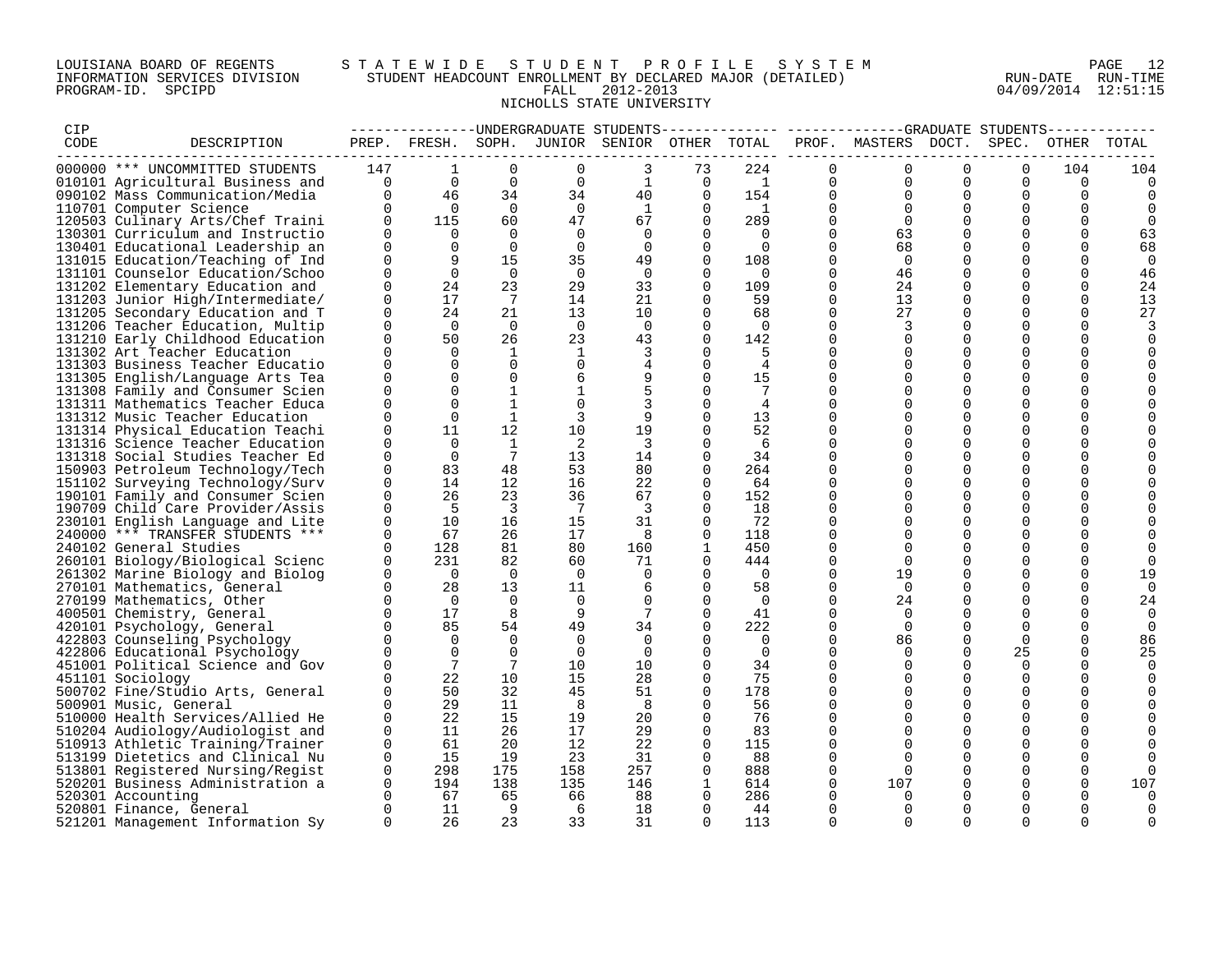| LOUISIANA BOARD OF REGENTS    | STATEWIDE STUDENT PROFILE SYSTEM                          |                     | PAGE 13  |
|-------------------------------|-----------------------------------------------------------|---------------------|----------|
| INFORMATION SERVICES DIVISION | STUDENT HEADCOUNT ENROLLMENT BY DECLARED MAJOR (DETAILED) | RUN-DATE            | RUN-TIME |
| PROGRAM-ID. SPCIPD            | FALL 2012-2013                                            | 04/09/2014 12:51:15 |          |
|                               | NICHOLLS STATE UNIVERSITY                                 |                     |          |

| CIP                                                         |       |        |             |                         |                |             |       | -UNDERGRADUATE STUDENTS------------- -------------GRADUATE STUDENTS------------ |       |       |              |       |
|-------------------------------------------------------------|-------|--------|-------------|-------------------------|----------------|-------------|-------|---------------------------------------------------------------------------------|-------|-------|--------------|-------|
| CODE<br>DESCRIPTION                                         | PREP. | FRESH. | SOPH.       |                         | JUNIOR SENIOR  | OTHER TOTAL | PROF. | MASTERS                                                                         | DOCT. | SPEC. | <b>OTHER</b> | TOTAL |
| 521401 Marketing/Marketing Manag<br>540101 History, General |       |        |             | 24                      | $\sim$ 5<br>26 | -91         |       |                                                                                 |       |       |              |       |
| TOTAL STUDENTS                                              |       |        | 1,834 1,157 | $\cdot$ , 1,173 $\cdot$ | .626           | 75 6.012    |       | 480                                                                             |       | 25.   | 1 () 4       | 609   |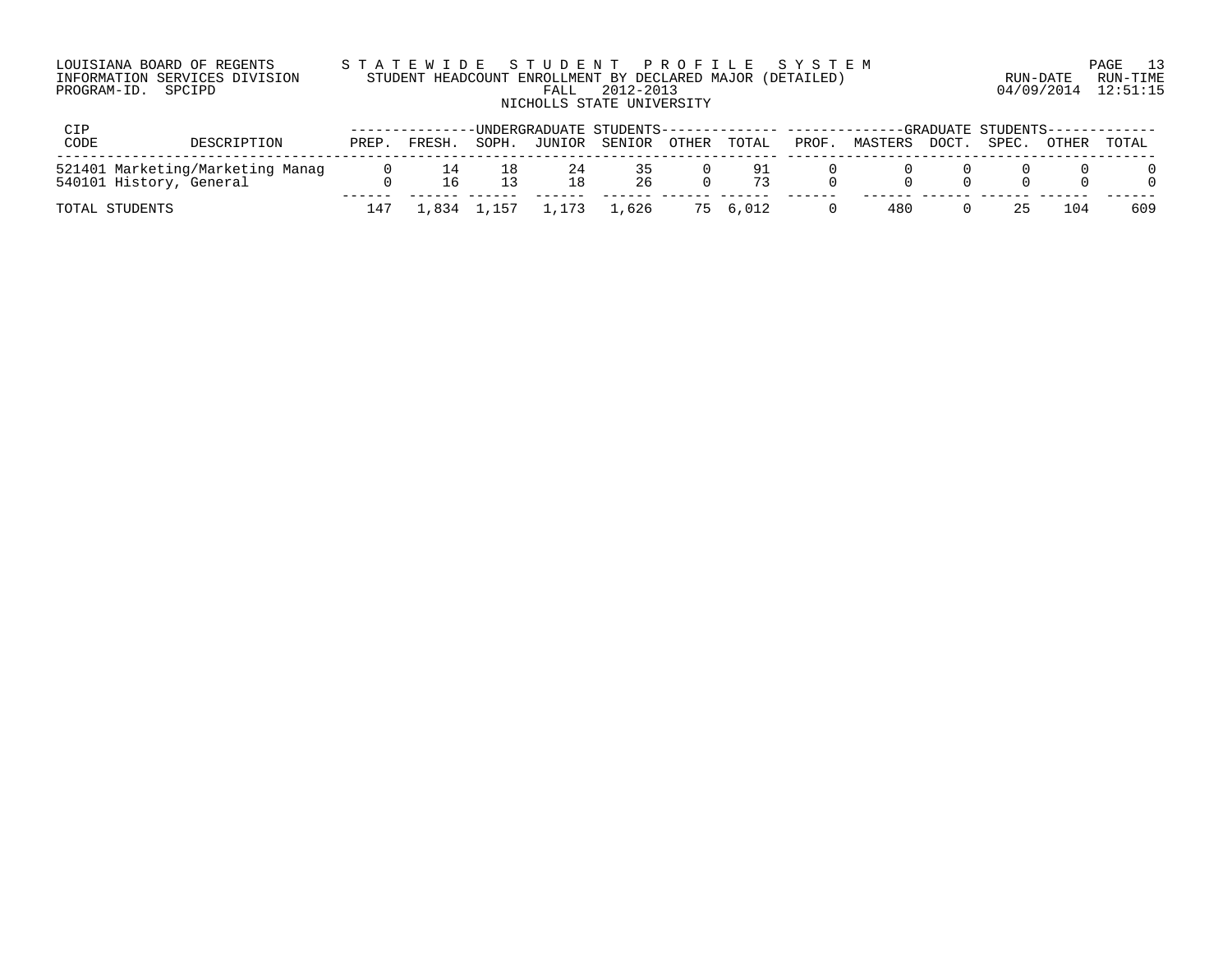### LOUISIANA BOARD OF REGENTS S T A T E W I D E S T U D E N T P R O F I L E S Y S T E M PAGE 14 INFORMATION SERVICES DIVISION STUDENT HEADCOUNT ENROLLMENT BY DECLARED MAJOR (DETAILED) RUN-DATE RUN-TIME PROGRAM-ID. SPCIPD FALL 2012-2013 04/09/2014 12:51:15 UNIVERSITY OF LA. AT MONROE

| CIP  |                                                                      |                          |                 |                 |                |                                              |                         |                |                      | -------------UNDERGRADUATE STUDENTS------------- ------------GRADUATE STUDENTS----------- |                      |                         |                |             |
|------|----------------------------------------------------------------------|--------------------------|-----------------|-----------------|----------------|----------------------------------------------|-------------------------|----------------|----------------------|-------------------------------------------------------------------------------------------|----------------------|-------------------------|----------------|-------------|
| CODE | DESCRIPTION                                                          |                          |                 |                 |                | PREP. FRESH. SOPH. JUNIOR SENIOR OTHER TOTAL |                         |                |                      | PROF. MASTERS DOCT.                                                                       |                      | SPEC.                   |                | OTHER TOTAL |
|      | 000000 *** UNCOMMITTED STUDENTS                                      | 1,363                    | 87              | 31              | 5              | 8                                            |                         | 40 1,534       | $\Omega$             | 12                                                                                        | $\Omega$             | $\Omega$                | 57             | 69          |
|      | 010101 Agricultural Business and                                     | $\overline{\phantom{0}}$ | $5\overline{)}$ | $7\overline{ }$ | 9              | 15                                           | 0                       | 36             | $\overline{0}$       | $\overline{0}$                                                                            | $\mathbf 0$          | $\mathbf 0$             | $\overline{0}$ | $\mathbf 0$ |
|      | 090101 Speech Communication and                                      | $\Omega$                 | $\overline{0}$  | $\overline{0}$  | $\overline{0}$ | $\bigcirc$                                   | $\Omega$                | $\overline{0}$ | $\overline{0}$       | 20                                                                                        | $\Omega$             | $\Omega$                | $\Omega$       | 20          |
|      | 090102 Mass Communication/Media                                      | $\overline{0}$           | 27              | 37              | 25             | 63                                           | $\Omega$                | 152            | $\Omega$             | $\Omega$                                                                                  | $\Omega$             | $\Omega$                | $\Omega$       | $\Omega$    |
|      | 110701 Computer Science                                              | $\mathbf{1}$             | 29              | 23              | 16             | 29                                           | $\mathbf{1}$            | 99             | $\Omega$             | $\Omega$                                                                                  | $\Omega$             | $\Omega$                | $\Omega$       | $\Omega$    |
|      | 130301 Curriculum and Instructio                                     | $\Omega$                 | $\Omega$        | $\Omega$        | $\Omega$       | $\Omega$                                     | $\Omega$                | $\Omega$       | $\Omega$             | 71                                                                                        | 41                   | $\Omega$                | $\Omega$       | 112         |
|      | 130401 Educational Leadership an                                     | $\Omega$                 | $\Omega$        | $\Omega$        | 0              | $\Omega$                                     | $\mathbf 0$             | $\Omega$       | $\mathbf 0$          | 63                                                                                        | 11                   | 0                       | $\Omega$       | 74          |
|      | 131001 Special Education and Tea                                     | $\Omega$                 | $\Omega$        | $\Omega$        | $\mathbf 0$    | $\Omega$                                     | $\Omega$                | $\Omega$       | $\Omega$             | 1                                                                                         | $\Omega$             | $\Omega$                | $\Omega$       | 1           |
|      | 131101 Counselor Education/Schoo                                     | $\Omega$                 | $\Omega$        | $\Omega$        | $\mathbf 0$    | $\Omega$                                     | $\Omega$                | $\Omega$       | $\Omega$             | 1                                                                                         | $\Omega$             | $\Omega$                | $\Omega$       |             |
|      | 131202 Elementary Education and                                      | $\Omega$                 | 45              | 79              | 72             | 140                                          | $\Omega$                | 336            | $\Omega$             | 53                                                                                        | $\Omega$             | $\Omega$                | $\Omega$       | 53          |
|      | 131205 Secondary Education and T                                     | $\Omega$                 | 11              | 21              | 16             | 17                                           |                         | 67             | $\mathbf 0$          | 30                                                                                        | $\mathbf 0$          | $\mathbf 0$             | $\Omega$       | 30          |
|      | 131206 Teacher Education, Multip                                     | $\Omega$                 | $\Omega$        | $\overline{0}$  | 0              | $\Omega$                                     | $\Omega$                | $\Omega$       | $\Omega$             |                                                                                           | $\Omega$             | $\mathbf 0$             | $\Omega$       |             |
|      | 131302 Art Teacher Education                                         | $\Omega$                 | $\Omega$        | $\Omega$        | $\mathbf 0$    |                                              | $\Omega$                | 1              | 0                    |                                                                                           | $\Omega$             | $\Omega$                | ∩              |             |
|      | 131305 English/Language Arts Tea                                     | $\Omega$                 | $\Omega$        | 2               | $\overline{4}$ |                                              | $\Omega$                | 10             | $\Omega$             | $\Omega$                                                                                  | $\Omega$             | $\Omega$                | ∩              |             |
|      | 131311 Mathematics Teacher Educa                                     | $\Omega$                 | $\Omega$        | $\mathbf{1}$    |                | $\Omega$                                     | $\Omega$                | 2              | $\Omega$             | $\Omega$                                                                                  | $\Omega$             | $\Omega$                | $\Omega$       |             |
|      | 131312 Music Teacher Education                                       | $\Omega$                 |                 |                 | $\mathbf 0$    |                                              | $\mathbf 0$             | 2              | $\Omega$             | $\Omega$                                                                                  | $\Omega$             | $\mathbf 0$             |                |             |
|      | 131318 Social Studies Teacher Ed                                     | $\Omega$                 | $\Omega$        | $\Omega$        | $\mathbf 0$    | 6                                            | $\Omega$                | 6              | $\Omega$             |                                                                                           | $\Omega$             | $\mathbf 0$             | $\Omega$       |             |
|      | 131322 Biology Teacher Education                                     | $\Omega$                 | $\Omega$        | $\Omega$        | $\Omega$       | 1                                            | $\Omega$                | $\mathbf{1}$   | $\Omega$             | $\Omega$                                                                                  | $\Omega$             | $\Omega$                |                |             |
|      | 131330 Spanish Language Teacher                                      | $\Omega$                 | $\Omega$        | $\Omega$        | $\Omega$       |                                              | $\Omega$                |                | $\Omega$             | $\Omega$                                                                                  | $\Omega$             | $\Omega$                |                |             |
|      | 131399 Teacher Education and Pro                                     | $\Omega$                 |                 | $\Omega$        | $\mathbf 0$    |                                              | $\mathbf 0$             | 2              | $\Omega$             | $\Omega$                                                                                  | $\Omega$             | 0                       | $\Omega$       |             |
|      | 139999 Education, Other                                              |                          |                 | $\Omega$        | 0              | $\Omega$                                     | $\Omega$                | $\Omega$       | $\Omega$             | 28                                                                                        | $\Omega$             | $\mathbf 0$             | $\Omega$       | 28          |
|      | 160101 Foreign Languages and Lit                                     | $\Omega$                 |                 | 2               | 4              | 12                                           | $\Omega$                | 21             | $\Omega$             |                                                                                           | $\Omega$             | $\Omega$                | $\Omega$       |             |
|      | 160901 French Language and Liter                                     | $\Omega$                 | $\Omega$        | $\Omega$        | $\Omega$       | 1                                            | $\Omega$                | 1              | $\Omega$             | $\Omega$                                                                                  | $\Omega$             | $\Omega$                | $\Omega$       |             |
|      | 160905 Spanish Language and Lite                                     | $\Omega$                 | $\Omega$        | $\Omega$        | $\Omega$       | -2                                           | $\Omega$                |                | $\Omega$             | $\Omega$                                                                                  | $\Omega$             | $\Omega$                | $\Omega$       | ∩           |
|      | 230101 English Language and Lite                                     | 0                        | 16              | 22              | 16             | 26                                           | $\mathbf 0$             | 80             | $\Omega$             | 24                                                                                        | 0                    | 0                       | $\Omega$       | 24          |
|      | 240102 General Studies                                               | $\Omega$                 | 34              | 38              | 82             | 216                                          |                         | 372            | $\Omega$             | $\overline{0}$                                                                            | $\Omega$             | $\mathbf 0$             | $\Omega$       | $\Omega$    |
|      | 260101 Biology/Biological Scienc                                     | $\Omega$                 | 75              | 64              | 52             | 88                                           | 1                       | 280            | $\Omega$             | 25                                                                                        | $\Omega$             | $\Omega$                | $\Omega$       | 25          |
|      | 261004 Toxicology                                                    | $\Omega$                 | 16              | 17              | 23             | 57                                           | $\Omega$                | 113            | $\Omega$             | $\Omega$                                                                                  | $\Omega$             | $\Omega$                | $\Omega$       | $\Omega$    |
|      | 270101 Mathematics, General                                          | $\Omega$                 | 6               | 6               | 8              | 12                                           | $\mathbf 0$             | 32             | $\mathbf 0$          | $\Omega$                                                                                  | $\Omega$             | $\mathbf 0$             |                | $\Omega$    |
|      | 301101 Gerontology                                                   | $\Omega$                 | $\overline{0}$  | $\overline{0}$  | $\overline{0}$ | $\Omega$                                     | 0                       | $\overline{0}$ | 0                    | 33                                                                                        | 0                    | 0                       | 0              | 33          |
|      | 310505 Kinesiology and Exercise                                      |                          | 96              | 95              | 74             | 121                                          | 1                       | 387            | $\Omega$             | 37                                                                                        | $\Omega$             | $\Omega$                | $\Omega$       | 37          |
|      | 400401 Atmospheric Sciences and                                      | $\Omega$                 | $\overline{4}$  | $\overline{4}$  | 9              | 20                                           | $\Omega$                | 37             | $\Omega$             | $\Omega$                                                                                  | $\Omega$             | $\Omega$                | $\Omega$       | $\Omega$    |
|      | 400501 Chemistry, General                                            | $\Omega$                 | $\overline{0}$  | $\Omega$        | $\Omega$       | $\overline{\phantom{0}}^2$                   | $\Omega$                | $\overline{2}$ | $\Omega$             | $\Omega$                                                                                  | $\Omega$             | $\Omega$                | $\Omega$       | $\Omega$    |
|      | 420101 Psychology, General                                           | $\Omega$                 | 55              | 56              | 72             | 142                                          | $\mathbf{1}$            | 326            | $\Omega$             | 24                                                                                        | $\Omega$             | $\mathbf 0$             | $\Omega$       | 24          |
|      | 422806 Educational Psychology                                        | $\Omega$                 | $\overline{0}$  | $\mathbf 0$     | $\overline{0}$ | $\overline{\phantom{0}}$                     | 0                       | $\overline{0}$ | $\Omega$             | $\Omega$                                                                                  | $\Omega$             | $\Omega$                | 2              |             |
|      | 430104 Criminal Justice/Safety S                                     | $\Omega$                 | 46<br>12        | 44              | 46             | 109                                          | $\Omega$                | 245            | $\Omega$             | 40                                                                                        | $\Omega$             | $\Omega$                | $\Omega$       | 40          |
|      | 440701 Social Work                                                   | $\Omega$<br>$\Omega$     | 19              | 21<br>11        | 17<br>21       | 37<br>20                                     | $\Omega$<br>$\mathbf 0$ | 87<br>71       | $\Omega$<br>$\Omega$ | $\Omega$                                                                                  | $\Omega$<br>$\Omega$ | $\Omega$<br>$\mathbf 0$ | ∩              | $\Omega$    |
|      | 451001 Political Science and Gov                                     | $\Omega$                 | $\overline{4}$  | $\overline{4}$  | - 9            | 26                                           | $\Omega$                | 43             | $\Omega$             | $\Omega$                                                                                  | $\Omega$             | $\mathbf 0$             | $\Omega$       |             |
|      | 451101 Sociology                                                     | $\Omega$                 | 5               | 6               | 6              | 10                                           | $\Omega$                | 27             | $\Omega$             | $\Omega$                                                                                  | $\Omega$             | $\Omega$                | $\Omega$       |             |
|      | 490102 Airline/Commercial/Profes<br>500702 Fine/Studio Arts, General | $\Omega$                 | 26              | 18              | 16             | 25                                           | $\Omega$                | 85             | $\Omega$             | $\Omega$                                                                                  | $\Omega$             | $\Omega$                |                |             |
|      |                                                                      | $\Omega$                 | 29              | 14              | $\overline{7}$ | 36                                           | $\Omega$                | 86             | $\Omega$             | $\Omega$                                                                                  | $\Omega$             | $\Omega$                |                |             |
|      | 500903 Music Performance, Genera<br>510204 Audiology/Audiologist and | $\mathbf 0$              | 19              | 36              | 26             | 38                                           | $\overline{0}$          | 119            | 0                    | 49                                                                                        | 0                    | 0                       | 0              | 49          |
|      | 510602 Dental Hygiene/Hygienist                                      | $\Omega$                 | 46              | 21              | 21             | 64                                           | $\Omega$                | 152            | $\Omega$             | $\Omega$                                                                                  | $\Omega$             | $\Omega$                | $\Omega$       |             |
|      | 510803 Occupational Therapist As                                     | $\Omega$                 | 17              | 17              | 16             | 50                                           | $\Omega$                | 100            | $\Omega$             |                                                                                           | $\Omega$             | $\Omega$                |                |             |
|      | 510911 Radiologic Technology/Sci                                     | $\Omega$                 | 41              | 38              | 32             | 64                                           | $\Omega$                | 175            | $\Omega$             | $\Omega$                                                                                  | $\Omega$             | $\Omega$                | $\Omega$       |             |
|      | 511005 Clinical Laboratory Scien                                     | $\Omega$                 | 16              | $\overline{9}$  | 11             | 21                                           | $\mathbf 0$             | 57             | $\Omega$             | $\Omega$                                                                                  | $\Omega$             | $\mathbf 0$             | $\Omega$       |             |
|      | 511505 Marriage and Family Thera                                     | 0                        | $\overline{0}$  | $\overline{0}$  | $\overline{0}$ | $\overline{0}$                               | $\overline{0}$          | $\overline{0}$ | $\Omega$             | 36                                                                                        | 74                   | 0                       |                | 110         |
|      | 511508 Mental Health Counseling/                                     | $\Omega$                 | $\Omega$        | $\Omega$        | $\overline{0}$ | $\Omega$                                     | $\Omega$                | $\Omega$       | $\Omega$             | 33                                                                                        | $\Omega$             | $\Omega$                |                | 33          |
|      | 512001 Pharmacy                                                      | $\mathbf{1}$             | 144             | 92              | 72             | 41                                           | $\Omega$                | 350            | 318                  | $\Omega$                                                                                  | $\Omega$             | $\Omega$                | $\Omega$       | 318         |
|      | 512003 Pharmaceutics and Drug De                                     | $\Omega$                 | $\cap$          | $\Omega$        | $\cap$         | $\cap$                                       | $\cap$                  | $\cap$         | $\cap$               |                                                                                           | 35                   | $\cap$                  |                | 36          |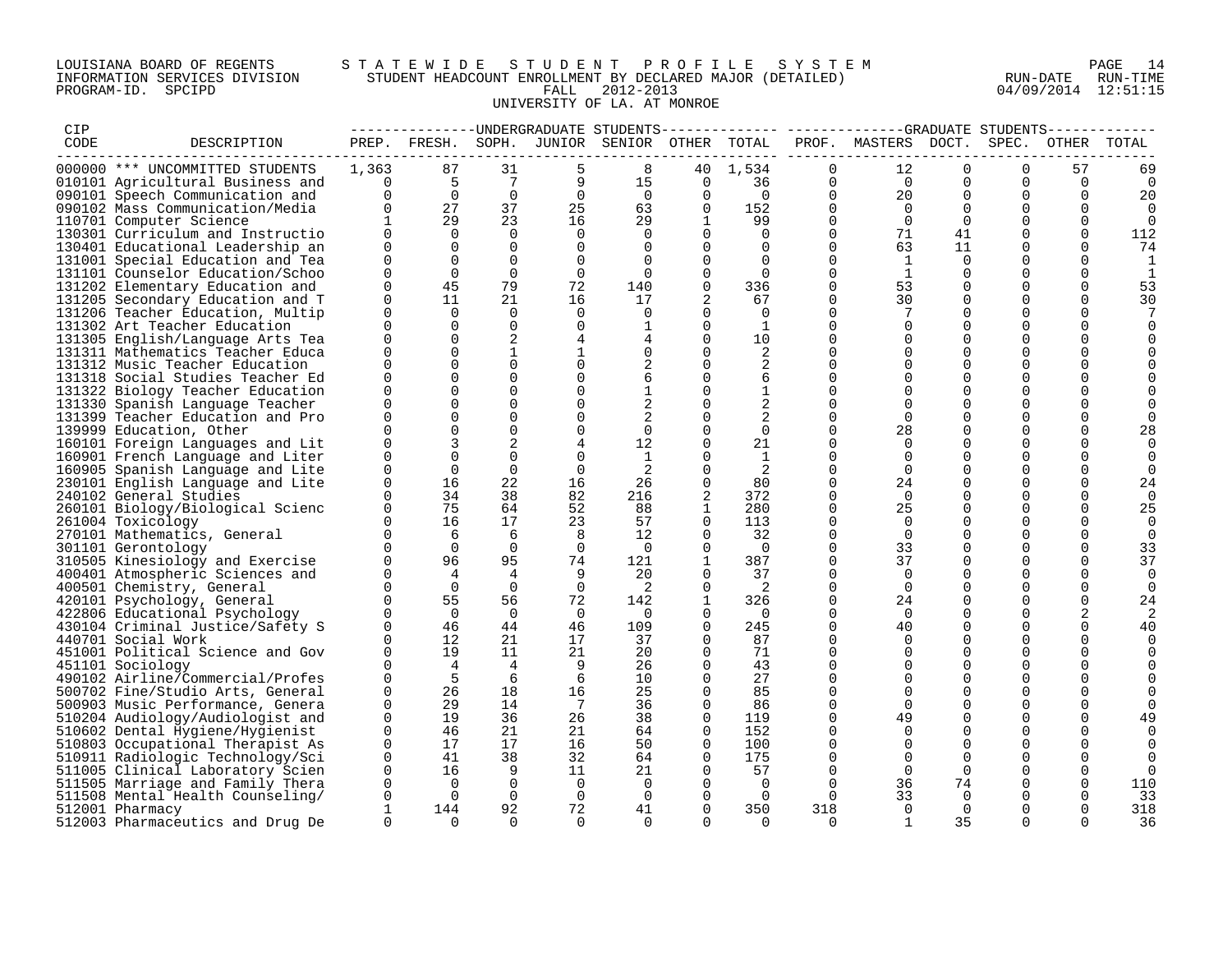### LOUISIANA BOARD OF REGENTS S T A T E W I D E S T U D E N T P R O F I L E S Y S T E M PAGE 15 INFORMATION SERVICES DIVISION STUDENT HEADCOUNT ENROLLMENT BY DECLARED MAJOR (DETAILED) RUN-DATE RUN-TIME PROGRAM-ID. SPCIPD FALL 2012-2013 04/09/2014 12:51:15 UNIVERSITY OF LA. AT MONROE

| CIP  |                                  |       |        |       |        | UNDERGRADUATE STUDENTS- |       |       |      |         | <b>GRADUATE</b> | STUDENTS- |       |       |
|------|----------------------------------|-------|--------|-------|--------|-------------------------|-------|-------|------|---------|-----------------|-----------|-------|-------|
| CODE | DESCRIPTION                      | PREP. | FRESH. | SOPH. | JUNIOR | SENIOR                  | OTHER | TOTAL | PROF | MASTERS | DOCT            | SPEC.     | OTHER | TOTAL |
|      | 513801 Registered Nursing/Regist |       | 172    | 175   | 116    | 251                     |       | 714   |      |         |                 |           |       |       |
|      | 519999 Health Professions and Re |       |        | 38    | 36     |                         |       | 188   |      |         |                 |           |       |       |
|      | 520201 Business Administration a |       | 63     | 56    | 49     | 122                     |       | 291   |      |         |                 |           |       | 77    |
|      | 520301 Accounting                |       | 32     | 43    | 42     | 74                      |       | 191   |      |         |                 |           |       |       |
|      | 520701 Entrepreneurship/Entrepre |       |        |       |        |                         |       |       |      |         |                 |           |       |       |
|      | 520801 Finance, General          |       |        | 14    | ⊥6⊥    |                         |       | 52    |      |         |                 |           |       |       |
|      | 521201 Management Information Sy |       |        |       |        |                         |       | 70    |      |         |                 |           |       |       |
|      | 521401 Marketing/Marketing Manag |       |        | 16    |        | 42                      |       | 91    |      |         |                 |           |       |       |
|      | 521701 Insurance                 |       |        |       |        | 14                      |       | 39    |      |         |                 |           |       |       |
|      | 522001 Construction Management   |       | 25     | ⊥ ճ   | 18     | 48                      |       | 107   |      |         |                 |           |       |       |
|      | 540101 History, General          |       |        |       | 23     | 41                      |       | 78    |      | 21      |                 |           |       | 21    |
|      | TOTAL STUDENTS                   | 1,365 | 1,280  | 1,228 | 1,127  | 2,271                   | 53.   | 7,324 | 318  | 686     | 161             |           | 59    | .224  |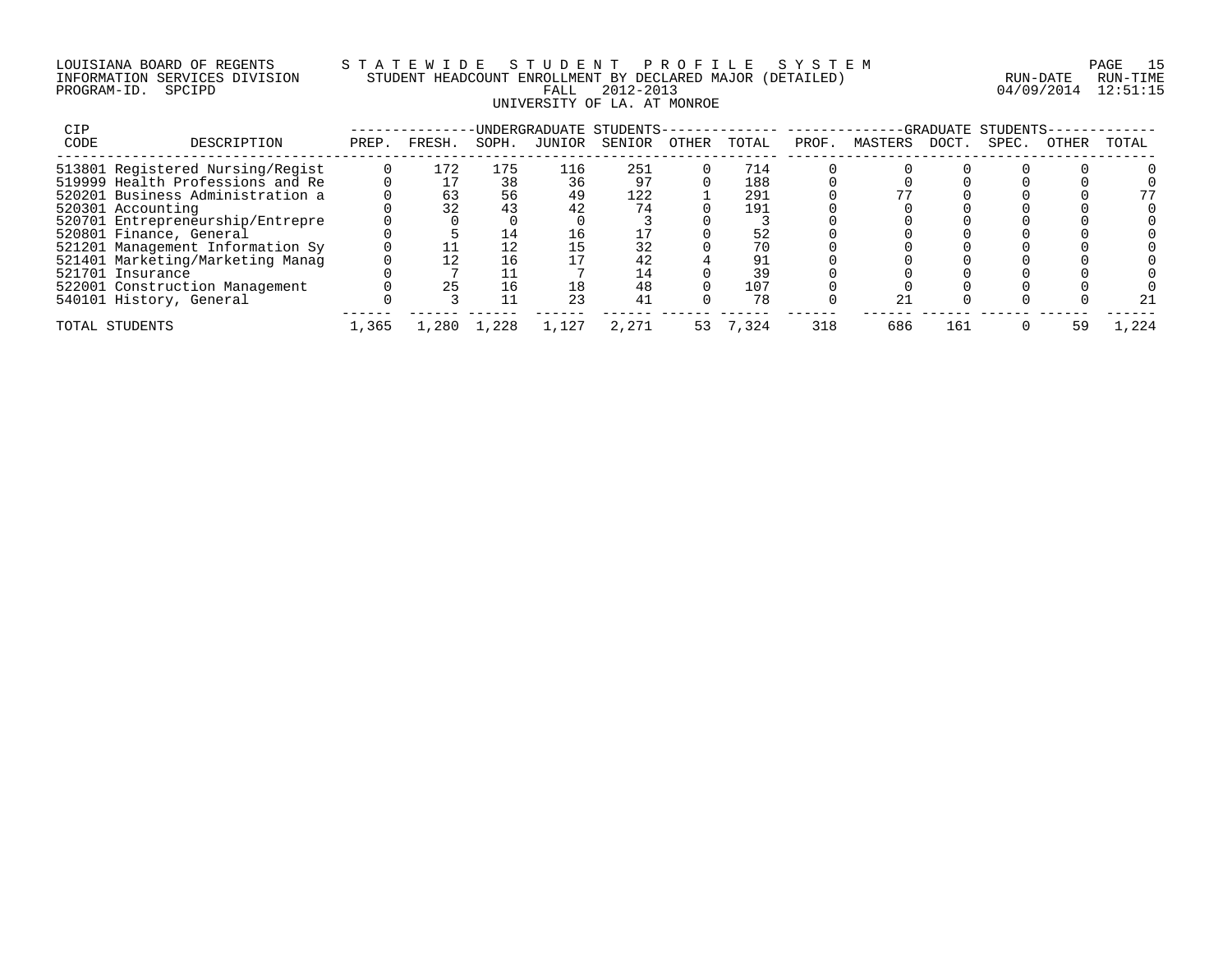### LOUISIANA BOARD OF REGENTS S T A T E W I D E S T U D E N T P R O F I L E S Y S T E M PAGE 16 INFORMATION SERVICES DIVISION STUDENT HEADCOUNT ENROLLMENT BY DECLARED MAJOR (DETAILED) RUN-DATE RUN-TIME PROGRAM-ID. SPCIPD FALL 2012-2013 04/09/2014 12:51:15 NORTHWESTERN STATE UNIVERSITY

| CIP  |                                  |                |                 |                |                 |                                              |              |                          |                | -------------UNDERGRADUATE STUDENTS------------- ------------GRADUATE STUDENTS------------ |          |             |                |              |
|------|----------------------------------|----------------|-----------------|----------------|-----------------|----------------------------------------------|--------------|--------------------------|----------------|--------------------------------------------------------------------------------------------|----------|-------------|----------------|--------------|
| CODE | DESCRIPTION                      |                |                 |                |                 | PREP. FRESH. SOPH. JUNIOR SENIOR OTHER TOTAL |              |                          |                | PROF. MASTERS DOCT.                                                                        |          | SPEC.       | OTHER          | TOTAL        |
|      | 000000 *** UNCOMMITTED STUDENTS  | 666            | 34              | 11             | 7               | 10                                           | $\Omega$     | 728                      | $\Omega$       | $\Omega$                                                                                   | $\cap$   | $\cap$      | 67             | 67           |
|      | 090101 Speech Communication and  | $\overline{0}$ | 31              | 18             | 23              | 25                                           | $\mathbf{0}$ | 97                       | $\overline{0}$ | $\overline{0}$                                                                             | 0        | $\mathbf 0$ | $\overline{0}$ | 0            |
|      | 110401 Information Science/Studi | $\Omega$       | 60              | 27             | 14              | 39                                           | $\Omega$     | 140                      | $\Omega$       | $\overline{0}$                                                                             | $\Omega$ | $\Omega$    | $\Omega$       | 0            |
|      | 130301 Curriculum and Instructio | $\overline{0}$ | $\Omega$        | $\Omega$       | $\Omega$        | $\Omega$                                     | $\Omega$     | $\Omega$                 | $\Omega$       | 33                                                                                         | $\Omega$ | $\Omega$    | $\Omega$       | 33           |
|      | 130401 Educational Leadership an | $\Omega$       | $\Omega$        | $\Omega$       | $\Omega$        | $\Omega$                                     | $\Omega$     | $\Omega$                 | $\Omega$       | 47                                                                                         | $\Omega$ | 54          | $\Omega$       | 101          |
|      | 131001 Special Education and Tea | $\Omega$       | $\Omega$        | $\Omega$       | $\Omega$        | $\Omega$                                     | $\Omega$     | $\Omega$                 | $\Omega$       | 56                                                                                         | $\Omega$ | $\Omega$    | $\Omega$       | 56           |
|      | 131004 Education/Teaching of the | $\mathbf 0$    | $\Omega$        | $\Omega$       | $\mathbf 0$     | $\Omega$                                     | 0            | $\mathbf 0$              | $\mathbf{0}$   | 6                                                                                          |          | $\Omega$    | $\Omega$       | 6            |
|      | 131015 Education/Teaching of Ind | $\Omega$       | $\Omega$        | $\Omega$       | $\Omega$        | $\Omega$                                     | $\Omega$     | $\Omega$                 | $\Omega$       | $\overline{4}$                                                                             | $\Omega$ | $\Omega$    | $\Omega$       | 4            |
|      | 131101 Counselor Education/Schoo | $\Omega$       | $\Omega$        | $\Omega$       | $\Omega$        | $\Omega$                                     | $\Omega$     | $\Omega$                 | $\Omega$       | 41                                                                                         | $\Omega$ | $\Omega$    | $\Omega$       | 41           |
|      | 131102 College Student Counselin | $\Omega$       | $\Omega$        | $\Omega$       | $\Omega$        | $\Omega$                                     | $\Omega$     | $\Omega$                 | $\Omega$       | 33                                                                                         | $\Omega$ | $\Omega$    | $\Omega$       | 33           |
|      | 131201 Adult and Continuing Educ | 0              | $\Omega$        | $\Omega$       | $\mathbf 0$     | $\mathbf 0$                                  | $\mathbf 0$  | $\Omega$                 | $\mathbf 0$    | 72                                                                                         | $\Omega$ | $\Omega$    | $\Omega$       | 72           |
|      | 131202 Elementary Education and  | $\Omega$       | 49              | 33             | 24              | 49                                           | $\Omega$     | 155                      | 0              | 68                                                                                         | $\Omega$ | $\Omega$    | $\Omega$       | 68           |
|      | 131203 Junior High/Intermediate/ | $\Omega$       | $\Omega$        | $\Omega$       | $\overline{0}$  | $\Omega$                                     | $\Omega$     | $\overline{0}$           | $\Omega$       | 42                                                                                         | $\Omega$ | $\Omega$    |                | 42           |
|      | 131205 Secondary Education and T | $\Omega$       | 45              | 30             | 14              | 17                                           | $\Omega$     | 106                      | $\Omega$       | 75                                                                                         | $\Omega$ | $\Omega$    | $\Omega$       | 75           |
|      | 131210 Early Childhood Education | $\Omega$       | 46              | 23             | 22              | 39                                           | $\Omega$     | 130                      | $\Omega$       | 34                                                                                         | $\Omega$ | $\Omega$    | $\Omega$       | 34           |
|      | 131299 Teacher Education and Pro | $\Omega$       | $\Omega$        | $\Omega$       | $\mathbf 0$     | $\overline{0}$                               | $\Omega$     | $\overline{0}$           | $\mathbf 0$    | 10                                                                                         | $\Omega$ | $\Omega$    | $\Omega$       | 10           |
|      | 131303 Business Teacher Educatio | $\mathbf 0$    | $\Omega$        | $\mathbf 0$    | $\mathbf 0$     |                                              | $\Omega$     | 4                        | $\Omega$       | $\Omega$                                                                                   | 0        | $\Omega$    | $\Omega$       |              |
|      | 131305 English/Language Arts Tea | $\Omega$       | $\Omega$        | 1              | 2               | 6                                            | $\Omega$     | 9                        | $\Omega$       | $\Omega$                                                                                   | $\Omega$ | $\Omega$    | $\Omega$       |              |
|      | 131311 Mathematics Teacher Educa | $\Omega$       | $\Omega$        | $\Omega$       | $\overline{a}$  | 6                                            | $\Omega$     | 8                        | $\Omega$       | $\Omega$                                                                                   | $\Omega$ | $\Omega$    |                |              |
|      | 131312 Music Teacher Education   | $\Omega$       | 45              | 24             | 24              | 53                                           | $\mathbf 0$  | 146                      | 0              | $\mathbf 0$                                                                                | $\Omega$ | $\mathbf 0$ | $\Omega$       |              |
|      | 131314 Physical Education Teachi | $\Omega$       | 18              | 15             | 9               | 21                                           |              | 63                       | $\Omega$       | $\Omega$                                                                                   | $\Omega$ | $\Omega$    |                |              |
|      | 131318 Social Studies Teacher Ed | $\Omega$       | $\Omega$        | 2              | 2               | 11                                           | $\Omega$     | 15                       | $\Omega$       | $\Omega$                                                                                   |          | $\Omega$    |                |              |
|      | 131334 School Librarian/School L | $\Omega$       | $7\overline{ }$ | $\Omega$       | $\Omega$        | 13                                           | $\Omega$     | 20                       | $\Omega$       | 16                                                                                         | $\Omega$ | $\Omega$    | $\Omega$       | 16           |
|      | 139999 Education, Other          | $\Omega$       | $\Omega$        | $\Omega$       | $\Omega$        | $\overline{0}$                               | $\Omega$     | $\Omega$                 | $\Omega$       | 47                                                                                         | $\Omega$ | $\Omega$    | $\Omega$       | 47           |
|      | 150303 Electrical, Electronic an | $\Omega$       | 25              | 15             | 19              | 16                                           | $\Omega$     | 75                       | $\Omega$       | $\Omega$                                                                                   | $\Omega$ | $\Omega$    | $\Omega$       |              |
|      | 150612 Industrial Technology/Tec | $\Omega$       | 38              | 23             | 15              | 15                                           | $\Omega$     | 91                       | $\Omega$       | $\Omega$                                                                                   | $\Omega$ | $\Omega$    | $\Omega$       | <sup>0</sup> |
|      | 190101 Family and Consumer Scien | $\Omega$       | 14              | 16             | 27              | 72                                           | $\Omega$     | 129                      | $\Omega$       | $\Omega$                                                                                   | $\Omega$ | $\Omega$    | $\Omega$       |              |
|      | 230101 English Language and Lite | $\Omega$       | - 9             | 6              | 8               | 16                                           | $\Omega$     | 39                       | $\Omega$       | 66                                                                                         | $\Omega$ | $\Omega$    | $\Omega$       | 66           |
|      | 240101 Liberal Arts and Sciences | $\mathbf 0$    | 100             | 54             | 24              | 41                                           | $\Omega$     | 219                      | $\mathbf 0$    | $\mathbf 0$                                                                                | $\Omega$ | $\Omega$    |                |              |
|      | 240102 General Studies           | $\Omega$       | 156             | 98             | 113             | 264                                          | $\Omega$     | 631                      | 0              | $\Omega$                                                                                   | $\Omega$ | 0           | $\Omega$       |              |
|      | 260101 Biology/Biological Scienc | $\Omega$       | 236             | 95             | 77              | 105                                          | $\Omega$     | 513                      | $\Omega$       | $\Omega$                                                                                   | $\Omega$ | $\Omega$    |                |              |
|      | 270101 Mathematics, General      | $\Omega$       | 6               | $\overline{3}$ | $7\overline{ }$ | $\overline{7}$                               | $\Omega$     | 23                       | $\Omega$       | $\Omega$                                                                                   | $\Omega$ | $\Omega$    |                |              |
|      | 309999 Multi-/Interdisciplinary  | $\Omega$       | 8               | 5              | $\overline{4}$  | 14                                           | $\Omega$     | 31                       | $\Omega$       | $\Omega$                                                                                   | 0        | $\Omega$    | $\Omega$       |              |
|      | 310501 Health and Physical Educa | $\Omega$       | 53              | 42             | 37              | 49                                           | $\Omega$     | 181                      | $\Omega$       | 84                                                                                         | $\Omega$ | $\Omega$    | $\Omega$       | 84           |
|      | 400101 Physical Sciences         | 0              | $\overline{0}$  | 3              | $\overline{0}$  | $\overline{0}$                               | 0            | $\overline{\phantom{a}}$ | $\Omega$       | $\Omega$                                                                                   |          | $\Omega$    | $\Omega$       | <sup>0</sup> |
|      | 420101 Psychology, General       | $\Omega$       | 112             | 97             | 106             | 203                                          | $\Omega$     | 518                      | $\Omega$       | $\Omega$                                                                                   | $\Omega$ | $\Omega$    | $\Omega$       |              |
|      | 422801 Clinical Psychology       | $\Omega$       | $\overline{0}$  | $\Omega$       | $\overline{0}$  | $\Omega$                                     | $\Omega$     | $\Omega$                 | $\Omega$       | 35                                                                                         | $\Omega$ | $\Omega$    | $\Omega$       | 35           |
|      | 430104 Criminal Justice/Safety S | $\mathbf{0}$   | 88              | 67             | 70              | 131                                          | $\mathbf 0$  | 356                      | $\mathbf 0$    | $\Omega$                                                                                   | $\Omega$ | $\Omega$    | $\Omega$       | $\Omega$     |
|      | 430107 Criminal Justice/Police S | $\Omega$       | 37              | 15             | 11              | -5                                           | $\Omega$     | 68                       | $\Omega$       | $\Omega$                                                                                   | $\Omega$ | $\Omega$    | $\Omega$       | $\Omega$     |
|      | 430301 Homeland Security         | $\Omega$       | $\overline{0}$  | $\overline{0}$ | $\overline{0}$  | $\overline{0}$                               | $\Omega$     | $\overline{0}$           | $\Omega$       | 17                                                                                         | $\Omega$ | $\Omega$    | $\Omega$       | 17           |
|      | 440701 Social Work               | $\Omega$       | 37              | 41             | 43              | 76                                           | $\Omega$     | 197                      | $\Omega$       | $\Omega$                                                                                   | $\Omega$ | $\Omega$    | $\Omega$       | $\Omega$     |
|      | 500501 Drama and Dramatics/Theat | $\Omega$       | 39              | 19             | 27              | 34                                           | $\Omega$     | 119                      | $\Omega$       | $\Omega$                                                                                   | $\Omega$ | $\Omega$    | $\Omega$       | $\Omega$     |
|      | 500701 Art/Art Studies, General  | 0              | $\overline{0}$  | $\overline{0}$ | $\overline{0}$  | $\overline{0}$                               | 0            | $\overline{0}$           | $\mathbf 0$    | 11                                                                                         | $\Omega$ | $\Omega$    | 0              | 11           |
|      | 500702 Fine/Studio Arts, General | $\Omega$       | 24              | 18             | 20              | 27                                           | $\Omega$     | 89                       | $\Omega$       | $\Omega$                                                                                   | $\Omega$ | $\Omega$    | $\Omega$       | $\Omega$     |
|      | 500903 Music Performance, Genera | $\Omega$       | 13              | 6              | 2               | 11                                           | $\Omega$     | 32                       | $\Omega$       | 13                                                                                         | $\Omega$ | $\Omega$    | $\Omega$       | 13           |
|      | 510000 Health Services/Allied He | $\Omega$       | $\overline{2}$  | $\Omega$       | 6               | 14                                           | $\Omega$     | 22                       | $\Omega$       | $\Omega$                                                                                   | $\Omega$ | $\Omega$    | $\Omega$       | $\Omega$     |
|      | 510808 Veterinary/Animal Health  | $\Omega$       | 21              | 17             | 9               | $-5$                                         | $\Omega$     | 52                       | $\mathbf 0$    | $\overline{0}$                                                                             | $\Omega$ | $\Omega$    | $\Omega$       | $\mathbf 0$  |
|      | 510911 Radiologic Technology/Sci | 0              | 89              | 65             | 45              | 82                                           | $\Omega$     | 281                      | 0              | 20                                                                                         |          | $\Omega$    |                | 20           |
|      | 511501 Substance Abuse/Addiction | $\Omega$       | 10              | 16             | - 8             | 30                                           |              | 64                       | $\Omega$       | - റ                                                                                        |          | $\Omega$    |                |              |
|      | 513801 Registered Nursing/Regist | $\Omega$       | 524             | 370            | 376             | 705                                          | $\Omega$     | 1,975                    | $\Omega$       | 184                                                                                        | $\Omega$ | $\Omega$    | $\Omega$       | 184          |
|      | 520101 Business/Commerce, Genera | $\Omega$       | 30              | 18             | 15              | -5                                           | $\cap$       | 68                       | $\cap$         | $\Omega$                                                                                   | $\cap$   | $\cap$      |                | $\Omega$     |
|      |                                  |                |                 |                |                 |                                              |              |                          |                |                                                                                            |          |             |                |              |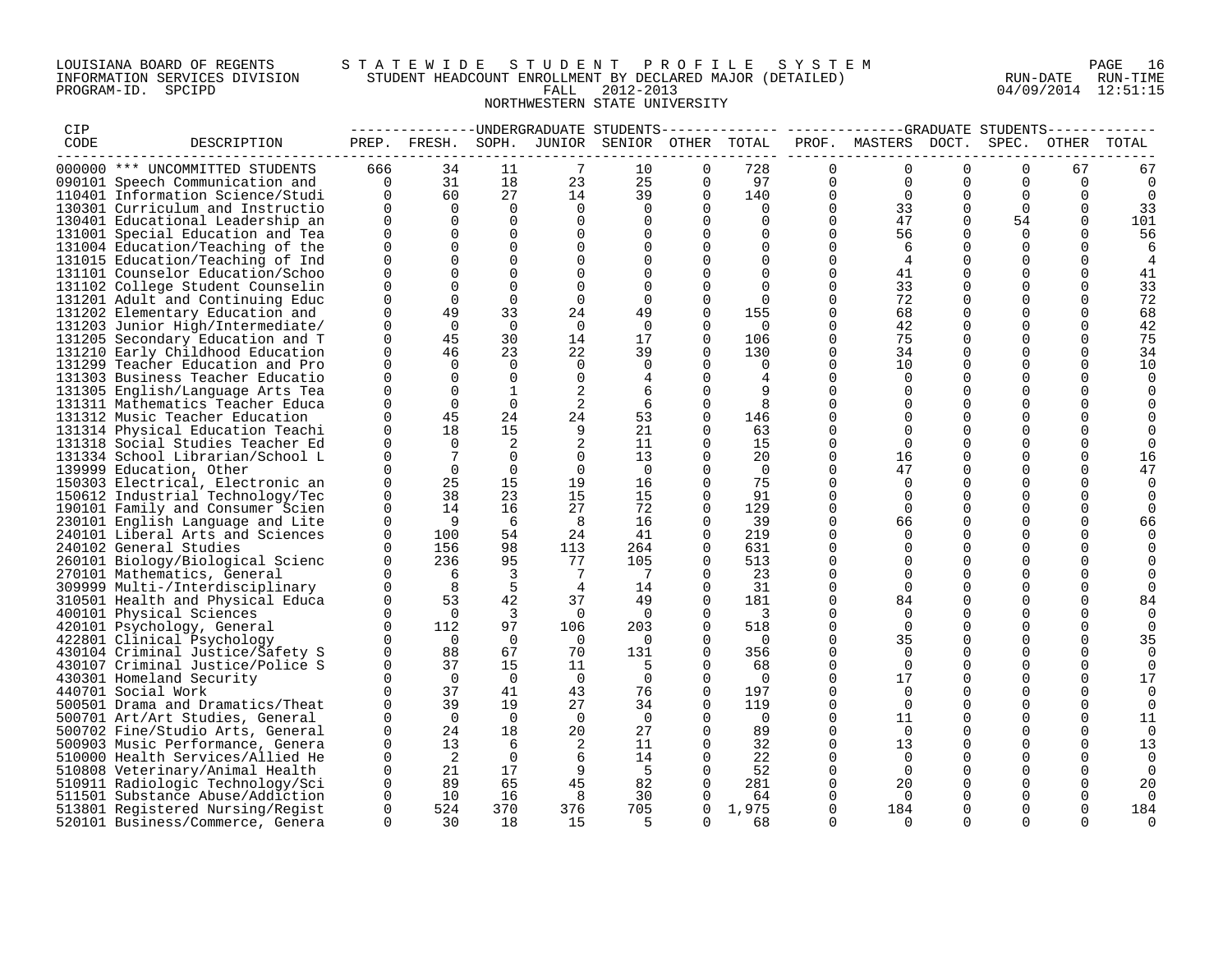### LOUISIANA BOARD OF REGENTS S T A T E W I D E S T U D E N T P R O F I L E S Y S T E M PAGE 17 INFORMATION SERVICES DIVISION STUDENT HEADCOUNT ENROLLMENT BY DECLARED MAJOR (DETAILED) RUN-DATE RUN-TIME PROGRAM-ID. SPCIPD FALL 2012-2013 04/09/2014 12:51:15 NORTHWESTERN STATE UNIVERSITY

| CIP  |                                                             |       |           |           | UNDERGRADUATE STUDENTS-------------- ------ |           |       |                 |       |         |       | -GRADUATE STUDENTS-- |       |       |
|------|-------------------------------------------------------------|-------|-----------|-----------|---------------------------------------------|-----------|-------|-----------------|-------|---------|-------|----------------------|-------|-------|
| CODE | DESCRIPTION                                                 | PREP. | FRESH.    | SOPH.     | JUNIOR                                      | SENIOR    | OTHER | TOTAL           | PROF. | MASTERS | DOCT. | SPEC.                | OTHER | TOTAL |
|      | 520201 Business Administration a<br>520301 Accounting       |       | 168<br>34 | 102<br>33 |                                             | 208<br>35 |       | 599<br>135      |       |         |       |                      |       |       |
|      | 520901 Hospitality Administratio<br>540101 History, General |       | 23<br>25  | 20<br>19  |                                             | 38        |       | 78<br>103       |       |         |       |                      |       |       |
|      | TOTAL STUDENTS                                              | 666   | 2,256     | 1,467     | 1,405                                       | 2,518     |       | $0 \quad 8.312$ |       | .014    |       | 54                   |       | .,135 |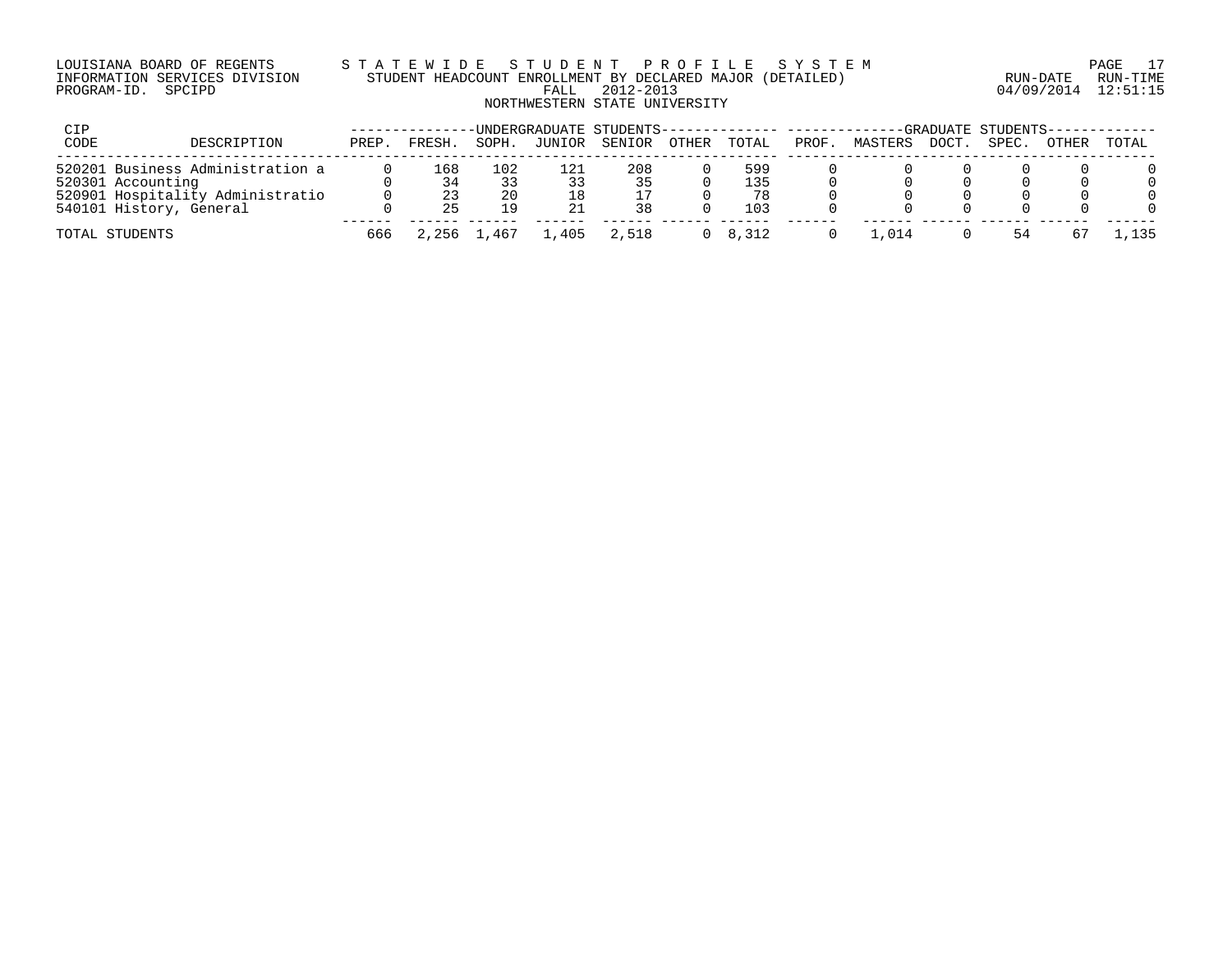## LOUISIANA BOARD OF REGENTS S T A T E W I D E S T U D E N T P R O F I L E S Y S T E M PAGE 18 INFORMATION SERVICES DIVISION STUDENT HEADCOUNT ENROLLMENT BY DECLARED MAJOR (DETAILED) RUN-DATE RUN-TIME PROGRAM-ID. SPCIPD FALL 2012-2013 04/09/2014 12:51:15 SOUTHEASTERN LA. UNIVERSITY

| CIP  |                                                        |                          |                |                          |                |                                              |                          |                            |                | -------------UNDERGRADUATE STUDENTS-------------- ------------GRADUATE STUDENTS------------ |                      |                         |                         |               |
|------|--------------------------------------------------------|--------------------------|----------------|--------------------------|----------------|----------------------------------------------|--------------------------|----------------------------|----------------|---------------------------------------------------------------------------------------------|----------------------|-------------------------|-------------------------|---------------|
| CODE | DESCRIPTION                                            |                          |                |                          |                | PREP. FRESH. SOPH. JUNIOR SENIOR OTHER TOTAL |                          |                            |                | PROF. MASTERS DOCT. SPEC.                                                                   |                      |                         | OTHER                   | TOTAL         |
|      | 000000 *** UNCOMMITTED STUDENTS                        | 1,875                    | 276            | 21                       | 1              | 16                                           | 12                       | 2,201                      | $\Omega$       | $\Omega$                                                                                    | $\Omega$             | $\Omega$                | 224                     | 224           |
|      | 090101 Speech Communication and                        | 0                        | 106            | 59                       | 81             | 104                                          | $\mathbf 0$              | 350                        | $\overline{0}$ | $\overline{0}$                                                                              | $\Omega$             | $\Omega$                | - 0                     | 0             |
|      | 090901 Organizational Communicat                       | $\overline{0}$           | $\overline{0}$ | $\overline{0}$           | $\overline{0}$ | $\overline{0}$                               | $\mathbf 0$              | $\bigcirc$                 | $\overline{0}$ | 23                                                                                          | $\mathbf 0$          | $\mathbf 0$             | 0                       | 23            |
|      | 110701 Computer Science                                | $\overline{4}$           | 111            | 57                       | 50             | 92                                           | 1                        | 315                        | $\Omega$       | $\bigcap$                                                                                   | $\Omega$             | $\mathbf 0$             | $\Omega$                | $\Omega$      |
|      | 130301 Curriculum and Instructio                       | $\Omega$                 | $\overline{0}$ | $\Omega$                 | $\Omega$       | $\Omega$                                     | $\Omega$                 | $\overline{0}$             | $\Omega$       | 34                                                                                          | $\Omega$             | $\Omega$                | $\Omega$                | 34            |
|      | 130401 Educational Leadership an                       | $\mathbf 0$              | $\Omega$       | $\Omega$                 | $\mathbf 0$    | $\Omega$                                     | $\Omega$                 | $\Omega$                   | $\Omega$       | 174                                                                                         | 73                   | $\Omega$                | $\Omega$                | 247           |
|      | 131001 Special Education and Tea                       | $\Omega$                 | $\Omega$       | 1                        | 0              | 1                                            | $\Omega$                 |                            | 0              | 45                                                                                          | $\Omega$             | $\Omega$                | $\Omega$                | 45            |
|      | 131015 Education/Teaching of Ind                       | $\Omega$                 | $\Omega$       | $\Omega$                 | $\mathbf 0$    | $\Omega$                                     | $\Omega$                 | $\Omega$                   | $\Omega$       | 17                                                                                          | $\Omega$             | $\Omega$                | $\Omega$                | 17            |
|      | 131101 Counselor Education/Schoo                       | $\Omega$                 | $\Omega$       | $\Omega$                 | $\mathbf 0$    | $\Omega$                                     | $\Omega$                 | $\Omega$                   | $\Omega$       | 95                                                                                          | $\Omega$             | $\Omega$                | $\Omega$                | 95            |
|      | 131202 Elementary Education and                        | $\mathbf{1}$             | 99             | 91                       | 82             | 167                                          | $\Omega$                 | 440                        | $\mathbf 0$    | 23                                                                                          | $\Omega$             | $\Omega$                | $\Omega$                | 23            |
|      | 131203 Junior High/Intermediate/                       | $\Omega$                 | 20             | 32                       | 28             | 69                                           | $\Omega$                 | 149                        | $\Omega$       | $\Omega$                                                                                    | $\Omega$             | $\Omega$                | $\Omega$                | $\Omega$      |
|      | 131210 Early Childhood Education                       | $\mathbf{1}$             | 100            | 100                      | 80             | 116                                          | $\Omega$                 | 397                        | 0              | $\Omega$                                                                                    | $\Omega$             | $\Omega$                | $\Omega$                |               |
|      | 131302 Art Teacher Education                           | $\Omega$                 | $\overline{0}$ | $\overline{0}$           | $\overline{3}$ | 12                                           | $\Omega$                 | 15                         | $\Omega$       | $\Omega$                                                                                    | $\Omega$             | $\Omega$                | $\Omega$                | $\Omega$      |
|      | 131305 English/Language Arts Tea                       | $\mathbf 0$              | 23             | 32                       | 36             | 32                                           | 0                        | 123                        | $\mathbf 0$    | $\Omega$                                                                                    | $\mathbf 0$          | $\mathbf{0}$            | $\mathbf 0$             |               |
|      | 131308 Family and Consumer Scien                       | 0                        | $\overline{0}$ | $\Omega$                 | $\overline{0}$ | 8                                            | $\Omega$                 | 8                          | $\Omega$       | $\Omega$                                                                                    | $\Omega$             | 0                       | 0                       |               |
|      | 131311 Mathematics Teacher Educa                       | $\Omega$                 | $\Omega$       | $\Omega$                 | $\overline{0}$ | 10                                           | $\Omega$                 | 10                         | $\Omega$       | $\overline{0}$                                                                              | $\mathbf 0$          | $\mathbf 0$             | $\Omega$                |               |
|      | 131312 Music Teacher Education                         | $\Omega$                 | $\Omega$       | $\overline{4}$           | 9              | 31                                           | $\Omega$                 | 44                         | $\Omega$       | $\Omega$                                                                                    | $\Omega$             | $\Omega$                | $\Omega$                |               |
|      | 131314 Physical Education Teachi                       | $\Omega$                 | 264            | 153                      | 117            | 177                                          | $\Omega$                 | 711                        | $\Omega$       | 53                                                                                          | $\mathbf 0$          | $\mathbf 0$             | $\mathbf 0$             | 53            |
|      | 131316 Science Teacher Education                       | $\Omega$                 | $\overline{0}$ | $\Omega$                 | 2              | $\overline{\mathbf{3}}$                      | $\Omega$                 | - 5                        | $\Omega$       | $\Omega$                                                                                    | $\Omega$             | $\Omega$                | 0                       |               |
|      | 131318 Social Studies Teacher Ed                       | 0                        | 29             | 18                       | 22             | 50                                           | $\Omega$                 | 119                        | 0              | $\Omega$                                                                                    | $\Omega$             | 0                       | 0                       |               |
|      | 131321 Computer Teacher Educatio                       | $\Omega$                 | $\overline{4}$ | $\mathbf{1}$             | -1             | 1                                            | $\Omega$                 | 7                          | $\Omega$       | $\Omega$                                                                                    | $\Omega$             | $\Omega$                | $\Omega$                |               |
|      | 131330 Spanish Language Teacher                        | $\Omega$                 | $\Omega$       | 1                        | $\mathbf 0$    |                                              | $\Omega$                 | 4                          | $\Omega$       | $\Omega$                                                                                    | $\Omega$             | $\Omega$                | $\Omega$                |               |
|      | 131331 Speech Teacher Education                        | $\Omega$                 | $\Omega$       | $\Omega$                 | $\overline{0}$ | 5                                            | $\Omega$                 | 5                          | $\Omega$       | $\Omega$                                                                                    | $\Omega$             | $\Omega$                | $\Omega$                |               |
|      | 139999 Education, Other                                | $\Omega$                 | $\Omega$       | $\Omega$                 | $\overline{0}$ | $\mathbf 0$                                  | $\Omega$                 | $\Omega$                   | $\Omega$       | 62                                                                                          | $\Omega$             | $\Omega$                | $\mathbf 0$             | 62            |
|      | 150000 Engineering Technology, G                       | 2                        | 149            | 47                       | 53             | 45                                           | $\Omega$                 | 296                        | $\Omega$       | $\Omega$                                                                                    | $\Omega$             | $\Omega$                | 0                       |               |
|      | 150612 Industrial Technology/Tec                       | $\Omega$                 | 53             | 45                       | 47             | 83                                           | $\Omega$                 | 228                        | $\Omega$       | $\Omega$                                                                                    | $\Omega$             | $\Omega$                | $\Omega$                |               |
|      | 150701 Occupational Safety and H                       | 0                        | 14             | 14                       | 26             | 35                                           | 1                        | 90                         | 0              | $\Omega$                                                                                    | $\Omega$             | 0                       | $\Omega$                |               |
|      | 160905 Spanish Language and Lite                       | $\mathbf 0$              | $\overline{7}$ | $\overline{\phantom{a}}$ | 10             | 15                                           | $\Omega$                 | 35                         | $\mathbf 0$    | $\Omega$                                                                                    | $\Omega$             | $\Omega$                | $\Omega$                |               |
|      | 190101 Family and Consumer Scien                       | $\mathbf{1}$             | 29             | 43                       | 47             | 90                                           | $\Omega$                 | 210                        | $\mathbf 0$    | $\Omega$                                                                                    | $\Omega$             | $\mathbf 0$             | $\mathbf 0$             | $\Omega$      |
|      | 230101 English Language and Lite                       | $\mathbf 0$              | 36             | 40                       | 40             | 58                                           |                          | 176                        | $\mathbf 0$    | 47                                                                                          | $\Omega$             | $\Omega$                | $\Omega$                | 47            |
|      | 240101 Liberal Arts and Sciences                       | $\mathbf 0$              | $\overline{0}$ | $\bigcirc$               | $\overline{0}$ | $\overline{\phantom{0}}^2$                   | $\Omega$                 | $\overline{\phantom{0}}^2$ | $\mathbf 0$    | $\Omega$                                                                                    | $\Omega$             | $\mathbf 0$             | $\mathbf 0$             | 0             |
|      | 240102 General Studies                                 | $\mathbf{1}$             | 147            | 124                      | 167            | 327                                          | $\Omega$                 | 766                        | $\Omega$       | $\Omega$                                                                                    | $\Omega$             | $\Omega$                | $\Omega$                | 0             |
|      | 260101 Biology/Biological Scienc                       | 9                        | 238            | 158                      | 136            | 191                                          | 1                        | 733                        | 0              | 26                                                                                          | 0                    | 0                       | 0                       | 26            |
|      | 270101 Mathematics, General                            | $\mathbf{1}$             | 23             | 20                       | 18             | 34                                           | $\Omega$                 | - 96                       | $\Omega$       | $\bigcap$                                                                                   | $\Omega$             | $\Omega$                | $\Omega$                | $\Omega$      |
|      | 301501 Science, Technology and S                       | $\mathbf 0$              | $\overline{0}$ | $\overline{0}$           | $\overline{0}$ | $\overline{0}$                               | 0                        | $\overline{0}$             | $\mathbf 0$    | 24                                                                                          | $\mathbf 0$          | $\mathbf 0$             | 0                       | 24            |
|      | 310504 Sport and Fitness Adminis                       | $\Omega$                 | 38             | 22                       | 20             | 29                                           | $\Omega$                 | 109                        | $\Omega$       | $\Omega$                                                                                    | $\Omega$             | $\Omega$                | $\Omega$                | 0             |
|      | 400501 Chemistry, General                              | 4<br>$\mathbf{1}$        | 82<br>53       | 29<br>29                 | 20<br>13       | 24<br>10                                     | $\mathbf{1}$<br>$\Omega$ | 160<br>106                 | $\Omega$       | $\Omega$<br>$\Omega$                                                                        | $\Omega$<br>$\Omega$ | $\Omega$<br>$\Omega$    | $\Omega$<br>$\Omega$    | $\Omega$      |
|      | 400801 Physics, General                                |                          |                |                          |                |                                              |                          |                            | 0              |                                                                                             |                      |                         |                         | $\Omega$      |
|      | 420101 Psychology, General                             | $\mathbf{1}$<br>$\Omega$ | 161            | 103                      | 104            | 147<br>111                                   | $\Omega$<br>$\Omega$     | 516                        | $\mathbf 0$    | 28<br>$\Omega$                                                                              | $\Omega$<br>$\Omega$ | $\mathbf 0$<br>$\Omega$ | $\mathbf 0$<br>$\Omega$ | 28            |
|      | 430104 Criminal Justice/Safety S                       | $\Omega$                 | 153<br>38      | 116<br>49                | 113            | 92                                           | $\Omega$                 | 493                        | 0<br>$\Omega$  | $\Omega$                                                                                    | $\Omega$             | $\Omega$                | $\Omega$                | $\Omega$      |
|      | 440701 Social Work<br>451001 Political Science and Gov | $\Omega$                 | 28             | 21                       | 54<br>15       | 30                                           | 1                        | 233<br>95                  | $\mathbf 0$    | $\Omega$                                                                                    | $\Omega$             | $\mathbf 0$             | $\Omega$                | 0<br>$\Omega$ |
|      | 451101 Sociology                                       | $\mathbf 0$              | 12             | 19                       | 22             | 34                                           | 0                        | 87                         | $\mathbf 0$    | 35                                                                                          | $\mathbf 0$          | $\mathbf 0$             | 0                       | 35            |
|      | 500701 Art/Art Studies, General                        | $\mathbf{1}$             | 129            | 83                       | 66             | 109                                          | $\Omega$                 | 388                        | $\mathbf 0$    | $\Omega$                                                                                    | $\Omega$             | 0                       | 0                       | 0             |
|      | 500903 Music Performance, Genera                       | 3                        | 55             | 32                       | 16             | 28                                           | $\Omega$                 | 134                        | $\mathbf 0$    | 14                                                                                          | $\Omega$             | $\Omega$                | $\Omega$                | 14            |
|      | 501002 Fine and Studio Arts Mana                       | $\Omega$                 | $\overline{0}$ | $\overline{0}$           | $\overline{0}$ | 4                                            | $\Omega$                 | 4                          | $\Omega$       | $\overline{0}$                                                                              | $\Omega$             | $\Omega$                | $\Omega$                |               |
|      | 510203 Speech-Language Pathology                       | $\Omega$                 | $\overline{0}$ | $\overline{0}$           | $\overline{0}$ | $\Omega$                                     | $\Omega$                 | $\overline{0}$             | $\Omega$       | 68                                                                                          | $\Omega$             | $\Omega$                | $\Omega$                | 68            |
|      | 510204 Audiology/Audiologist and                       | $\mathbf{1}$             | 35             | 39                       | 45             | 56                                           | 0                        | 176                        | 0              | $\Omega$                                                                                    | 0                    | 0                       | 0                       |               |
|      | 510911 Radiologic Technology/Sci                       | $\Omega$                 | 14             | $\overline{2}$           | $\overline{0}$ | $\overline{2}$                               | $\Omega$                 | 18                         | $\Omega$       | $\Omega$                                                                                    | $\Omega$             | $\Omega$                |                         | $\Omega$      |
|      | 510913 Athletic Training/Trainer                       | $\Omega$                 | 71             | 33                       | 21             | 24                                           | $\Omega$                 | 149                        | $\Omega$       | $\Omega$                                                                                    | $\Omega$             | $\Omega$                | $\Omega$                | $\Omega$      |
|      | 512207 Public Health Education a                       | $\Omega$                 | 6              | -5                       | 20             | 50                                           | $\Omega$                 | 81                         | $\Omega$       | $\Omega$                                                                                    | $\Omega$             | $\cap$                  | $\cap$                  | $\Omega$      |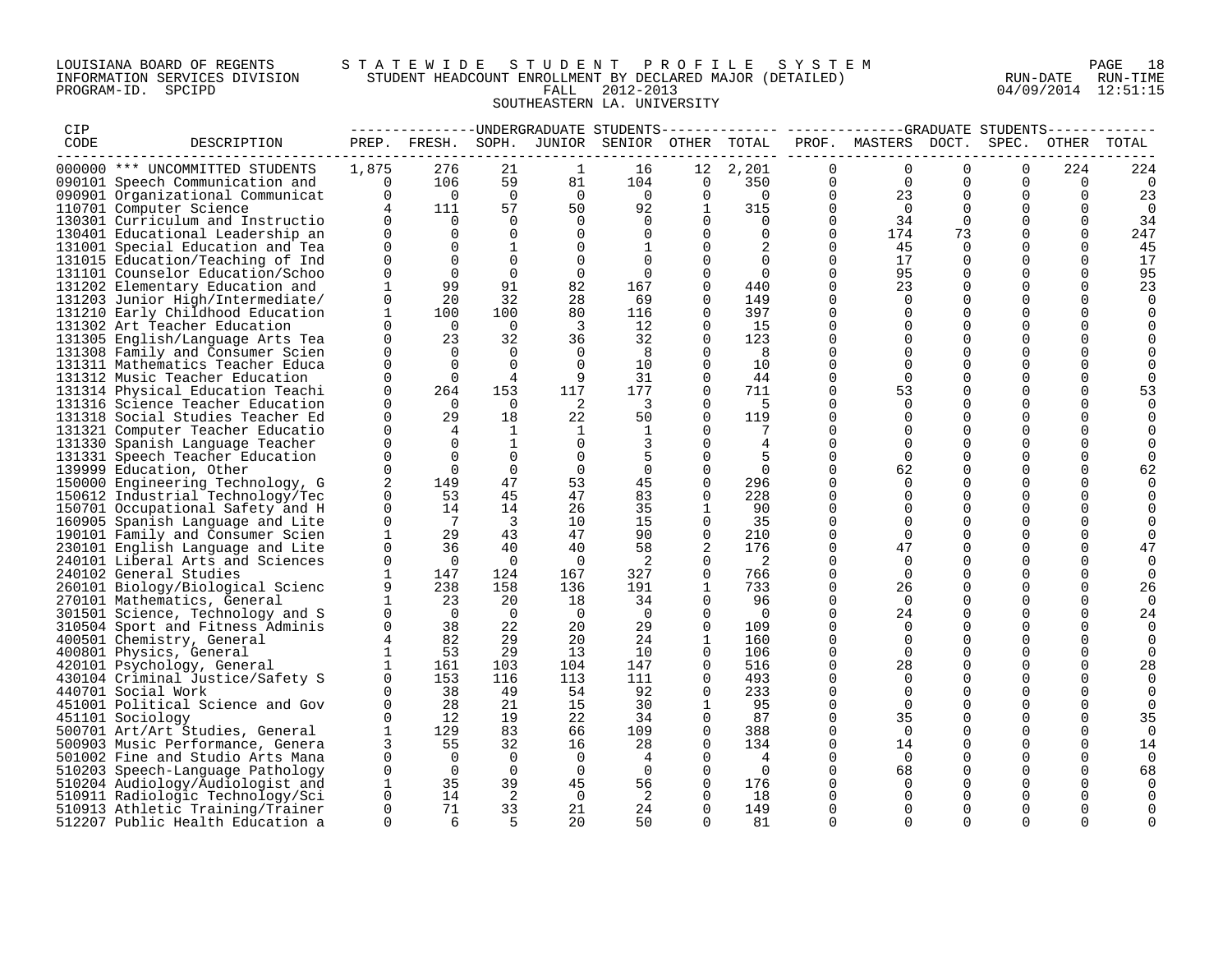### LOUISIANA BOARD OF REGENTS S T A T E W I D E S T U D E N T P R O F I L E S Y S T E M PAGE 19 INFORMATION SERVICES DIVISION STUDENT HEADCOUNT ENROLLMENT BY DECLARED MAJOR (DETAILED) RUN-DATE RUN-TIME PROGRAM-ID. SPCIPD FALL 2012-2013 04/09/2014 12:51:15 SOUTHEASTERN LA. UNIVERSITY

| <b>CIP</b> |                                  |       |        |       |        | UNDERGRADUATE STUDENTS-- |       |           |       |         |      | -GRADUATE STUDENTS- |       |         |
|------------|----------------------------------|-------|--------|-------|--------|--------------------------|-------|-----------|-------|---------|------|---------------------|-------|---------|
| CODE       | DESCRIPTION                      | PREP. | FRESH. | SOPH. | JUNIOR | SENIOR                   | OTHER | TOTAL     | PROF. | MASTERS | DOCT | SPEC.               | OTHER | TOTAL   |
|            | 513801 Registered Nursing/Regist |       | 568    | 335   | 255    | 520                      | 2.    | 1,686     |       | 134     |      |                     |       | 134     |
|            | 519999 Health Professions and Re |       |        |       |        |                          |       |           |       |         |      |                     |       |         |
|            | 520201 Business Administration a |       | 271    | 186   | 236    | 377                      |       | .076      |       | 110     |      |                     |       | 110     |
|            | 520203 Logistics, Materials, and |       |        |       | 24     | 38                       |       |           |       |         |      |                     |       |         |
|            | 520301 Accounting                |       | 85     | 98    | 96     | 214                      |       | 496       |       |         |      |                     |       |         |
|            | 520801 Finance, General          |       | 23     | 35    | 33     | 60                       |       | 151       |       |         |      |                     |       |         |
|            | 521401 Marketing/Marketing Manag |       | 66     | 64    | 69     | 87                       |       | 288       |       |         |      |                     |       |         |
|            | 540101 History, General          |       | 24     | 43    | 51     | 63                       |       | 181       |       | 53      |      |                     |       | 53      |
|            | TOTAL STUDENTS                   | 1,919 | 3,645  | 2,413 | 2,350  | 3,888                    |       | 25 14,240 |       | 1,065   |      |                     | 224   | . . 362 |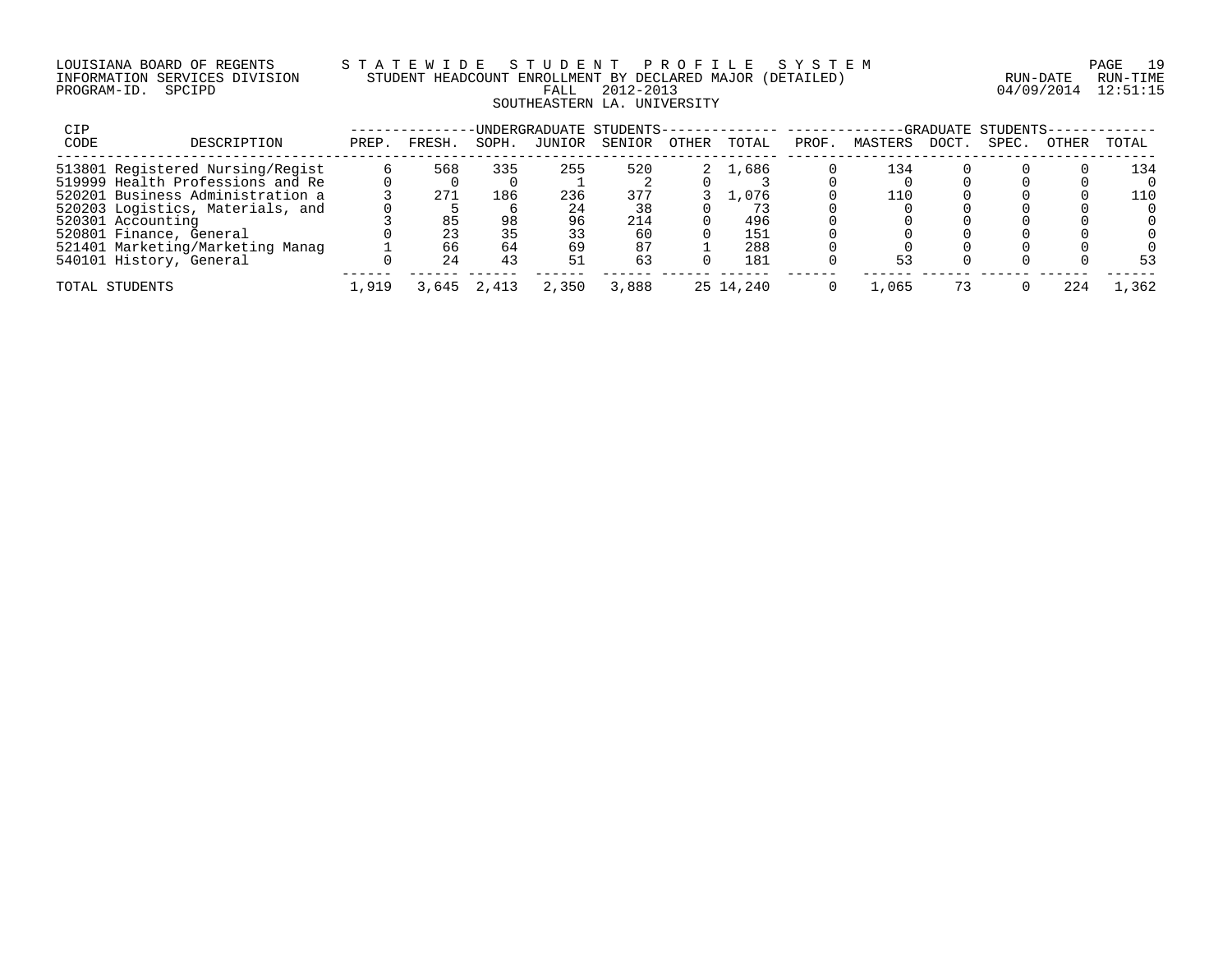### LOUISIANA BOARD OF REGENTS S T A T E W I D E S T U D E N T P R O F I L E S Y S T E M PAGE 20 INFORMATION SERVICES DIVISION STUDENT HEADCOUNT ENROLLMENT BY DECLARED MAJOR (DETAILED) RUN-DATE RUN-TIME PROGRAM-ID. SPCIPD FALL 2012-2013 04/09/2014 12:51:15 UNIVERSITY OF LA. AT LAFAYETTE

| CIP  |                                                                      |                      |                    |                |                | ------------UNDERGRADUATE STUDENTS |                      |                |                         |                     |                      |                      |                      |                |
|------|----------------------------------------------------------------------|----------------------|--------------------|----------------|----------------|------------------------------------|----------------------|----------------|-------------------------|---------------------|----------------------|----------------------|----------------------|----------------|
| CODE | DESCRIPTION                                                          |                      | PREP. FRESH. SOPH. |                |                | JUNIOR SENIOR                      | OTHER TOTAL          |                |                         | PROF. MASTERS DOCT. |                      | SPEC.                | OTHER                | TOTAL          |
|      |                                                                      |                      |                    |                |                |                                    |                      |                |                         |                     |                      |                      |                      |                |
|      | 000000 *** UNCOMMITTED STUDENTS                                      | 323                  | 155                | 47             | 23             | 208                                | 362                  | 1,118          | $\Omega$                |                     | $\Omega$             | $\Omega$             | 110                  | 110            |
|      | 010000 Agriculture, General                                          | $\Omega$             | $\overline{0}$     | $\overline{4}$ | 23             | 29                                 | 0                    | 56             | $\mathbf 0$             | $\Omega$            | $\Omega$             | $\Omega$             | $\Omega$             | $\Omega$       |
|      | 030104 Environmental Science                                         | $\Omega$             | 13                 | 13             | 3              | 3                                  | $\mathbf 0$          | 32             | 0                       | $\Omega$            | $\Omega$             | $\Omega$             | $\Omega$             | 0              |
|      | 039999 Natural Resources and Con                                     |                      | $\overline{0}$     | $\overline{3}$ |                | 29                                 | $\Omega$             | 39             | $\Omega$                | $\Omega$            | $\Omega$             | $\Omega$             | $\Omega$             | $\Omega$       |
|      | 040201 Architecture                                                  |                      | $\Omega$           | $\Omega$       | $\Omega$       | $\Omega$                           | $\Omega$             | $\overline{0}$ | $\Omega$                | 46                  | $\Omega$             | $\Omega$             | $\Omega$             | 46             |
|      | 040501 Interior Architecture                                         |                      | 21                 | 13             | 16             | 20                                 | $\Omega$             | 70             | $\Omega$                | $\Omega$            |                      | $\Omega$             |                      | $\Omega$       |
|      | 049999 Architecture and Related                                      |                      | 69<br>$\Omega$     | 34             | 24             | 76                                 | $\Omega$             | 203            | 0                       |                     | $\Omega$             | 0                    | $\Omega$<br>$\Omega$ | $\Omega$       |
|      | 050124 French Studies                                                |                      | 2                  | $\Omega$       | $\Omega$       | $\Omega$                           | $\Omega$             | $\bigcirc$     | $\Omega$                | 3                   | 12<br>$\Omega$       | $\Omega$             | $\Omega$             | 15             |
|      | 090101 Speech Communication and                                      |                      | 67                 | 9<br>60        | 5<br>46        | 9<br>67                            | $\Omega$<br>$\Omega$ | 25<br>240      | $\Omega$<br>$\Omega$    | 49<br>$\Omega$      |                      | $\Omega$<br>$\Omega$ | $\Omega$             | 49<br>$\Omega$ |
|      | 090102 Mass Communication/Media                                      |                      | 46                 | 61             | 52             | 64                                 | $\mathbf 0$          | 223            | $\Omega$                | $\Omega$            |                      |                      |                      |                |
|      | 090902 Public Relations/Image Ma<br>110104 Informatics               | $\Omega$             | 33                 | 29             | 25             | 21                                 | 0                    | 108            | 0                       | $\Omega$            | $\Omega$             | 0                    | $\Omega$             | 0<br>$\Omega$  |
|      | 110701 Computer Science                                              |                      | 126                | 75             | 54             | 73                                 | $\Omega$             | 328            | $\Omega$                | 62                  | 36                   | $\Omega$             | $\cap$               | 98             |
|      | 130301 Curriculum and Instructio                                     | $\Omega$             | $\Omega$           | $\Omega$       | $\Omega$       | $\Omega$                           | $\Omega$             | $\Omega$       | $\Omega$                | 20                  | $\Omega$             | $\Omega$             | $\Omega$             | 20             |
|      | 130401 Educational Leadership an                                     | $\Omega$             | $\Omega$           | $\Omega$       | $\mathbf 0$    | $\Omega$                           | $\Omega$             | $\Omega$       | $\Omega$                | 75                  | 55                   | $\Omega$             | 12                   | 142            |
|      | 131001 Special Education and Tea                                     | $\Omega$             | $\Omega$           | 1              | 5              | 12                                 | $\Omega$             | 18             | $\Omega$                | $\Omega$            | $\Omega$             | 0                    | $\Omega$             | 0              |
|      | 131004 Education/Teaching of the                                     | $\Omega$             | $\Omega$           | $\Omega$       | $\mathbf 0$    | $\Omega$                           | $\Omega$             | $\Omega$       | $\Omega$                | 19                  | $\Omega$             | $\Omega$             | $\Omega$             | 19             |
|      | 131101 Counselor Education/Schoo                                     | $\Omega$             | $\Omega$           | $\Omega$       | $\Omega$       | $\Omega$                           | $\Omega$             | $\Omega$       | $\Omega$                | 74                  | $\Omega$             | $\Omega$             | $\Omega$             | 74             |
|      | 131202 Elementary Education and                                      | $\Omega$             | 72                 | 86             | 79             | 125                                | $\Omega$             | 362            | $\Omega$                | 13                  | $\Omega$             | $\Omega$             | $\Omega$             | 13             |
|      | 131203 Junior High/Intermediate/                                     | $\Omega$             | 7                  | 12             | 12             | 26                                 | $\mathbf 0$          | 57             | 0                       | $\Omega$            | $\Omega$             | $\mathbf 0$          | $\Omega$             | $\mathbf 0$    |
|      | 131205 Secondary Education and T                                     | $\cap$               | 86                 | 45             | 36             | 27                                 | 0                    | 194            | $\mathbf 0$             | 15                  | $\Omega$             | $\Omega$             | $\Omega$             | 15             |
|      | 131206 Teacher Education, Multip                                     | $\Omega$             | 15                 | 9              | 5              | $\overline{4}$                     | 1                    | 34             | $\Omega$                | $\Omega$            | 0                    | $\Omega$             | $\cap$               | $\Omega$       |
|      | 131210 Early Childhood Education                                     | $\Omega$             | 72                 | 62             | 58             | 100                                | $\mathbf 0$          | 292            | $\Omega$                |                     | 0                    | $\Omega$             | ∩                    |                |
|      | 131302 Art Teacher Education                                         |                      | $\Omega$           | $\overline{4}$ | 8              | 12                                 | $\Omega$             | 24             | $\Omega$                | $\Omega$            | $\Omega$             | $\Omega$             |                      |                |
|      | 131303 Business Teacher Educatio                                     | $\cap$               | $\Omega$           | 1              | 4              | 4                                  | 0                    | 9              | $\Omega$                |                     |                      | 0                    | $\Omega$             |                |
|      | 131305 English/Language Arts Tea                                     |                      | $\Omega$           | 10             | 16             | 28                                 | $\Omega$             | 54             | $\Omega$                |                     |                      | $\Omega$             |                      |                |
|      | 131308 Family and Consumer Scien                                     | $\Omega$             | $\Omega$           | $\Omega$       | 1              | $\Omega$                           | $\Omega$             | 1              | $\Omega$                | $\Omega$            | 0                    | $\Omega$             | $\Omega$             |                |
|      | 131311 Mathematics Teacher Educa                                     | $\Omega$             | $\cap$             | 6              | 6              | 23                                 | $\Omega$             | 35             | $\Omega$                |                     |                      | $\Omega$             |                      |                |
|      | 131312 Music Teacher Education                                       | $\Omega$             | $\Omega$           | 3              | 8              | 18                                 | $\Omega$             | 29             | $\Omega$                |                     | $\Omega$             | $\mathbf 0$          | $\Omega$             |                |
|      | 131314 Physical Education Teachi                                     | $\Omega$             | 273                | 221            | 176            | 255                                | $\Omega$             | 925            | $\Omega$                | $\Omega$            | 0                    | 0                    | $\Omega$             |                |
|      | 131316 Science Teacher Education                                     | $\Omega$             | $\Omega$           | $\Omega$       | $\Omega$       | 3                                  | $\Omega$             | 3              | $\Omega$                |                     | 0                    | $\Omega$             | $\cap$               |                |
|      | 131318 Social Studies Teacher Ed                                     | $\Omega$             | 1                  | 8              | 11             | 32                                 | $\Omega$             | 52             | $\Omega$                |                     |                      | $\Omega$             |                      |                |
|      | 131322 Biology Teacher Education                                     | $\Omega$             | $\Omega$           | $\mathbf{1}$   | 5              | $12 \,$                            | $\Omega$             | 18             | $\Omega$                |                     |                      | $\Omega$             | $\cap$               |                |
|      | 131329 Physics Teacher Education                                     |                      |                    |                | 1              | $\Omega$                           | $\Omega$             | 1              | $\Omega$                | $\Omega$            |                      | $\Omega$             | $\cap$               |                |
|      | 131399 Teacher Education and Pro                                     |                      | $\Omega$           | $\Omega$       | 1              |                                    | $\Omega$             |                | $\Omega$                | $\Omega$            |                      | $\Omega$             | $\Omega$             |                |
|      | 140101 Engineering, General                                          |                      | $\Omega$           | $\Omega$       | $\Omega$       | $\Omega$                           | $\Omega$             | $\Omega$       | $\Omega$                | 85                  | 0                    | $\Omega$             | $\Omega$             | 85             |
|      | 140701 Chemical Engineering                                          |                      | 86                 | 41             | 46             | 56                                 | $\Omega$             | 229            | $\Omega$                |                     |                      | $\Omega$             | $\Omega$             |                |
|      | 140801 Civil Engineering, Genera                                     | $\Omega$             | 66                 | 35             | 38             | 60                                 | $\mathbf 0$          | 199            | $\mathbf 0$             |                     | $\Omega$             | 0                    | $\Omega$             | 5              |
|      | 140901 Computer Engineering, Gen                                     |                      | $\Omega$           | 2              | <sup>1</sup>   | 9                                  | $\Omega$             | 12             | $\Omega$                | 14                  | 22                   | $\Omega$             |                      | 36             |
|      | 141001 Electrical and Electronic                                     | $\Omega$             | 96                 | 51             | 49             | 50                                 | $\Omega$             | 246            | $\Omega$                | 5                   | $\Omega$             | $\Omega$             | $\Omega$             | 5              |
|      | 141901 Mechanical Engineering                                        | $\Omega$             | 217                | 101            | 79             | 149                                | $\Omega$             | 546            | $\Omega$                |                     | $\Omega$             | $\Omega$             |                      |                |
|      | 142501 Petroleum Engineering                                         | $\Omega$<br>$\Omega$ | 129                | 58             | 58             | 96                                 | $\mathbf{1}$         | 342            | $\Omega$                | 8                   | $\Omega$             | $\Omega$             | ∩<br>$\Omega$        |                |
|      | 142701 Systems Engineering                                           |                      | $\overline{0}$     | $\Omega$       | 0              | 0                                  | 0                    | $\overline{0}$ | 0                       | 13                  | 10                   | 0                    |                      | 23             |
|      | 150612 Industrial Technology/Tec                                     | $\Omega$<br>$\Omega$ | 65<br>15           | 76<br>11       | 91<br>12       | 140                                | $\Omega$<br>$\Omega$ | 372<br>57      | $\Omega$<br>$\mathbf 0$ | $\Omega$            | $\Omega$<br>$\Omega$ | $\Omega$<br>$\Omega$ | $\cap$               | $\Omega$<br>0  |
|      | 160101 Foreign Languages and Lit                                     | $\Omega$             | $\Omega$           | $\overline{0}$ | $\overline{0}$ | 19<br>$\Omega$                     | $\Omega$             | $\bigcirc$     | $\Omega$                | 11                  | $\Omega$             | $\Omega$             | $\Omega$             | 11             |
|      | 160901 French Language and Liter                                     | $\Omega$             | 36                 | 43             | 41             | 81                                 | $\mathbf{1}$         | 202            | $\Omega$                | $\Omega$            | $\Omega$             | 0                    | $\Omega$             | $\Omega$       |
|      | 190701 Human Development and Fam<br>230101 English Language and Lite | $\Omega$             | 28                 | 33             | 37             | 63                                 | $\Omega$             | 161            | $\Omega$                | 65                  | 46                   | 0                    |                      | 111            |
|      | 240000 *** TRANSFER STUDENTS ***                                     | $\Omega$             | 78                 | 40             | 22             | 18                                 | $\mathbf{1}$         | 159            | $\Omega$                | $\Omega$            | $\Omega$             | $\Omega$             | $\Omega$             | $\Omega$       |
|      | 240102 General Studies                                               | $\Omega$             | 33                 | 86             | 164            | 404                                | $\mathbf{1}$         | 688            | $\Omega$                | $\Omega$            | $\Omega$             | $\Omega$             | $\Omega$             | $\Omega$       |
|      | 260101 Biology/Biological Scienc                                     | $\Omega$             | 296                | 147            | 112            | 162                                | $\Omega$             | 717            | $\Omega$                | 19                  | <sup>n</sup>         | $\Omega$             | $\Omega$             | 19             |
|      |                                                                      |                      |                    |                |                |                                    |                      |                |                         |                     |                      |                      |                      |                |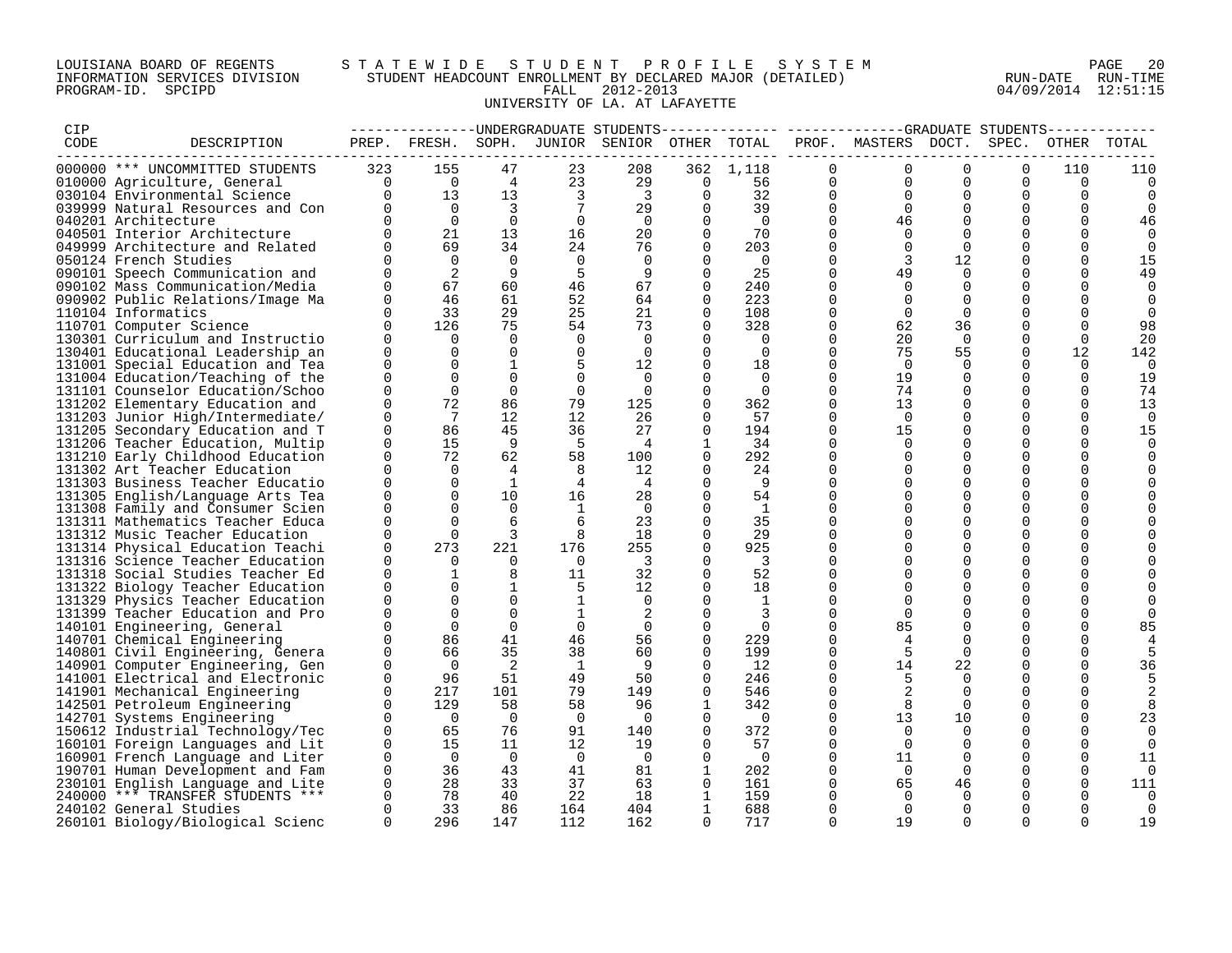## LOUISIANA BOARD OF REGENTS S T A T E W I D E S T U D E N T P R O F I L E S Y S T E M PAGE 21 INFORMATION SERVICES DIVISION STUDENT HEADCOUNT ENROLLMENT BY DECLARED MAJOR (DETAILED) RUN-DATE RUN-TIME PROGRAM-ID. SPCIPD FALL 2012-2013 04/09/2014 12:51:15 UNIVERSITY OF LA. AT LAFAYETTE

| CIP                              |             |              |             |                |                | -------------DNDERGRADUATE STUDENTS------------ |             |             |             | ------------GRADUATE STUDENTS-- |          |          |          |          |
|----------------------------------|-------------|--------------|-------------|----------------|----------------|-------------------------------------------------|-------------|-------------|-------------|---------------------------------|----------|----------|----------|----------|
| CODE                             | DESCRIPTION | PREP.        | FRESH.      |                |                | SOPH. JUNIOR SENIOR OTHER TOTAL                 |             |             |             | PROF. MASTERS DOCT.             |          | SPEC.    | OTHER    | TOTAL    |
| 260502 Microbiology, General     |             | $\Omega$     | 0           | 0              |                | 6                                               | 0           | 9           |             | 0                               | $\Omega$ |          |          |          |
| 261307 Conservation Biology      |             | <sup>n</sup> | $\Omega$    | 4              |                |                                                 | $\mathbf 0$ | 10          | $\Omega$    | $\Omega$                        | $\Omega$ |          | $\Omega$ | $\Omega$ |
| 261399 Ecology, Evolution, Syste |             |              | $\Omega$    | $\Omega$       |                | $\Omega$                                        | $\Omega$    | $\mathbf 0$ | $\Omega$    | 25                              | 24       |          | $\Omega$ | 49       |
| 270101 Mathematics, General      |             |              |             | 5              |                | 26                                              | $\Omega$    | 40          | $\Omega$    | 16                              | 20       |          | $\Omega$ | 36       |
| 302501 Cognitive Science         |             |              |             |                |                | $\Omega$                                        |             | $\mathbf 0$ | $\Omega$    | $\Omega$                        | 10       |          |          | 10       |
| 380101 Philosophy                |             |              | $\cap$      |                |                |                                                 |             | 2           |             |                                 |          |          |          |          |
| 400501 Chemistry, General        |             |              | 15          | 15             | 10             | 27                                              |             | 67          | 0           | $\Omega$                        | $\Omega$ |          |          |          |
| 400601 Geology/Earth Science, Ge |             |              | 19          | 16             | 14             | 36                                              |             | 85          |             | 49                              |          |          |          | 49       |
| 400801 Physics, General          |             |              | 8           | $\overline{4}$ | 3              | 6                                               |             | 21          | $\Omega$    | 6                               |          |          |          |          |
| 420101 Psychology, General       |             |              | 202         | 114            | 126            | 139                                             |             | 581         | 0           | 40                              |          |          |          | 40       |
| 430104 Criminal Justice/Safety S |             | 0            | 102         | 80             | 84             | 95                                              | 0           | 361         | $\mathbf 0$ | $\Omega$                        |          |          |          |          |
| 450201 Anthropology              |             |              | 15          | 19             | 7              | 13                                              | $\Omega$    | 54          | $\Omega$    | $\Omega$                        | $\Omega$ |          |          |          |
| 451001 Political Science and Gov |             |              | 75          | 50             | 38             | 63                                              | $\Omega$    | 226         | 0           | $\Omega$                        |          |          |          |          |
| 451101 Sociology                 |             |              | 23          | 20             | 35             | 53                                              | $\Omega$    | 131         | $\Omega$    | $\Omega$                        | $\Omega$ |          |          |          |
| 500101 Visual and Performing Art |             |              | 30          | 14             | 11             | 17                                              |             | 72          |             |                                 |          |          |          |          |
| 500404 Industrial and Product De |             | $\Omega$     | 17          | 20             | 20             | 30                                              |             | 87          |             |                                 |          |          |          |          |
| 500601 Film/Cinema/Video Studies |             | $\Omega$     | 36          | 15             | 25             | 14                                              |             | 90          |             |                                 |          |          |          |          |
| 500701 Art/Art Studies, General  |             | $\Omega$     | 103         | 66             | 77             | 110                                             |             | 356         |             |                                 |          |          |          |          |
| 500901 Music, General            |             |              | 10          | 3              | <sup>1</sup>   | $\overline{0}$                                  |             | 14          |             | $\Omega$                        |          |          |          |          |
| 500903 Music Performance, Genera |             |              | 38          | 22             | 14             | 22                                              |             | 96          |             | 21                              |          |          |          | 21       |
| 510204 Audiology/Audiologist and |             | $\Omega$     | 53          | 48             | 50             | 62                                              |             | 213         | $\Omega$    | 60                              | $\Omega$ |          |          | 60       |
| 510299 Communication Disorders S |             | $\Omega$     | $\cap$      | $\Omega$       | $\Omega$       | 0                                               |             | $\Omega$    | $\Omega$    | 6                               | 18       |          |          | 24       |
| 510701 Health/Health Care Admini |             |              | 5           | 4              |                |                                                 |             | 16          | $\Omega$    | 36                              |          |          |          | 38       |
| 510706 Health Information/Medica |             | <sup>0</sup> | 17          | 16             | 43             | 46                                              |             | 122         | $\Omega$    | $\Omega$                        | $\Omega$ |          |          | $\Omega$ |
| 510913 Athletic Training/Trainer |             |              | 80          | 45             | 13             | 28                                              | $\Omega$    | 166         | $\Omega$    |                                 |          |          |          |          |
| 513101 Dietetics/Dietitian       |             |              | 29          | 36             | 16             | 29                                              |             | 110         | $\Omega$    |                                 |          |          |          |          |
| 513801 Registered Nursing/Regist |             | $\Omega$     | 494         | 238            | 250            | 374                                             | 0           | 1,356       | $\Omega$    | 131                             | $\Omega$ |          | $\Omega$ | 131      |
| 513818 Nursing Practice          |             |              | $\mathbf 0$ | 0              | 0              | 0                                               | 0           | 0           | $\Omega$    | .5                              |          |          |          | 7        |
| 520201 Business Administration a |             | $\Omega$     | 211         | 156            | 158            | 202                                             | $\Omega$    | 727         | $\Omega$    | 200                             |          |          |          | 200      |
| 520301 Accounting                |             |              | 118         | 122            | 103            | 181                                             |             | 524         |             | <sup>n</sup>                    |          |          |          |          |
| 520601 Business/Managerial Econo |             |              | 13          | 28             | -6             | 30                                              | 0           | 77          | $\Omega$    | $\Omega$                        |          |          |          |          |
| 520801 Finance, General          |             |              | 48          | 49             | 55             | 121                                             | $\Omega$    | 273         | $\Omega$    |                                 |          |          |          |          |
| 520901 Hospitality Administratio |             |              | 29          | 36             | 27             | 43                                              | $\Omega$    | 135         |             |                                 |          |          |          |          |
| 521201 Management Information Sy |             | $\Omega$     | $\Omega$    | 1              | $\overline{3}$ | 31                                              | 0           | 35          | $\Omega$    | $\Omega$                        | $\Omega$ |          |          |          |
| 521401 Marketing/Marketing Manag |             |              | 80          | 63             | 66             | 89                                              |             | 298         |             |                                 |          |          |          |          |
| 521701 Insurance                 |             |              |             |                | -6             | 15                                              |             | 35          |             |                                 |          |          |          |          |
| 521902 Fashion Merchandising     |             |              | $\Omega$    | $\overline{3}$ | 16             | 27                                              | $\Omega$    | 46          | $\Omega$    |                                 |          |          |          |          |
| 529999 Business, Management, Mar |             | 0            | 15          | 10             | 16             | 22                                              | $\Omega$    | 63          | $\mathbf 0$ | $\Omega$                        |          |          |          |          |
| 540101 History, General          |             | $\Omega$     | 26          | 27             | 35             | 59                                              | 0           | 147         | $\Omega$    | 31                              |          |          |          | 31       |
| TOTAL STUDENTS                   |             | 323          | 4,125       | 2,897          | 2,802          | 4,614                                           |             | 367 15,128  | $\Omega$    | 1,233                           | 255      | $\Omega$ | 124      | 1,612    |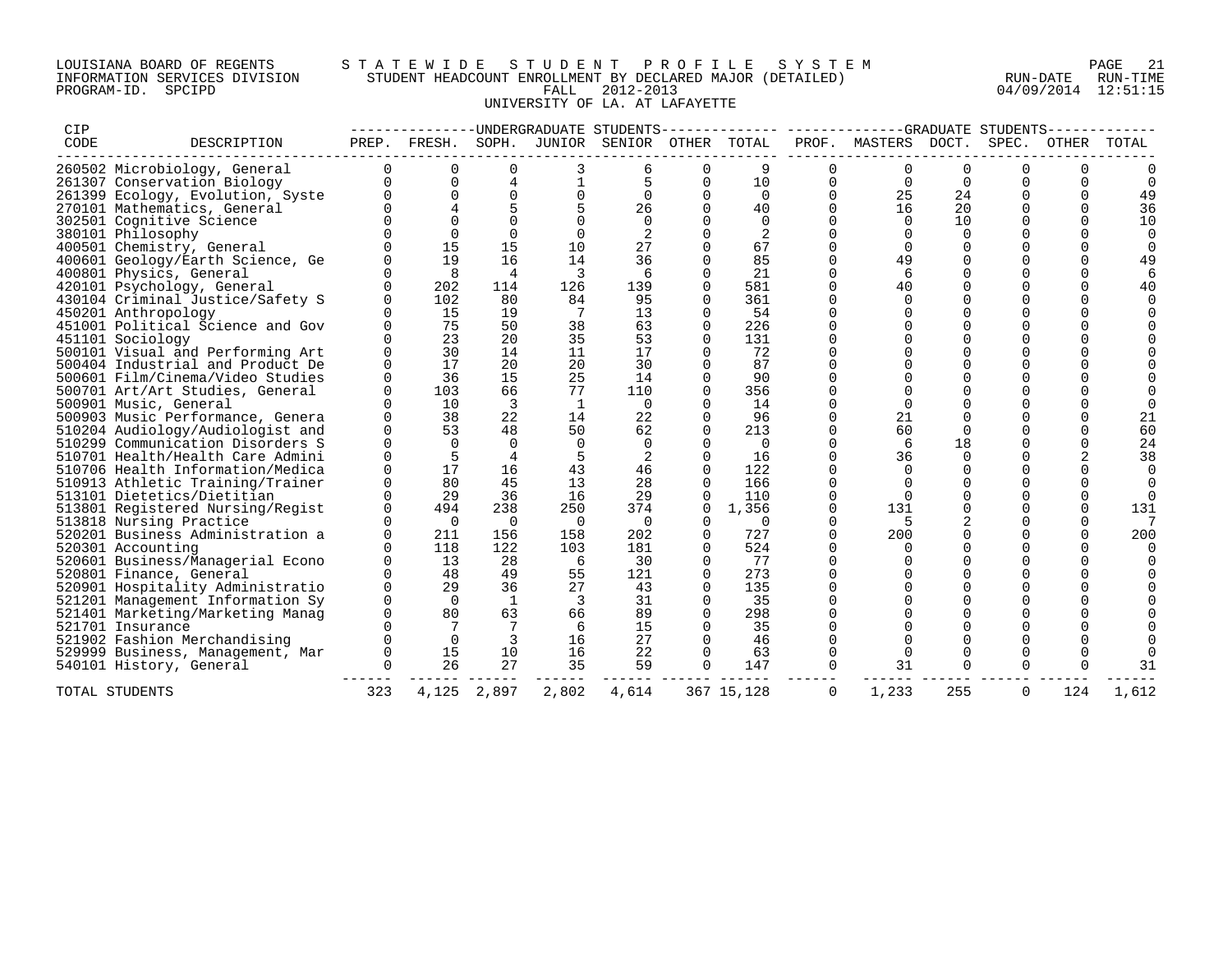## LOUISIANA BOARD OF REGENTS S T A T E W I D E S T U D E N T P R O F I L E S Y S T E M PAGE 22 INFORMATION SERVICES DIVISION STUDENT HEADCOUNT ENROLLMENT BY DECLARED MAJOR (DETAILED) RUN-DATE RUN-TIME PROGRAM-ID. SPCIPD FALL 2012-2013 04/09/2014 12:51:15 L.S.U. AT ALEXANDRIA

| <b>CIP</b> |                                  |     |              |       |        | -UNDERGRADUATE STUDENTS- |       |       |                     | -GRADUATE | STUDENTS |       |       |
|------------|----------------------------------|-----|--------------|-------|--------|--------------------------|-------|-------|---------------------|-----------|----------|-------|-------|
| CODE       | DESCRIPTION                      |     | PREP. FRESH. | SOPH. | JUNIOR | SENIOR                   | OTHER | TOTAL | PROF. MASTERS DOCT. |           | SPEC.    | OTHER | TOTAL |
|            | 000000 *** UNCOMMITTED STUDENTS  | 346 |              |       |        |                          | 21    | 367   |                     |           |          | 23    |       |
|            | 090102 Mass Communication/Media  |     | 14           | 11    |        |                          |       | 40    |                     |           |          |       |       |
|            | 131202 Elementary Education and  |     | 48           | 30    | 35     | 42                       |       | 155   |                     |           |          |       |       |
|            | 190709 Child Care Provider/Assis |     |              |       |        |                          |       | 13    |                     |           |          |       |       |
|            | 230101 English Language and Lite |     | 18           | 15    |        | 10                       |       | 56    |                     |           |          |       |       |
|            | 240101 Liberal Arts and Sciences |     |              |       |        |                          |       |       |                     |           |          |       |       |
|            | 240102 General Studies           |     | 39           | 27    |        |                          |       | 144   |                     |           |          |       |       |
|            | 240199 Liberal Arts and Sciences |     | 138          | 25    |        |                          |       | 173   |                     |           |          |       |       |
|            | 260101 Biology/Biological Scienc |     | 67           | 29    |        | 16                       |       | 128   |                     |           |          |       |       |
|            | 270101 Mathematics, General      |     | 10           |       |        |                          |       | 35    |                     |           |          |       |       |
|            | 420101 Psychology, General       |     | 50           | 36    | 34     | 22                       |       | 142   |                     |           |          |       |       |
|            | 430104 Criminal Justice/Safety S |     | 37           | 19    |        | 18                       |       | 92    |                     |           |          |       |       |
|            | 430107 Criminal Justice/Police S |     |              |       |        |                          |       |       |                     |           |          |       |       |
|            | 510805 Pharmacy Technician/Assis |     |              |       |        |                          |       | 22    |                     |           |          |       |       |
|            | 510911 Radiologic Technology/Sci |     | 47           | 21    |        |                          |       | 86    |                     |           |          |       |       |
|            | 511004 Clinical/Medical Laborato |     |              |       |        |                          |       | 28    |                     |           |          |       |       |
|            | 513801 Registered Nursing/Regist |     | 300          | 154   | 86     | 89                       |       | 629   |                     |           |          |       |       |
|            | 520201 Business Administration a |     | 65           | 66    | 40     | 36                       |       | 207   |                     |           |          |       |       |
|            | 540101 History, General          |     | 24           | 19    |        | 16                       |       | 72    |                     |           |          |       |       |
|            | TOTAL STUDENTS                   | 346 | 886          | 483   | 345    | 322                      | 21    | 2,403 |                     |           |          | 23    | 23    |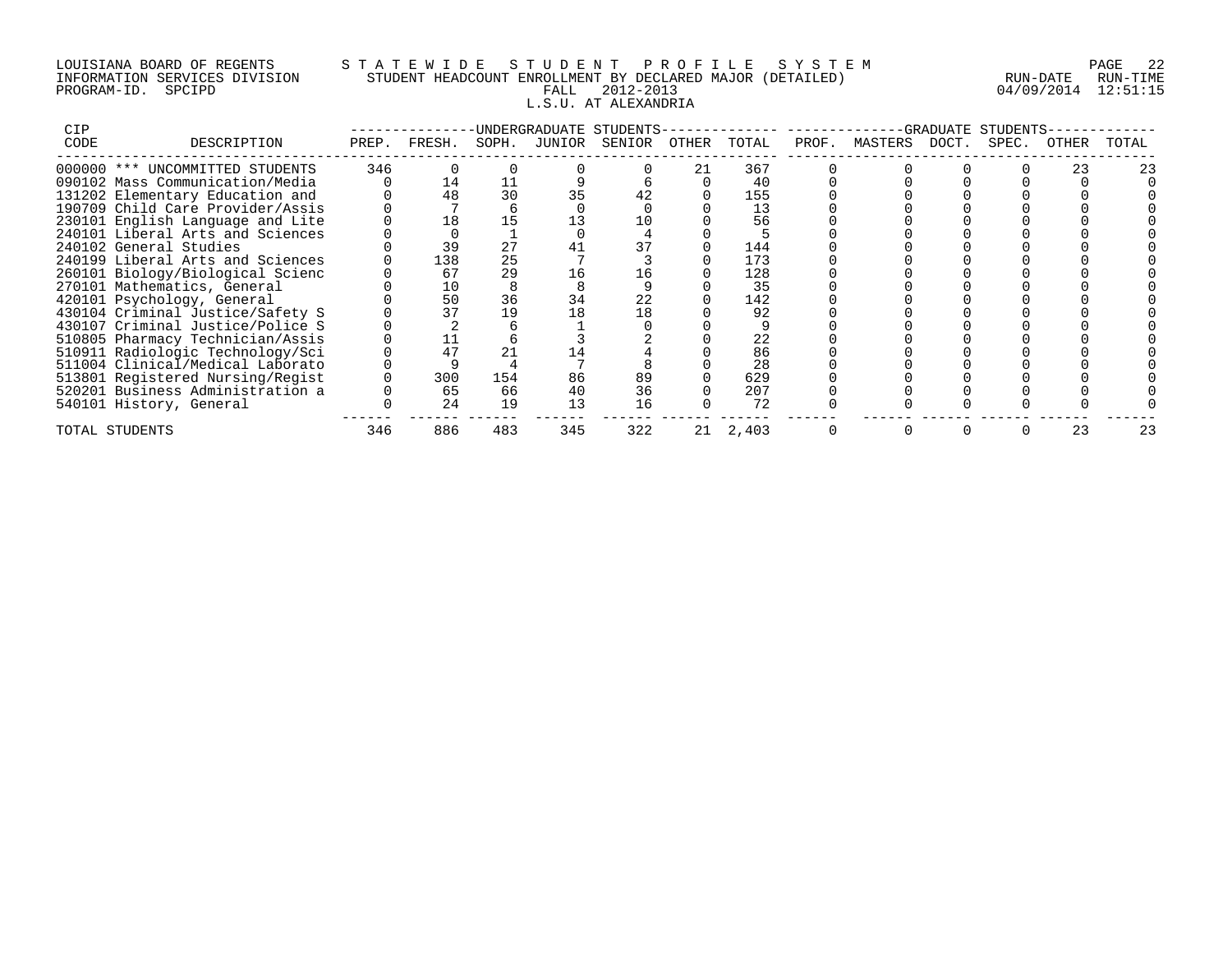## LOUISIANA BOARD OF REGENTS S T A T E W I D E S T U D E N T P R O F I L E S Y S T E M PAGE 23 INFORMATION SERVICES DIVISION STUDENT HEADCOUNT ENROLLMENT BY DECLARED MAJOR (DETAILED) RUN-DATE RUN-TIME PROGRAM-ID. SPCIPD FALL 2012-2013 04/09/2014 12:51:15 L.S.U. AT BATON ROUGE

| CIP  |                                  |                      |                                        |                      |                      | -------------UNDERGRADUATE STUDENTS          |                      | ---------      |                | -------------GRADUATE STUDENTS- |                         |             |                      |                      |
|------|----------------------------------|----------------------|----------------------------------------|----------------------|----------------------|----------------------------------------------|----------------------|----------------|----------------|---------------------------------|-------------------------|-------------|----------------------|----------------------|
| CODE | DESCRIPTION                      |                      |                                        |                      |                      | PREP. FRESH. SOPH. JUNIOR SENIOR OTHER TOTAL |                      |                |                | PROF. MASTERS DOCT. SPEC.       |                         |             |                      | OTHER TOTAL          |
|      | 000000 *** UNCOMMITTED STUDENTS  | 442                  | 498                                    | 132                  | 101                  | 70                                           | 317                  | 1,560          | 58             |                                 | $\Omega$                | $\Omega$    | 161                  | 219                  |
|      | 010101 Agricultural Business and |                      |                                        | 26                   | 26                   | 73                                           | $\overline{0}$       | 149            | $\overline{0}$ | $\Omega$                        | $\Omega$                | $\Omega$    | 0                    | 0                    |
|      | 010103 Agricultural Economics    | $442$<br>0<br>0      | $\begin{array}{c} 24 \\ 0 \end{array}$ | $\overline{0}$       | $\overline{0}$       | $\overline{0}$                               | $\mathbf 0$          | $\overline{0}$ | $\Omega$       | 15                              | 25                      | $\Omega$    | $\Omega$             | 40                   |
|      | 010308 Agroecology and Sustainab |                      | $\overline{0}$                         | $\overline{0}$       | $\Omega$             | $\overline{0}$                               | $\Omega$             | $\Omega$       | $\Omega$       | 22                              | 13                      | $\Omega$    | $\Omega$             | 35                   |
|      | 010901 Animal Sciences, General  |                      | 164                                    | 100                  | 104                  | 109                                          | $\mathbf 0$          | 477            | $\mathsf{O}$   | 19                              | 16                      | $\mathbf 0$ | 0                    | 35                   |
|      | 011001 Food Science              | $\Omega$             | $\overline{0}$                         | $\overline{1}$       | $\overline{0}$       | 10                                           | $\Omega$             | 11             | $\mathbf 0$    | 22                              | 21                      | $\Omega$    | $\Omega$             | 43                   |
|      | 011101 Plant Sciences, General   | $\Omega$             | 12                                     | 11                   | 12                   | 17                                           | $\Omega$             | 52             | $\mathbf 0$    | $\overline{0}$                  | $\overline{0}$          | $\Omega$    | $\Omega$             | 0                    |
|      | 011102 Agronomy and Crop Science | $\Omega$             | $\overline{0}$                         | $\Omega$             | $\Omega$             | $\Omega$                                     | $\Omega$             | $\Omega$       | $\Omega$       | 12                              | 16                      | $\Omega$    | $\Omega$             | 28                   |
|      | 011103 Horticultural Science     | $\Omega$             | $\mathbf 0$                            | $\mathbf 0$          | 0                    | 0                                            | $\Omega$             | $\overline{0}$ | $\mathbf 0$    | $\overline{0}$                  | $\overline{\mathbf{3}}$ | $\Omega$    | $\Omega$             | 3                    |
|      | 030101 Natural Resources/Conserv | $\Omega$             | $\Omega$                               | $\Omega$             | $\Omega$             | $\Omega$                                     | $\Omega$             | $\Omega$       | $\mathbf 0$    | 22                              | 11                      | $\Omega$    | $\Omega$             | 33                   |
|      | 030104 Environmental Science     | $\Omega$             | 5                                      | $7\phantom{.0}$      | 16                   | 15                                           | $\Omega$             | 43             | $\Omega$       | 33                              | 8                       | $\Omega$    | $\Omega$             | 41                   |
|      | 030201 Natural Resources Managem | $\Omega$             | 70                                     | 52                   | 40                   | 61                                           | $\Omega$             | 223            | $\mathbf 0$    | $\Omega$                        | $\Omega$                | $\Omega$    | $\Omega$             | $\mathbf 0$          |
|      | 030501 Forestry, General         | $\Omega$             | $\Omega$                               | $\overline{0}$       | $\Omega$             | 0                                            | $\Omega$             | $\overline{0}$ | 0              | 3                               | 6                       | 0           | $\Omega$             | 9                    |
|      | 030506 Forest Management/Forest  | $\Omega$             | 3                                      | 2                    | 2                    | 8                                            | $\Omega$             | 15             | $\mathbf 0$    | $\Omega$                        | $\Omega$                | $\Omega$    | $\Omega$             | $\Omega$             |
|      | 030601 Wildlife, Fish and Wildla | $\Omega$             | $\Omega$                               | $\Omega$             | $\mathbf 0$          | $\overline{0}$                               | $\Omega$             | $\overline{0}$ | $\Omega$       | 7                               |                         | $\Omega$    | $\Omega$             | 14                   |
|      | 040201 Architecture              | $\Omega$             | 78                                     | 45                   | 35                   | 72                                           | $\Omega$             | 230            | $\mathbf 0$    | 30                              |                         | $\Omega$    | 0                    |                      |
|      | 040501 Interior Architecture     | $\Omega$             | 28                                     | 45                   | 35                   | 61                                           | $\Omega$             | 169            | $\mathbf 0$    | $\overline{0}$                  | $\Omega$                | $\Omega$    | $\Omega$             | 30<br>$\overline{0}$ |
|      |                                  | $\Omega$             | 11                                     | 18                   | 22                   | 61                                           | $\Omega$             | 112            | $\mathbf 0$    | 39                              | $\Omega$                | $\Omega$    | $\Omega$             | 39                   |
|      | 040601 Landscape Architecture    | $\Omega$             | 23                                     | 60                   | 96                   |                                              | $\Omega$             | 290            | $\mathbf 0$    | 11                              | 37                      | $\Omega$    | $\Omega$             |                      |
|      | 090101 Speech Communication and  | $\Omega$             | 394                                    |                      |                      | 111                                          |                      |                |                | 50                              | $\Omega$                | $\Omega$    | $\Omega$             | 48                   |
|      | 090102 Mass Communication/Media  | $\Omega$             |                                        | 304                  | 272                  | 265                                          | 0                    | 1,235          | 0              |                                 |                         |             |                      | 50                   |
|      | 090199 Communication and Media S | $\Omega$             | $\overline{0}$<br>$\Omega$             | $\Omega$<br>$\Omega$ | $\Omega$<br>$\Omega$ | $\Omega$<br>$\Omega$                         | $\Omega$<br>$\Omega$ | $\Omega$       | $\Omega$       | $\overline{0}$                  | 27                      | $\Omega$    | $\Omega$<br>$\Omega$ | 27<br>59             |
|      | 110401 Information Science/Studi | $\Omega$             | 85                                     | 68                   |                      |                                              |                      | $\Omega$       | $\mathbf 0$    | 59                              | $\overline{0}$          | $\Omega$    | $\Omega$             |                      |
|      | 110701 Computer Science          |                      |                                        |                      | 66                   | 59                                           | $\mathbf 0$          | 278            | 0              | $\overline{0}$                  | 49                      | $\mathbf 0$ |                      | 49                   |
|      | 130101 Education, General        | $\Omega$<br>$\Omega$ | $\Omega$<br>$\Omega$                   | $\Omega$<br>$\Omega$ | $\Omega$             | $\Omega$                                     | $\Omega$             | $\overline{0}$ | $\mathbf 0$    | 45                              | $\overline{0}$          | 18          | $\Omega$             | 63                   |
|      | 130301 Curriculum and Instructio |                      | $\Omega$                               |                      | $\Omega$             | $\Omega$                                     | $\Omega$             | $\Omega$       | $\Omega$       | 23                              | 67                      | $\Omega$    | $\Omega$             | 90                   |
|      | 130401 Educational Leadership an | $\Omega$             |                                        | $\Omega$             | $\Omega$             | $\Omega$                                     | $\Omega$             | $\Omega$       | $\Omega$       | 12                              | $\Omega$                | $\Omega$    | $\Omega$             | 12                   |
|      | 131001 Special Education and Tea | $\Omega$             | $\Omega$                               | $\Omega$             | $\Omega$             | $\Omega$                                     | $\Omega$             | 0              | $\mathbf 0$    | - 6                             | $\Omega$                | $\Omega$    | $\Omega$             | 6                    |
|      | 131004 Education/Teaching of the | 0                    | $\Omega$                               | $\Omega$             | $\Omega$             | $\mathbf 0$                                  | $\Omega$             | $\mathbf 0$    | $\mathbf 0$    | 13                              | $\Omega$                | $\Omega$    | $\Omega$             | 13                   |
|      | 131101 Counselor Education/Schoo | $\Omega$             | $\Omega$                               | $\Omega$             | $\Omega$             | $\Omega$                                     | $\Omega$             | $\Omega$       | $\Omega$       | 17                              | $\Omega$                | $\Omega$    | $\Omega$             | 17                   |
|      | 131201 Adult and Continuing Educ | 0                    | 4                                      | 10                   | 22                   | 18                                           | $\mathbf 0$          | 54             | $\mathbf 0$    | 58                              | 79                      | $\mathbf 0$ | $\Omega$             | 137                  |
|      | 131202 Elementary Education and  | $\Omega$             | 95                                     | 125                  | 144                  | 214                                          | $\Omega$             | 578            | $\mathbf 0$    | 43                              | $\Omega$                | $\Omega$    | $\Omega$             | 43                   |
|      | 131205 Secondary Education and T | $\Omega$             | $\overline{0}$                         | $\bigcirc$           | $\overline{0}$       | $\bigcirc$                                   | $\Omega$             | $\overline{0}$ | $\mathbf 0$    | 23                              | $\Omega$                | $\Omega$    | $\Omega$             | 23                   |
|      | 131210 Early Childhood Education | $\Omega$             | 42                                     | 45                   | 31                   | 26                                           | $\Omega$             | 144            | $\Omega$       | $\Omega$                        | $\Omega$                | $\Omega$    | 0                    | $\Omega$             |
|      | 131301 Agricultural Teacher Educ | $\Omega$             | 8                                      | 6                    | $\overline{4}$       | 2                                            | $\Omega$             | 20             | $\mathbf 0$    | $\Omega$                        | $\Omega$                | $\Omega$    |                      | 0                    |
|      | 131303 Business Teacher Educatio | $\Omega$             | $\overline{3}$                         | 2                    | $\overline{0}$       | $\mathbf{1}$                                 |                      | 6              | $\mathbf 0$    | $\Omega$                        | $\Omega$                | $\Omega$    |                      | $\Omega$             |
|      | 131312 Music Teacher Education   | $\Omega$             | 27                                     | 12                   | 17                   | 35                                           | $\Omega$             | 91             | $\mathbf 0$    | $\Omega$                        | $\Omega$                | $\Omega$    | $\Omega$             | $\Omega$             |
|      | 131314 Physical Education Teachi | $\Omega$             | 396                                    | 378                  | 342                  | 319                                          | $\mathbf 0$          | 1,435          | $\mathbf 0$    | 73                              | 31                      | $\Omega$    | $\Omega$             | 104                  |
|      | 139999 Education, Other          | $\Omega$             | $\overline{0}$                         | $\Omega$             | $\Omega$             | 0                                            | $\Omega$             | 0              | 0              | 1                               | 79                      | $\Omega$    | $\Omega$             | 80                   |
|      | 140301 Agricultural Engineering  | $\Omega$             | $\overline{0}$                         | $\overline{0}$       | $\overline{0}$       | $\overline{0}$                               | $\Omega$             | $\overline{0}$ | $\mathbf 0$    | 13                              | $\Omega$                | $\Omega$    | $\Omega$             | 13                   |
|      | 140501 Bioengineering and Biomed | $\Omega$             | 62                                     | 44                   | 56                   | 69                                           | $\Omega$             | 231            | $\Omega$       | $\bigcirc$                      | $\Omega$                | $\Omega$    | $\Omega$             | $\overline{0}$       |
|      | 140701 Chemical Engineering      | 0                    | 160                                    | 116                  | 127                  | 173                                          | $\mathbf 0$          | 576            | $\mathbf 0$    | 9                               | 41                      | $\mathbf 0$ | $\Omega$             | 50                   |
|      | 140801 Civil Engineering, Genera | $\Omega$             | 125                                    | 94                   | 110                  | 198                                          | $\Omega$             | 527            | $\Omega$       | 44                              | 73                      | $\Omega$    | 0                    | 117                  |
|      | 140901 Computer Engineering, Gen | 0                    | 65                                     | 51                   | 33                   | 44                                           | $\mathbf 0$          | 193            | $\mathbf 0$    | $\overline{0}$                  | $\Omega$                | $\Omega$    |                      | $\overline{0}$       |
|      | 141001 Electrical and Electronic | $\Omega$             | 70                                     | 70                   | 54                   | 120                                          | $\Omega$             | 314            | $\mathbf 0$    | 42                              | 57                      | $\Omega$    | $\Omega$             | 99                   |
|      | 141301 Engineering Science       | 0                    | $\overline{0}$                         | $\overline{0}$       | $\overline{0}$       | $\overline{\phantom{0}}$                     | 0                    | $\overline{0}$ | 0              | 11                              | 57                      | $\Omega$    | $\Omega$             | 68                   |
|      | 141401 Environmental/Environment | $\mathbf{0}$         | 37                                     | 38                   | 23                   | 34                                           | $\Omega$             | 132            | $\mathbf 0$    | $\Omega$                        | $\Omega$                | $\Omega$    | $\Omega$             | $\Omega$             |
|      | 141901 Mechanical Engineering    | $\Omega$             | 343                                    | 191                  | 181                  | 273                                          | $\Omega$             | 988            | $\mathbf 0$    | 35                              | 73                      | $\Omega$    | $\Omega$             | 108                  |
|      | 142401 Ocean Engineering         | $\overline{0}$       | $\overline{0}$                         | $\overline{0}$       | $\overline{0}$       | $\overline{0}$                               | 0                    | $\overline{0}$ | 0              | $\mathbf{1}$                    | $\overline{0}$          | $\mathbf 0$ | $\Omega$             | 1                    |
|      | 142501 Petroleum Engineering     | 0                    | 277                                    | 177                  | 150                  | 206                                          | 0                    | 810            | 0              | 28                              | 34                      | 0           | 0                    | 62                   |
|      | 143501 Industrial Engineering    | $\Omega$             | 22                                     | 22                   | 12                   | 35                                           | $\Omega$             | 91             | $\Omega$       | 10                              | $\Omega$                | $\Omega$    | $\Omega$             | 10                   |
|      | 160102 Linguistics               | $\Omega$             | $\Omega$                               | $\Omega$             | $\Omega$             | $\Omega$                                     | $\Omega$             | $\Omega$       | $\Omega$       | $\Omega$                        | 6                       | $\Omega$    | $\Omega$             | 6                    |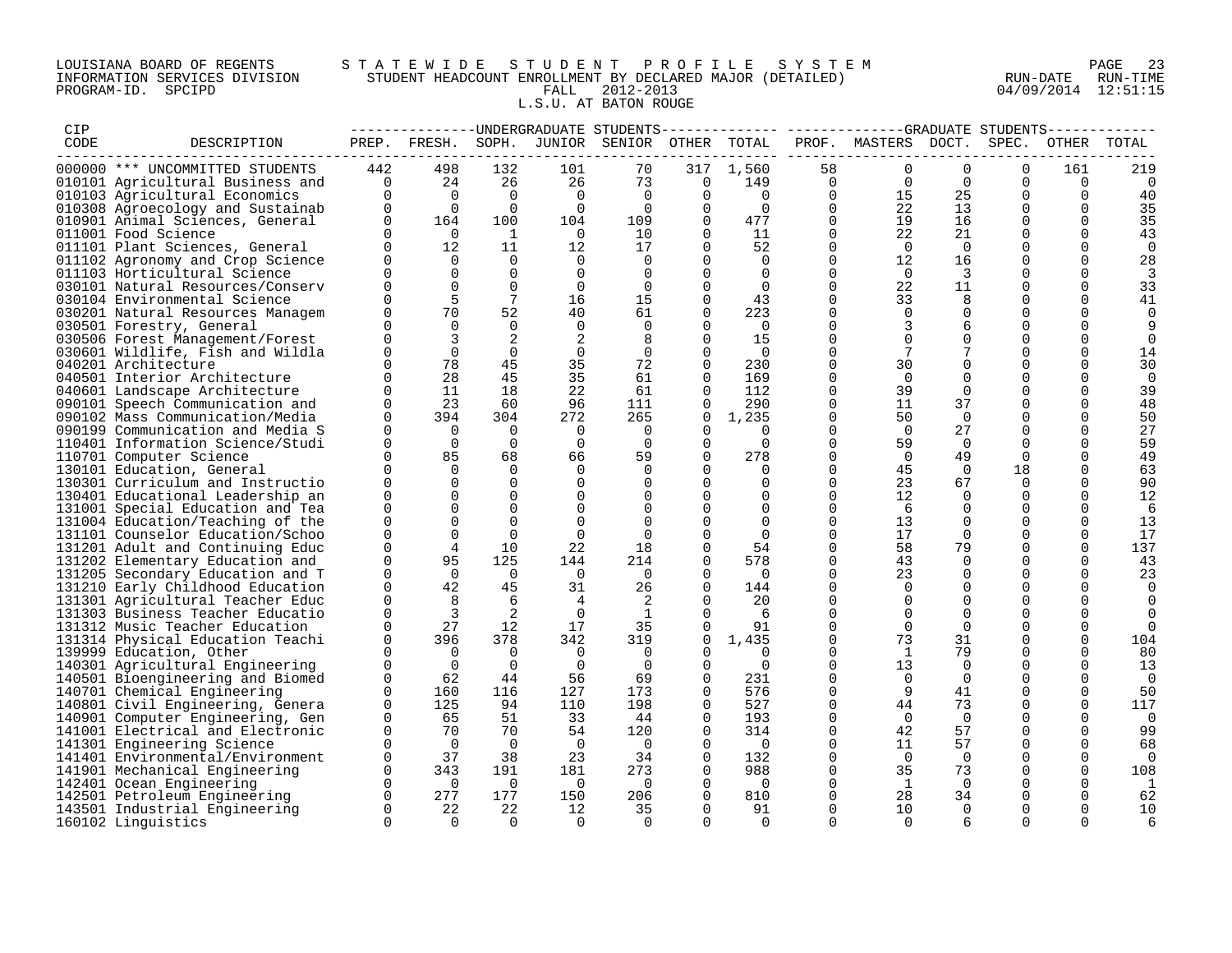### LOUISIANA BOARD OF REGENTS S T A T E W I D E S T U D E N T P R O F I L E S Y S T E M PAGE 24 INFORMATION SERVICES DIVISION STUDENT HEADCOUNT ENROLLMENT BY DECLARED MAJOR (DETAILED) RUN-DATE RUN-TIME PROGRAM-ID. SPCIPD FALL 2012-2013 04/09/2014 12:51:15 L.S.U. AT BATON ROUGE

| CIP  |                                  |                |                 |                            |                            | --------------DNDERGRADUATE STUDENTS-        |                |                         |                |                                       |                 |             |          |                |
|------|----------------------------------|----------------|-----------------|----------------------------|----------------------------|----------------------------------------------|----------------|-------------------------|----------------|---------------------------------------|-----------------|-------------|----------|----------------|
| CODE | DESCRIPTION                      |                |                 |                            |                            | PREP. FRESH. SOPH. JUNIOR SENIOR OTHER TOTAL |                |                         |                | PROF. MASTERS DOCT. SPEC. OTHER TOTAL |                 |             |          |                |
|      |                                  |                |                 |                            |                            |                                              |                |                         |                |                                       |                 |             |          |                |
|      | 160104 Comparative Literature    | $\mathbf 0$    | $\mathbf 0$     | $\mathbf 0$                | $\mathbf 0$                | $\mathbf 0$                                  | 0              | $\mathbf 0$             | 0              | $\mathbf 0$                           | 12              | $\mathbf 0$ | 0        | 12             |
|      | 160501 German Language and Liter | $\mathbf 0$    | $\overline{0}$  | $\overline{0}$             | 1                          | 3                                            | $\Omega$       | 4                       | 0              | $\Omega$                              | $\Omega$        | $\Omega$    | $\Omega$ | 0              |
|      | 160901 French Language and Liter | $\Omega$       | 6               | 11                         | 12                         | 13                                           | $\Omega$       | 42                      | $\Omega$       | $\overline{3}$                        | 20              | $\mathbf 0$ | $\Omega$ | 23             |
|      | 160905 Spanish Language and Lite | $\overline{0}$ | $7\overline{ }$ | $5^{\circ}$                | 17                         | 21                                           | $\Omega$       | 50                      | $\mathbf 0$    | 13                                    | $\overline{0}$  | $\mathbf 0$ | $\Omega$ | 13             |
|      | 161203 Latin Language and Litera | $\overline{0}$ | $\overline{0}$  | $\overline{0}$             | $\overline{\phantom{0}}^2$ | $\overline{1}$                               | $\mathbf 0$    | $\overline{\mathbf{3}}$ | $\overline{0}$ | $\overline{0}$                        | $\overline{0}$  | $\mathbf 0$ | $\Omega$ | 0              |
|      | 190101 Family and Consumer Scien | $\Omega$       | 17              | 35                         | 30                         | 38                                           | $\Omega$       | 120                     | $\mathbf 0$    | 15                                    | 15              | $\mathbf 0$ | $\Omega$ | 30             |
|      | 230101 English Language and Lite | $\Omega$       | 98              | 112                        | 135                        | 172                                          | $\Omega$       | 517                     | $\Omega$       | $\overline{1}$                        | 59              | $\Omega$    | $\Omega$ | 60             |
|      | 231302 Creative Writing          | $\Omega$       | $\overline{0}$  | $\overline{0}$             | $\overline{0}$             | $\overline{0}$                               | $\Omega$       | $\overline{0}$          | $\Omega$       | 23                                    | $\Omega$        | $\Omega$    | $\Omega$ | 23             |
|      | 240000 *** TRANSFER STUDENTS *** | $\Omega$       | 355             | 178                        | 72                         | 21                                           | $\Omega$       | 626                     | $\mathbf 0$    | $\overline{0}$                        | $\Omega$        | $\mathbf 0$ | $\Omega$ | $\overline{0}$ |
|      | 240101 Liberal Arts and Sciences | $\mathbf 0$    | 18              | 18                         | 25                         | 30                                           | $\Omega$       | 91                      | $\mathbf 0$    | 40                                    | $\Omega$        | 0           | $\Omega$ | 40             |
|      | 240102 General Studies           | $\Omega$       | $\Omega$        | $\overline{\phantom{0}}^2$ | 16                         | 86                                           | $\Omega$       | 104                     | $\mathbf 0$    | $\overline{0}$                        | $\Omega$        | $\mathbf 0$ | $\Omega$ | $\overline{0}$ |
|      |                                  | $\Omega$       |                 |                            | $\overline{0}$             |                                              |                |                         | $\mathbf 0$    |                                       | $\overline{0}$  |             | $\Omega$ |                |
|      | 250101 Library and Information S | $\Omega$       | $\overline{0}$  | $\overline{0}$             |                            | $\overline{\mathbf{0}}$                      | $\Omega$       | $\overline{0}$          | $\Omega$       | 155                                   |                 | 0           |          | 155            |
|      | 260101 Biology/Biological Scienc |                | 795             | 420                        | 359                        | 465                                          | $\overline{0}$ | 2,039                   |                | $\overline{7}$                        | 111             | 0           | $\Omega$ | 118            |
|      | 260202 Biochemistry              | $\Omega$       | 69              | 67                         | 50                         | 58                                           | $\Omega$       | 244                     | $\Omega$       | $\overline{0}$                        | 26              | $\Omega$    | $\Omega$ | 26             |
|      | 260305 Plant Pathology/Phytopath | 0              | $\overline{0}$  | $\overline{0}$             | $\overline{0}$             | $\overline{0}$                               | 0              | $\overline{0}$          | $\mathbf 0$    | 13                                    | 18              | 0           | $\Omega$ | 31             |
|      | 260502 Microbiology, General     | $\Omega$       | 20              | 18                         | 21                         | 29                                           | $\Omega$       | 88                      | $\mathbf 0$    | $\bigcap$                             | $\overline{0}$  | 0           | $\Omega$ | $\overline{0}$ |
|      | 260702 Entomology                | $\Omega$       | $\Omega$        | $\Omega$                   | $\overline{0}$             | $\overline{0}$                               | $\Omega$       | $\Omega$                | $\Omega$       | 11                                    | 14              | $\Omega$    | $\Omega$ | 25             |
|      | 270101 Mathematics, General      | $\mathbf{0}$   | 30              | 47                         | 44                         | 84                                           | 0              | 205                     | $\mathbf 0$    | - 8                                   | 83              | 0           | $\Omega$ | 91             |
|      | 270501 Statistics, General       | $\Omega$       | $\bigcap$       | $\Omega$                   | $\overline{0}$             | $\Omega$                                     | $\Omega$       | $\overline{0}$          | $\Omega$       | 22                                    | $\Omega$        | $\Omega$    | $\Omega$ | 22             |
|      | 300101 Biological and Physical S | $\Omega$       | $\Omega$        | $\Omega$                   | $\overline{0}$             | $\overline{0}$                               | 0              | $\overline{0}$          | $\mathbf 0$    | 20                                    | $\Omega$        | $\mathbf 0$ | $\Omega$ | 20             |
|      | 301901 Nutrition Sciences        | $\Omega$       | 60              | 56                         | 59                         | 80                                           | $\Omega$       | 255                     | $\mathbf 0$    | $\Omega$                              | $\Omega$        | $\mathbf 0$ | $\Omega$ | 0              |
|      | 302001 International/Global Stud | $\Omega$       | 44              | 51                         | 55                         | 55                                           | $\Omega$       | 205                     | $\mathbf 0$    | $\mathbf 0$                           | 0               | $\mathbf 0$ | $\Omega$ | $\mathbf 0$    |
|      | 309999 Multi-/Interdisciplinary  | $\Omega$       | 20              | 49                         | 95                         | 164                                          | $\Omega$       | 328                     | $\mathbf 0$    | $\Omega$                              | $\Omega$        | $\mathbf 0$ |          | 0              |
|      | 310504 Sport and Fitness Adminis | $\Omega$       | 98              | 118                        | 180                        | 143                                          | $\Omega$       | 539                     | $\Omega$       | $\Omega$                              | $\Omega$        | $\Omega$    |          | $\Omega$       |
|      | 380101 Philosophy                | $\Omega$       | 20              | 14                         | 32                         | 30                                           | $\Omega$       | 96                      | 0              | 11                                    | $\Omega$        | $\Omega$    | $\Omega$ | 11             |
|      | 400501 Chemistry, General        | $\Omega$       | 73              | 25                         | 31                         | 53                                           | $\Omega$       | 182                     | $\Omega$       | $\overline{2}$                        | 162             | $\Omega$    | $\Omega$ | 164            |
|      | 400601 Geology/Earth Science, Ge | $\Omega$       | 21              | 34                         | 20                         | 32                                           | $\Omega$       | 107                     | $\Omega$       | 28                                    | 20              | $\Omega$    | $\Omega$ | 48             |
|      | 400607 Oceanography, Chemical an | $\mathbf 0$    | 15              | 17                         | 16                         | 21                                           | 0              | 69                      | $\mathbf 0$    | 32                                    | 30              | $\mathbf 0$ |          | 62             |
|      | 400801 Physics, General          | $\Omega$       | 39              | 10                         | 14                         | 41                                           | $\Omega$       | 104                     | $\mathbf 0$    | $\overline{1}$                        | 88              | $\Omega$    | $\Omega$ | 89             |
|      | 420101 Psychology, General       | $\Omega$       | 225             | 182                        | 228                        | 199                                          | $\Omega$       | 834                     | $\mathbf 0$    | $\overline{0}$                        | 104             | 0           | $\Omega$ | 104            |
|      | 440401 Public Administration     | $\Omega$       | $\overline{0}$  | $\overline{0}$             | $\overline{0}$             | $\overline{0}$                               | $\Omega$       | $\overline{0}$          | $\Omega$       | 113                                   | $\overline{0}$  | $\Omega$    | $\Omega$ | 113            |
|      |                                  | $\Omega$       | $\overline{0}$  | $\bigcirc$                 | $\overline{\phantom{0}}$   | $\overline{0}$                               | $\Omega$       | $\overline{0}$          | $\Omega$       | 207                                   | 25              | 0           | $\Omega$ | 232            |
|      | 440701 Social Work               | $\Omega$       | 32              | 41                         |                            |                                              | $\Omega$       |                         | $\mathbf 0$    | 35                                    | $\overline{0}$  |             | $\Omega$ |                |
|      | 450201 Anthropology              |                |                 |                            | 44                         | 51                                           |                | 168                     |                |                                       |                 | 0           |          | 35             |
|      | 450601 Economics, General        | $\Omega$       | $\overline{4}$  | $\overline{7}$             | $\overline{7}$             | 13                                           | $\Omega$       | 31                      | $\Omega$       | $-5$                                  | 25              | $\Omega$    | $\Omega$ | 30             |
|      | 450701 Geography                 | $\Omega$       | $\mathbf{1}$    | 13                         | 11                         | 16                                           | 0              | 41                      | $\mathbf 0$    | 17                                    | 57              | $\mathbf 0$ |          | 74             |
|      | 451001 Political Science and Gov | $\Omega$       | 126             | 120                        | 142                        | 139                                          | 0              | 527                     | $\mathbf 0$    | 9                                     | 46              | 0           | $\Omega$ | 55             |
|      | 451101 Sociology                 | $\Omega$       | 93              | 81                         | 114                        | 135                                          | $\Omega$       | 423                     | $\Omega$       | $\bigcap$                             | 45              | $\Omega$    | $\Omega$ | 45             |
|      | 500501 Drama and Dramatics/Theat | $\mathbf 0$    | 30              | 33                         | 30                         | 34                                           | 0              | 127                     | $\mathbf 0$    | 14                                    | 8               | $\mathbf 0$ | $\Omega$ | 22             |
|      | 500702 Fine/Studio Arts, General | $\mathbf 0$    | 77              | 107                        | 131                        | 140                                          | 0              | 455                     | $\mathbf 0$    | 48                                    | 0               | 0           | $\Omega$ | 48             |
|      | 500703 Art History, Criticism an | $\Omega$       | $\overline{0}$  | $\overline{0}$             | $\overline{0}$             | $\overline{\phantom{0}}$                     | $\Omega$       | $\overline{0}$          | $\Omega$       | 14                                    | $\Omega$        | $\Omega$    | $\Omega$ | 14             |
|      | 500901 Music, General            | $\Omega$       | <sup>1</sup>    | - 5                        | $\overline{3}$             | -5                                           | $\Omega$       | 14                      | $\Omega$       | $\Omega$                              | 29              | $\Omega$    | $\Omega$ | 29             |
|      | 500903 Music Performance, Genera | $\Omega$       | 23              | 21                         | 19                         | 42                                           | $\Omega$       | 105                     | $\Omega$       | 87                                    | 78              | $\Omega$    | $\Omega$ | 165            |
|      | 510204 Audiology/Audiologist and | $\Omega$       | 50              | 72                         | 90                         | 90                                           | $\Omega$       | 302                     | $\mathbf 0$    | 54                                    | 12              | $\mathbf 0$ | $\Omega$ | 66             |
|      | 510913 Athletic Training/Trainer | $\Omega$       | 69              | 14                         | 16                         | 11                                           | $\Omega$       | 110                     | $\Omega$       | $\overline{0}$                        | $\Omega$        | 0           | $\Omega$ | - 0            |
|      | 512205 Health/Medical Physics    | $\mathbf 0$    | $\Omega$        | $\overline{0}$             | $\overline{0}$             | $\overline{0}$                               | $\Omega$       | $\overline{0}$          | $\Omega$       | 20                                    | $\mathbf 0$     | $\mathbf 0$ | $\Omega$ | 20             |
|      | 512401 Veterinary Medicine       | $\Omega$       | $\Omega$        | $\Omega$                   | $\overline{0}$             | $\overline{0}$                               | $\Omega$       | $\Omega$                | 335            | $\overline{0}$                        | $\Omega$        | 0           | $\Omega$ | 335            |
|      | 512501 Veterinary Sciences/Veter | $\Omega$       | $\Omega$        | $\overline{0}$             | $\overline{0}$             | $\overline{0}$                               | $\Omega$       | $\overline{0}$          | $\overline{0}$ | 10                                    | 51              | 0           | $\Omega$ | 61             |
|      | 520201 Business Administration a | $\Omega$       | 437             | 411                        | 312                        | 187                                          | $\Omega$       | 1,347                   | $\overline{0}$ | 226                                   | 32              | $\Omega$    | $\Omega$ | 258            |
|      | 520301 Accounting                | $\Omega$       | 175             | 163                        | 180                        | 195                                          | 0              | 713                     | $\overline{0}$ | -76                                   | 11              | 0           | $\Omega$ | 87             |
|      | 520601 Business/Managerial Econo | $\Omega$       | 29              | 33                         | 40                         | 33                                           | $\Omega$       | 135                     | $\Omega$       | $\overline{0}$                        | $\overline{0}$  | $\Omega$    | $\Omega$ | $\Omega$       |
|      | 520801 Finance, General          | $\Omega$       | 97              | 101                        | 122                        | 115                                          | $\Omega$       | 435                     | $\Omega$       | 37                                    | $7\phantom{.0}$ | $\Omega$    | $\Omega$ | 44             |
|      |                                  |                |                 |                            |                            |                                              |                |                         |                |                                       |                 |             |          |                |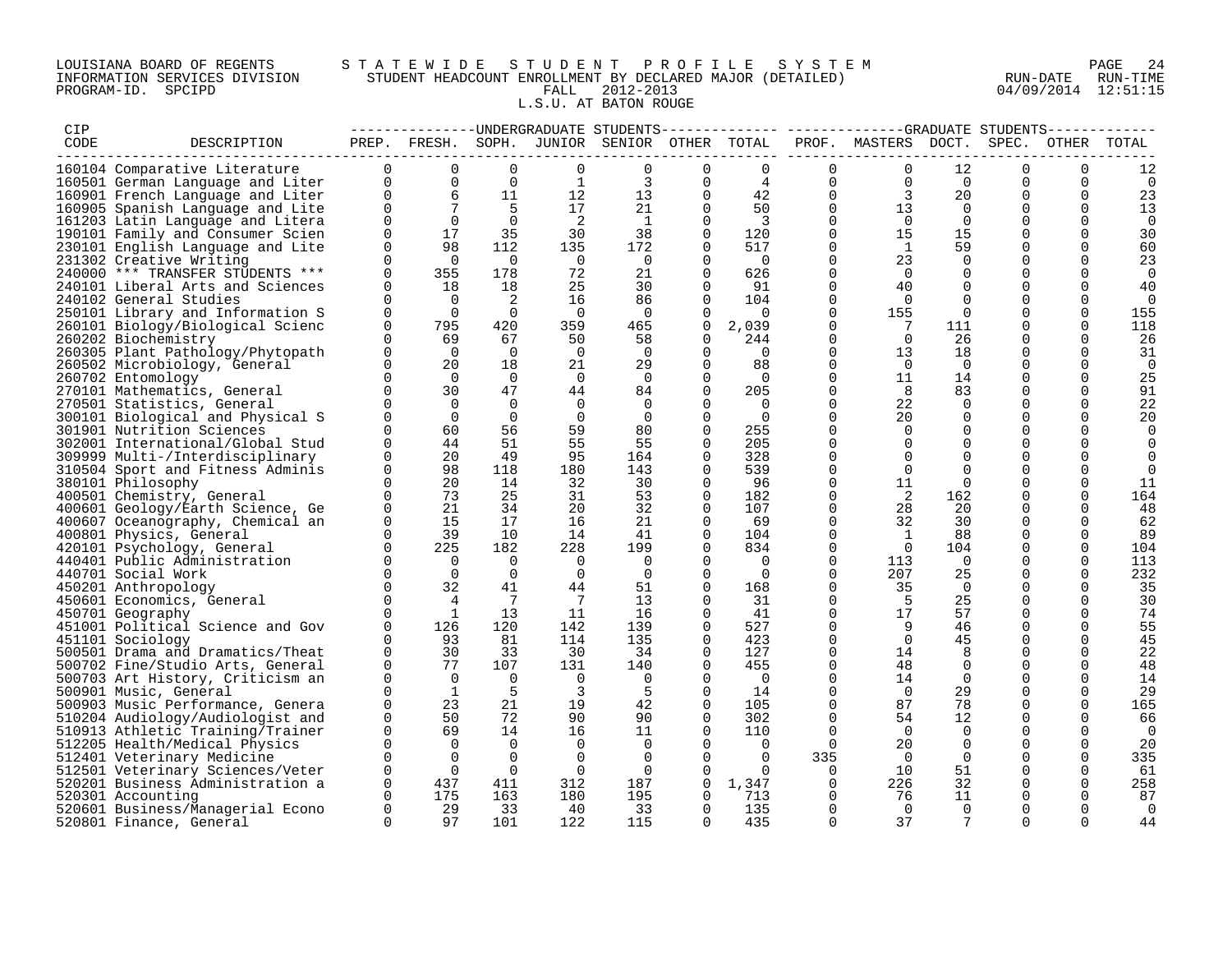## LOUISIANA BOARD OF REGENTS S T A T E W I D E S T U D E N T P R O F I L E S Y S T E M PAGE 25 INFORMATION SERVICES DIVISION STUDENT HEADCOUNT ENROLLMENT BY DECLARED MAJOR (DETAILED) RUN-DATE RUN-TIME PROGRAM-ID. SPCIPD FALL 2012-2013 04/09/2014 12:51:15 L.S.U. AT BATON ROUGE

| CIP  |                                  |       |        |       | UNDERGRADUATE STUDENTS-------------- --------- |        |       |            |       |         |       | -GRADUATE STUDENTS- |       |       |
|------|----------------------------------|-------|--------|-------|------------------------------------------------|--------|-------|------------|-------|---------|-------|---------------------|-------|-------|
| CODE | DESCRIPTION                      | PREP. | FRESH. | SOPH. | JUNIOR                                         | SENIOR | OTHER | TOTAL      | PROF. | MASTERS | DOCT. | SPEC.               | OTHER | TOTAL |
|      | 521101 International Business/Tr |       | 4⊥     | 39    | 57                                             | 49     |       | 186        |       |         |       |                     |       |       |
|      | 521301 Management Science        |       | 23     | 34    |                                                | 72     |       | 182        |       | 18      |       |                     |       | 22    |
|      | 521401 Marketing/Marketing Manag |       | 125    | 89    | 90                                             | 78     |       | 382        |       |         |       |                     |       |       |
|      | 521902 Fashion Merchandising     |       | 61     | 57    | 66                                             | 74     |       | 258        |       |         |       |                     |       |       |
|      | 522001 Construction Management   |       | 57     |       | 105                                            | 176    |       | 411        |       |         |       |                     |       |       |
|      | 540101 History, General          |       | б.     | 74    | 108                                            | 150    |       | 393        |       | 22      |       |                     |       | 68    |
|      | TOTAL STUDENTS                   | 442   |        | 5,309 | 5,387                                          | 6,403  |       | 317 24,631 | 393   | 2.268   |       |                     | L 6 1 | 4,918 |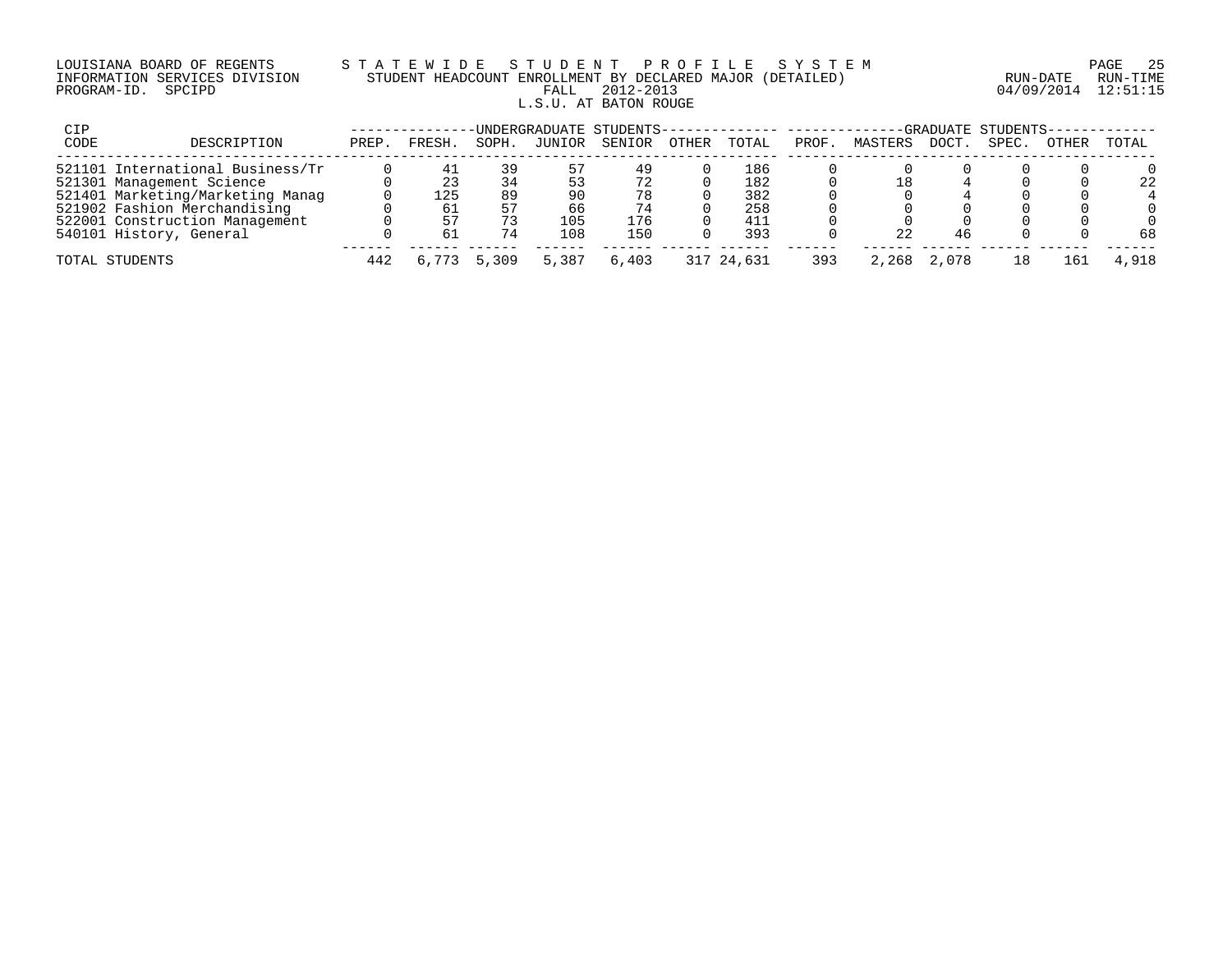## LOUISIANA BOARD OF REGENTS S T A T E W I D E S T U D E N T P R O F I L E S Y S T E M PAGE 26 INFORMATION SERVICES DIVISION STUDENT HEADCOUNT ENROLLMENT BY DECLARED MAJOR (DETAILED) RUN-DATE RUN-TIME PROGRAM-ID. SPCIPD FALL 2012-2013 04/09/2014 12:51:15 L.S.U. AT EUNICE

| CIP  |                                  |       |        |       | UNDERGRADUATE STUDENTS |       |           |       |               | GRADUATE | STUDENTS |       |       |
|------|----------------------------------|-------|--------|-------|------------------------|-------|-----------|-------|---------------|----------|----------|-------|-------|
| CODE | DESCRIPTION                      | PREP. | FRESH. | SOPH. | JUNIOR SENIOR          | OTHER | TOTAL     | PROF. | MASTERS DOCT. |          | SPEC.    | OTHER | TOTAL |
|      | 000000 *** UNCOMMITTED STUDENTS  | 384   |        |       |                        | 16    | 410       |       |               |          |          |       |       |
|      | 110301 Data Processing and Data  |       | 41     | 20    |                        | 13    | 74        |       |               |          |          |       |       |
|      | 150799 Quality Control and Safet |       |        |       |                        |       |           |       |               |          |          |       |       |
|      | 190709 Child Care Provider/Assis |       | 20     |       |                        |       |           |       |               |          |          |       |       |
|      | 220302 Legal Assistant/Paralegal |       |        |       |                        |       |           |       |               |          |          |       |       |
|      | 240000 *** TRANSFER STUDENTS *** |       | 684    | 190   |                        | 99    | 975       |       |               |          |          |       |       |
|      | 240102 General Studies           |       | 43     | 25    |                        | 48    | 116       |       |               |          |          |       |       |
|      | 240199 Liberal Arts and Sciences |       | 56     | 13    |                        | 10    | 79        |       |               |          |          |       |       |
|      | 430106 Forensic Science and Tech |       |        |       |                        |       | 12        |       |               |          |          |       |       |
|      | 430107 Criminal Justice/Police S |       | 59     | 29    |                        | 21    | 109       |       |               |          |          |       |       |
|      | 430203 Fire Science/Fire-fightin |       | 42     | 25    |                        | 24    | 91        |       |               |          |          |       |       |
|      | 510706 Health Information/Medica |       |        |       |                        |       |           |       |               |          |          |       |       |
|      | 510707 Health Information/Medica |       |        |       |                        |       |           |       |               |          |          |       |       |
|      | 510908 Respiratory Care Therapy/ |       | 36     | 15    |                        | 30    | 81        |       |               |          |          |       |       |
|      | 510910 Diagnostic Medical Sonogr |       | 41     |       |                        | 26    |           |       |               |          |          |       |       |
|      | 510911 Radiologic Technology/Sci |       | 129    | 30    |                        | 49    | 208       |       |               |          |          |       |       |
|      | 513801 Registered Nursing/Regist |       | 304    | 150   |                        | 142   | 596       |       |               |          |          |       |       |
|      | 520201 Business Administration a |       | 100    | 50    |                        | 31    | 181       |       |               |          |          |       |       |
|      | 520401 Administrative Assistant  |       |        |       |                        |       | 12        |       |               |          |          |       |       |
|      | 520408 General Office Occupation |       |        |       |                        |       |           |       |               |          |          |       |       |
|      | 520901 Hospitality Administratio |       |        |       |                        |       |           |       |               |          |          |       |       |
|      | TOTAL STUDENTS                   | 386   | 1,571  | 584   |                        |       | 534 3,075 |       |               |          |          |       |       |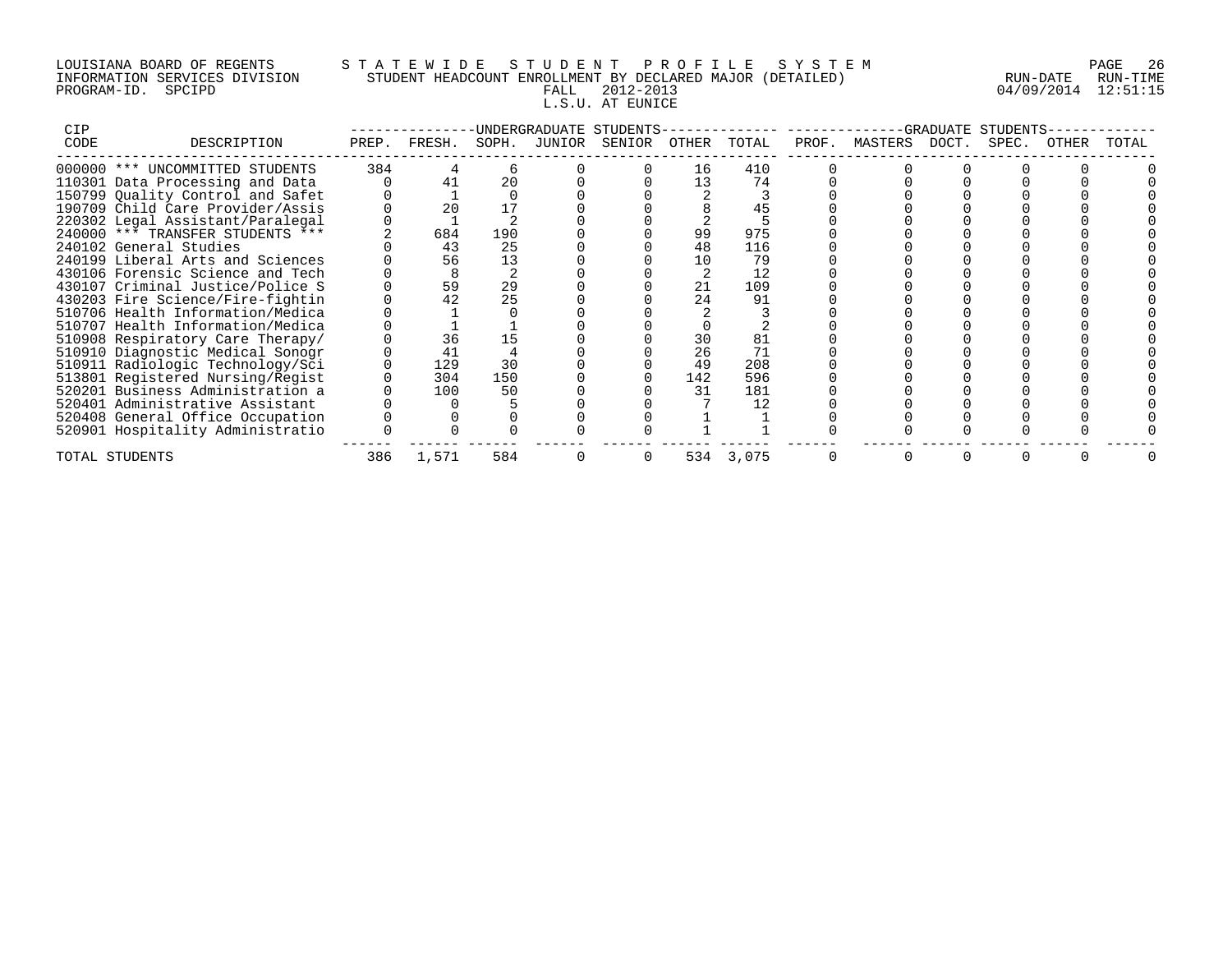## LOUISIANA BOARD OF REGENTS S T A T E W I D E S T U D E N T P R O F I L E S Y S T E M PAGE 27 INFORMATION SERVICES DIVISION STUDENT HEADCOUNT ENROLLMENT BY DECLARED MAJOR (DETAILED) RUN-DATE RUN-TIME PROGRAM-ID. SPCIPD FALL 2012-2013 04/09/2014 12:51:15 L.S.U. AT SHREVEPORT

| CIP  |                                  |                |                     |                         |                |                                              |                |                     |              | -------------UNDERGRADUATE STUDENTS-------------- ------------GRADUATE STUDENTS------------ |          |          |          |          |
|------|----------------------------------|----------------|---------------------|-------------------------|----------------|----------------------------------------------|----------------|---------------------|--------------|---------------------------------------------------------------------------------------------|----------|----------|----------|----------|
| CODE | DESCRIPTION                      |                |                     |                         |                | PREP. FRESH. SOPH. JUNIOR SENIOR OTHER TOTAL |                |                     |              | PROF. MASTERS DOCT. SPEC. OTHER                                                             |          |          |          | TOTAL    |
|      | 000000 *** UNCOMMITTED STUDENTS  | 1,033          | $\Omega$            | $\Omega$                | $\Omega$       | 0                                            |                | 142 1,175           |              |                                                                                             | $\Omega$ | $\Omega$ | 42       |          |
|      | 090101 Speech Communication and  | $\Omega$       | $\Omega$            | $\Omega$                | $\Omega$       | 3                                            |                | $0 \qquad \qquad 3$ | $\Omega$     | $\Omega$                                                                                    | $\Omega$ | $\Omega$ | $\Omega$ | $\Omega$ |
|      | 090102 Mass Communication/Media  | $\Omega$       | 17                  | 11                      | 20             | 33                                           | $\overline{0}$ | 81                  | $\mathbf{0}$ | $\Omega$                                                                                    | $\Omega$ | $\Omega$ | $\Omega$ |          |
|      | 110101 Computer and Information  |                | $\mathbf{1}$        | $\overline{\mathbf{3}}$ | $\overline{4}$ | 14                                           | $\Omega$       | 22                  | $\Omega$     |                                                                                             | $\Omega$ | $\Omega$ | $\cap$   |          |
|      | 110401 Information Science/Studi | $\Omega$       | $\Omega$            | $\overline{0}$          | $\Omega$       | $\Omega$                                     | $\Omega$       | $\overline{0}$      | $\Omega$     | 9                                                                                           | $\Omega$ | $\Omega$ | $\Omega$ |          |
|      | 110701 Computer Science          | $\Omega$       | 44                  | 31                      | 36             | 33                                           | $\Omega$       | 144                 | $\Omega$     | $\Omega$                                                                                    | $\Omega$ | $\Omega$ | $\Omega$ |          |
|      | 130301 Curriculum and Instructio | $\Omega$       | $\Omega$            | $\overline{0}$          | $\Omega$       | $\Omega$                                     | $\Omega$       | $\overline{0}$      | $\Omega$     | 33                                                                                          | $\Omega$ | $\Omega$ | 0        | 33       |
|      | 130401 Educational Leadership an | $\Omega$       | $\Omega$            | $\overline{0}$          | $\overline{0}$ | $\overline{0}$                               | $\Omega$       | $\overline{0}$      | $\Omega$     | 38                                                                                          | $\Omega$ | $\Omega$ | $\Omega$ | 38       |
|      | 131202 Elementary Education and  | $\Omega$       | 19                  | 26                      | 27             | 61                                           | $\Omega$       | 133                 | $\Omega$     | $\Omega$                                                                                    | $\Omega$ | $\Omega$ | $\Omega$ |          |
|      | 131205 Secondary Education and T | $\Omega$       | 22                  | 15                      | 29             | 27                                           | $\Omega$       | 93                  | $\Omega$     | $\Omega$                                                                                    | $\Omega$ | $\Omega$ | $\Omega$ |          |
|      | 131210 Early Childhood Education | $\Omega$       | 17                  | 30                      | 20             | 26                                           | $\Omega$       | 93                  | $\Omega$     | $\Omega$                                                                                    | $\Omega$ | $\Omega$ | ∩        |          |
|      | 131302 Art Teacher Education     | $\Omega$       |                     | 2                       | 2              |                                              | $\Omega$       | 12                  | $\Omega$     |                                                                                             | $\Omega$ | $\Omega$ | 0        |          |
|      | 131305 English/Language Arts Tea | <sup>n</sup>   | $\cap$              | 2                       | $\mathbf{1}$   |                                              | $\cap$         | 7                   | $\Omega$     |                                                                                             | $\Omega$ | $\Omega$ | $\Omega$ |          |
|      | 131311 Mathematics Teacher Educa | $\Omega$       | $\cap$              | $\Omega$                | $\mathbf{1}$   |                                              | $\Omega$       | 5                   | $\Omega$     |                                                                                             | $\Omega$ | $\Omega$ |          |          |
|      | 131314 Physical Education Teachi | $\Omega$       | $\cap$              | 1                       | $\mathbf{1}$   | 14                                           | $\Omega$       | 16                  | $\Omega$     |                                                                                             |          | $\Omega$ | $\Omega$ |          |
|      | 131318 Social Studies Teacher Ed | $\Omega$       |                     | $\Omega$                | 2              | 8                                            |                | 10                  | $\Omega$     |                                                                                             | $\Omega$ | $\Omega$ |          |          |
|      | 131322 Biology Teacher Education | $\Omega$       |                     | $\Omega$                | $\Omega$       |                                              | $\Omega$       | $\mathbf{1}$        | $\Omega$     |                                                                                             | $\Omega$ | $\Omega$ |          |          |
|      | 131330 Spanish Language Teacher  | <sup>n</sup>   |                     | 2                       | 1              |                                              | $\Omega$       | 4                   | $\Omega$     |                                                                                             | $\Omega$ | $\Omega$ |          |          |
|      | 160901 French Language and Liter | $\Omega$       | $\Omega$            | $\Omega$                | $\Omega$       |                                              | $\Omega$       | $\mathbf{1}$        | $\Omega$     |                                                                                             | $\Omega$ | $\Omega$ |          |          |
|      | 160905 Spanish Language and Lite | $\Omega$       | $\cap$              | $\Omega$                | 1              |                                              | $\Omega$       | 5                   | $\Omega$     |                                                                                             | $\Omega$ | $\Omega$ | $\cap$   |          |
|      | 230101 English Language and Lite | $\Omega$       | 12                  | 7                       | 12             | 16                                           | $\Omega$       | 47                  | $\Omega$     | $\Omega$                                                                                    | $\Omega$ | $\Omega$ | 0        |          |
|      | 240101 Liberal Arts and Sciences | $\Omega$       | $\Omega$            | $\Omega$                | $\overline{0}$ | $\Omega$                                     | $\Omega$       | $\overline{0}$      | $\Omega$     | 54                                                                                          | $\Omega$ | $\Omega$ | $\Omega$ | 54       |
|      | 240102 General Studies           | $\Omega$       | 37                  | 17                      | 40             | 118                                          | $\Omega$       | 212                 | $\Omega$     | $\Omega$                                                                                    | $\Omega$ | $\Omega$ | $\Omega$ |          |
|      | 260101 Biology/Biological Scienc | $\Omega$       | 114                 | 84                      | 68             | 110                                          | $\Omega$       | 376                 | $\Omega$     | 13                                                                                          | $\Omega$ | $\Omega$ | $\cap$   | 13       |
|      | 260299 Biochemistry, Biophysics  | $\Omega$       | $\overline{0}$      | 5                       | 14             | 24                                           | $\Omega$       | 43                  | $\Omega$     | $\Omega$                                                                                    | $\Omega$ | $\Omega$ | $\Omega$ | $\Omega$ |
|      | 270101 Mathematics, General      | $\Omega$       | $\bigcap$           | 2                       | 1              | 4                                            | $\Omega$       | $\overline{7}$      | $\Omega$     |                                                                                             | $\Omega$ | $\Omega$ | $\Omega$ |          |
|      | 270199 Mathematics, Other        | $\Omega$       | 23                  | 7                       | 9              | 15                                           | $\Omega$       | 54                  | $\Omega$     | $\Omega$                                                                                    | $\Omega$ | $\Omega$ | ∩        |          |
|      | 310505 Kinesiology and Exercise  | $\Omega$       | $\ddot{\mathbf{0}}$ | $\Omega$                | $\mathbf{0}$   | $\overline{0}$                               | $\Omega$       | $\overline{0}$      | $\Omega$     |                                                                                             | $\Omega$ | $\Omega$ |          |          |
|      | 400501 Chemistry, General        | $\cap$         | 28                  | 19                      | 6              | 17                                           | $\Omega$       | 70                  | $\Omega$     |                                                                                             |          | $\Omega$ |          |          |
|      | 400801 Physics, General          | $\Omega$       | $\overline{0}$      | $\Omega$                | $\mathbf{1}$   | 2                                            | $\Omega$       | 3                   | $\Omega$     | $\Omega$                                                                                    | $\Omega$ | $\Omega$ | 0        |          |
|      | 420101 Psychology, General       | $\Omega$       | 43                  | 52                      | 55             | 95                                           | $\Omega$       | 245                 | $\Omega$     | $\Omega$                                                                                    | $\Omega$ | $\Omega$ | $\Omega$ |          |
|      | 422803 Counseling Psychology     | $\Omega$       | $\bigcirc$          | $\Omega$                | $\Omega$       | $\Omega$                                     | $\Omega$       | $\Omega$            | $\Omega$     | 42                                                                                          | $\Omega$ | $\Omega$ | $\Omega$ | 42       |
|      | 422806 Educational Psychology    | $\Omega$       | $\Omega$            | $\overline{0}$          | $\overline{0}$ | $\Omega$                                     | $\Omega$       | $\overline{0}$      | $\Omega$     | $\Omega$                                                                                    | $\Omega$ | 15       | 0        | 15       |
|      | 430104 Criminal Justice/Safety S | $\Omega$       | 22                  | 24                      | 23             | 38                                           | $\Omega$       | 107                 | $\Omega$     | $\Omega$                                                                                    | $\Omega$ | $\Omega$ | 0        | $\Omega$ |
|      | 440201 Community Organization an | $\Omega$       | $\Omega$            | $\Omega$                | $\Omega$       | $\Omega$                                     | $\Omega$       | $\Omega$            | $\Omega$     | 28                                                                                          | $\Omega$ | $\Omega$ | 0        | 28       |
|      | 450701 Geography                 | $\Omega$       | $\Omega$            | $\Omega$                | $\overline{0}$ | 1                                            | $\Omega$       | 1                   | $\Omega$     | $\Omega$                                                                                    | $\Omega$ | $\Omega$ | ∩        | $\Omega$ |
|      | 451001 Political Science and Gov | <sup>n</sup>   | $\overline{4}$      | $\overline{4}$          | 2              | 12                                           | $\Omega$       | 22                  | $\Omega$     |                                                                                             | $\Omega$ | $\Omega$ | $\Omega$ |          |
|      | 451101 Sociology                 |                | 6                   | 12                      | 22             | 23                                           | $\Omega$       | 63                  | $\Omega$     |                                                                                             | $\Omega$ | $\Omega$ | $\Omega$ |          |
|      | 500702 Fine/Studio Arts, General | $\Omega$       | 24                  | 30                      | 33             | 39                                           | $\Omega$       | 126                 | $\Omega$     | $\Omega$                                                                                    |          | $\Omega$ | $\Omega$ |          |
|      | 510701 Health/Health Care Admini | $\Omega$       | $\cap$              | $\Omega$                | $\Omega$       | $\Omega$                                     | $\Omega$       | $\Omega$            | $\Omega$     | 28                                                                                          |          | $\Omega$ | $\Omega$ | 28       |
|      | 512201 Public Health, General    | $\Omega$       | $\Omega$            | $\Omega$                | $\overline{0}$ | $\overline{0}$                               | $\Omega$       | $\overline{0}$      | $\Omega$     | 24                                                                                          | $\Omega$ | $\Omega$ | $\Omega$ | 24       |
|      | 512208 Community Health and Prev | $\Omega$       | 69                  | 46                      | 40             | 70                                           | $\Omega$       | 225                 | $\Omega$     | $\Omega$                                                                                    | $\Omega$ | $\Omega$ | $\Omega$ | $\cap$   |
|      | 520201 Business Administration a | $\cap$         | 53                  | 55                      | 86             | 140                                          | $\Omega$       | 334                 | $\Omega$     | 80                                                                                          | $\Omega$ | $\Omega$ | $\Omega$ | 80       |
|      | 520301 Accounting                | $\Omega$       | 20                  | 40                      | 39             | 103                                          | $\Omega$       | 202                 | $\mathbf 0$  | $\Omega$                                                                                    | $\Omega$ | $\Omega$ | 0        |          |
|      | 520801 Finance, General          | $\Omega$       | 5                   | - 9                     | 15             | 29                                           | $\Omega$       | 58                  | $\Omega$     | $\Omega$                                                                                    | $\Omega$ | $\Omega$ | $\Omega$ |          |
|      | 521401 Marketing/Marketing Manag | $\overline{0}$ | 10                  | 12                      | 15             | 30                                           | $\Omega$       | 67                  | $\Omega$     | $\Omega$                                                                                    | $\Omega$ | $\Omega$ | $\Omega$ |          |
|      | 540101 History, General          | $\Omega$       | 10                  | 9                       | 15             | 23                                           | $\overline{0}$ | 57                  | $\Omega$     | $\Omega$                                                                                    | $\Omega$ | $\Omega$ | $\Omega$ |          |
|      | TOTAL STUDENTS                   | 1,033          | 604                 | 557                     | 641            | 1,147                                        |                | 142 4,124           | $\Omega$     | 354                                                                                         | 0        | 15       | 42       | 411      |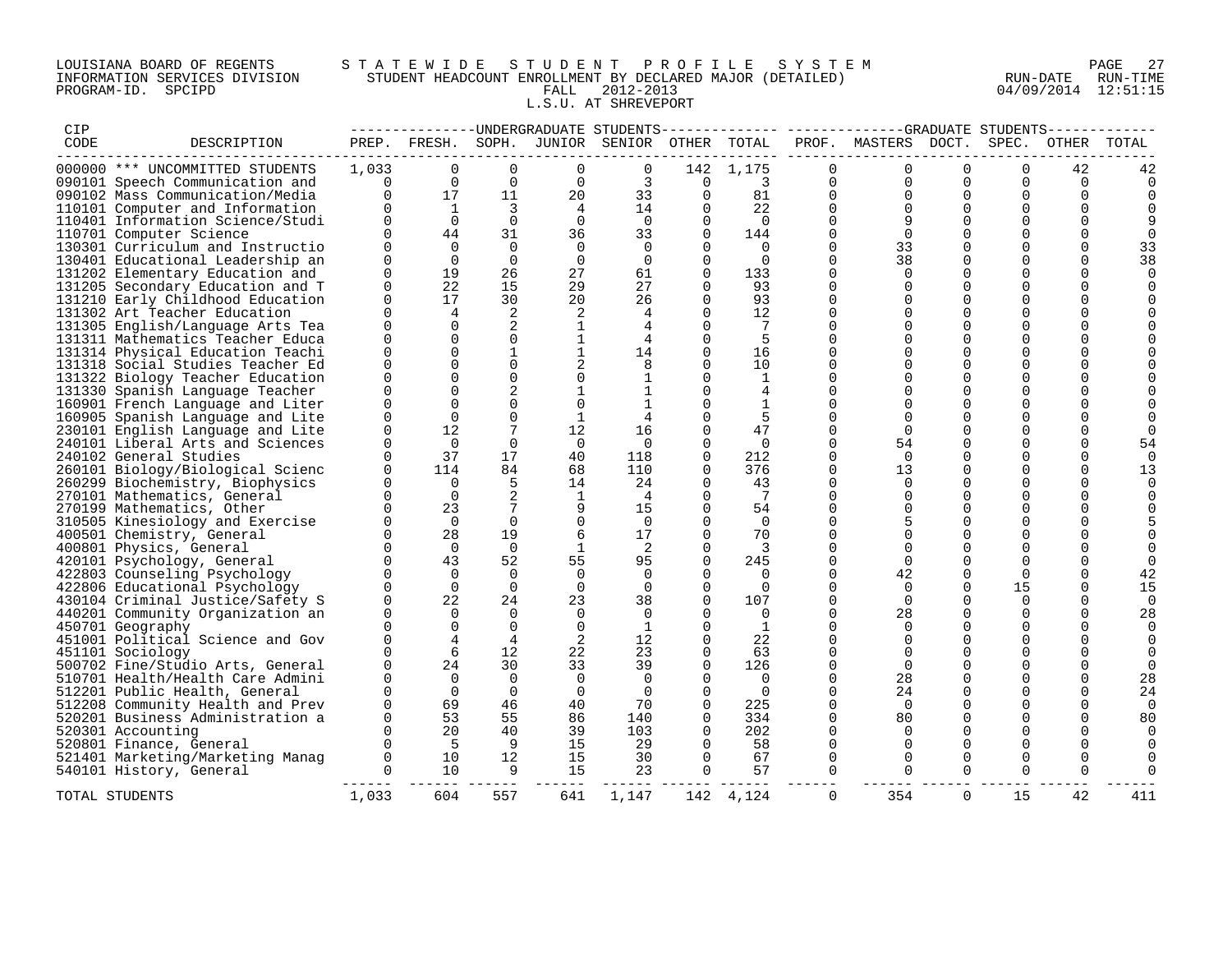### LOUISIANA BOARD OF REGENTS S T A T E W I D E S T U D E N T P R O F I L E S Y S T E M PAGE 28 INFORMATION SERVICES DIVISION STUDENT HEADCOUNT ENROLLMENT BY DECLARED MAJOR (DETAILED) RUN-DATE RUN-TIME PROGRAM-ID. SPCIPD FALL 2012-2013 04/09/2014 12:51:15 LSU HEALTH SCIENCES CENTER-N.O.

| CIP  |                                                                   |          |          |                      |                | ---------UNDERGRADUATE STUDENTS------------- |          |          |              |                | -GRADUATE STUDENTS- |          |          |       |
|------|-------------------------------------------------------------------|----------|----------|----------------------|----------------|----------------------------------------------|----------|----------|--------------|----------------|---------------------|----------|----------|-------|
| CODE | DESCRIPTION                                                       | PREP.    | FRESH.   | SOPH.                |                | JUNIOR SENIOR                                | OTHER    | TOTAL    | PROF.        | MASTERS        | DOCT.               | SPEC.    | OTHER    | TOTAL |
|      | 000000 *** UNCOMMITTED STUDENTS                                   | $\Omega$ | 0        | 0                    | 0              | 0                                            | 10       | 10       | 0            | $\mathbf 0$    | 0                   | 0        | 23       | 23    |
|      | 260202 Biochemistry                                               | $\Omega$ | $\Omega$ | $\Omega$             | $\Omega$       | $\Omega$                                     | $\Omega$ | $\Omega$ | $\Omega$     | $\Omega$       | 11                  | $\Omega$ | $\Omega$ | 11    |
|      | 260403 Anatomy                                                    |          |          | $\Omega$             | $\Omega$       |                                              | $\Omega$ | $\Omega$ |              | U              | 6                   | U        | U        |       |
|      | 260503 Medical Microbiology and                                   |          |          | $\Omega$             |                |                                              |          | $\Omega$ | $\Omega$     |                | 18                  | U        | U        | 19    |
|      | 260806 Human/Medical Genetics                                     |          |          |                      |                |                                              |          |          |              | $\Omega$       | 12                  | 0        | U        | 12    |
|      | 260901 Physiology, General                                        |          |          |                      |                |                                              |          |          |              |                | 6                   | U        |          | 6     |
|      | 261001 Pharmacology                                               |          |          |                      |                |                                              |          |          |              |                | 20                  | U        |          | 22    |
|      | 261102 Biostatistics                                              |          |          |                      |                |                                              |          |          |              |                | 14                  | 0        | U        | 16    |
|      | 261309 Epidemiology                                               |          |          |                      |                |                                              |          |          |              | $\Omega$       | 7                   | 0        |          |       |
|      | 261501 Neuroscience                                               |          |          |                      |                |                                              |          |          |              |                | 11                  |          |          | 13    |
|      | 510202 Audiology/Audiologist                                      |          |          |                      |                |                                              |          |          |              | $\Omega$       | 43                  |          |          | 43    |
|      | 510204 Audiology/Audiologist and                                  |          |          |                      |                |                                              |          |          | $\Omega$     | 57             | $\Omega$            | O        |          | 57    |
|      | 510401 Dentistry                                                  |          |          |                      |                |                                              |          |          | 263          | $\cap$         | $\Omega$            | U        | U        | 263   |
|      | 510506 Endodontics/Endodontology                                  |          |          |                      |                |                                              |          |          |              |                |                     |          |          |       |
|      | 510508 Orthodontics/Orthodontolo                                  |          |          | $\Omega$             |                |                                              |          |          |              |                | U                   |          | R        |       |
|      | 510509 Pediatric Dentistry/Pedod                                  |          |          | $\Omega$             |                |                                              |          |          |              |                |                     |          |          |       |
|      | 510510 Periodontics/Periodontolo                                  |          |          |                      |                |                                              |          |          |              |                |                     |          | q        |       |
|      | 510511 Prosthodontics/Prosthodon                                  |          |          | $\Omega$             | $\Omega$       |                                              |          | $\Omega$ |              |                |                     |          | q        |       |
|      | 510602 Dental Hygiene/Hygienist                                   |          |          | $\Omega$             | 38             | 40                                           | $\Omega$ | 78       | <sup>n</sup> |                |                     |          |          |       |
|      | 510603 Dental Laboratory Technol                                  |          |          | 9                    | $\overline{4}$ | $\Omega$                                     | $\Omega$ | 13       | $\Omega$     |                | U                   | U        |          |       |
|      | 510901 Cardiovascular Technology                                  |          |          |                      | 18             | 13                                           |          | 31       |              |                |                     |          |          |       |
|      | 511005 Clinical Laboratory Scien                                  |          |          |                      | $\Omega$       | 30                                           |          | 30       |              |                | U                   | U        |          |       |
|      | 511201 Medicine                                                   |          |          | $\Omega$             |                | <sup>0</sup>                                 |          | $\Omega$ | 762          | $\Omega$       | $\Omega$            | U        | U        | 762   |
|      | 512201 Public Health, General                                     |          |          | $\Omega$             |                |                                              |          |          | $\Omega$     | 72             | $\Omega$            | U        |          | 72    |
|      | 512208 Community Health and Prev                                  |          |          |                      |                |                                              |          |          |              | $\Omega$       | 10                  |          | U        | 10    |
|      | 512306 Occupational Therapy/Ther                                  |          |          |                      |                |                                              |          |          |              | 64             | $\Omega$            | U        |          | 64    |
|      | 512308 Physical Therapy/Therapis                                  |          |          | $\Omega$<br>$\Omega$ | $\Omega$       |                                              |          |          | $\Omega$     | $\Omega$       | 102                 | U<br>U   | U        | 102   |
|      | 512310 Vocational Rehabilitation                                  |          |          |                      |                |                                              |          |          |              | 34             | $\Omega$            |          |          | 34    |
|      | 513801 Registered Nursing/Regist                                  |          |          | 298<br>$\Omega$      | 269            | 182                                          |          | 749      |              | $\Omega$<br>37 | U                   |          |          | 37    |
|      | 513802 Nursing Administration<br>513803 Adult Health Nurse/Nursin |          |          | $\Omega$             |                |                                              |          |          | $\Omega$     |                | $\Omega$            |          |          |       |
|      | 513804 Nurse Anesthetist                                          |          |          | ∩                    |                |                                              |          |          | ∩            | 118            |                     |          | U        | 118   |
|      | 513805 Family Practice Nurse/Nur                                  |          |          |                      |                |                                              |          |          |              | 93             |                     |          |          | 93    |
|      | 513806 Maternal/Child Health and                                  |          |          | $\Omega$             |                |                                              |          |          | <sup>n</sup> |                | $\Omega$            | U        |          |       |
|      | 513808 Nursing Science                                            |          |          | $\Omega$             |                |                                              |          |          | $\Omega$     | $\Omega$       | 8                   | $\Omega$ |          |       |
|      | 513811 Public Health/Community N                                  |          |          |                      |                |                                              |          |          |              |                | $\Omega$            | $\Omega$ |          |       |
|      | 513817 Nursing Education                                          |          |          | ∩                    |                |                                              |          |          |              |                | $\mathbf 0$         | $\Omega$ |          |       |
|      | 513818 Nursing Practice                                           | $\Omega$ | $\Omega$ | $\Omega$             |                | $\Omega$                                     | $\Omega$ | $\Omega$ |              | $\Omega$       | 19                  | $\Omega$ | U        | 19    |
|      |                                                                   |          |          |                      |                |                                              |          |          |              |                |                     |          |          |       |
|      | TOTAL STUDENTS                                                    | $\Omega$ | 0        | 307                  | 329            | 265                                          | 10       | 911      | 1,025        | 502            | 287                 | 0        | 63       | 1,877 |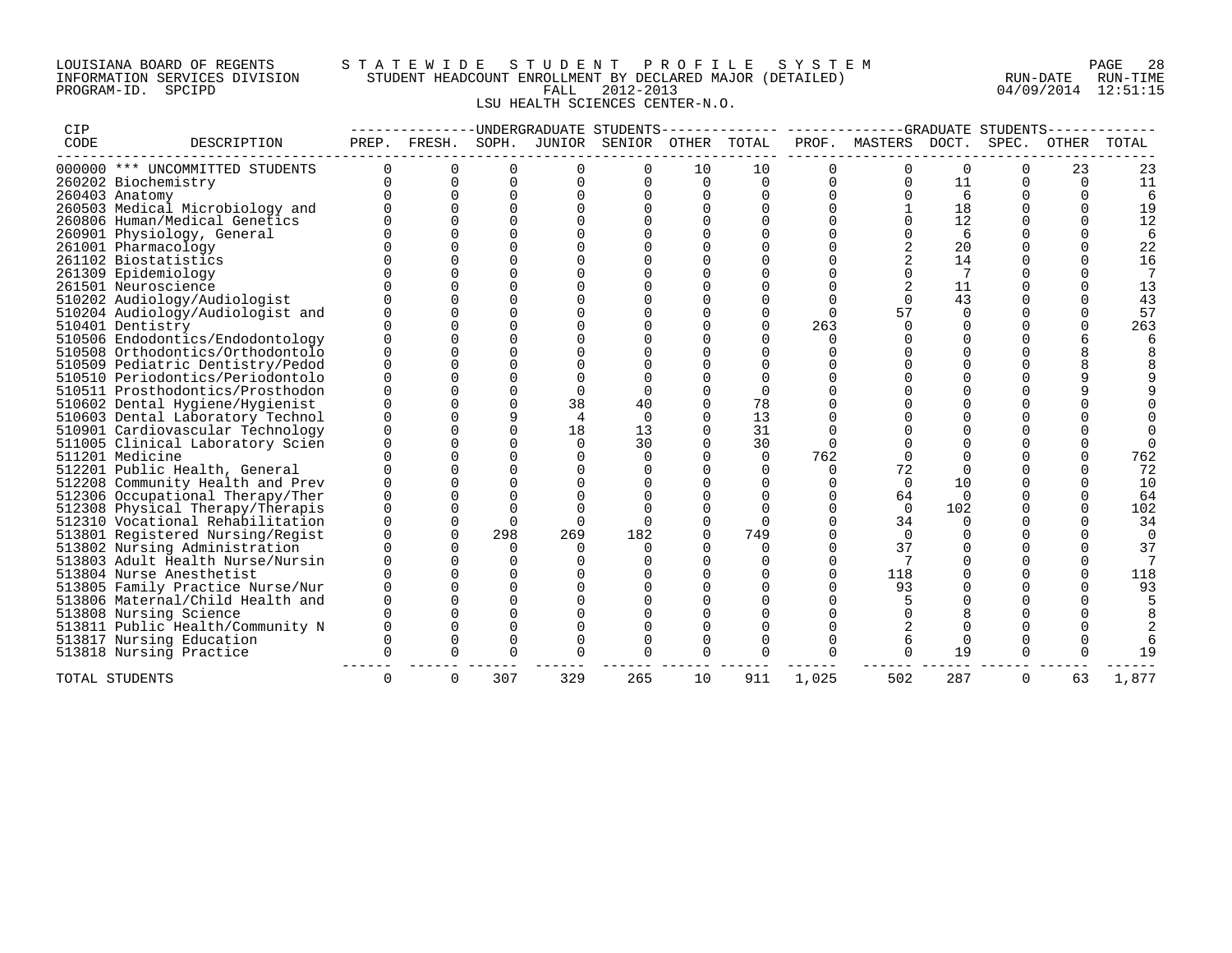### LOUISIANA BOARD OF REGENTS S T A T E W I D E S T U D E N T P R O F I L E S Y S T E M PAGE 29 INFORMATION SERVICES DIVISION STUDENT HEADCOUNT ENROLLMENT BY DECLARED MAJOR (DETAILED) RUN-DATE RUN-TIME PROGRAM-ID. SPCIPD FALL 2012-2013 04/09/2014 12:51:15 LSU HEALTH SCIENCES CTR-SHREVEPT

| <b>CIP</b> |                                  |       |        |       | UNDERGRADUATE STUDENTS- |       |       |       |         |       | GRADUATE STUDENTS |       |       |
|------------|----------------------------------|-------|--------|-------|-------------------------|-------|-------|-------|---------|-------|-------------------|-------|-------|
| CODE       | DESCRIPTION                      | PREP. | FRESH. | SOPH. | JUNIOR SENIOR           | OTHER | TOTAL | PROF. | MASTERS | DOCT. | SPEC.             | OTHER | TOTAL |
|            | 000000 *** UNCOMMITTED STUDENTS  |       |        |       |                         |       |       |       |         |       |                   |       |       |
|            | 260102 Biomedical Sciences, Gene |       |        |       |                         |       |       |       |         |       |                   |       |       |
|            | 260202 Biochemistry              |       |        |       |                         |       |       |       |         |       |                   |       |       |
|            | 260403 Anatomy                   |       |        |       |                         |       |       |       |         |       |                   |       |       |
|            | 260503 Medical Microbiology and  |       |        |       |                         |       |       |       |         |       |                   |       |       |
|            | 260901 Physiology, General       |       |        |       |                         |       |       |       |         |       |                   |       |       |
|            | 261001 Pharmacology              |       |        |       |                         |       |       |       |         |       |                   |       |       |
|            | 510204 Audiology/Audiologist and |       |        |       |                         |       |       |       | 28      |       |                   |       | 28    |
|            | 510901 Cardiovascular Technology |       |        |       |                         |       |       |       |         |       |                   |       |       |
|            | 510912 Physician Assistant       |       |        |       |                         |       |       |       |         |       |                   |       | 96    |
|            | 511005 Clinical Laboratory Scien |       |        |       |                         |       | 30    |       |         |       |                   |       |       |
|            | 511201 Medicine                  |       |        |       |                         |       |       | 467   |         |       |                   |       | 467   |
|            | 512201 Public Health, General    |       |        |       |                         |       |       |       |         |       |                   |       | 21    |
|            | 512306 Occupational Therapy/Ther |       |        |       |                         |       |       |       |         |       |                   |       | 53    |
|            | 512308 Physical Therapy/Therapis |       |        |       |                         |       |       |       |         |       |                   |       | 97    |
|            | TOTAL STUDENTS                   |       |        |       | 42                      |       | 50    | 467   | 202     | 166   |                   |       | 838   |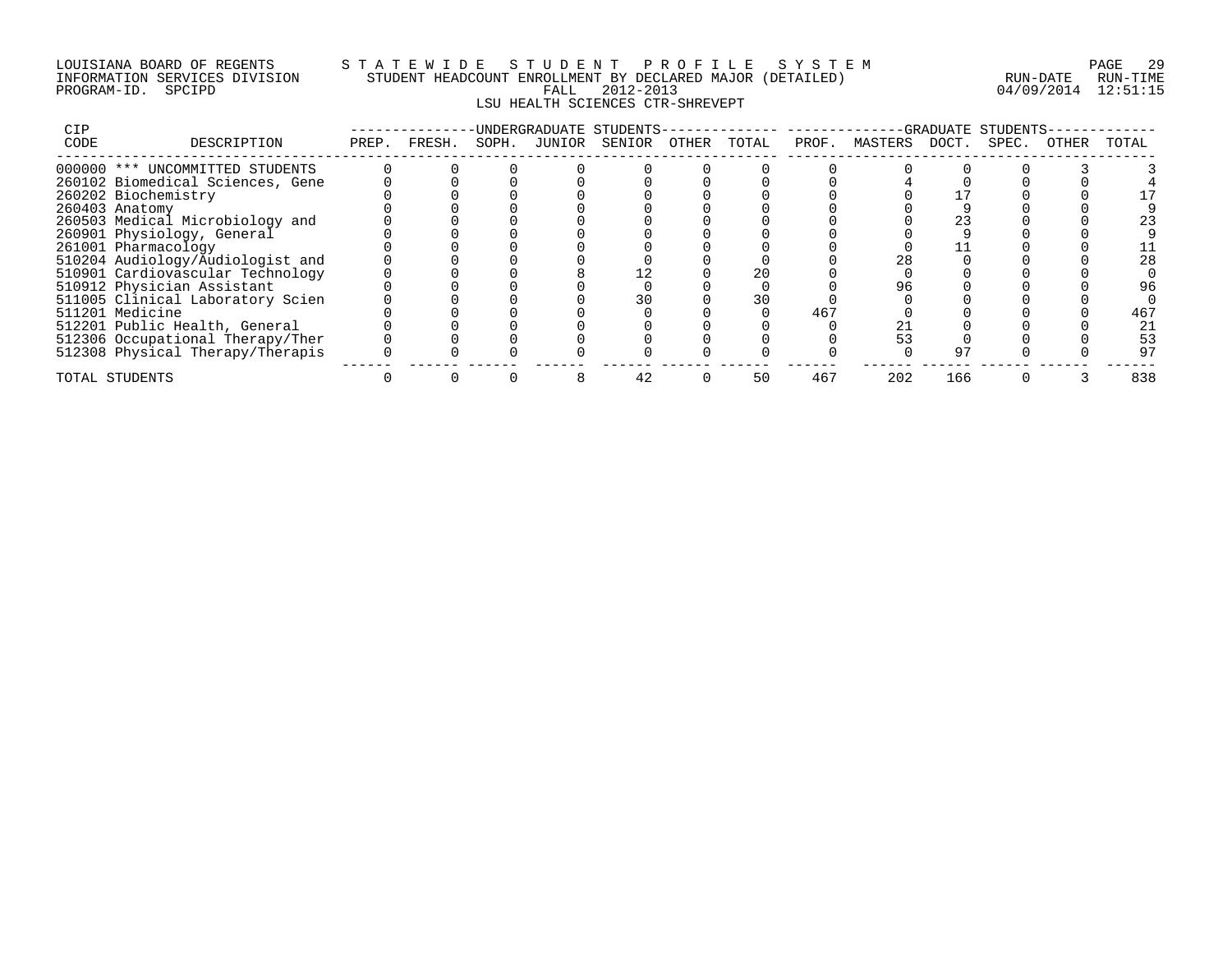### LOUISIANA BOARD OF REGENTS S T A T E W I D E S T U D E N T P R O F I L E S Y S T E M PAGE 30 INFORMATION SERVICES DIVISION STUDENT HEADCOUNT ENROLLMENT BY DECLARED MAJOR (DETAILED) RUN-DATE RUN-TIME PROGRAM-ID. SPCIPD FALL 2012-2013 04/09/2014 12:51:15 UNIVERSITY OF NEW ORLEANS

| CIP  |                                                                      |                          |                |                   |                               |                                              |                      |                   |               | -------------UNDERGRADUATE STUDENTS-------------- ------------GRADUATE STUDENTS----------- |                      |               |          |          |
|------|----------------------------------------------------------------------|--------------------------|----------------|-------------------|-------------------------------|----------------------------------------------|----------------------|-------------------|---------------|--------------------------------------------------------------------------------------------|----------------------|---------------|----------|----------|
| CODE | DESCRIPTION                                                          |                          |                |                   |                               | PREP. FRESH. SOPH. JUNIOR SENIOR OTHER TOTAL |                      |                   |               | PROF. MASTERS DOCT.                                                                        |                      | SPEC.         | OTHER    | TOTAL    |
|      | 000000 *** UNCOMMITTED STUDENTS                                      | 98                       | 408            | 221               | 170                           | 174                                          |                      | 231 1,302         | $\Omega$      | 68                                                                                         | 3                    | $\Omega$      | 180      | 251      |
|      | 040301 City/Urban, Community and                                     | $\overline{\phantom{0}}$ | $\overline{0}$ | $\overline{0}$    | $\overline{0}$                | $\overline{0}$                               | $\overline{0}$       | $\Omega$          | $\Omega$      | 69                                                                                         | $\Omega$             | $\Omega$      | $\Omega$ | 69       |
|      | 050207 Women's Studies                                               | $\Omega$                 | $\overline{0}$ | $\Omega$          | 1                             | $\Omega$                                     | $\mathbf 0$          | 1                 | 0             | $\Omega$                                                                                   | 0                    | 0             | $\Omega$ | 0        |
|      | 110701 Computer Science                                              | $\overline{0}$           | 60             | 31                | 41                            | 61                                           | $\overline{0}$       | 193               | 0             | 47                                                                                         | $\Omega$             | $\mathbf 0$   | $\Omega$ | 47       |
|      | 130301 Curriculum and Instructio                                     | $\Omega$                 | $\Omega$       | $\Omega$          | $\Omega$                      | $\Omega$                                     | $\Omega$             | $\Omega$          | $\Omega$      | 52                                                                                         | 25                   | $\Omega$      | $\Omega$ | 77       |
|      | 130401 Educational Leadership an                                     | $\Omega$                 | $\Omega$       | $\Omega$          | $\Omega$                      | $\Omega$                                     | $\Omega$             | $\Omega$          | $\Omega$      | 18                                                                                         | 60                   | $\Omega$      | $\Omega$ | 78       |
|      | 131001 Special Education and Tea                                     | $\mathbf 0$              | $\mathbf 0$    | $\mathbf 0$       | $\mathbf 0$                   |                                              | $\mathbf 0$          | $\Omega$          | 0             | 23                                                                                         | 15                   | 0             | $\Omega$ | 38       |
|      | 131003 Education/Teaching of Ind                                     | $\Omega$                 | $\Omega$       | $\Omega$          | $\mathbf 0$                   |                                              | 0                    | $\Omega$          | $\Omega$      | 9                                                                                          | $\Omega$             | $\Omega$      | $\Omega$ |          |
|      | 131006 Education/Teaching of Ind                                     | $\Omega$                 | $\Omega$       | $\Omega$          | $\Omega$                      |                                              | $\Omega$             | $\Omega$          | $\Omega$      | 3                                                                                          | $\Omega$             | $\Omega$      |          |          |
|      | 131015 Education/Teaching of Ind                                     | $\Omega$                 | $\Omega$       | $\Omega$          | $\Omega$                      | $\Omega$                                     | $\Omega$             | $\Omega$          | $\Omega$      | 4                                                                                          | $\Omega$             | $\Omega$      |          | 4        |
|      | 131101 Counselor Education/Schoo                                     | $\Omega$                 |                | $\Omega$          | $\overline{0}$                | $\Omega$                                     | $\Omega$             | $\Omega$          | $\Omega$      | 58                                                                                         | 38                   | $\Omega$      |          | 96       |
|      | 131202 Elementary Education and                                      | $\mathbf 0$              | $\mathbf 0$    | 2                 | 17                            | 45                                           | $\mathbf 0$          | 64                | 0             | 85                                                                                         | 0                    | $\mathbf 0$   | 0        | 85       |
|      | 131203 Junior High/Intermediate/                                     | $\Omega$                 | $\Omega$       | $\Omega$          | 0                             | $\Omega$                                     | $\Omega$             | 0                 | $\Omega$      | 29                                                                                         | <sup>0</sup>         | 0             | $\Omega$ | 29       |
|      | 131205 Secondary Education and T                                     | $\Omega$                 | $\Omega$       | $\Omega$          | $\mathbf 0$                   | $\Omega$                                     | $\Omega$             | $\mathbf 0$       | $\Omega$      | 81                                                                                         | $\Omega$             | $\Omega$      | $\Omega$ | 81       |
|      | 131210 Early Childhood Education                                     | $\Omega$                 |                | 2                 | 9                             | 23                                           | 0                    | 34                | $\Omega$      | 29                                                                                         | $\Omega$             | $\Omega$      | $\Omega$ | 29       |
|      | 131305 English/Language Arts Tea                                     | $\Omega$                 |                | 3                 | $7\phantom{.0}$               | 10                                           | $\Omega$             | 20                | $\Omega$      | $\Omega$                                                                                   | $\Omega$             | $\Omega$      | $\Omega$ | $\Omega$ |
|      | 131311 Mathematics Teacher Educa                                     | $\mathbf 0$              | $\Omega$       | $\mathbf 0$       |                               | 6                                            | 0                    | 8                 | 0             |                                                                                            | 0                    | $\mathbf 0$   | $\Omega$ |          |
|      | 131312 Music Teacher Education                                       | $\Omega$                 |                | $\Omega$          | $\mathbf 0$                   | 3                                            | $\Omega$             | 3                 | $\Omega$      |                                                                                            | $\Omega$             | 0             | O        |          |
|      | 131318 Social Studies Teacher Ed                                     | $\Omega$<br>$\Omega$     |                | 2<br>$\mathbf{1}$ | 4                             | 11                                           | $\Omega$             | 17                | $\Omega$<br>0 | $\Omega$                                                                                   | $\Omega$             | $\Omega$      |          |          |
|      | 131322 Biology Teacher Education                                     | $\Omega$                 | $\Omega$       | $\Omega$          | $\mathbf{1}$                  | 3                                            | $\Omega$<br>$\Omega$ | 5<br>$\mathbf{1}$ | $\Omega$      | $\Omega$                                                                                   | $\Omega$<br>$\Omega$ | 0<br>$\Omega$ |          |          |
|      | 131323 Chemistry Teacher Educati                                     | $\Omega$                 | $\mathbf 0$    | $\mathbf 0$       | $\mathbf 0$<br>$\overline{a}$ | -5                                           | $\Omega$             | 7                 | $\Omega$      |                                                                                            | $\Omega$             | $\Omega$      |          |          |
|      | 131399 Teacher Education and Pro<br>140801 Civil Engineering, Genera | $\Omega$                 | 54             | 43                | 42                            | 135                                          | 0                    | 274               | $\Omega$      | $\Omega$                                                                                   | 0                    | $\Omega$      |          |          |
|      | 141001 Electrical and Electronic                                     | $\Omega$                 | 47             | 36                | 35                            | 81                                           | $\Omega$             | 199               | $\Omega$      | $\Omega$                                                                                   | $\Omega$             | $\Omega$      |          |          |
|      | 141301 Engineering Science                                           | $\Omega$                 | $\Omega$       | $\Omega$          | $\overline{0}$                | $\overline{0}$                               | $\Omega$             | $\overline{0}$    | $\Omega$      | 66                                                                                         | 82                   | 0             | $\Omega$ | 148      |
|      | 141901 Mechanical Engineering                                        | $\Omega$                 | 79             | 57                | 62                            | 147                                          | $\Omega$             | 345               | $\Omega$      | $\Omega$                                                                                   | $\Omega$             | $\Omega$      | $\Omega$ | ∩        |
|      | 142201 Naval Architecture and Ma                                     | $\Omega$                 | 35             | 15                | 17                            | 54                                           | $\Omega$             | 121               | $\Omega$      | $\Omega$                                                                                   | $\Omega$             | $\Omega$      | $\Omega$ | $\Omega$ |
|      | 151501 Engineering/Industrial Ma                                     | 0                        | $\Omega$       | 0                 | 0                             |                                              | 0                    | $\overline{0}$    | 0             | 17                                                                                         | 0                    | 0             | $\Omega$ | 17       |
|      | 160101 Foreign Languages and Lit                                     | $\Omega$                 | 7              | 3                 | 8                             |                                              | $\mathbf 0$          | 27                | $\Omega$      | $\Omega$                                                                                   | $\Omega$             | $\mathbf 0$   | $\Omega$ | $\Omega$ |
|      | 160900 Romance Languages, Litera                                     | $\mathbf 0$              | $\Omega$       | $\Omega$          | $\mathbf 0$                   | $\overline{0}$                               | $\Omega$             | $\overline{0}$    | $\Omega$      | 31                                                                                         | $\Omega$             | 0             | $\Omega$ | 31       |
|      | 160905 Spanish Language and Lite                                     | $\Omega$                 | $\Omega$       | $\Omega$          | $\mathbf{1}$                  | 9                                            | $\Omega$             | 10                | $\Omega$      | $\Omega$                                                                                   | $\Omega$             | $\Omega$      | ∩        | $\Omega$ |
|      | 230101 English Language and Lite                                     | $\overline{0}$           | 45             | 45                | 42                            | 62                                           | $\Omega$             | 194               | $\mathbf 0$   | 78                                                                                         | $\Omega$             | $\Omega$      | $\Omega$ | 78       |
|      | 240102 General Studies                                               | $\Omega$                 | $\overline{0}$ | $\Omega$          | $\overline{\mathbf{3}}$       | 10                                           | 0                    | 13                | 0             | $\overline{0}$                                                                             | 0                    | 0             | $\Omega$ | $\Omega$ |
|      | 260101 Biology/Biological Scienc                                     | $\Omega$                 | 151            | 127               | 119                           | 234                                          | $\Omega$             | 631               | $\Omega$      | 13                                                                                         | $\Omega$             | $\Omega$      | $\Omega$ | 13       |
|      | 261307 Conservation Biology                                          | $\Omega$                 | $\Omega$       | $\Omega$          | $\Omega$                      | $\overline{0}$                               | $\Omega$             | $\overline{0}$    | $\Omega$      | $\Omega$                                                                                   | 11                   | $\Omega$      | $\Omega$ | 11       |
|      | 269999 Biological and Biomedical                                     | $\Omega$                 | $\Omega$       | $\Omega$          | $\overline{0}$                | $\Omega$                                     | $\Omega$             | $\Omega$          | $\Omega$      | $\cap$                                                                                     | 3                    | $\Omega$      | $\Omega$ |          |
|      | 270101 Mathematics, General                                          | $\Omega$                 | 5              | 5                 | 10                            | 16                                           | $\mathbf 0$          | 36                | $\mathbf 0$   | 23                                                                                         | $\mathbf 0$          | $\mathbf 0$   | $\Omega$ | 23       |
|      | 302001 International/Global Stud                                     | $\Omega$                 | 14             | 8                 | 14                            | 33                                           | 0                    | 69                | $\Omega$      | $\Omega$                                                                                   | 0                    | 0             |          | $\Omega$ |
|      | 309999 Multi-/Interdisciplinary                                      | $\Omega$                 | 77             | 48                | 105                           | 185                                          | $\Omega$             | 415               | $\Omega$      |                                                                                            | $\Omega$             | $\mathbf 0$   |          |          |
|      | 310501 Health and Physical Educa                                     | $\Omega$                 | $\Omega$       | 2                 | $\Omega$                      | $\overline{0}$                               | $\Omega$             | 2                 | $\Omega$      | $\Omega$                                                                                   | $\Omega$             | $\Omega$      |          |          |
|      | 380101 Philosophy                                                    | $\Omega$                 | $\Omega$       | -5                | $\overline{4}$                | 11                                           | $\Omega$             | 20                | $\Omega$      | $\Omega$                                                                                   | $\Omega$             | $\Omega$      |          |          |
|      | 400501 Chemistry, General                                            | $\Omega$                 | 20             | 20                | 16                            | 35                                           | $\mathbf 0$          | 91                | 0             |                                                                                            | 45                   | $\mathbf 0$   | $\Omega$ | 51       |
|      | 400601 Geology/Earth Science, Ge                                     | 0                        | 10             | 21                | 21                            | 55                                           | 0                    | 107               | 0             | 16                                                                                         | 0                    | 0             | 0        | 16       |
|      | 400801 Physics, General                                              |                          | 12             | - 5               | $\overline{4}$                | -8                                           | $\Omega$             | 29                | $\Omega$      | 8                                                                                          | $\Omega$             | $\Omega$      | $\Omega$ | 8        |
|      | 420101 Psychology, General                                           | $\Omega$                 | 93             | 84                | 105                           | 129                                          | $\Omega$             | 411               | $\Omega$      |                                                                                            | $\Omega$             | $\Omega$      | ∩        | $\Omega$ |
|      | 429999 Psychology, Other                                             | $\Omega$                 | $\Omega$       | $\Omega$          | $\Omega$                      | $\Omega$                                     | $\Omega$             | $\Omega$          | $\Omega$      | $\Omega$                                                                                   | 31                   | $\Omega$      | $\Omega$ | 31       |
|      | 440401 Public Administration                                         | $\Omega$                 | $\mathbf 0$    | $\Omega$          | 0                             | $\Omega$                                     | 0                    | $\overline{0}$    | $\Omega$      | 48                                                                                         | 0                    | 0             | $\Omega$ | 48       |
|      | 450201 Anthropology                                                  | $\Omega$                 | 7              | 14                | 16                            | 24                                           | 0                    | 61                | 0             | $\Omega$                                                                                   | $\Omega$             | 0             |          | $\Omega$ |
|      | 450701 Geography                                                     |                          | $\Omega$       | $\Omega$          | $\overline{1}$                | -2                                           | $\Omega$             | 3                 | 0             | 2                                                                                          | $\Omega$             | <sup>0</sup>  |          |          |
|      | 451001 Political Science and Gov                                     | $\mathbf 0$              | 34             | 26                | 30                            | 22                                           | $\Omega$             | 112               | $\Omega$      | 21                                                                                         | 33                   | $\Omega$      | $\Omega$ | 54       |
|      | 451101 Sociology                                                     | $\Omega$                 | 13             | 14                | 18                            | 24                                           | $\cap$               | 69                | $\cap$        | 31                                                                                         | $\cap$               |               |          | 31       |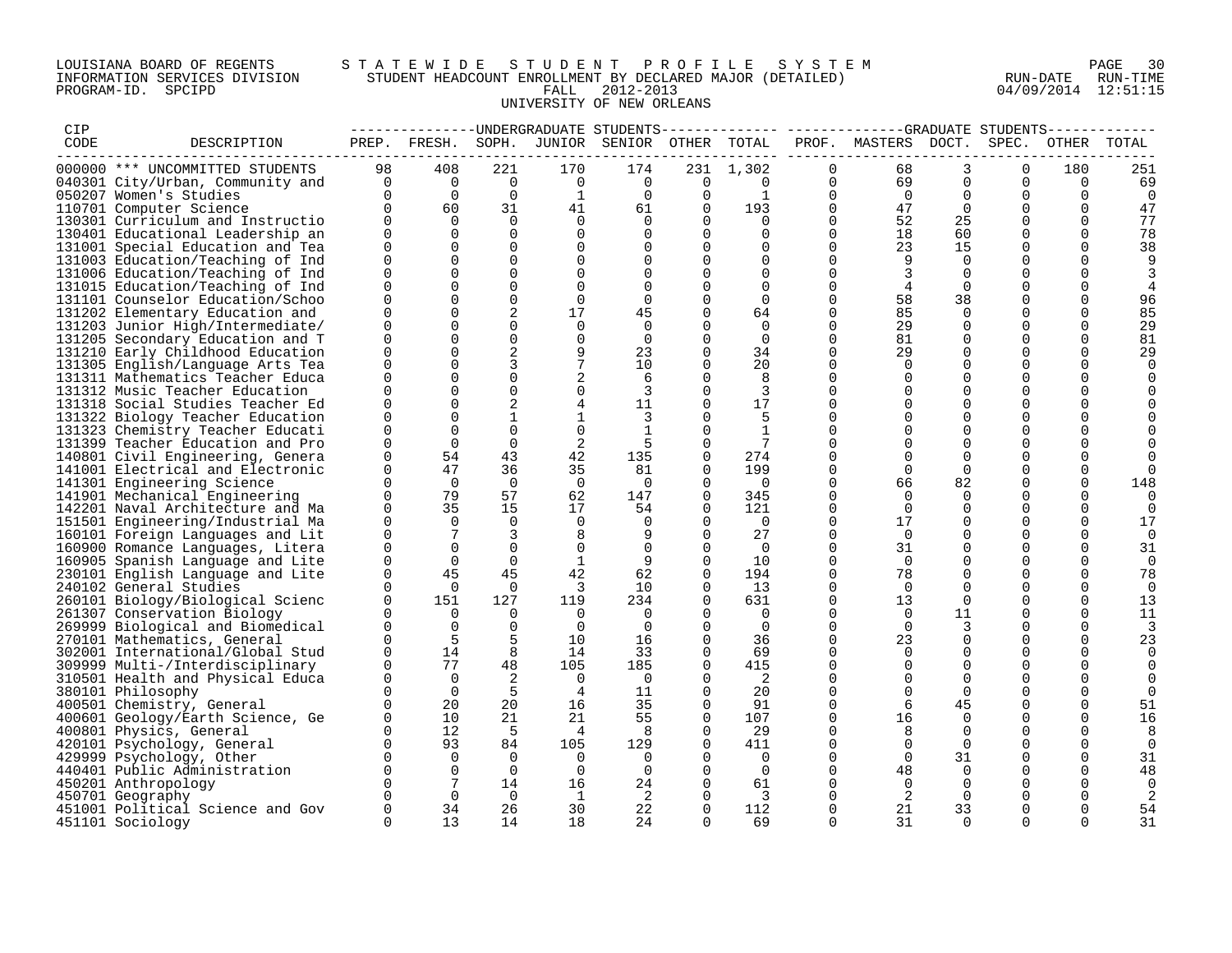## LOUISIANA BOARD OF REGENTS S T A T E W I D E S T U D E N T P R O F I L E S Y S T E M PAGE 31 INFORMATION SERVICES DIVISION STUDENT HEADCOUNT ENROLLMENT BY DECLARED MAJOR (DETAILED) RUN-DATE RUN-TIME PROGRAM-ID. SPCIPD FALL 2012-2013 04/09/2014 12:51:15 UNIVERSITY OF NEW ORLEANS

| CIP  |                                  |       |        |       |        | UNDERGRADUATE STUDENTS- |       |       |       |               | -GRADUATE | STUDENTS |       |       |
|------|----------------------------------|-------|--------|-------|--------|-------------------------|-------|-------|-------|---------------|-----------|----------|-------|-------|
| CODE | DESCRIPTION                      | PREP. | FRESH. | SOPH. | JUNIOR | SENIOR                  | OTHER | TOTAL | PROF. | MASTERS DOCT. |           | SPEC.    | OTHER | TOTAL |
|      | 451201 Urban Studies/Affairs     |       |        |       |        | 21                      |       | 51    |       | 15            |           |          |       | 52    |
|      | 500501 Drama and Dramatics/Theat |       | 147    | 125   | 96     | 128                     |       | 496   |       | 153           |           |          |       | 153   |
|      | 500702 Fine/Studio Arts, General |       | 31     | 15    |        | 50                      |       | 119   |       | 18            |           |          |       | 18    |
|      | 500703 Art History, Criticism an |       |        |       |        |                         |       | 15    |       |               |           |          |       |       |
|      | 500901 Music, General            |       | 31     | 22    |        | 36                      |       | 101   |       |               |           |          |       |       |
|      | 500903 Music Performance, Genera |       |        |       |        |                         |       |       |       |               |           |          |       |       |
|      | 501002 Fine and Studio Arts Mana |       |        |       |        |                         |       |       |       |               |           |          |       | 52    |
|      | 510701 Health/Health Care Admini |       |        |       |        |                         |       |       |       | 90            |           |          |       |       |
|      | 520201 Business Administration a |       | 146    | 113   | 172    | 350                     |       | 781   |       | 326           |           |          |       | 326   |
|      | 520301 Accounting                |       | 57     | 83    | 101    | 243                     |       | 484   |       | 62            |           |          |       | 62    |
|      | 520601 Business/Managerial Econo |       |        |       |        |                         |       |       |       |               |           |          |       | 33    |
|      | 520701 Entrepreneurship/Entrepre |       |        |       |        |                         |       |       |       |               |           |          |       |       |
|      | 520801 Finance, General          |       | 31     | 29    |        | 76                      |       | 171   |       |               |           |          |       |       |
|      | 520901 Hospitality Administratio |       | 35     | 64    |        |                         |       | 235   |       |               |           |          |       |       |
|      | 521201 Management Information Sy |       |        |       |        |                         |       | 39    |       |               |           |          |       |       |
|      | 521401 Marketing/Marketing Manag |       | 38     | 35    |        | 60                      |       | 182   |       |               |           |          |       |       |
|      | 521601 Taxation                  |       |        |       |        |                         |       |       |       | 23            |           |          |       | 23    |
|      | 540101 History, General          |       | 14     |       | 28     | 55                      |       | 108   |       | 37            |           |          |       | 37    |
|      | TOTAL STUDENTS                   | 98    | 1,715  | 1,360 | 1,534  | 2,751                   | 231   | 7,689 |       | 1,786         | 416       |          | 180   | 2,382 |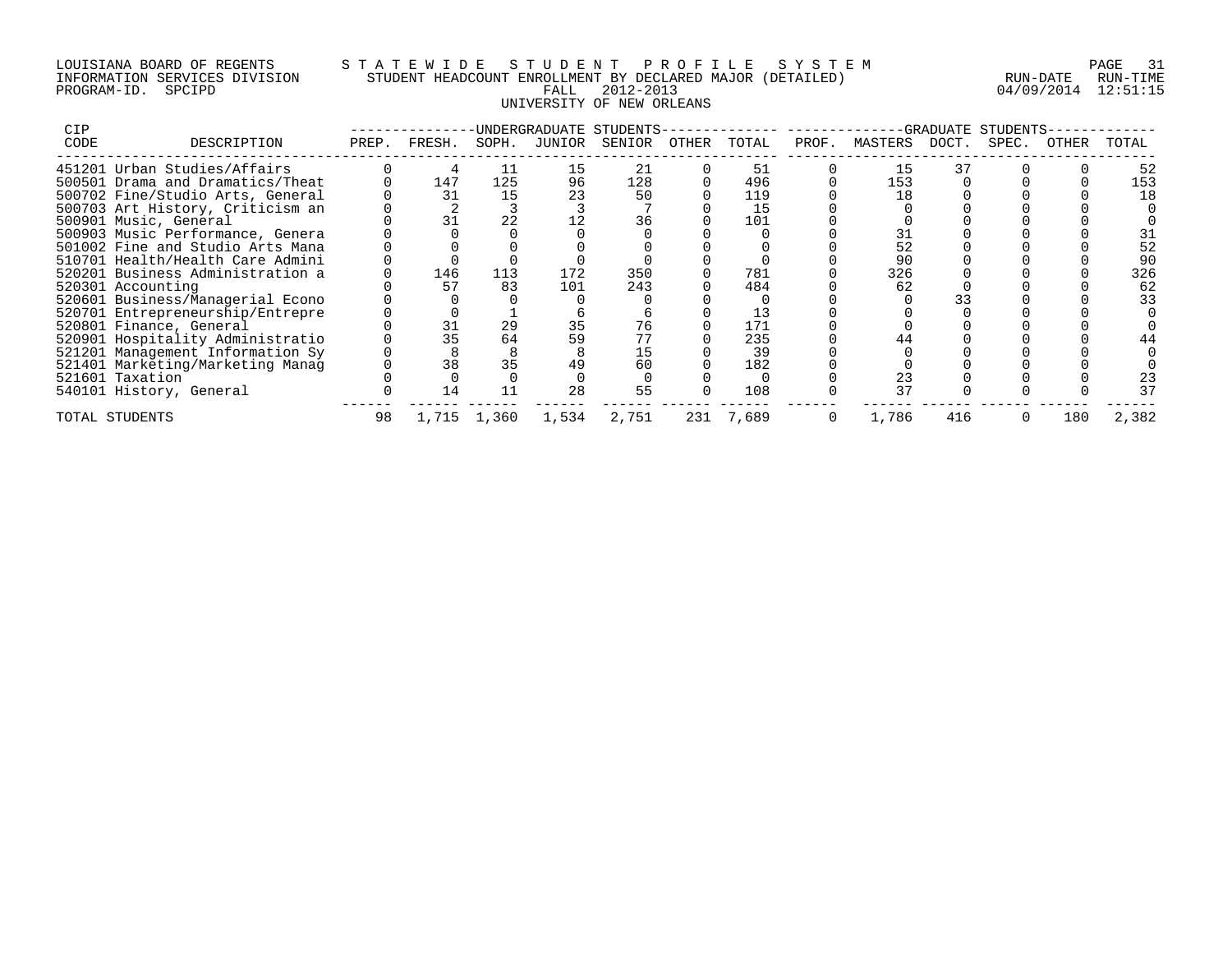| LOUISIANA BOARD OF REGENTS    |  |
|-------------------------------|--|
| INFORMATION SERVICES DIVISION |  |
| PROGRAM-ID. SPCIPD            |  |

## LOUISIANA BOARD OF REGENTS S T A T E W I D E S T U D E N T P R O F I L E S Y S T E M PAGE 32 INFORMATION SERVICES DIVISION STUDENT HEADCOUNT ENROLLMENT BY DECLARED MAJOR (DETAILED) RUN-DATE RUN-TIME PALL 2012-2013 04/09/2014 12:51:15 L.S.U. LAW CENTER

| CIP        |                                  |       |        |       |        | -UNDERGRADUATE STUDENTS-------------- ------- |       |       |       |         |                    | -GRADUATE STUDENTS------------ |       |       |
|------------|----------------------------------|-------|--------|-------|--------|-----------------------------------------------|-------|-------|-------|---------|--------------------|--------------------------------|-------|-------|
| CODE       | DESCRIPTION                      | PREP. | FRESH. | SOPH. | JUNIOR | SENIOR                                        | OTHER | TOTAL | PROF. | MASTERS | <sup>-</sup> DOCT. | SPEC.                          | OTHER | TOTAL |
|            | 000000 *** UNCOMMITTED STUDENTS  |       |        |       |        |                                               |       |       | 23    |         |                    |                                |       | 23    |
| 220101 Law |                                  |       |        |       |        |                                               |       |       | 651   |         |                    |                                |       | 651   |
|            | 220201 Advanced Legal Research/S |       |        |       |        |                                               |       |       |       |         |                    |                                |       |       |
|            | TOTAL STUDENTS                   |       |        |       |        |                                               |       |       | 681   |         |                    |                                |       | 681   |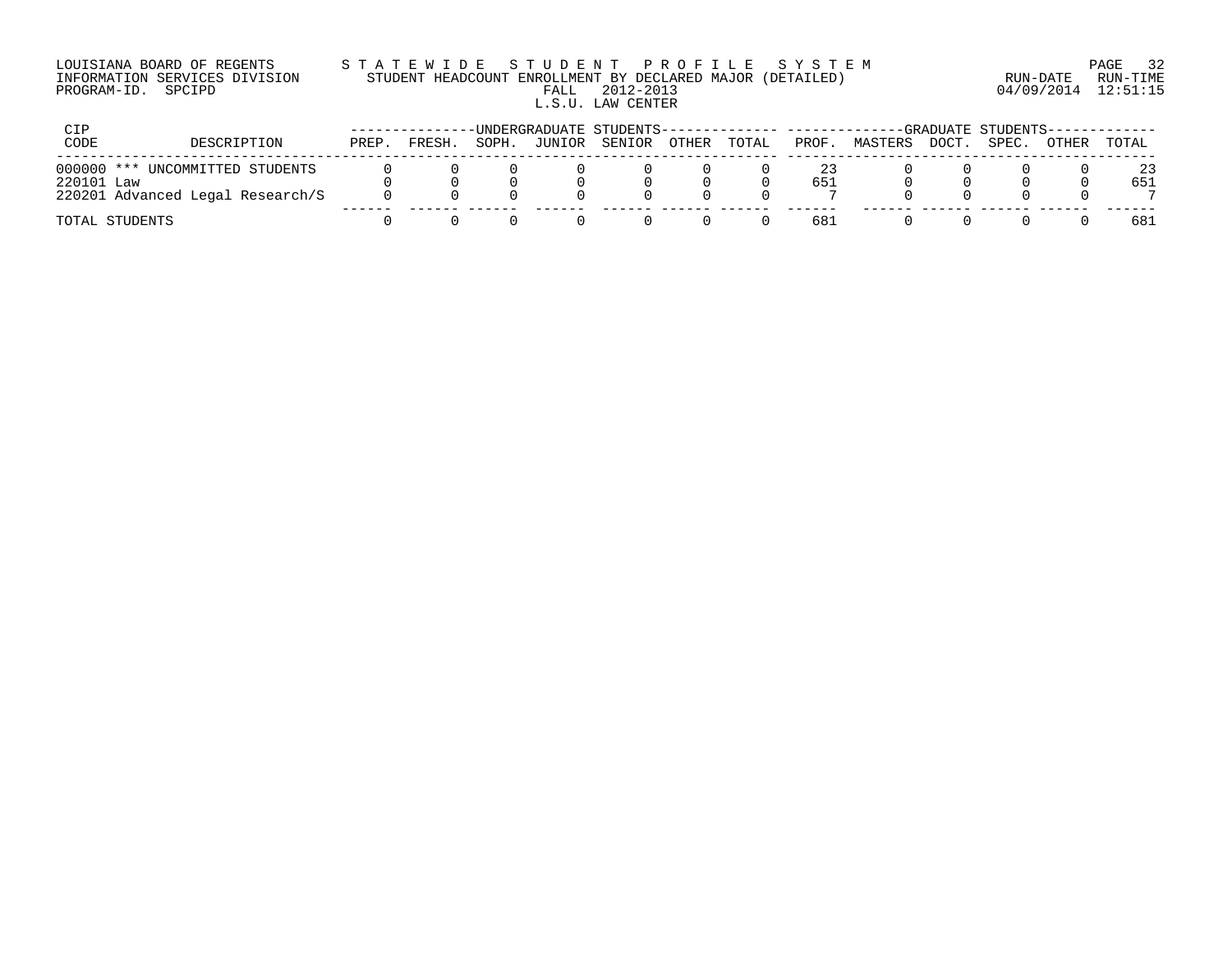### LOUISIANA BOARD OF REGENTS S T A T E W I D E S T U D E N T P R O F I L E S Y S T E M PAGE 33 INFORMATION SERVICES DIVISION STUDENT HEADCOUNT ENROLLMENT BY DECLARED MAJOR (DETAILED) RUN-DATE RUN-TIME PROGRAM-ID. SPCIPD FALL 2012-2013 04/09/2014 12:51:15 SOUTHERN U. AT BATON ROUGE

| CIP  |                                                                   |             |                |                 |                 |                                              |                |                                                     |                | -------------UNDERGRADUATE STUDENTS------------- ------------GRADUATE STUDENTS----------- |                         |                  |                      |             |
|------|-------------------------------------------------------------------|-------------|----------------|-----------------|-----------------|----------------------------------------------|----------------|-----------------------------------------------------|----------------|-------------------------------------------------------------------------------------------|-------------------------|------------------|----------------------|-------------|
| CODE | DESCRIPTION                                                       |             |                |                 |                 | PREP. FRESH. SOPH. JUNIOR SENIOR OTHER TOTAL |                |                                                     |                | PROF. MASTERS DOCT.                                                                       |                         | SPEC.            | OTHER                | TOTAL       |
|      | 000000 *** UNCOMMITTED STUDENTS                                   | 14          | $\Omega$       | $\Omega$        | $\Omega$        | 1                                            | 54             | 69                                                  | $\Omega$       | 19                                                                                        | $\Omega$                | $\Omega$         | 47                   | 66          |
|      | 010000 Agriculture, General                                       | $\Omega$    |                | 15              | 12 <sup>°</sup> | 34                                           |                |                                                     | 0              | $\overline{0}$                                                                            | $\Omega$                | $\Omega$         | 1                    |             |
|      | 010103 Agricultural Economics                                     | $\Omega$    | $\frac{9}{0}$  | $\overline{0}$  | $\overline{0}$  | $\overline{1}$                               |                | $\begin{bmatrix} 4 & & 74 \\ 0 & & 1 \end{bmatrix}$ | $\mathbf 0$    | $\overline{0}$                                                                            | $\Omega$                | $\Omega$         | $\Omega$             | $\mathbf 0$ |
|      | 030508 Urban Forestry                                             | $\Omega$    | 6              | 11              | 7               | -5                                           | $\Omega$       | 29                                                  | $\overline{0}$ | 18                                                                                        | 26                      | $\Omega$         | $\Omega$             | 44          |
|      | 040201 Architecture                                               | $\Omega$    | 17             | 10              | 12              | 32                                           | $\overline{4}$ | 75                                                  | $\Omega$       | $\overline{0}$                                                                            | $\Omega$                | $\Omega$         | $\Omega$             | $\Omega$    |
|      | 090102 Mass Communication/Media                                   | $\Omega$    | 51             | 35              | 40              | 79                                           | 19             | 224                                                 | $\mathbf 0$    | 18                                                                                        | $\Omega$                | 0                |                      | 19          |
|      | 110701 Computer Science                                           | $\Omega$    | 27             | 20              | 25              | 67                                           | 7              | 146                                                 | $\Omega$       | 41                                                                                        |                         | $\Omega$         |                      | 42          |
|      | 130401 Educational Leadership an                                  | $\Omega$    | $\Omega$       | $\Omega$        | $\mathbf 0$     | $\Omega$                                     | $\Omega$       | $\overline{0}$                                      | $\mathbf 0$    | 59                                                                                        | $\Omega$                | $\Omega$         |                      | 60          |
|      | 131001 Special Education and Tea                                  | $\Omega$    | $\Omega$       | $\Omega$        | 3               | 3                                            | $\Omega$       | -6                                                  | $\Omega$       | $\overline{4}$                                                                            | 1                       | $\Omega$         |                      | -5          |
|      | 131101 Counselor Education/Schoo                                  | $\Omega$    | $\Omega$       | $\Omega$        | $\mathbf 0$     | $\mathbf 0$                                  | $\Omega$       | $\Omega$                                            | $\Omega$       | 42                                                                                        | $\Omega$                | $\Omega$         | $\Omega$             | 42          |
|      | 131202 Elementary Education and                                   | $\Omega$    | 51             | 24              | 25              | 56                                           | 20             | 176                                                 | $\Omega$       |                                                                                           | $\mathbf 0$             | $\mathbf 0$      |                      | 10          |
|      | 131203 Junior High/Intermediate/                                  | 0           |                | $\Omega$        | 0               | 1                                            | $\Omega$       | 5                                                   | $\Omega$       |                                                                                           | $\Omega$                | 0                |                      | $\Omega$    |
|      | 131210 Early Childhood Education                                  | $\Omega$    | $\Omega$       | $\Omega$        | $\mathbf{1}$    |                                              | $\Omega$       | 4                                                   | $\Omega$       |                                                                                           | $\Omega$                | $\Omega$         |                      |             |
|      | 131305 English/Language Arts Tea                                  | $\Omega$    | $\Omega$       | $\Omega$        | $\mathbf{1}$    |                                              | 0              | 8                                                   | $\Omega$       | $\Omega$                                                                                  | $\Omega$                | $\mathbf 0$      |                      |             |
|      | 131311 Mathematics Teacher Educa                                  | $\Omega$    | $\Omega$       | $\Omega$        | 3               | 6                                            | $\Omega$       | 9                                                   | $\Omega$       |                                                                                           | $\Omega$                | 0                |                      |             |
|      | 131312 Music Teacher Education                                    | $\cap$      | $\Omega$       | $\Omega$        |                 | 20                                           | $\Omega$       | 29                                                  | 0              |                                                                                           | $\Omega$                | $\Omega$         |                      |             |
|      | 131314 Physical Education Teachi                                  | U           |                | $\Omega$        | 6               | 5                                            | $\Omega$       | 11                                                  | $\Omega$       |                                                                                           | $\Omega$                | $\Omega$         |                      |             |
|      | 131318 Social Studies Teacher Ed                                  | O           |                | $\Omega$        | 0               |                                              | $\Omega$       | 1                                                   | $\Omega$       |                                                                                           | $\Omega$                | $\Omega$         |                      |             |
|      | 131323 Chemistry Teacher Educati                                  | $\Omega$    |                | $\Omega$        | $\mathbf 0$     |                                              | $\Omega$       | 1                                                   | $\Omega$       |                                                                                           | $\Omega$                | $\Omega$         |                      |             |
|      | 131399 Teacher Education and Pro                                  | O<br>$\cap$ | $\Omega$       | $\Omega$        | 0               | 0                                            | $\Omega$       | 0                                                   | $\Omega$       | $\Omega$                                                                                  | 32                      | 0                | $\Omega$<br>$\Omega$ | 32          |
|      | 140101 Engineering, General                                       | $\Omega$    | $\Omega$<br>27 | $\Omega$        | $\Omega$        | $\Omega$                                     | $\Omega$       | $\Omega$                                            | $\Omega$       | 37<br>$\Omega$                                                                            | $\Omega$                | $\Omega$         |                      | 37          |
|      | 140801 Civil Engineering, Genera                                  | $\Omega$    | 36             | 13<br>26        | 10<br>29        | 35<br>56                                     | 8              | 87<br>155                                           | 0<br>$\Omega$  |                                                                                           | $\mathbf 0$<br>$\Omega$ | $\mathbf 0$<br>0 | $\Omega$             |             |
|      | 141001 Electrical and Electronic                                  | $\Omega$    | 47             | 27              | 19              | 53                                           | 2              | 148                                                 | $\Omega$       |                                                                                           | $\Omega$                | $\Omega$         |                      |             |
|      | 141901 Mechanical Engineering<br>150303 Electrical, Electronic an | $\Omega$    | 12             | 13              | 8               | 24                                           | $\Omega$       | 57                                                  | $\Omega$       | $\Omega$                                                                                  | $\Omega$                | $\Omega$         |                      |             |
|      | 160905 Spanish Language and Lite                                  | $\Omega$    | $\overline{0}$ | $\overline{0}$  | -2              | $\overline{1}$                               | $\Omega$       | $\overline{\phantom{a}}$                            | $\Omega$       | $\Omega$                                                                                  | $\Omega$                | $\Omega$         |                      |             |
|      | 190101 Family and Consumer Scien                                  | $\Omega$    | 18             | 23              | 34              | 103                                          | 5              | 183                                                 | $\Omega$       |                                                                                           | $\Omega$                | $\Omega$         |                      |             |
|      | 230101 English Language and Lite                                  | 0           | - 9            | 7               | 10              | 31                                           | 2              | 59                                                  | 0              | $\Omega$                                                                                  | $\Omega$                | $\Omega$         |                      |             |
|      | 260101 Biology/Biological Scienc                                  | $\Omega$    | 72             | 51              | 46              | 104                                          | 12             | 285                                                 | $\Omega$       | 12                                                                                        | $\Omega$                | $\Omega$         | 6                    | 18          |
|      | 261006 Environmental Toxicology                                   | $\Omega$    | $\Omega$       | $\mathbf 0$     | $\mathbf 0$     | $\overline{0}$                               | $\mathbf 0$    | $\overline{0}$                                      | 0              | $\Omega$                                                                                  | 22                      | $\mathbf 0$      | $\Omega$             | 22          |
|      | 270101 Mathematics, General                                       | $\Omega$    | $\Omega$       | $\Omega$        | 3               | 10                                           | $\mathbf 0$    | 13                                                  | $\Omega$       |                                                                                           | $\Omega$                | $\Omega$         |                      |             |
|      | 270199 Mathematics, Other                                         | $\cap$      | 7              | $7\phantom{.0}$ | $\Omega$        | 2                                            |                | 17                                                  | $\Omega$       | $\Omega$                                                                                  | $\Omega$                | $\Omega$         |                      |             |
|      | 309999 Multi-/Interdisciplinary                                   | $\Omega$    | 61             | 84              | 57              | 54                                           | $\mathbf{1}$   | 257                                                 | $\Omega$       | $\Omega$                                                                                  | $\Omega$                | $\Omega$         |                      |             |
|      | 400501 Chemistry, General                                         | $\Omega$    | 20             | 14              | 13              | 22                                           |                | 71                                                  | $\Omega$       |                                                                                           | $\Omega$                | $\Omega$         |                      |             |
|      | 400801 Physics, General                                           | $\Omega$    | $\overline{0}$ | $\overline{0}$  | $\overline{3}$  | 6                                            | $\Omega$       | - 9                                                 | $\Omega$       |                                                                                           | $\Omega$                | $\Omega$         |                      | $\Omega$    |
|      | 420101 Psychology, General                                        | $\Omega$    | 43             | 29              | 52              | 158                                          | 3              | 285                                                 | $\Omega$       |                                                                                           | $\Omega$                | 0                |                      |             |
|      | 430104 Criminal Justice/Safety S                                  | $\Omega$    | 82             | 57              | 78              | 112                                          | 23             | 352                                                 | $\Omega$       | 58                                                                                        | $\Omega$                | $\Omega$         |                      | 59          |
|      | 440401 Public Administration                                      | $\Omega$    | $\Omega$       | $\overline{0}$  | $\overline{0}$  | $\mathbf 0$                                  | 0              | $\overline{0}$                                      | $\mathbf 0$    | 103                                                                                       | $\mathbf 0$             | $\mathbf 0$      | $\Omega$             | 103         |
|      | 440501 Public Policy Analysis, G                                  | $\Omega$    | $\Omega$       | $\Omega$        | $\Omega$        | $\Omega$                                     | $\mathbf 0$    | $\overline{0}$                                      | $\Omega$       |                                                                                           | 35                      | 0                |                      | 39          |
|      | 440701 Social Work                                                | $\Omega$    | 17             | 19              | 36              | 58                                           |                | 132                                                 | $\Omega$       | $\Omega$                                                                                  | $\Omega$                | $\Omega$         | $\Omega$             | $\Omega$    |
|      | 450101 Social Sciences, General                                   | $\Omega$    | $\overline{0}$ | $\overline{0}$  | $\mathbf 0$     | $\overline{0}$                               | $\mathbf 0$    | $\overline{0}$                                      | $\mathbf 0$    | 57                                                                                        | $\Omega$                | $\Omega$         |                      | 57          |
|      | 451001 Political Science and Gov                                  | $\Omega$    | 22             | 22              | 18              | 38                                           | 2              | 102                                                 | $\Omega$       | $\Omega$                                                                                  | $\Omega$                | $\Omega$         |                      |             |
|      | 451101 Sociology                                                  | $\Omega$    | 10             | 16              | 19              | 40                                           |                | 87                                                  | $\Omega$       |                                                                                           | $\Omega$                | $\Omega$         |                      |             |
|      | 500501 Drama and Dramatics/Theat                                  | $\mathbf 0$ | $\Omega$       | $\Omega$        | 2               | -7                                           | $\Omega$       | 9                                                   | $\Omega$       |                                                                                           | $\Omega$                | $\mathbf 0$      |                      |             |
|      | 500702 Fine/Studio Arts, General                                  | $\Omega$    | $\Omega$       | $\Omega$        | 4               | 9                                            | $\Omega$       | 13                                                  | $\Omega$       |                                                                                           | $\Omega$                | $\Omega$         |                      |             |
|      | 500903 Music Performance, Genera                                  | $\Omega$    | $\Omega$       | $\Omega$        | $\sqrt{2}$      | 14                                           | $\Omega$       | 16                                                  | $\Omega$       | $\Omega$                                                                                  | $\Omega$                | $\Omega$         | $\Omega$             | $\Omega$    |
|      | 510204 Audiology/Audiologist and                                  | 0           | 8              | 6               | 8               | 27                                           | 2              | 51                                                  | 0              | 59                                                                                        | 0                       | 0                |                      | 67          |
|      | 511502 Psychiatric/Mental Health                                  | $\Omega$    | $\mathbf 0$    | $\overline{0}$  | $\overline{0}$  | $\overline{0}$                               | $\Omega$       | $\overline{0}$                                      | $\Omega$       | 75                                                                                        | $\Omega$                | $\Omega$         |                      | 75          |
|      | 512309 Therapeutic Recreation/Re                                  | $\mathbf 0$ | 24             | 19              | 29              | 63                                           | 5              | 140                                                 | $\mathbf 0$    | 25                                                                                        | $\Omega$                | $\Omega$         | 1                    | 26          |
|      | 512310 Vocational Rehabilitation                                  | $\Omega$    | 34             | 21              | 23              | 59                                           | 13             | 150                                                 | $\Omega$       | 42                                                                                        | $\Omega$                | $\Omega$         | 7                    | 49          |
|      | 513801 Registered Nursing/Regist                                  | $\Omega$    | 209            | 194             | 186             | 432                                          | 31             | 1,052                                               | $\Omega$       | $\Omega$                                                                                  | $\Omega$                | $\cap$           | 24                   | 24          |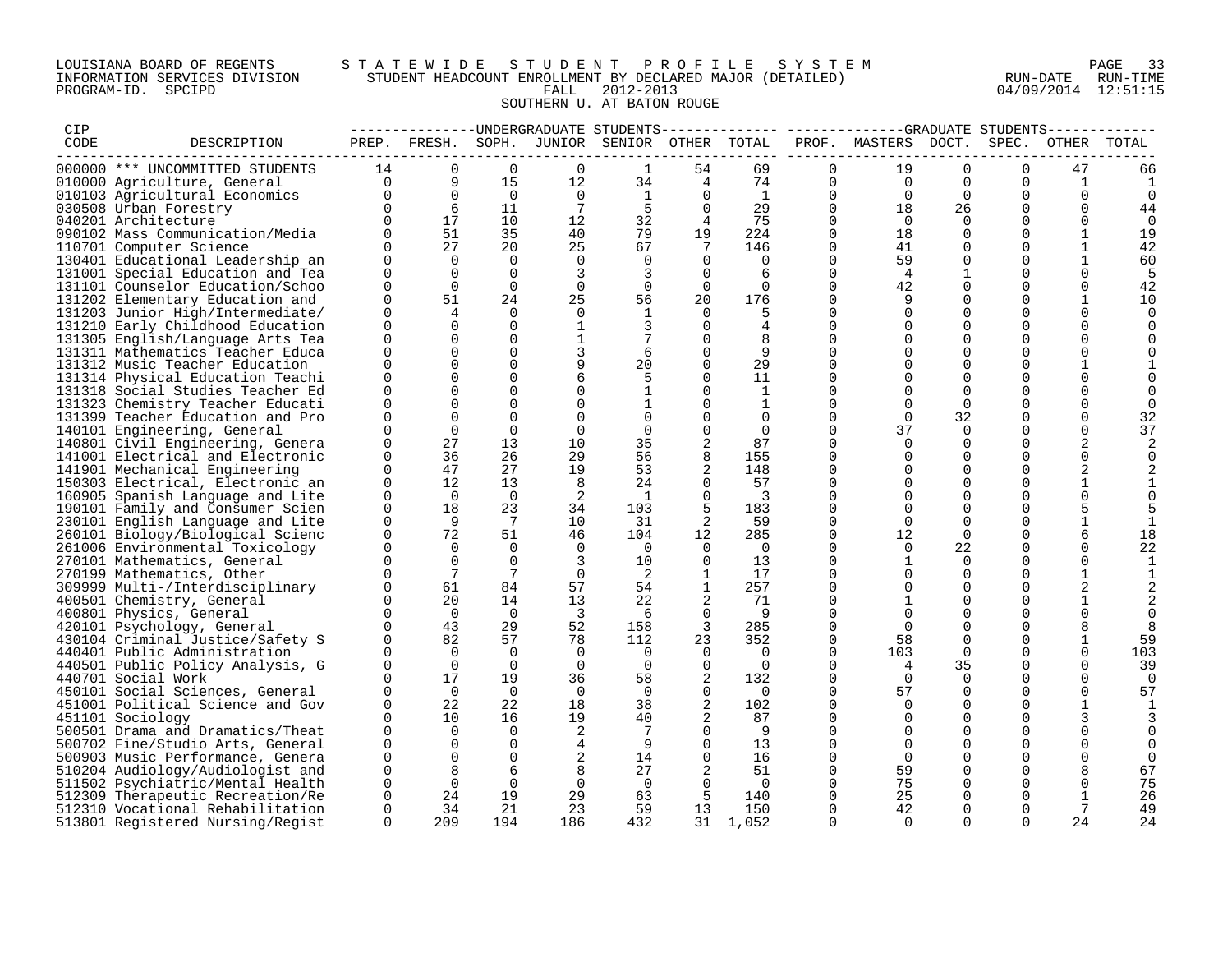## LOUISIANA BOARD OF REGENTS S T A T E W I D E S T U D E N T P R O F I L E S Y S T E M PAGE 34 INFORMATION SERVICES DIVISION STUDENT HEADCOUNT ENROLLMENT BY DECLARED MAJOR (DETAILED) RUN-DATE RUN-TIME PROGRAM-ID. SPCIPD FALL 2012-2013 04/09/2014 12:51:15 SOUTHERN U. AT BATON ROUGE

| CIP  |                                  |       |              |       | UNDERGRADUATE STUDENTS- |        |       |       |       |         | -GRADUATE | STUDENTS |       |       |
|------|----------------------------------|-------|--------------|-------|-------------------------|--------|-------|-------|-------|---------|-----------|----------|-------|-------|
| CODE | DESCRIPTION                      | PREP. | <b>FRESH</b> | SOPH. | JUNIOR                  | SENIOR | OTHER | TOTAL | PROF. | MASTERS | DOCT.     | SPEC.    | OTHER | TOTAL |
|      | 513805 Family Practice Nurse/Nur |       |              |       |                         |        |       |       |       | 144     |           |          |       | 144   |
|      | 513808 Nursing Science           |       |              |       |                         |        |       |       |       |         |           |          |       | 11    |
|      | 513818 Nursing Practice          |       |              |       |                         |        |       |       |       |         |           |          |       |       |
|      | 513821 Geriatric Nurse/Nursing   |       |              |       |                         |        |       |       |       |         |           |          |       |       |
|      | 520201 Business Administration a |       | 98           | 67    | 56                      | 134    | 18    | 373   |       |         |           |          |       |       |
|      | 520301 Accounting                |       |              | 34    | 23                      | 118    | 10    | 206   |       |         |           |          |       |       |
|      | 520601 Business/Managerial Econo |       |              |       |                         |        |       |       |       |         |           |          |       |       |
|      | 520801 Finance, General          |       |              |       |                         |        |       | 49    |       |         |           |          |       |       |
|      | 521206 Information Resources Man |       |              |       |                         |        |       |       |       |         |           |          |       |       |
|      | 521401 Marketing/Marketing Manag |       | 19           | 19    |                         | 38     |       | 93    |       |         |           |          |       |       |
|      | 540101 History, General          |       |              |       | 13                      | 37     |       | 58    |       |         |           |          |       |       |
|      | TOTAL STUDENTS                   | ⊥4    | 1,085        | 891   | 955                     | 2,193  | 258   | 5,396 |       | 941     | 129       |          | 145   | 1,215 |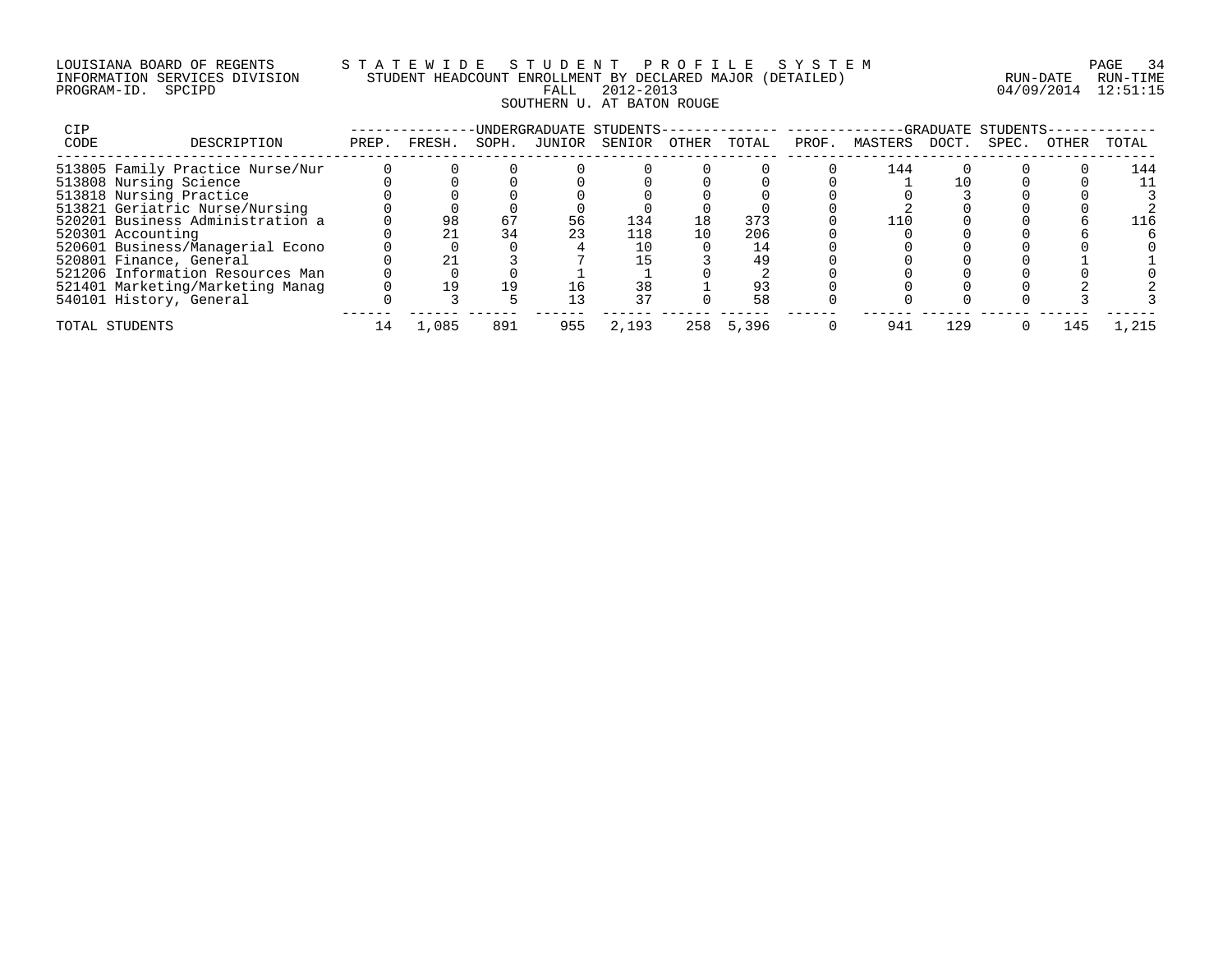## LOUISIANA BOARD OF REGENTS S T A T E W I D E S T U D E N T P R O F I L E S Y S T E M PAGE 35 INFORMATION SERVICES DIVISION STUDENT HEADCOUNT ENROLLMENT BY DECLARED MAJOR (DETAILED) RUN-DATE RUN-TIME PROGRAM-ID. SPCIPD FALL 2012-2013 04/09/2014 12:51:15 SOUTHERN U. AT NEW ORLEANS

| <b>CIP</b> |                                  |       |        |       |        | UNDERGRADUATE STUDENTS- |       |       |       |               | -GRADUATE | STUDENTS |       |       |
|------------|----------------------------------|-------|--------|-------|--------|-------------------------|-------|-------|-------|---------------|-----------|----------|-------|-------|
| CODE       | DESCRIPTION                      | PREP. | FRESH. | SOPH. | JUNIOR | SENIOR                  | OTHER | TOTAL | PROF. | MASTERS DOCT. |           | SPEC.    | OTHER | TOTAL |
|            | 000000 *** UNCOMMITTED STUDENTS  | 202   | 18     |       |        |                         |       | 224   |       |               |           |          |       |       |
|            | 131202 Elementary Education and  |       | 36     | 42    | 46     | 79                      | 28    | 231   |       |               |           |          |       |       |
|            | 190707 Family and Community Serv |       |        |       |        | 44                      |       | 88    |       |               |           |          |       |       |
|            | 230101 English Language and Lite |       | 12     |       |        | 12                      |       | 37    |       |               |           |          |       |       |
|            | 240102 General Studies           |       | 16     | 15    | 23     | 40                      |       | 94    |       |               |           |          |       |       |
|            | 260101 Biology/Biological Scienc |       | 85     | 83    | 59     | 80                      | 16    | 323   |       |               |           |          |       |       |
|            | 270101 Mathematics, General      |       |        |       |        | 16                      |       | 61    |       |               |           |          |       |       |
|            | 301401 Museology/Museum Studies  |       |        |       |        |                         |       |       |       |               |           |          |       |       |
|            | 420101 Psychology, General       |       | 51     | 34    | 60     | 62                      |       | 214   |       |               |           |          |       |       |
|            | 430104 Criminal Justice/Safety S |       |        | 57    |        | 100                     |       | 304   |       |               |           |          |       | 89    |
|            | 440401 Public Administration     |       |        | 12    | 16     | 29                      |       | 68    |       |               |           |          |       |       |
|            | 440701 Social Work               |       | 39     | 61    |        | 93                      |       | 270   |       | 312           |           |          |       | 314   |
|            | 451101 Sociology                 |       |        |       |        |                         |       | 13    |       |               |           |          |       |       |
|            | 510706 Health Information/Medica |       | 20     |       | 20     | 41                      |       | 103   |       |               |           |          |       |       |
|            | 511501 Substance Abuse/Addiction |       | 15     |       | 22     | 19                      | 32    | 99    |       |               |           |          |       |       |
|            | 520701 Entrepreneurship/Entrepre |       | 65     | 64    |        | 100                     |       | 308   |       |               |           |          |       |       |
|            | 521201 Management Information Sy |       | 19     | 20    | 24     | 38                      |       | 102   |       |               |           |          |       |       |
|            | 521299 Management Information Sy |       |        |       |        |                         |       |       |       |               |           |          |       |       |
|            | 540101 History, General          |       |        |       |        | 10                      |       | 26    |       |               |           |          |       |       |
|            | TOTAL STUDENTS                   | 202   | 480    | 452   | 533    | 776                     | 122   | 2,565 |       | 479           |           |          |       | 481   |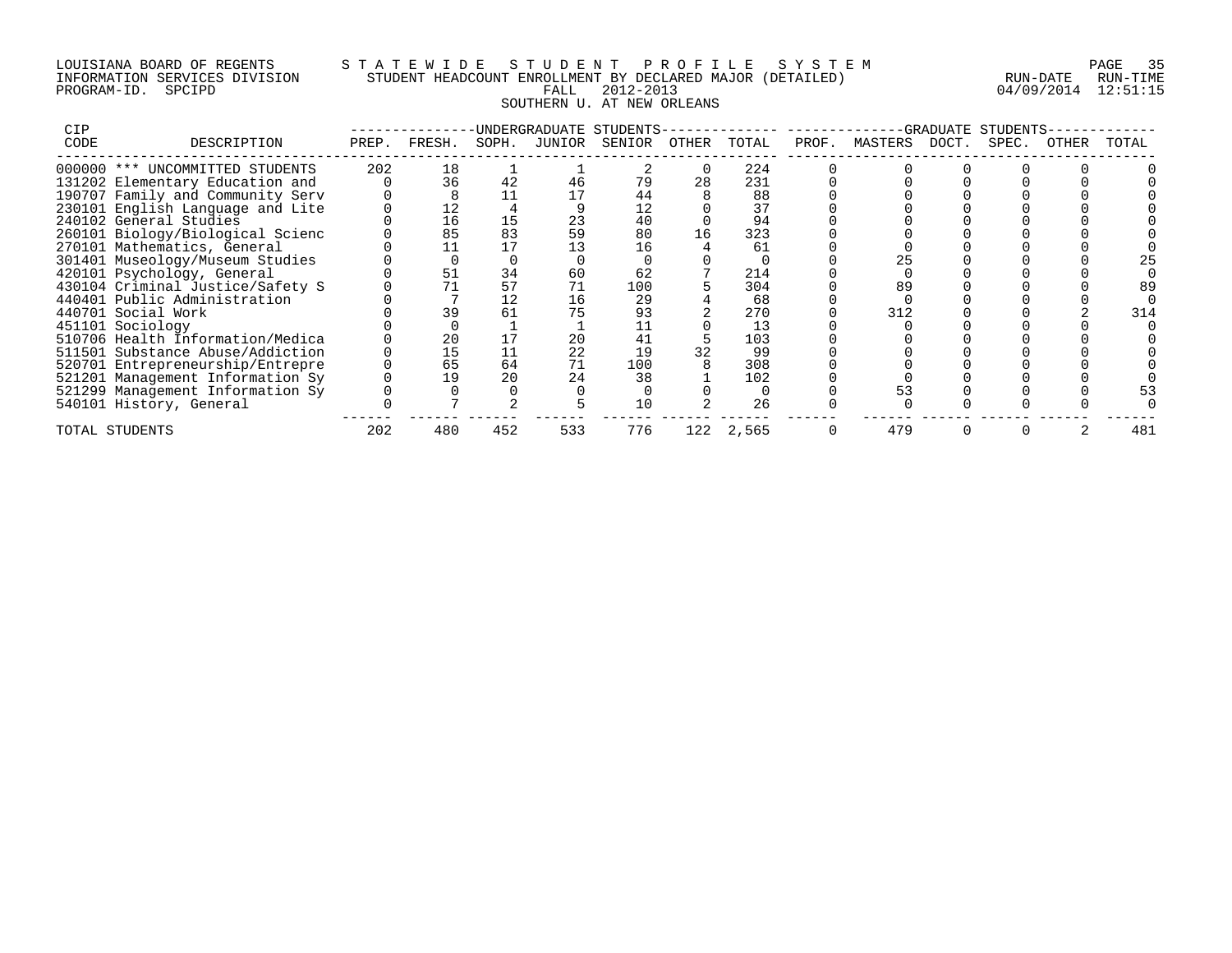## LOUISIANA BOARD OF REGENTS S T A T E W I D E S T U D E N T P R O F I L E S Y S T E M PAGE 36 INFORMATION SERVICES DIVISION STUDENT HEADCOUNT ENROLLMENT BY DECLARED MAJOR (DETAILED) RUN-DATE RUN-TIME PROGRAM-ID. SPCIPD FALL 2012-2013 04/09/2014 12:51:15 SOUTHERN U. AT SHREVEPORT

| CIP  |                                  |       |          |          |        | UNDERGRADUATE STUDENTS |          |       |               |       | GRADUATE STUDENTS |       |       |
|------|----------------------------------|-------|----------|----------|--------|------------------------|----------|-------|---------------|-------|-------------------|-------|-------|
| CODE | DESCRIPTION                      | PREP. | FRESH.   | SOPH.    | JUNIOR | SENIOR                 | OTHER    | TOTAL | PROF. MASTERS | DOCT. | SPEC.             | OTHER | TOTAL |
|      | 000000 *** UNCOMMITTED STUDENTS  | 190   | 90       |          |        |                        |          | 291   |               |       |                   |       |       |
|      | 100203 Recording Arts Technology |       |          |          |        |                        |          | ศ     |               |       |                   |       |       |
|      | 110401 Information Science/Studi |       |          |          |        |                        |          |       |               |       |                   |       |       |
|      | 110701 Computer Science          |       | 33       |          |        |                        |          | 41    |               |       |                   |       |       |
|      | 120504 Restaurant, Culinary, and |       |          |          |        |                        |          | 10    |               |       |                   |       |       |
|      | 131209 Kindergarten/Preschool Ed |       |          |          |        |                        |          |       |               |       |                   |       |       |
|      | 150303 Electrical, Electronic an |       |          |          |        |                        |          | 10    |               |       |                   |       |       |
|      | 190604 Facilities Planning and M |       |          |          |        |                        |          | 10    |               |       |                   |       |       |
|      | 190706 Child Development         |       | 13       |          |        |                        |          | 15    |               |       |                   |       |       |
|      | 240102 General Studies           |       | 503      | 63       |        |                        | 40       | 606   |               |       |                   |       |       |
|      | 240199 Liberal Arts and Sciences |       | 2        |          |        |                        |          |       |               |       |                   |       |       |
|      | 260101 Biology/Biological Scienc |       | 38       | 10       |        |                        |          | 51    |               |       |                   |       |       |
|      | 400501 Chemistry, General        |       | $\cap$   |          |        |                        | $\Omega$ |       |               |       |                   |       |       |
|      | 430103 Criminal Justice/Law Enfo |       | 98       | 26       |        |                        | 21       | 145   |               |       |                   |       |       |
|      | 470608 Aircraft Powerplant Techn |       | 27       | 9        |        |                        |          | 41    |               |       |                   |       |       |
|      | 510602 Dental Hygiene/Hygienist  |       | 69       | 27       |        |                        | 14       | 110   |               |       |                   |       |       |
|      | 510707 Health Information/Medica |       | 35       | 17       |        |                        | 15       | 67    |               |       |                   |       |       |
|      | 510904 Emergency Medical Technol |       | 6        | 4        |        |                        | 0        | 10    |               |       |                   |       |       |
|      | 510908 Respiratory Care Therapy/ |       | 37       | 23       |        |                        | 15       | 75    |               |       |                   |       |       |
|      | 510909 Surgical Technology/Techn |       | 18       | 11       |        |                        | 10       | 39    |               |       |                   |       |       |
|      | 510911 Radiologic Technology/Sci |       | 100      | 73       |        |                        | 34       | 207   |               |       |                   |       |       |
|      | 511004 Clinical/Medical Laborato |       | 11       | 6        |        |                        |          | 26    |               |       |                   |       |       |
|      | 511009 Phlebotomy Technician/Phl |       | 23       | 14       |        |                        |          | 43    |               |       |                   |       |       |
|      | 511011 Renal/Dialysis Technologi |       | 15       |          |        |                        |          | 18    |               |       |                   |       |       |
|      | 511012 Sterile Processing Techno |       | $\Omega$ | $\Omega$ |        |                        |          |       |               |       |                   |       |       |
|      | 511501 Substance Abuse/Addiction |       | 54       | 17       |        |                        | 14       | 85    |               |       |                   |       |       |
|      | 513801 Registered Nursing/Regist |       | 421      | 221      |        |                        | 156      | 798   |               |       |                   |       |       |
|      | 520101 Business/Commerce, Genera |       | 102      | 37       |        |                        | 13       | 152   |               |       |                   |       |       |
|      | 520201 Business Administration a |       |          |          |        |                        | $\Omega$ |       |               |       |                   |       |       |
|      | 520302 Accounting Technology/Tec |       | 27       | 12       |        |                        | 10       | 49    |               |       |                   |       |       |
|      | 520901 Hospitality Administratio |       | 5        |          |        |                        | $\Omega$ |       |               |       |                   |       |       |
|      | TOTAL STUDENTS                   | 190   | 1,758    | 602      |        | 0                      | 381      | 2,931 | 0             | 0     |                   |       |       |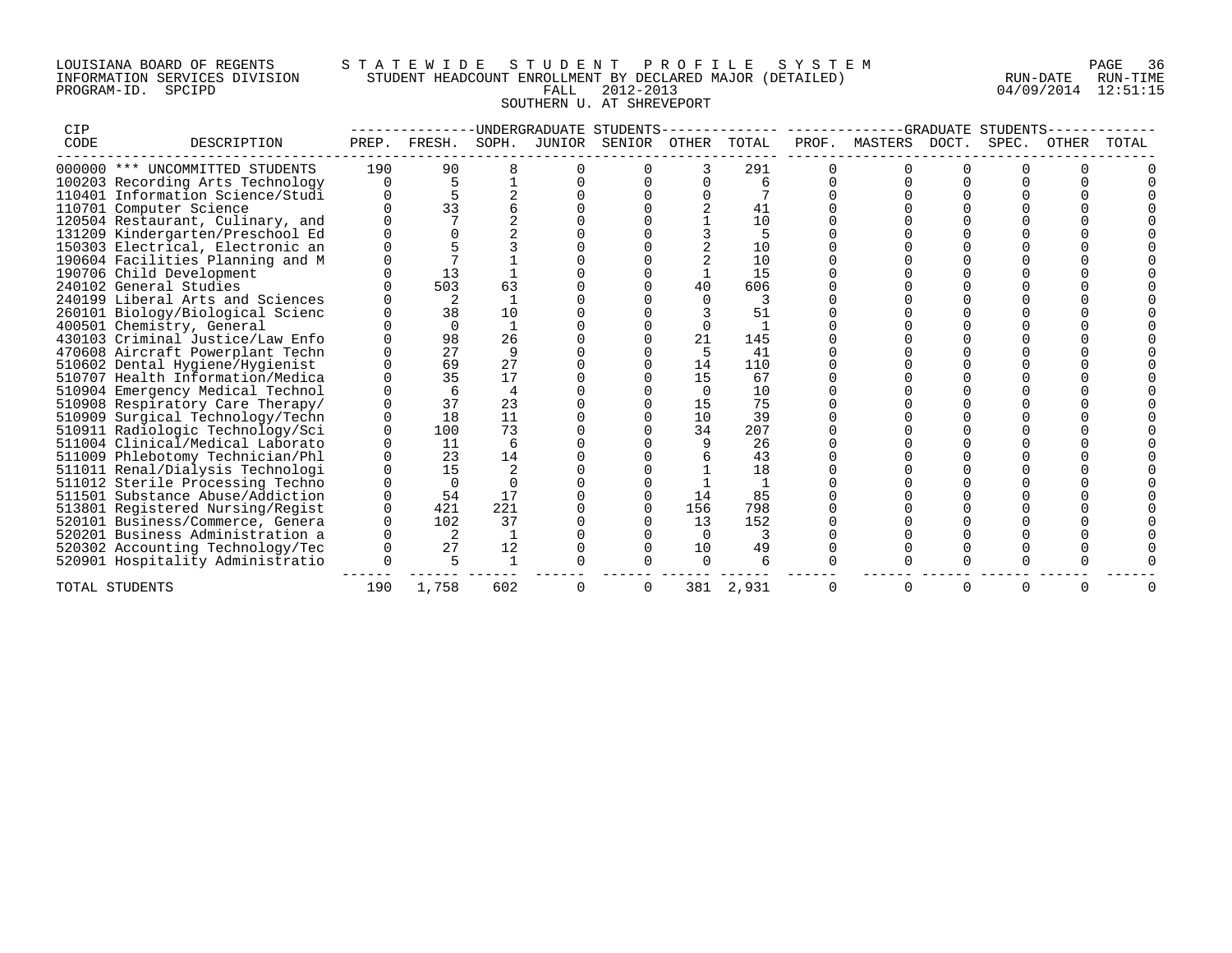| LOUISIANA BOARD OF REGENTS    | STATEWIDE STUDENT PROFILE SYSTEM                          | PAGE 37              |
|-------------------------------|-----------------------------------------------------------|----------------------|
| INFORMATION SERVICES DIVISION | STUDENT HEADCOUNT ENROLLMENT BY DECLARED MAJOR (DETAILED) | RUN-DATE<br>RUN-TIME |
| PROGRAM-ID. SPCIPD            | 2012-2013<br>FALL.                                        | 04/09/2014 12:51:15  |
|                               | SOUTHERN LAW CENTER                                       |                      |

|                |             |       |        |          |                   |                           |          |          |              | ------UNDERGRADUATE STUDENTS-------------- -------------GRADUATE STUDENTS------------ |              |             |       |
|----------------|-------------|-------|--------|----------|-------------------|---------------------------|----------|----------|--------------|---------------------------------------------------------------------------------------|--------------|-------------|-------|
| CODE           | DESCRIPTION | PREP. | FRESH. | SOPH.    |                   | JUNIOR SENIOR OTHER TOTAL |          |          |              | PROF. MASTERS DOCT. SPEC. OTHER TOTAL                                                 |              |             |       |
| 220101 Law     |             |       |        | $\Omega$ | $\sim$ 0 $\sim$ 0 |                           |          |          | 0 0 0 755    |                                                                                       | $\bigcap$    | $(1)$ $(1)$ | 0 755 |
| TOTAL STUDENTS |             |       |        |          | $\cap$            | $\bigcap$                 | $\Omega$ | $\Omega$ | -----<br>755 | $\bigcap$                                                                             | $\mathbf{r}$ | $\bigcap$   | 755   |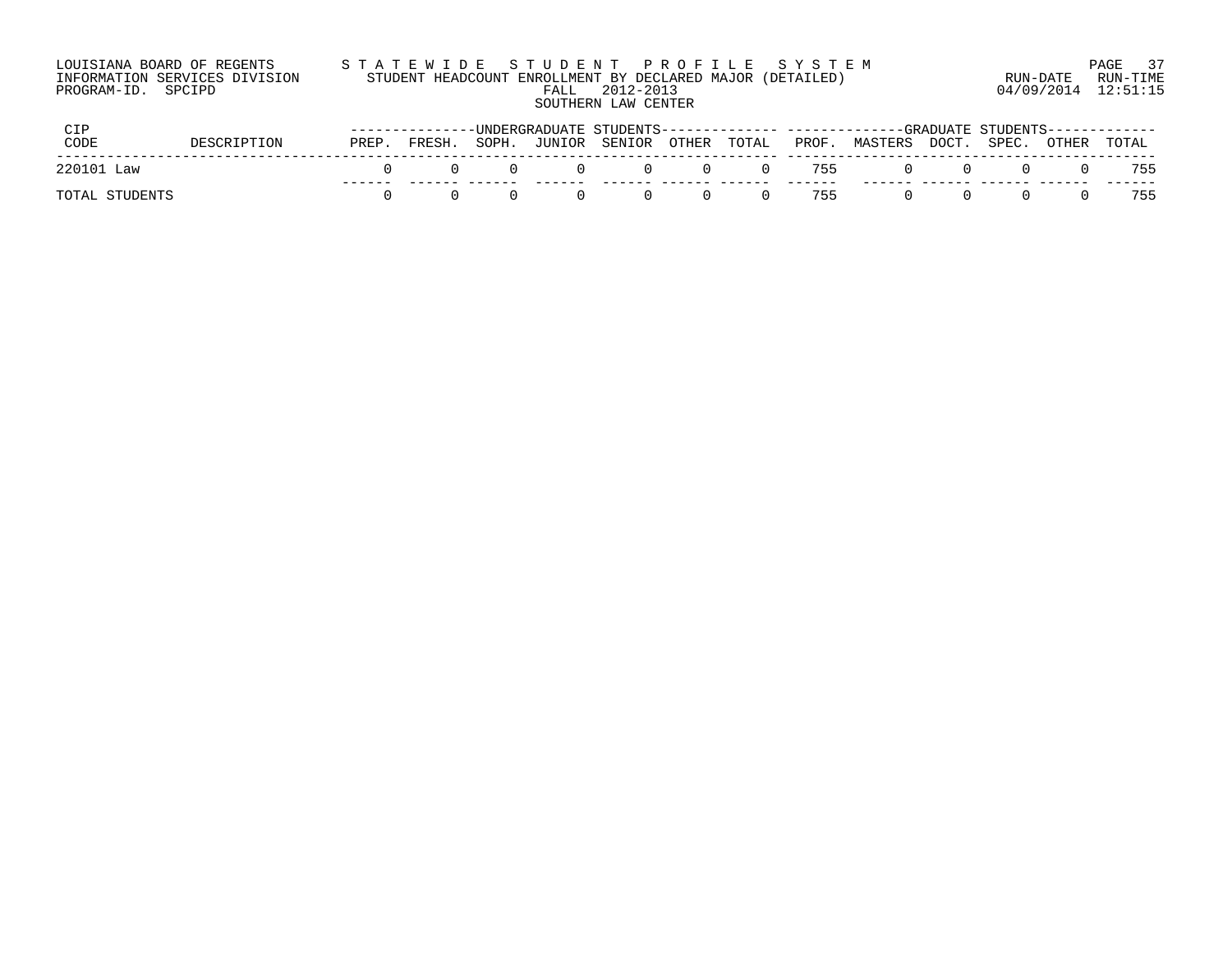## LOUISIANA BOARD OF REGENTS S T A T E W I D E S T U D E N T P R O F I L E S Y S T E M PAGE 38 INFORMATION SERVICES DIVISION STUDENT HEADCOUNT ENROLLMENT BY DECLARED MAJOR (DETAILED) RUN-DATE RUN-TIME PROGRAM-ID. SPCIPD FALL 2012-2013 04/09/2014 12:51:15 BATON ROUGE COMMUNITY COLLEGE

| CIP  |                                  |       |        |             | UNDERGRADUATE STUDENTS |        |             |       |       |               | GRADUATE. | STUDENTS |       |       |
|------|----------------------------------|-------|--------|-------------|------------------------|--------|-------------|-------|-------|---------------|-----------|----------|-------|-------|
| CODE | DESCRIPTION                      | PREP. | FRESH. | SOPH.       | JUNIOR                 | SENIOR | OTHER       | TOTAL | PROF. | MASTERS DOCT. |           | SPEC.    | OTHER | TOTAL |
|      | 000000 *** UNCOMMITTED STUDENTS  | 218   | 41     | 12          |                        |        | 63          | 334   |       |               |           |          |       |       |
|      | 110101 Computer and Information  |       | 183    | 65          |                        |        | 49          | 297   |       |               |           |          |       |       |
|      | 110901 Computer Systems Networki |       |        |             |                        |        |             |       |       |               |           |          |       |       |
|      | 130101 Education, General        |       | 181    | 92          |                        |        | 61          | 334   |       |               |           |          |       |       |
|      | 140101 Engineering, General      |       | 232    | 64          |                        |        | 51          | 347   |       |               |           |          |       |       |
|      | 150699 Industrial Production Tec |       | 42     | 37          |                        |        | 65          | 144   |       |               |           |          |       |       |
|      | 190709 Child Care Provider/Assis |       | 21     |             |                        |        |             | 21    |       |               |           |          |       |       |
|      | 220302 Legal Assistant/Paralegal |       | 38     | 15          |                        |        |             | 61    |       |               |           |          |       |       |
|      | 240101 Liberal Arts and Sciences |       | 1,634  | 582         |                        |        | 345         | 2,561 |       |               |           |          |       |       |
|      | 240102 General Studies           |       | 140    | 14          |                        |        |             | 157   |       |               |           |          |       |       |
|      | 240199 Liberal Arts and Sciences |       | 774    | 258         |                        |        | 196         | 1,228 |       |               |           |          |       |       |
|      | 419999 Science Technologies/Tech |       | 102    | 30          |                        |        | 25          | 157   |       |               |           |          |       |       |
|      | 430107 Criminal Justice/Police S |       | 296    | 83          |                        |        | 40          | 419   |       |               |           |          |       |       |
|      | 439999 Homeland Security, Law En |       |        |             |                        |        |             |       |       |               |           |          |       |       |
|      | 470609 Avionics Maintenance Tech |       |        |             |                        |        |             |       |       |               |           |          |       |       |
|      | 500402 Commercial and Advertisin |       | 32     |             |                        |        |             | 34    |       |               |           |          |       |       |
|      | 500602 Cinematography and Film/V |       | 103    | 50          |                        |        | 37          | 190   |       |               |           |          |       |       |
|      | 510808 Veterinary/Animal Health  |       | 21     |             |                        |        |             | 34    |       |               |           |          |       |       |
|      | 510910 Diagnostic Medical Sonogr |       |        |             |                        |        |             |       |       |               |           |          |       |       |
|      | 513801 Registered Nursing/Regist |       |        | 31          |                        |        | 124         | 161   |       |               |           |          |       |       |
|      | 520101 Business/Commerce, Genera |       | 653    | 311         |                        |        | 183         | 1,147 |       |               |           |          |       |       |
|      | 520302 Accounting Technology/Tec |       | 68     | 26          |                        |        | 44          | 138   |       |               |           |          |       |       |
|      | 522001 Construction Management   |       | 78     | 44          |                        |        | 43          | 165   |       |               |           |          |       |       |
|      | TOTAL STUDENTS                   | 218   |        | 4,656 1,718 |                        | 0      | 1,353 7,945 |       |       |               |           |          |       |       |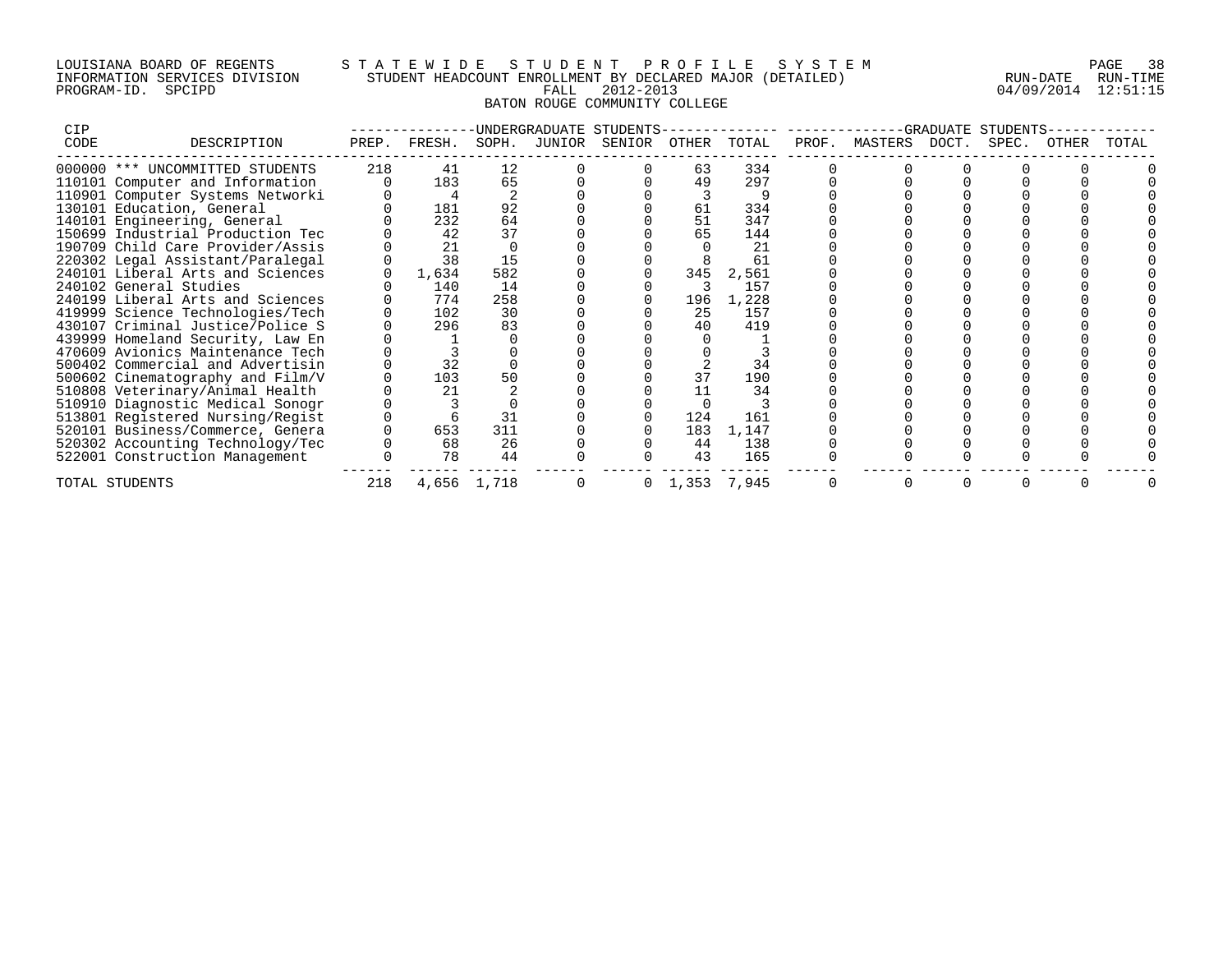### LOUISIANA BOARD OF REGENTS S T A T E W I D E S T U D E N T P R O F I L E S Y S T E M PAGE 39 INFORMATION SERVICES DIVISION STUDENT HEADCOUNT ENROLLMENT BY DECLARED MAJOR (DETAILED) RUN-DATE RUN-TIME PROGRAM-ID. SPCIPD FALL 2012-2013 04/09/2014 12:51:15 BOSSIER PARISH COMMUNITY COLLEGE

| CIP  |                                                                     |                    |                            |                               |                  |                                              |                         |                |                      | -------------UNDERGRADUATE STUDENTS-------------- ------------GRADUATE STUDENTS------------ |                      |                      |                      |             |
|------|---------------------------------------------------------------------|--------------------|----------------------------|-------------------------------|------------------|----------------------------------------------|-------------------------|----------------|----------------------|---------------------------------------------------------------------------------------------|----------------------|----------------------|----------------------|-------------|
| CODE | DESCRIPTION                                                         |                    |                            |                               |                  | PREP. FRESH. SOPH. JUNIOR SENIOR OTHER TOTAL |                         |                |                      | PROF. MASTERS DOCT.                                                                         |                      | SPEC.                |                      | OTHER TOTAL |
|      | 000000 *** UNCOMMITTED STUDENTS                                     | 443                | 95                         | 30                            | $\Omega$         | $\Omega$                                     | 35                      | 603            | $\Omega$             | $\Omega$                                                                                    | $\Omega$             | $\Omega$             |                      |             |
|      | 099999 Communication, Journalism                                    | $\overline{0}$     | $\mathbf{1}$               | $\Omega$                      | $\overline{0}$   | $\Omega$                                     | $\overline{0}$          | $\frac{1}{2}$  |                      | $\Omega$<br>$\Omega$                                                                        | $\Omega$             | $\Omega$             | $\Omega$             |             |
|      | 100201 Photographic and Film/Vid                                    | $\Omega$           | $\overline{a}$             | $\overline{0}$                | $\mathbf 0$      | $\Omega$                                     | $\mathbf{1}$            |                | $\Omega$             | $\Omega$                                                                                    | $\Omega$             | $\Omega$             | $\Omega$             |             |
|      | 100202 Radio and Television Broa                                    | $\Omega$           | $\overline{3}$             | $\overline{1}$                | $\mathbf{0}$     | $\Omega$                                     | $\Omega$                | $\overline{4}$ | $\Omega$             | $\Omega$                                                                                    | $\Omega$             | $\Omega$             | $\Omega$             |             |
|      | 100203 Recording Arts Technology                                    | $\Omega$           | $\bigcap$                  | $\Omega$                      | $\mathbf 0$      | $\Omega$                                     | 2                       | 2              | $\Omega$             | $\Omega$                                                                                    | $\Omega$             | $\Omega$             | $\Omega$             |             |
|      | 100299 Audiovisual Communication                                    | $\Omega$           | 161                        | 87                            | $\mathbf 0$      | $\Omega$                                     | 80                      | 328            | $\Omega$             | $\Omega$                                                                                    | $\Omega$             | $\Omega$             | $\Omega$             |             |
|      | 100304 Animation, Interactive Te                                    | 0                  | $\overline{4}$             | $\Omega$                      | 0                | $\Omega$                                     | 1                       | -5             | $\Omega$             |                                                                                             | 0                    | $\mathbf 0$          | $\Omega$             |             |
|      | 110299 Computer Programming, Oth                                    | $\Omega$           | 11                         | - 9                           | 0                | $\Omega$                                     | $-5$                    | 25             | $\Omega$             |                                                                                             | $\mathbf 0$          | $\mathbf 0$          | $\Omega$             |             |
|      | 110401 Information Science/Studi                                    | $\mathbf 0$        | 90                         | 42                            | 0                | $\Omega$                                     | 53                      | 185            | $\Omega$             |                                                                                             | $\Omega$             | $\mathbf 0$          | $\Omega$             |             |
|      | 111001 Network and System Admini                                    | $\Omega$           | $-5$                       | $\overline{2}$                | 0                | $\Omega$                                     | $-5$                    | 12             | $\Omega$             | $\Omega$                                                                                    | $\Omega$             | $\Omega$             | ∩                    |             |
|      | 111002 System, Networking, and L                                    | $\Omega$           | 10                         | 14                            | $\mathbf 0$      | $\Omega$                                     | 13                      | 37             | $\Omega$             | $\Omega$                                                                                    | $\Omega$             | $\Omega$             | $\Omega$             |             |
|      | 111003 Computer and Information                                     | $\Omega$           | 35                         | 23                            | $\mathbf 0$      | $\Omega$                                     | 31                      | 89             | $\Omega$             | $\Omega$                                                                                    | $\Omega$             | $\Omega$             | $\Omega$             |             |
|      | 111004 Web/Multimedia Management                                    | $\Omega$           | $\overline{4}$             | 2                             | $\mathbf 0$      | $\Omega$                                     | 3                       | -9             | $\Omega$             |                                                                                             | $\Omega$             | $\Omega$             | $\Omega$             |             |
|      | 119999 Computer and Information                                     | $\Omega$           | 5                          | $\mathbf{1}$                  | $\mathbf 0$      | $\Omega$                                     | $\overline{3}$          | 9              | $\Omega$             |                                                                                             | $\Omega$             | $\Omega$             | $\Omega$             |             |
|      | 120503 Culinary Arts/Chef Traini                                    | $\Omega$           | 55                         | 15                            | $\mathbf 0$      | $\Omega$                                     | $\overline{4}$          | 74             | $\Omega$             | $\Omega$                                                                                    | $\Omega$             | $\Omega$             | $\Omega$             |             |
|      | 130101 Education, General                                           | $\Omega$           | 69                         | 46                            | $\mathbf 0$      | $\Omega$                                     | 34                      | 149            | $\Omega$             | $\Omega$                                                                                    | $\Omega$             | $\Omega$             | $\Omega$             |             |
|      | 140101 Engineering, General                                         | $\Omega$           | 77                         | 18                            | 0                | $\mathbf 0$                                  | 15                      | 110            | $\Omega$             |                                                                                             | 0                    | $\mathbf 0$          |                      |             |
|      | 150612 Industrial Technology/Tec                                    | $\Omega$           | 23                         | 13                            | 0                | $\Omega$                                     | 17                      | 53             | $\Omega$             | $\Omega$                                                                                    | $\mathbf 0$          | $\mathbf 0$          | $\Omega$             |             |
|      | 150903 Petroleum Technology/Tech                                    | 0                  | 65                         | 38                            | 0                | $\Omega$                                     | 29                      | 132            | $\Omega$             |                                                                                             | $\Omega$             | $\Omega$             | $\Omega$             |             |
|      | 151001 Construction Engineering                                     | $\Omega$           | 28                         | $\overline{7}$                | $\mathbf 0$      | $\Omega$                                     | 10                      | 45             | $\Omega$             | $\Omega$                                                                                    | $\Omega$             | $\Omega$             | ∩                    |             |
|      | 151301 Drafting and Design Techn                                    | $\Omega$           | $\overline{1}$             | $\Omega$                      | $\mathbf 0$      | $\Omega$                                     | $\overline{1}$          | $\overline{2}$ | $\Omega$             | $\Omega$                                                                                    | $\Omega$             | $\Omega$             | $\Omega$             |             |
|      | 190709 Child Care Provider/Assis                                    | $\Omega$           | 69                         | 22                            | $\mathbf 0$      | $\Omega$                                     | 23                      | 114            | $\Omega$             |                                                                                             | $\Omega$             | $\Omega$             | $\Omega$             |             |
|      | 220301 Legal Administrative Assi                                    | $\Omega$           | $\overline{7}$             | $\overline{1}$                | $\mathbf 0$      | $\Omega$                                     | $\overline{\mathbf{3}}$ | 11             | $\Omega$             |                                                                                             | $\Omega$             | $\Omega$             | ∩                    |             |
|      | 240102 General Studies                                              | $\Omega$           | 957                        | 392                           | $\mathsf 0$      | $\Omega$                                     |                         | 239 1,588      | $\Omega$             |                                                                                             | $\Omega$             | $\Omega$             | $\Omega$             |             |
|      | 240199 Liberal Arts and Sciences                                    | $\mathbf 0$        | 211                        | 102                           | 0                | $\Omega$                                     | 102                     | 415            | $\Omega$             | $\Omega$                                                                                    | 0                    | $\mathbf 0$          | $\Omega$             |             |
|      | 301801 Natural Sciences                                             | $\Omega$           | $\overline{\mathbf{3}}$    | 2                             | $\mathbf 0$      | $\Omega$                                     | $\overline{0}$          | -5             | $\Omega$             | $\Omega$                                                                                    | $\Omega$             | $\Omega$             | $\Omega$             |             |
|      | 410101 Biology Technician/Biotec                                    | 0                  | $\overline{1}$             | $\overline{0}$                | 0                | $\Omega$                                     | $\overline{0}$          | $\mathbf{1}$   | $\Omega$             |                                                                                             | 0                    | $\mathbf 0$          | $\Omega$             |             |
|      | 430104 Criminal Justice/Safety S                                    | $\Omega$           | 279                        | 130                           | $\mathbf 0$      | $\Omega$                                     | 84                      | 493            | $\Omega$             |                                                                                             | $\Omega$             | $\Omega$             | ∩                    |             |
|      | 470303 Industrial Mechanics and                                     | $\Omega$           | 3                          | 5                             | $\mathbf 0$      |                                              | $5^{\circ}$             | 13             | $\Omega$             |                                                                                             | $\Omega$             | $\Omega$             |                      |             |
|      | 500402 Commercial and Advertisin                                    | $\Omega$           | 9                          | 2                             | $\mathbf 0$      | $\Omega$                                     | $\mathbf{1}$            | 12             | $\Omega$             |                                                                                             | $\Omega$             | $\Omega$             | $\Omega$             |             |
|      | 500501 Drama and Dramatics/Theat                                    | $\Omega$           |                            | $\Omega$<br>$\Omega$          | $\mathbf 0$      |                                              | 2                       | 2              | $\Omega$             |                                                                                             | $\Omega$             | $\Omega$             | $\Omega$             |             |
|      | 500502 Technical Theatre/Theatre                                    | $\Omega$<br>$\cap$ | $\mathbf{3}$               | 3                             | $\mathbf 0$      | $\Omega$<br>$\Omega$                         | $\Omega$                | 3<br>8         | $\Omega$             |                                                                                             | $\Omega$<br>$\Omega$ | $\Omega$<br>$\Omega$ | ∩                    |             |
|      | 500599 Dramatic/Theatre Arts and                                    | $\Omega$           |                            |                               | $\mathbf 0$      |                                              | 2                       |                | $\Omega$             |                                                                                             |                      |                      |                      |             |
|      | 500901 Music, General                                               | $\Omega$           | 10<br>24                   | $\overline{\mathbf{3}}$<br>15 | $\mathbf 0$      | $\Omega$                                     | 2<br>10                 | 15<br>49       | $\Omega$<br>$\Omega$ |                                                                                             | $\Omega$             | $\Omega$             | $\Omega$<br>$\Omega$ |             |
|      | 509999 Visual and Performing Art                                    | $\Omega$           | 40                         | 13                            | 0<br>$\mathbf 0$ | $\mathbf 0$<br>$\Omega$                      | 28                      | 81             | $\Omega$             | $\Omega$                                                                                    | 0<br>$\mathbf 0$     | 0<br>$\Omega$        |                      |             |
|      | 510702 Hospital and Health Care<br>510710 Medical Office Assistant/ | 0                  | 22                         | 28                            | 0                | $\Omega$                                     | 27                      | 77             | $\Omega$             |                                                                                             | $\mathbf 0$          | $\mathbf 0$          | $\Omega$             |             |
|      | 510801 Medical/Clinical Assistan                                    | $\Omega$           | 73                         | 19                            | 0                | $\Omega$                                     | 24                      | 116            | $\Omega$             | $\Omega$                                                                                    | $\Omega$             | $\Omega$             | ∩                    |             |
|      | 510803 Occupational Therapist As                                    | $\Omega$           | 48                         | 33                            | $\mathbf 0$      | $\Omega$                                     | 68                      | 149            | $\Omega$             |                                                                                             | $\Omega$             | $\Omega$             |                      |             |
|      | 510805 Pharmacy Technician/Assis                                    | $\Omega$           | 84                         | 42                            | $\mathbf 0$      | $\Omega$                                     | 38                      | 164            | $\Omega$             |                                                                                             | $\Omega$             | $\Omega$             | $\Omega$             |             |
|      | 510806 Physical Therapy Technici                                    | $\Omega$           | 192                        | 115                           | $\mathbf 0$      | $\Omega$                                     | 88                      | 395            | 0                    |                                                                                             | $\Omega$             | $\Omega$             | $\Omega$             |             |
|      | 510902 Electrocardiograph Techno                                    | $\overline{0}$     | $\overline{\mathbf{3}}$    | $5^{\circ}$                   | 0                | $\overline{0}$                               | $\overline{3}$          | 11             | 0                    |                                                                                             | 0                    | $\mathbf 0$          | ∩                    |             |
|      | 510904 Emergency Medical Technol                                    | $\Omega$           | 69                         | 20                            | 0                | $\Omega$                                     | 18                      | 107            | $\Omega$             | $\Omega$                                                                                    | $\Omega$             | $\Omega$             | $\Omega$             |             |
|      | 510908 Respiratory Care Therapy/                                    | $\Omega$           | 58                         | 34                            | $\mathbf 0$      | $\Omega$                                     | 45                      | 137            | $\Omega$             | $\Omega$                                                                                    | $\Omega$             | $\Omega$             | $\Omega$             |             |
|      | 510909 Surgical Technology/Techn                                    | $\overline{0}$     | 25                         | 15                            | 0                | $\overline{0}$                               | 12                      | 52             | $\Omega$             |                                                                                             | $\Omega$             | $\Omega$             | $\Omega$             |             |
|      | 511009 Phlebotomy Technician/Phl                                    | $\Omega$           | -40                        | 18                            | $\mathbf 0$      | $\Omega$                                     | 13                      | 71             | $\Omega$             | $\Omega$                                                                                    | $\Omega$             | $\Omega$             | ∩                    |             |
|      | 513801 Registered Nursing/Regist                                    | $\overline{0}$     | 689                        | 297                           | 0                | $\overline{0}$                               |                         | 245 1,231      | $\Omega$             |                                                                                             | $\Omega$             | $\Omega$             | $\Omega$             |             |
|      | 520101 Business/Commerce, Genera                                    | $\Omega$           | 313                        | 197                           | $\mathbf 0$      | $\Omega$                                     | 187                     | 697            | $\Omega$             |                                                                                             | $\Omega$             | $\Omega$             |                      |             |
|      | 520201 Business Administration a                                    | $\Omega$           | $\overline{\phantom{0}}^2$ | $\mathbf{1}$                  | $\Omega$         | $\Omega$                                     | $\Omega$                | 3              | $\Omega$             |                                                                                             | $\Omega$             | $\Omega$             | ∩                    |             |
|      | 520302 Accounting Technology/Tec                                    | $\Omega$           | 11                         | $\overline{4}$                | $\Omega$         | $\Omega$                                     | 5                       | 20             | $\Omega$             |                                                                                             | $\Omega$             | $\Omega$             | 0                    |             |
|      |                                                                     |                    |                            |                               |                  |                                              |                         |                |                      |                                                                                             |                      |                      |                      |             |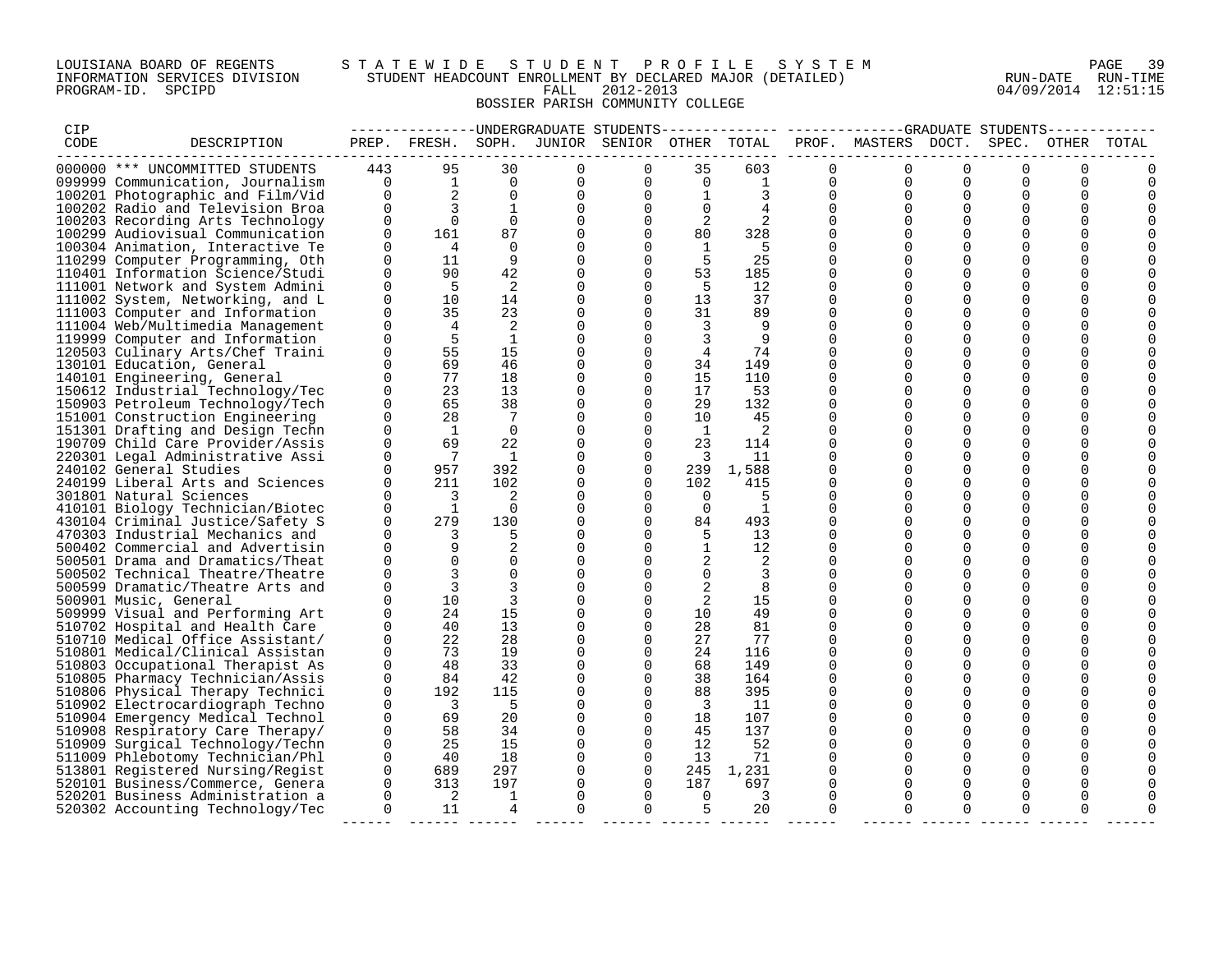| PROGRAM-ID. SPCIPD | LOUISIANA BOARD OF REGENTS<br>INFORMATION SERVICES DIVISION |       |        | FALL | 2012-2013<br>BOSSIER PARISH COMMUNITY COLLEGE |  | STATEWIDE STUDENT PROFILE SYSTEM<br>STUDENT HEADCOUNT ENROLLMENT BY DECLARED MAJOR (DETAILED)        |                |       |       | RUN-DATE | PAGE 40<br>RUN-TIME<br>04/09/2014 12:51:15 |
|--------------------|-------------------------------------------------------------|-------|--------|------|-----------------------------------------------|--|------------------------------------------------------------------------------------------------------|----------------|-------|-------|----------|--------------------------------------------|
| CIP<br>CODE        | DESCRIPTION                                                 | PREP. | FRESH. |      | SOPH. JUNIOR SENIOR OTHER TOTAL               |  | --------------UNDERGRADUATE STUDENTS------------- ------------GRADUATE STUDENTS------------<br>PROF. | MASTERS        | DOCT. | SPEC. | OTHER    | TOTAL                                      |
| TOTAL STUDENTS     |                                                             | 443   |        |      |                                               |  | 0                                                                                                    | $\overline{0}$ |       |       |          |                                            |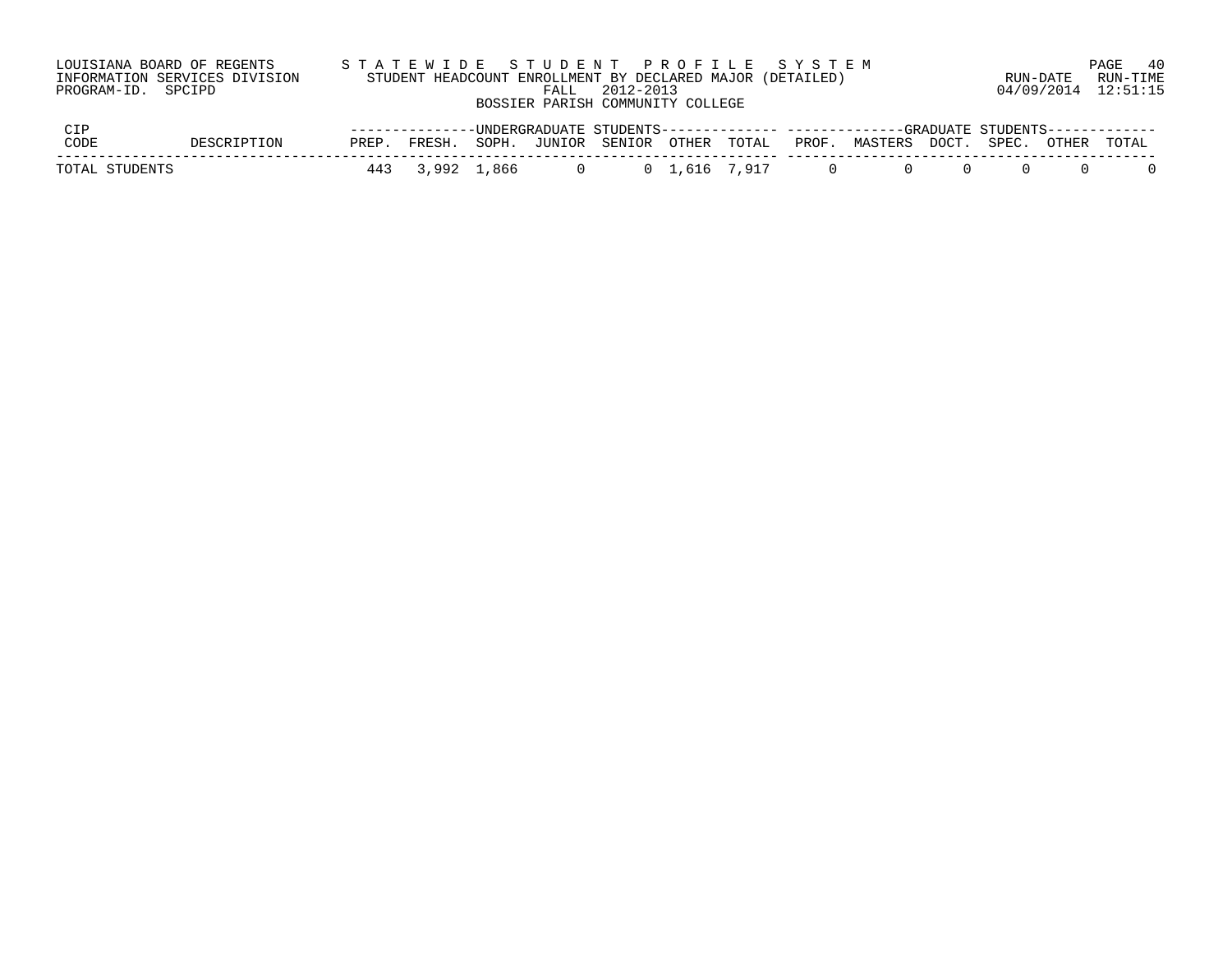### LOUISIANA BOARD OF REGENTS S T A T E W I D E S T U D E N T P R O F I L E S Y S T E M PAGE 41 INFORMATION SERVICES DIVISION STUDENT HEADCOUNT ENROLLMENT BY DECLARED MAJOR (DETAILED) RUN-DATE RUN-TIME PROGRAM-ID. SPCIPD FALL 2012-2013 04/09/2014 12:51:15 DELGADO COMMUNITY COLLEGE

| CIP  |                                  |             |                |                |             | ----------------UNDERGRADUATE STUDENTS       |                |                |             | ---------- -------------GRADUATE STUDENTS- |             |             |             |       |
|------|----------------------------------|-------------|----------------|----------------|-------------|----------------------------------------------|----------------|----------------|-------------|--------------------------------------------|-------------|-------------|-------------|-------|
| CODE | DESCRIPTION                      |             |                |                |             | PREP. FRESH. SOPH. JUNIOR SENIOR OTHER TOTAL |                |                |             | PROF. MASTERS DOCT.                        |             | SPEC.       | OTHER       | TOTAL |
|      |                                  |             |                |                |             |                                              |                |                |             |                                            |             |             |             |       |
|      | 000000 *** UNCOMMITTED STUDENTS  | 147         | 402            | 157            | $\Omega$    | $\Omega$                                     | 128            | 834            | $\Omega$    | $\Omega$                                   | $\Omega$    | $\Omega$    | $\Omega$    |       |
|      | 010601 Applied Horticulture/Hort | $\Omega$    | 28             | 15             | 0           | 0                                            | 8              | 51             | 0           | $\Omega$                                   | $\Omega$    | $\Omega$    | 0           |       |
|      | 030103 Environmental Studies     | $\Omega$    | $\overline{4}$ | 2              | 0           | 0                                            | $\Omega$       | 6              | $\Omega$    | $\Omega$                                   | $\Omega$    | $\Omega$    | $\mathbf 0$ | 0     |
|      | 099999 Communication, Journalism | $\Omega$    | 174            | 71             | $\mathbf 0$ | $\Omega$                                     | 58             | 303            | $\Omega$    | $\Omega$                                   | $\Omega$    | $\Omega$    | $\Omega$    |       |
|      | 110301 Data Processing and Data  | $\mathbf 0$ | 167            | 104            | 0           | $\overline{0}$                               | 71             | 342            | 0           | $\Omega$                                   | $\mathbf 0$ | $\mathbf 0$ | $\mathbf 0$ |       |
|      | 110801 Web Page, Digital/Multime | $\Omega$    | 13             | $\overline{7}$ | 0           | $\Omega$                                     | $\overline{7}$ | 27             | $\Omega$    | $\Omega$                                   | $\mathbf 0$ | $\mathbf 0$ | $\mathbf 0$ |       |
|      |                                  | $\Omega$    | 70             | 29             | 0           | $\Omega$                                     | 38             | 137            | $\Omega$    | $\Omega$                                   | $\Omega$    | $\Omega$    | 0           |       |
|      | 110901 Computer Systems Networki | $\Omega$    | 64             | 25             | $\Omega$    | $\Omega$                                     |                | 105            | $\Omega$    | $\Omega$                                   | $\Omega$    | $\Omega$    | $\Omega$    |       |
|      | 120301 Funeral Service and Mortu |             |                |                |             |                                              | 16             |                |             |                                            |             |             |             |       |
|      | 120401 Cosmetology/Cosmetologist | $\mathbf 0$ | 57             | 25             | $\mathbf 0$ | $\Omega$                                     | 2              | 84             | $\Omega$    | $\Omega$                                   | $\Omega$    | $\mathbf 0$ | 0           |       |
|      | 120402 Barbering/Barber          | $\Omega$    | 23             | 2              | 0           | $\mathbf{0}$                                 | $\overline{0}$ | 25             | 0           | $\Omega$                                   | 0           | $\mathbf 0$ | 0           |       |
|      | 120413 Cosmetology, Barber/Styli | $\Omega$    | $-5$           | $\Omega$       | $\mathbf 0$ | $\Omega$                                     | $\overline{4}$ | $\overline{9}$ | $\Omega$    | $\Omega$                                   | $\Omega$    | $\Omega$    | $\Omega$    |       |
|      | 120501 Baking and Pastry Arts/Ba | $\Omega$    | 25             | 8              | $\mathbf 0$ | $\Omega$                                     | 12             | 45             | $\Omega$    | $\Omega$                                   | $\Omega$    | $\Omega$    | $\Omega$    |       |
|      | 120503 Culinary Arts/Chef Traini | $\mathbf 0$ | 229            | 77             | $\mathbf 0$ | $\Omega$                                     | 53             | 359            | $\Omega$    | $\Omega$                                   | $\Omega$    | $\Omega$    | 0           |       |
|      | 120504 Restaurant, Culinary, and | 0           | $\overline{0}$ | 2              | 0           | $\Omega$                                     | $\overline{3}$ | - 5            | $\Omega$    | $\Omega$                                   | $\Omega$    | $\mathbf 0$ | 0           |       |
|      | 130101 Education, General        | $\Omega$    | 177            | 105            | 0           | $\Omega$                                     | 44             | 326            | $\Omega$    | $\Omega$                                   | $\Omega$    | $\Omega$    | 0           |       |
|      | 150101 Architectural Engineering | $\Omega$    | 70             | 27             | 0           | $\Omega$                                     | 26             | 123            | $\Omega$    | $\Omega$                                   | $\Omega$    | $\Omega$    | $\Omega$    |       |
|      | 150201 Civil Engineering Technol | $\Omega$    | 51             | 19             | $\mathbf 0$ | $\Omega$                                     | 18             | 88             | $\Omega$    | $\Omega$                                   | $\Omega$    | $\Omega$    | $\mathbf 0$ |       |
|      | 150303 Electrical, Electronic an | 0           | 111            | 35             | 0           | $\mathbf{0}$                                 | 34             | 180            | 0           | $\Omega$                                   | $\Omega$    | 0           | 0           |       |
|      | 150401 Biomedical Technology/Tec | $\Omega$    | 21             | 15             | 0           | $\Omega$                                     | 17             | 53             | $\Omega$    | $\Omega$                                   | $\Omega$    | $\mathbf 0$ | $\Omega$    |       |
|      | 151301 Drafting and Design Techn | $\Omega$    | 75             | 54             | 0           | $\Omega$                                     | 55             | 184            | $\Omega$    | $\Omega$                                   | $\Omega$    | $\Omega$    | 0           |       |
|      |                                  | $\Omega$    | 15             | 18             | 0           | $\Omega$                                     | 18             | 51             | $\Omega$    | $\Omega$                                   | $\Omega$    | $\Omega$    | 0           |       |
|      | 161603 Sign Language Interpretat | $\Omega$    | 250            | 112            |             | $\Omega$                                     | 81             | 443            | $\Omega$    | $\Omega$                                   | $\Omega$    | $\Omega$    | 0           |       |
|      | 190709 Child Care Provider/Assis |             |                | 15             | 0           | $\Omega$                                     |                |                | $\Omega$    | $\Omega$                                   | $\Omega$    | $\Omega$    |             |       |
|      | 220301 Legal Administrative Assi | $\Omega$    | 18             |                | 0           |                                              | -9             | 42             |             |                                            |             |             | 0           |       |
|      | 240102 General Studies           | $\Omega$    | 1,121          | 458            | 0           | $\Omega$                                     | 355            | 1,934          | $\Omega$    | $\Omega$                                   | $\Omega$    | $\Omega$    | $\Omega$    |       |
|      | 240199 Liberal Arts and Sciences | $\Omega$    | 238            | 160            | 0           | 0                                            | 76             | 474            | $\Omega$    | $\Omega$                                   | $\Omega$    | $\Omega$    | 0           |       |
|      | 430107 Criminal Justice/Police S | $\Omega$    | 406            | 198            | $\mathbf 0$ | $\Omega$                                     | 115            | 719            | $\Omega$    | $\Omega$                                   | $\Omega$    | $\Omega$    | $\Omega$    |       |
|      | 430201 Fire Prevention and Safet | $\Omega$    | 10             | 6              | 0           | $\Omega$                                     | - 5            | 21             | $\Omega$    | $\Omega$                                   | $\Omega$    | $\mathbf 0$ | 0           |       |
|      | 430203 Fire Science/Fire-fightin | $\Omega$    | $\overline{7}$ | 11             | 0           | $\Omega$                                     | 13             | 31             | $\Omega$    | $\Omega$                                   | $\Omega$    | $\Omega$    | $\Omega$    |       |
|      | 460201 Carpentry/Carpenter       | $\Omega$    | 12             | $7^{\circ}$    | 0           | $\Omega$                                     | 3              | 22             | $\Omega$    | $\Omega$                                   | $\Omega$    | $\Omega$    | 0           |       |
|      | 460301 Electrical and Power Tran | $\Omega$    | $\overline{2}$ | $\overline{3}$ | $\Omega$    | $\Omega$                                     | $\Omega$       | -5             | $\Omega$    | $\Omega$                                   | $\Omega$    | $\Omega$    | $\Omega$    |       |
|      | 460302 Electrician               | $\Omega$    | 51             | 32             | $\mathbf 0$ | $\Omega$                                     | $4^{\circ}$    | 87             | $\Omega$    | $\Omega$                                   | $\Omega$    | $\Omega$    | 0           |       |
|      | 460502 Pipefitting/Pipefitter an | $\Omega$    | $\overline{1}$ | $\Omega$       | 0           | $\Omega$                                     | $\Omega$       | $\overline{1}$ | $\Omega$    | $\Omega$                                   | $\Omega$    | $\Omega$    | $\Omega$    |       |
|      | 470199 Electrical/Electronics Ma | 0           | 37             | 8              | 0           | 0                                            | -5             | 50             | 0           | $\Omega$                                   | 0           | $\mathbf 0$ | 0           |       |
|      | 470201 Heating, Air Conditioning | $\Omega$    | 52             | 27             | $\mathbf 0$ | $\Omega$                                     | 12             | 91             | $\Omega$    | $\Omega$                                   | $\Omega$    | $\Omega$    | $\Omega$    |       |
|      | 470604 Automobile/Automotive Mec | $\Omega$    | 159            | 66             | $\mathbf 0$ | $\Omega$                                     | 42             | 267            | $\Omega$    | $\Omega$                                   | $\Omega$    | $\Omega$    | $\Omega$    |       |
|      | 470605 Diesel Mechanics Technolo | $\Omega$    | $\mathbf{1}$   | $\mathbf{1}$   | 0           | 0                                            | $\overline{0}$ | 2              | 0           | $\Omega$                                   | 0           | $\mathbf 0$ | 0           |       |
|      | 480501 Machine Tool Technology/M | $\Omega$    | 25             | 11             | 0           | $\Omega$                                     | 2              | 38             | $\Omega$    | $\Omega$                                   | $\Omega$    | $\mathbf 0$ | 0           |       |
|      | 480503 Machine Shop Technology/A | $\Omega$    | $\overline{4}$ | $\Omega$       | $\mathbf 0$ | $\Omega$                                     | $\mathbf{1}$   | -5             | $\Omega$    | $\Omega$                                   | $\Omega$    | $\Omega$    | $\Omega$    |       |
|      | 480506 Sheet Metal Technology/Sh | $\Omega$    | <sup>1</sup>   | $\Omega$       | $\Omega$    | $\Omega$                                     | $\Omega$       | 1              | $\Omega$    | $\Omega$                                   | $\Omega$    | $\Omega$    | $\Omega$    |       |
|      |                                  | $\Omega$    | 60             | 14             | 0           | 0                                            | 7              | 81             | $\mathbf 0$ | $\mathbf 0$                                | $\mathbf 0$ | $\mathbf 0$ | 0           |       |
|      | 480508 Welding Technology/Welder |             |                |                |             |                                              |                |                |             |                                            |             |             |             |       |
|      | 500408 Interior Design           | $\Omega$    | 31             | 23             | 0           | $\Omega$                                     | 32             | 86             | $\Omega$    | $\Omega$                                   | $\Omega$    | $\Omega$    | 0           |       |
|      | 500409 Graphic Design            | $\Omega$    | 111            | 54             | 0           | $\Omega$                                     | 58             | 223            | $\Omega$    | $\Omega$                                   | $\Omega$    | $\Omega$    | 0           |       |
|      | 500502 Technical Theatre/Theatre | $\Omega$    | 6              | $\Omega$       | $\Omega$    | $\Omega$                                     | $\Omega$       | 6              | $\Omega$    | $\Omega$                                   | $\Omega$    | $\Omega$    | $\Omega$    |       |
|      | 500702 Fine/Studio Arts, General | 0           | 2              | 13             | 0           | $\mathbf 0$                                  | 15             | 30             | $\mathbf 0$ | $\Omega$                                   | 0           | $\mathbf 0$ | 0           |       |
|      | 500901 Music, General            | $\Omega$    | 5              | 14             | 0           | $\Omega$                                     | 17             | 36             | $\Omega$    | $\Omega$                                   | $\Omega$    | $\mathbf 0$ | 0           |       |
|      | 510707 Health Information/Medica | $\mathbf 0$ | 182            | 104            | 0           | $\Omega$                                     | 99             | 385            | $\Omega$    | $\Omega$                                   | $\Omega$    | $\Omega$    | 0           |       |
|      | 510803 Occupational Therapist As | $\Omega$    | 71             | 54             | $\Omega$    | $\Omega$                                     | 62             | 187            | $\Omega$    | $\Omega$                                   | $\Omega$    | $\Omega$    | $\Omega$    |       |
|      | 510805 Pharmacy Technician/Assis | $\mathbf 0$ | 188            | 74             | 0           | $\mathbf 0$                                  | 26             | 288            | 0           | $\mathbf 0$                                | $\mathbf 0$ | $\mathbf 0$ | 0           |       |
|      | 510806 Physical Therapy Technici | $\Omega$    | 319            | 161            | 0           | $\Omega$                                     | 76             | 556            | 0           | $\Omega$                                   | $\Omega$    | 0           | 0           |       |
|      | 510808 Veterinary/Animal Health  | $\Omega$    | 119            | 43             | $\Omega$    | $\Omega$                                     | 35             | 197            | $\Omega$    | $\Omega$                                   | $\Omega$    | $\Omega$    | $\Omega$    | 0     |
|      | 510904 Emergency Medical Technol | $\Omega$    | 96             | 35             | $\Omega$    | $\Omega$                                     | 19             | 150            | $\Omega$    | $\Omega$                                   | $\Omega$    | $\Omega$    | $\Omega$    | 0     |
|      |                                  |             |                |                |             |                                              |                |                |             |                                            |             |             |             |       |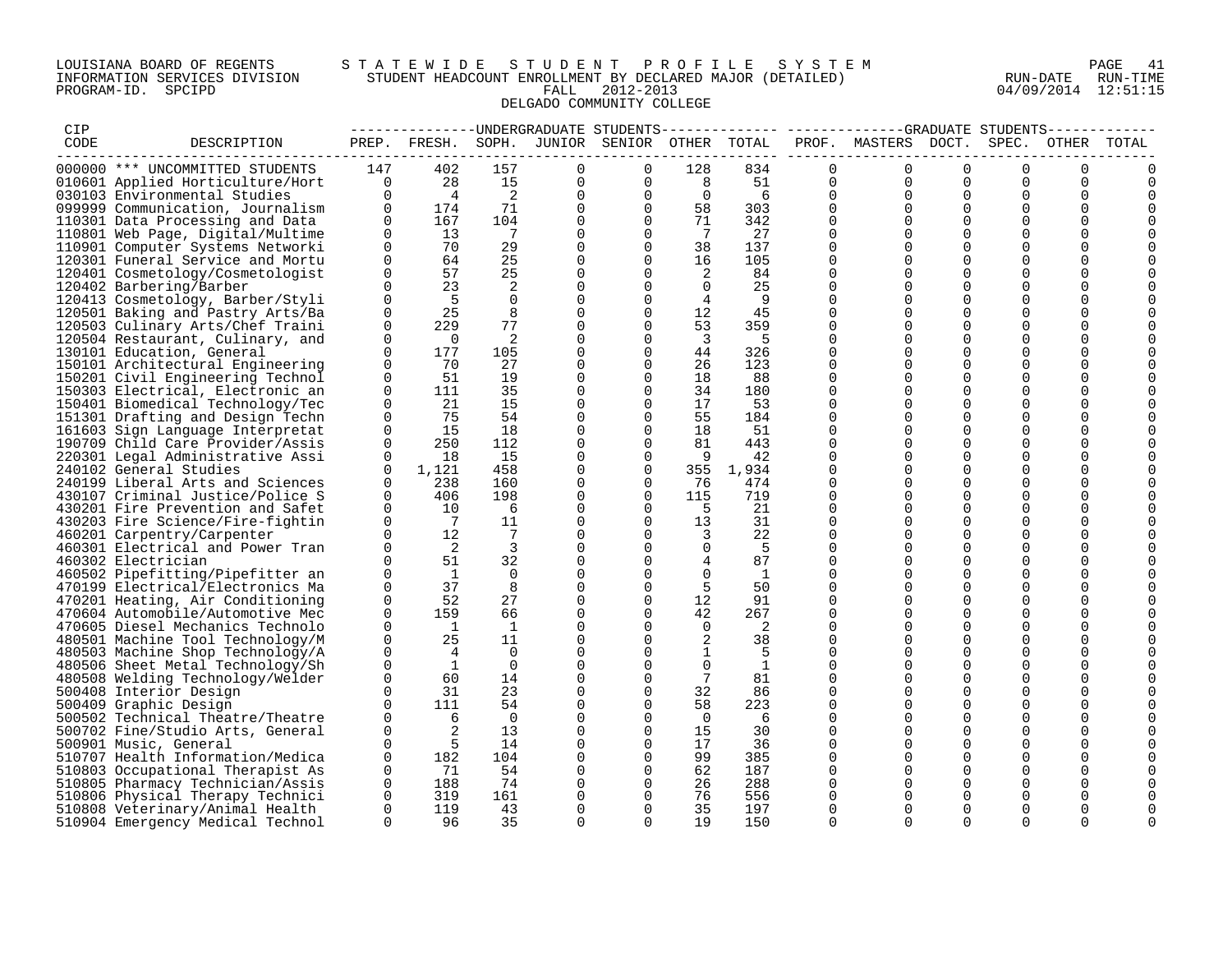## LOUISIANA BOARD OF REGENTS S T A T E W I D E S T U D E N T P R O F I L E S Y S T E M PAGE 42 INFORMATION SERVICES DIVISION STUDENT HEADCOUNT ENROLLMENT BY DECLARED MAJOR (DETAILED) RUN-DATE RUN-TIME PROGRAM-ID. SPCIPD FALL 2012-2013 04/09/2014 12:51:15 DELGADO COMMUNITY COLLEGE

| <b>CIP</b>                 |                                  |       |             |       | <b>INDERGRADUATE</b> | STUDENTS |       |              |       |               | GRADUATE | STUDENTS |       |       |
|----------------------------|----------------------------------|-------|-------------|-------|----------------------|----------|-------|--------------|-------|---------------|----------|----------|-------|-------|
| CODE                       | DESCRIPTION                      | PREP. | FRESH.      | SOPH. | JUNIOR               | SENIOR   | OTHER | TOTAL        | PROF. | MASTERS DOCT. |          | SPEC.    | OTHER | TOTAL |
|                            | 510905 Nuclear Medical Technolog |       | 15          |       |                      |          |       | 30           |       |               |          |          |       |       |
|                            | 510907 Medical Radiologic Techno |       | 55          | 20    |                      |          | 14    | 89           |       |               |          |          |       |       |
|                            | 510908 Respiratory Care Therapy/ |       | 79          | 55    |                      |          | 76    | 210          |       |               |          |          |       |       |
|                            | 510909 Surgical Technology/Techn |       | 129         | 81    |                      |          | 46    | 256          |       |               |          |          |       |       |
|                            | 510910 Diagnostic Medical Sonogr |       | 123         | 59    |                      |          | 53    | 235          |       |               |          |          |       |       |
|                            | 510911 Radiologic Technology/Sci |       | 447         | 274   |                      |          | 127   | 848          |       |               |          |          |       |       |
|                            | 511004 Clinical/Medical Laborato |       | 88          | 28    |                      |          | 34    | 150          |       |               |          |          |       |       |
|                            | 511803 Ophthalmic Technician/Tec |       |             |       |                      |          |       | 21           |       |               |          |          |       |       |
| 512601 Health Aide         |                                  |       |             |       |                      |          |       |              |       |               |          |          |       |       |
| 513103 Dietetic Technician |                                  |       | 20          | 21    |                      |          | 23    | 64           |       |               |          |          |       |       |
|                            | 513501 Massage Therapy/Therapeut |       | 35          | 17    |                      |          |       | 58           |       |               |          |          |       |       |
|                            | 513801 Registered Nursing/Regist |       | 1,408       | 989   |                      |          | 954   | 3,351        |       |               |          |          |       |       |
|                            | 513901 Licensed Practical/Vocati |       | 227         | 72    |                      |          | 130   | 429          |       |               |          |          |       |       |
|                            | 513902 Nursing Assistant/Aide an |       |             |       |                      |          |       |              |       |               |          |          |       |       |
|                            | 520101 Business/Commerce, Genera |       | 262         | 256   |                      |          | 239   | 757          |       |               |          |          |       |       |
|                            | 520201 Business Administration a |       | 566         | 299   |                      |          | 178   | 1,043        |       |               |          |          |       |       |
|                            | 520203 Logistics, Materials, and |       |             |       |                      |          |       |              |       |               |          |          |       |       |
|                            | 520302 Accounting Technology/Tec |       | 189         | 148   |                      |          | 149   | 486          |       |               |          |          |       |       |
|                            | 520401 Administrative Assistant  |       | 35          | 34    |                      |          | 30    | 99           |       |               |          |          |       |       |
|                            | 520701 Entrepreneurship/Entrepre |       | 15          |       |                      |          |       | 22           |       |               |          |          |       |       |
|                            | 520901 Hospitality Administratio |       | 56          | 33    |                      |          | 35    | 124          |       |               |          |          |       |       |
|                            | 522001 Construction Management   |       |             |       |                      |          |       | 17           |       |               |          |          |       |       |
| TOTAL STUDENTS             |                                  | 147   | 9,130 4,917 |       |                      | 0        |       | 3,899 18,093 |       |               |          |          |       |       |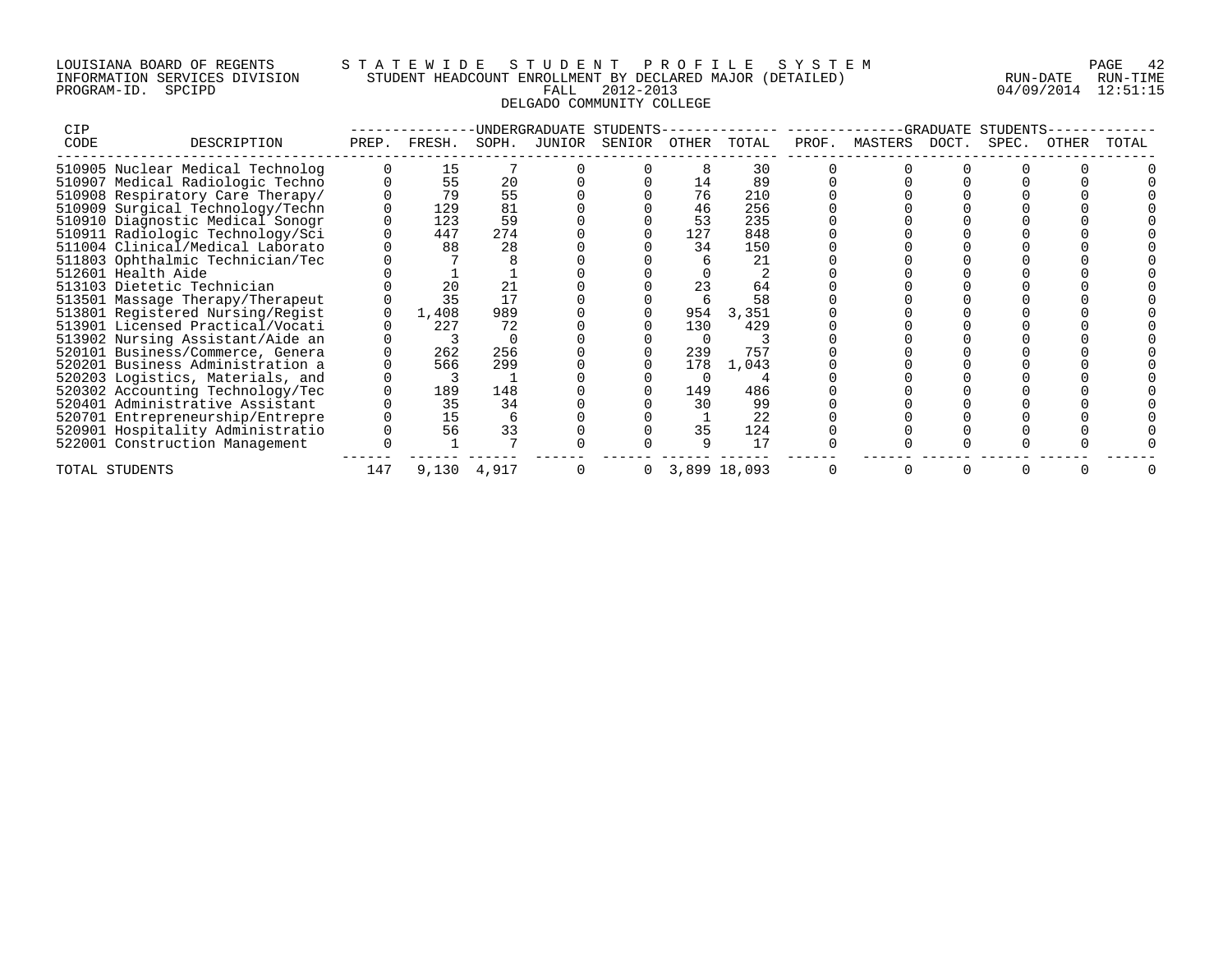## LOUISIANA BOARD OF REGENTS S T A T E W I D E S T U D E N T P R O F I L E S Y S T E M PAGE 43 INFORMATION SERVICES DIVISION STUDENT HEADCOUNT ENROLLMENT BY DECLARED MAJOR (DETAILED) RUN-DATE RUN-TIME PROGRAM-ID. SPCIPD FALL 2012-2013 04/09/2014 12:51:15 ELAINE P. NUNEZ COMMUN. COLLEGE

| <b>CIP</b> |                                  |       |        |       | -UNDERGRADUATE | STUDENTS- |       |       |       |               | -GRADUATE | STUDENTS |       |       |
|------------|----------------------------------|-------|--------|-------|----------------|-----------|-------|-------|-------|---------------|-----------|----------|-------|-------|
| CODE       | DESCRIPTION                      | PREP. | FRESH. | SOPH. | JUNIOR         | SENIOR    | OTHER | TOTAL | PROF. | MASTERS DOCT. |           | SPEC.    | OTHER | TOTAL |
|            | 000000 *** UNCOMMITTED STUDENTS  | 733   |        |       |                |           |       | 742   |       |               |           |          |       |       |
|            | 110401 Information Science/Studi |       |        |       |                |           |       |       |       |               |           |          |       |       |
|            | 120503 Culinary Arts/Chef Traini |       | 25     |       |                |           |       | 36    |       |               |           |          |       |       |
|            | 130101 Education, General        |       | 24     | 12    |                |           |       | 49    |       |               |           |          |       |       |
|            | 150612 Industrial Technology/Tec |       | 135    | 55    |                |           |       | 232   |       |               |           |          |       |       |
|            | 190709 Child Care Provider/Assis |       | 45     | 21    |                |           |       | 70    |       |               |           |          |       |       |
|            | 220302 Legal Assistant/Paralegal |       | 23     | 14    |                |           |       | 50    |       |               |           |          |       |       |
|            | 240102 General Studies           |       | 106    | 48    |                |           | 34    | 188   |       |               |           |          |       |       |
|            | 240199 Liberal Arts and Sciences |       | 97     | 64    |                |           | 30    | 191   |       |               |           |          |       |       |
|            | 460201 Carpentry/Carpenter       |       |        |       |                |           |       | 16    |       |               |           |          |       |       |
|            | 460302 Electrician               |       |        |       |                |           |       |       |       |               |           |          |       |       |
|            | 470201 Heating, Air Conditioning |       | 14     |       |                |           |       | 22    |       |               |           |          |       |       |
|            | 470303 Industrial Mechanics and  |       |        |       |                |           |       |       |       |               |           |          |       |       |
|            | 510713 Medical Insurance Coding  |       | 18     |       |                |           |       | 50    |       |               |           |          |       |       |
|            | 510904 Emergency Medical Technol |       | 44     |       |                |           |       | 59    |       |               |           |          |       |       |
|            | 513901 Licensed Practical/Vocati |       | 206    | 86    |                |           | 58    | 350   |       |               |           |          |       |       |
|            | 513902 Nursing Assistant/Aide an |       |        |       |                |           |       |       |       |               |           |          |       |       |
|            | 520101 Business/Commerce, Genera |       | 76     | 61    |                |           | 40    | 177   |       |               |           |          |       |       |
|            | 520401 Administrative Assistant  |       |        |       |                |           |       |       |       |               |           |          |       |       |
|            | TOTAL STUDENTS                   | 733   | 851    | 412   |                |           | 273   | 2,269 |       |               |           |          |       |       |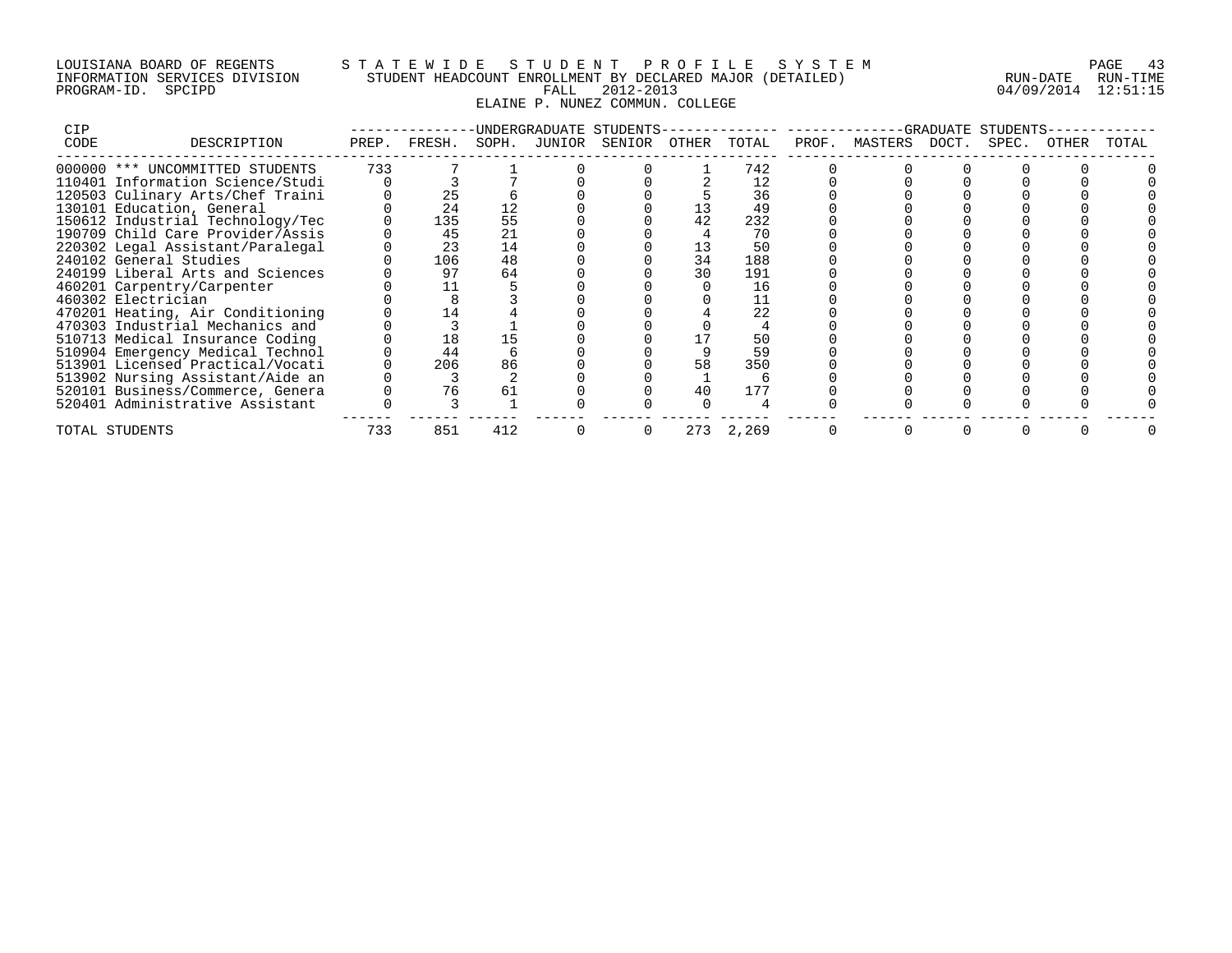### LOUISIANA BOARD OF REGENTS S T A T E W I D E S T U D E N T P R O F I L E S Y S T E M PAGE 44 INFORMATION SERVICES DIVISION STUDENT HEADCOUNT ENROLLMENT BY DECLARED MAJOR (DETAILED) RUN-DATE RUN-TIME PROGRAM-ID. SPCIPD FALL 2012-2013 04/09/2014 12:51:15 RIVER PARISHES COMMUNITY COLLEGE

| CIP<br>CODE | DESCRIPTION                      |       |        | SOPH. |        | UNDERGRADUATE STUDENTS- |       |       |       |         | GRADUATE | STUDENTS- |       | TOTAL |
|-------------|----------------------------------|-------|--------|-------|--------|-------------------------|-------|-------|-------|---------|----------|-----------|-------|-------|
|             |                                  | PREP. | FRESH. |       | JUNIOR | SENIOR                  | OTHER | TOTAL | PROF. | MASTERS | DOCT.    | SPEC.     | OTHER |       |
|             | 000000 *** UNCOMMITTED STUDENTS  | 1,626 |        |       |        |                         | 142   | 1,774 |       |         |          |           |       |       |
|             | 130101 Education, General        |       | 39     |       |        |                         | 16    | 68    |       |         |          |           |       |       |
|             | 150404 Instrumentation Technolog |       | 31     | 14    |        |                         | 12    | 57    |       |         |          |           |       |       |
|             | 150699 Industrial Production Tec |       | 149    | 44    |        |                         | 36    | 229   |       |         |          |           |       |       |
|             | 151301 Drafting and Design Techn |       | 15     |       |        |                         |       | 35    |       |         |          |           |       |       |
|             | 240101 Liberal Arts and Sciences |       |        |       |        |                         |       |       |       |         |          |           |       |       |
|             | 240102 General Studies           |       | 578    | 321   |        |                         | 193   | 1,092 |       |         |          |           |       |       |
|             | 240199 Liberal Arts and Sciences |       | 101    | 26    |        |                         | 16    | 143   |       |         |          |           |       |       |
|             | 470604 Automobile/Automotive Mec |       |        |       |        |                         |       | 16    |       |         |          |           |       |       |
|             | 480508 Welding Technology/Welder |       | 26     |       |        |                         |       |       |       |         |          |           |       |       |
|             | 513901 Licensed Practical/Vocati |       | 30     |       |        |                         | 25    |       |       |         |          |           |       |       |
|             | 513902 Nursing Assistant/Aide an |       |        |       |        |                         |       |       |       |         |          |           |       |       |
|             | 520401 Administrative Assistant  |       |        |       |        |                         | 14    |       |       |         |          |           |       |       |
|             | TOTAL STUDENTS                   | 1,626 | 1,023  | 451   |        |                         | 466   | 3,566 |       |         |          |           |       |       |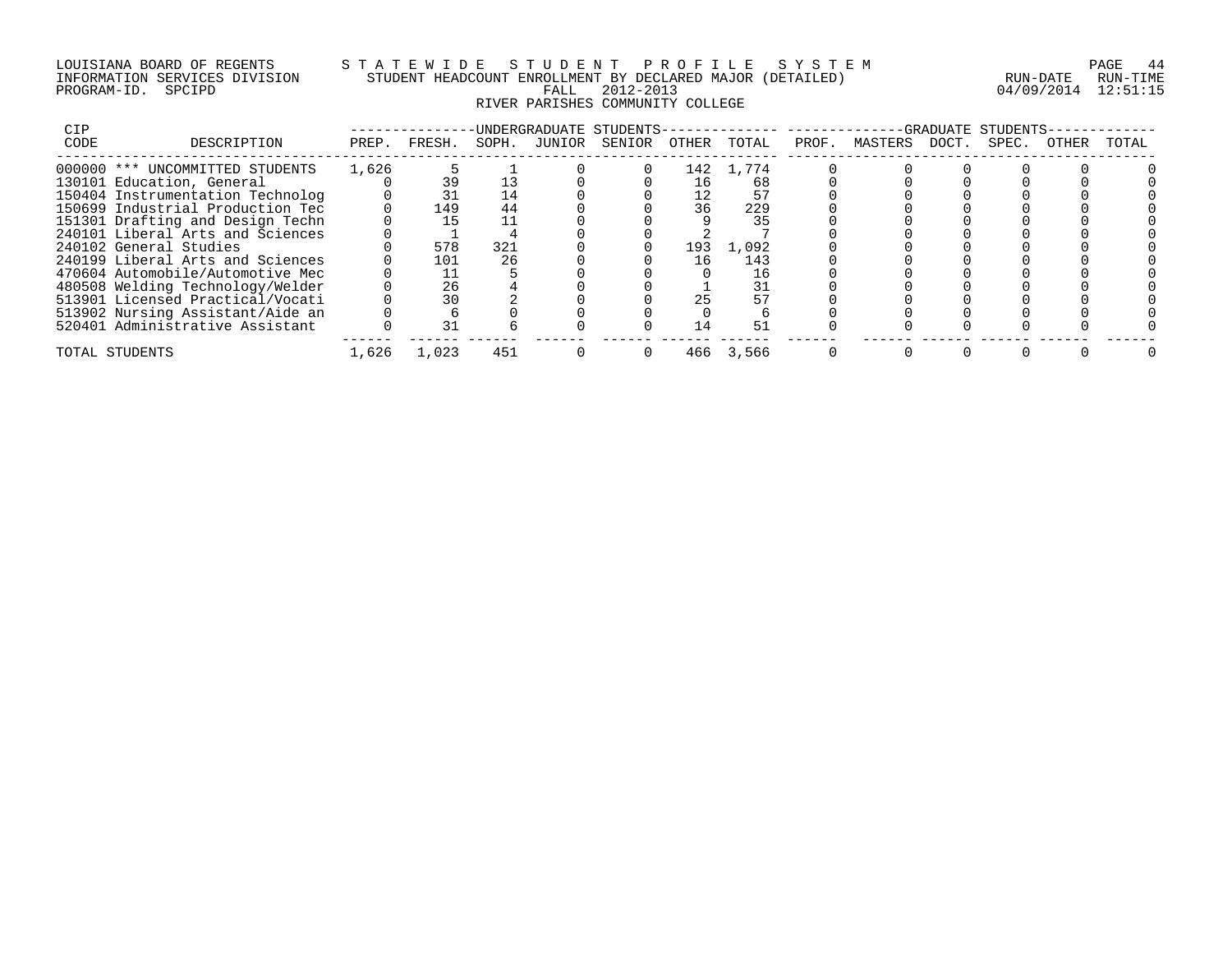### LOUISIANA BOARD OF REGENTS S T A T E W I D E S T U D E N T P R O F I L E S Y S T E M PAGE 45 INFORMATION SERVICES DIVISION STUDENT HEADCOUNT ENROLLMENT BY DECLARED MAJOR (DETAILED) RUN-DATE RUN-TIME PROGRAM-ID. SPCIPD FALL 2012-2013 04/09/2014 12:51:15 SOUTH LA. COMMUNITY COLLEGE

| CIP  |                                  |             |                              |                |             | -----------DNDERGRADUATE STUDENTS-------------- |              |       |          | -------------GRADUATE STUDENTS- |          |          |          |          |
|------|----------------------------------|-------------|------------------------------|----------------|-------------|-------------------------------------------------|--------------|-------|----------|---------------------------------|----------|----------|----------|----------|
| CODE | DESCRIPTION                      | PREP.       | FRESH.                       | SOPH.          |             | JUNIOR SENIOR OTHER                             |              | TOTAL |          | PROF. MASTERS DOCT.             |          | SPEC.    | OTHER    | TOTAL    |
|      | 000000 *** UNCOMMITTED STUDENTS  | 1,550       | 262                          | 162            | 0           | 0                                               | 283          | 2,257 |          |                                 | ∩        |          |          |          |
|      | 100303 Prepress/Desktop Publishi | 0           | 13                           | 7              | 0           | 0                                               | 4            | 24    | 0        | 0                               | 0        | 0        | 0        |          |
|      | 110901 Computer Systems Networki | $\Omega$    | 63                           | 35             | 0           | $\Omega$                                        | 21           | 119   | $\Omega$ |                                 | ∩        |          | O        |          |
|      | 111001 Network and System Admini | $\mathbf 0$ | 2                            | 9              | $\mathbf 0$ | $\Omega$                                        | 8            | 19    | $\Omega$ | $\Omega$                        | $\Omega$ | $\Omega$ | $\Omega$ |          |
|      | 120401 Cosmetology/Cosmetologist | $\Omega$    | 11                           | 23             | $\mathbf 0$ |                                                 | 6            | 40    | $\Omega$ | $\Omega$                        |          |          |          |          |
|      | 120402 Barbering/Barber          | $\Omega$    | $\overline{0}$               | 9              | $\Omega$    |                                                 |              | 10    | $\Omega$ | $\Omega$                        | ∩        | $\Omega$ |          |          |
|      | 120503 Culinary Arts/Chef Traini | $\Omega$    | 29                           | 24             | $\Omega$    | $\Omega$                                        |              | 55    | $\Omega$ | $\Omega$                        | ∩        | $\Omega$ |          |          |
|      | 130101 Education, General        | $\Omega$    | 42                           | -6             | $\Omega$    | $\Omega$                                        | $\mathbf{1}$ | 49    | 0        | ∩                               | ∩        | ∩        | $\Omega$ |          |
|      | 150612 Industrial Technology/Tec | $\mathbf 0$ | 109                          | 59             | $\mathbf 0$ | 0                                               | 21           | 189   | $\Omega$ | $\Omega$                        | $\Omega$ | $\Omega$ |          |          |
|      | 151102 Surveying Technology/Surv | $\Omega$    | 11                           | 11             | 0           | $\Omega$                                        | - 3          | 25    | 0        |                                 |          |          | $\Omega$ |          |
|      | 151301 Drafting and Design Techn | 0           | 46                           | 26             | 0           | $\mathbf 0$                                     | 10           | 82    | $\Omega$ | $\Omega$                        | $\Omega$ | $\Omega$ | $\Omega$ |          |
|      | 190709 Child Care Provider/Assis | $\Omega$    | 75                           | 20             | 0           | $\Omega$                                        | 13           | 108   | $\Omega$ |                                 | $\Omega$ | $\Omega$ | $\Omega$ |          |
|      | 240101 Liberal Arts and Sciences | 0           | $\overline{7}$               | 10             | 0           | $\Omega$                                        | -5           | 22    | 0        |                                 |          | ∩        | O        |          |
|      | 240102 General Studies           | $\Omega$    | 884                          | 282            | $\mathbf 0$ | $\Omega$                                        | 114          | 1,280 | $\Omega$ |                                 |          |          |          |          |
|      | 240199 Liberal Arts and Sciences | $\Omega$    | 308                          | 63             | $\Omega$    | $\Omega$                                        | 18           | 389   | 0        | ∩                               | ∩        | ∩        | $\Omega$ |          |
|      | 410204 Industrial Radiologic Tec | $\Omega$    | 23                           | 20             | $\mathbf 0$ | $\Omega$                                        | -2           | 45    | $\Omega$ | $\Omega$                        | $\Omega$ | $\Omega$ |          |          |
|      | 430104 Criminal Justice/Safety S | $\Omega$    | 88                           | 27             | $\mathbf 0$ | $\Omega$                                        | 10           | 125   | 0        | ∩                               | ∩        | ∩        | $\Omega$ |          |
|      | 460201 Carpentry/Carpenter       | $\Omega$    | 5                            | 2              | $\mathbf 0$ |                                                 | 1            | 8     | $\Omega$ | $\Omega$                        | $\cap$   | $\Omega$ | $\cap$   |          |
|      | 460302 Electrician               | $\Omega$    | 52                           | 30             | $\Omega$    |                                                 | 2            | 84    | 0        |                                 |          | $\Omega$ | $\Omega$ |          |
|      | 470104 Computer Installation and |             | 6                            | 7              | $\Omega$    | 0                                               | 6            | 19    | 0        | $\Omega$                        | $\Omega$ | $\Omega$ | $\Omega$ |          |
|      | 470105 Industrial Electronics Te | $\Omega$    | 54                           | 45             | $\mathbf 0$ | $\Omega$                                        | 12           | 111   |          | $\Omega$                        | ∩        | $\Omega$ | $\Omega$ |          |
|      | 470201 Heating, Air Conditioning | $\Omega$    | 23                           | 23             | 0           |                                                 | 10           | 56    | 0        |                                 |          | ∩        | U        |          |
|      | 470303 Industrial Mechanics and  | $\Omega$    | 23                           | 13             | $\mathbf 0$ |                                                 | 8            | 44    | $\Omega$ |                                 |          |          |          |          |
|      | 470603 Autobody/Collision and Re | $\Omega$    | $7\phantom{.0}\phantom{.0}7$ | 2              | $\Omega$    | $\Omega$                                        | $\mathbf{1}$ | 10    | $\Omega$ | ∩                               | ∩        | ∩        | $\Omega$ |          |
|      | 470604 Automobile/Automotive Mec | $\Omega$    | 18                           | 29             | $\mathbf 0$ |                                                 |              | 52    | $\Omega$ | $\Omega$                        |          | $\Omega$ |          |          |
|      | 470605 Diesel Mechanics Technolo | $\Omega$    | 24                           | 14             | $\Omega$    |                                                 | 3            | 41    | 0        | ∩                               | ∩        | $\Omega$ | $\Omega$ |          |
|      | 470608 Aircraft Powerplant Techn | $\Omega$    | 23                           | 19             | $\Omega$    |                                                 | 4            | 46    | 0        |                                 | ∩        | ∩        | ∩        |          |
|      | 480501 Machine Tool Technology/M | $\Omega$    | 41                           | 31             | $\mathbf 0$ | $\Omega$                                        | 9            | 81    | $\Omega$ |                                 | ∩        | ∩        | $\cap$   |          |
|      | 480508 Welding Technology/Welder | 0           | 106                          | 55             | $\mathbf 0$ | $\Omega$                                        | 24           | 185   | $\Omega$ | $\Omega$                        | $\Omega$ | $\Omega$ | $\Omega$ |          |
|      | 490202 Construction/Heavy Equipm | 0           | 2                            | 5              | $\mathbf 0$ |                                                 | $\mathbf 0$  | 7     | 0        |                                 | ∩        | $\Omega$ | $\Omega$ |          |
|      | 490205 Truck and Bus Driver/Comm | $\Omega$    | 15                           | $\overline{1}$ | $\mathbf 0$ |                                                 | $\mathbf 0$  | 16    | $\Omega$ | $\Omega$                        | ∩        | $\Omega$ | $\Omega$ |          |
|      | 510801 Medical/Clinical Assistan | $\Omega$    | 42                           | 32             | $\mathbf 0$ |                                                 |              | 80    | 0        |                                 |          |          |          |          |
|      | 510802 Clinical/Medical Laborato | 0           | 17                           | 1              | $\mathbf 0$ | $\Omega$                                        | 3            | 21    | $\Omega$ |                                 | $\Omega$ | $\Omega$ | $\Omega$ |          |
|      | 510805 Pharmacy Technician/Assis | $\Omega$    | 33                           | 14             | $\mathbf 0$ | $\Omega$                                        | 2            | 49    | $\Omega$ |                                 |          | $\Omega$ |          |          |
|      | 510904 Emergency Medical Technol | $\mathbf 0$ | 227                          | 97             | $\mathbf 0$ | $\Omega$                                        | 16           | 340   | $\Omega$ | ∩                               | ∩        | ∩        | $\Omega$ |          |
|      | 510909 Surgical Technology/Techn | $\Omega$    | 15                           | 18             | $\Omega$    | $\Omega$                                        | 9            | 42    | $\Omega$ |                                 |          |          |          |          |
|      | 511004 Clinical/Medical Laborato | $\Omega$    | 29                           | 17             | $\Omega$    | $\Omega$                                        | 20           | 66    | $\Omega$ |                                 | ∩        | $\cap$   | $\cap$   |          |
|      | 512601 Health Aide               | $\Omega$    | 52                           | 18             | $\Omega$    | $\Omega$                                        | -1           | 71    | $\Omega$ | $\Omega$                        | $\Omega$ | $\Omega$ | $\Omega$ |          |
|      | 513401 Direct Entry Midwifery    | $\Omega$    | 14                           | 1              | 0           | $\Omega$                                        | -1           | 16    | 0        |                                 |          | ∩        |          |          |
|      | 513901 Licensed Practical/Vocati | 0           | 133                          | 141            | $\mathbf 0$ | 0                                               | 69           | 343   |          | $\Omega$                        | $\Omega$ | $\Omega$ | $\Omega$ |          |
|      | 513902 Nursing Assistant/Aide an | $\Omega$    | 6                            | $\Omega$       | $\mathbf 0$ | $\Omega$                                        | $\Omega$     | 6     | 0        |                                 |          | ∩        | $\Omega$ |          |
|      | 520101 Business/Commerce, Genera | 0           | 235                          | 62             | 0           | $\Omega$                                        | 22           | 319   | 0        |                                 |          |          |          |          |
|      | 520401 Administrative Assistant  | $\Omega$    | 242                          | 181            | $\mathbf 0$ | $\Omega$                                        | 84           | 507   | $\Omega$ |                                 |          |          |          |          |
|      | TOTAL STUDENTS                   | 1,550       |                              | 3,417 1,651    | $\Omega$    | $\Omega$                                        | 840          | 7,458 | $\Omega$ | $\Omega$                        | $\Omega$ | $\Omega$ | $\Omega$ | $\Omega$ |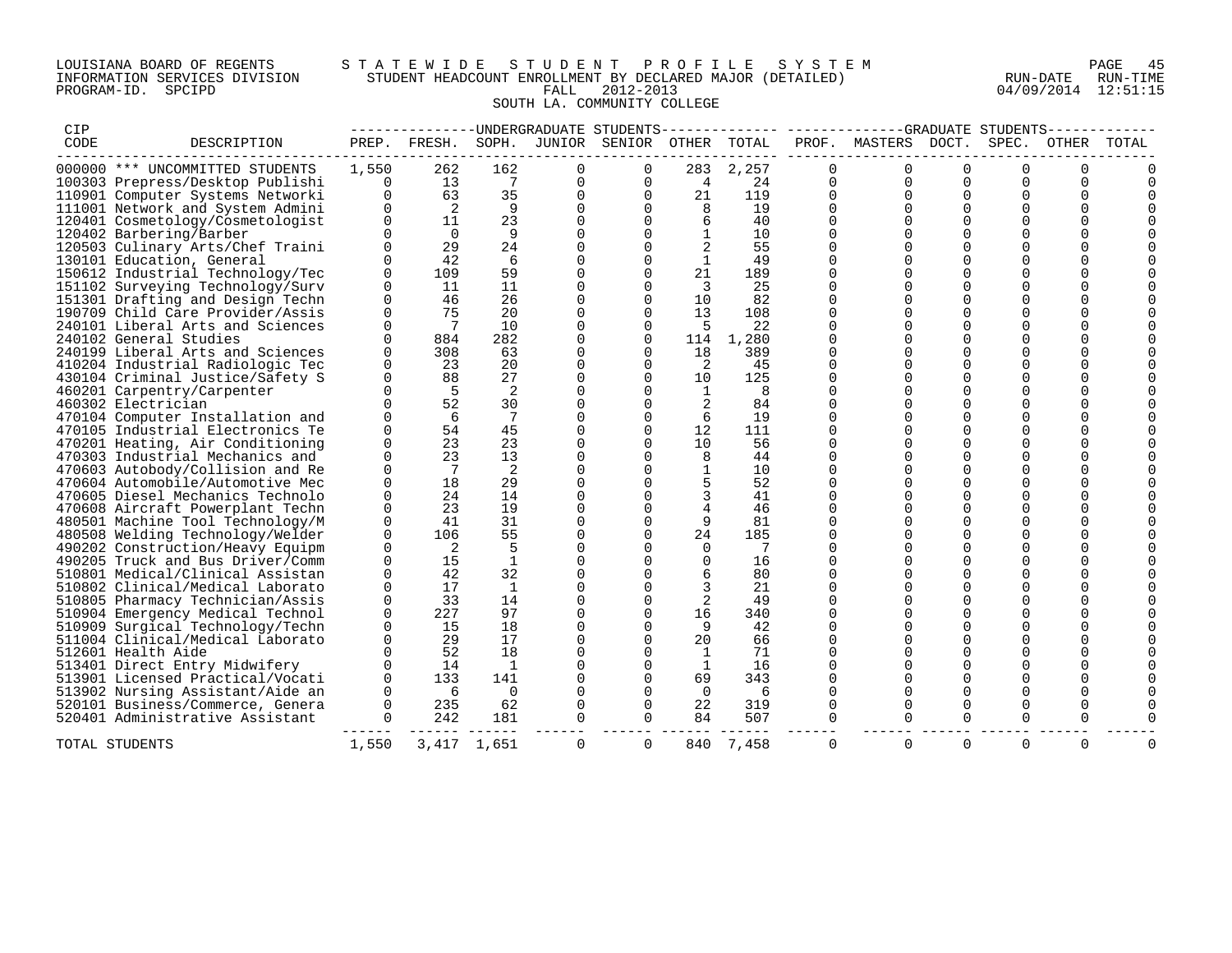## LOUISIANA BOARD OF REGENTS S T A T E W I D E S T U D E N T P R O F I L E S Y S T E M PAGE 46 INFORMATION SERVICES DIVISION STUDENT HEADCOUNT ENROLLMENT BY DECLARED MAJOR (DETAILED) RUN-DATE RUN-TIME PROGRAM-ID. SPCIPD FALL 2012-2013 04/09/2014 12:51:15 LA. DELTA COMMUNITY COLLEGE

| <b>CIP</b> | UNDERGRADUATE STUDENTS           |       |        |             |        |        |       |       | GRADUATE<br>STUDENTS |         |       |       |       |       |  |
|------------|----------------------------------|-------|--------|-------------|--------|--------|-------|-------|----------------------|---------|-------|-------|-------|-------|--|
| CODE       | DESCRIPTION                      | PREP. | FRESH. | SOPH.       | JUNIOR | SENIOR | OTHER | TOTAL | PROF.                | MASTERS | DOCT. | SPEC. | OTHER | TOTAL |  |
|            | 000000 *** UNCOMMITTED STUDENTS  | 521   | 475    | 123         |        |        | 100   | 1,219 |                      |         |       |       |       |       |  |
|            | 111001 Network and System Admini |       | 19     | 22          |        |        | 25    | 66    |                      |         |       |       |       |       |  |
|            | 120402 Barbering/Barber          |       | 15     | 21          |        |        |       | 37    |                      |         |       |       |       |       |  |
|            | 130101 Education, General        |       | 50     | 35          |        |        | 22    | 107   |                      |         |       |       |       |       |  |
|            | 150404 Instrumentation Technolog |       | 18     | 14          |        |        |       | 38    |                      |         |       |       |       |       |  |
|            | 150699 Industrial Production Tec |       | 49     | 42          |        |        | 41    | 132   |                      |         |       |       |       |       |  |
|            | 151301 Drafting and Design Techn |       |        | 10          |        |        |       | 17    |                      |         |       |       |       |       |  |
|            | 190709 Child Care Provider/Assis |       | 49     | 33          |        |        | 23    | 105   |                      |         |       |       |       |       |  |
|            | 240102 General Studies           |       | 306    | 160         |        |        | 78    | 544   |                      |         |       |       |       |       |  |
|            | 240199 Liberal Arts and Sciences |       | 121    | 71          |        |        | 21    | 213   |                      |         |       |       |       |       |  |
|            | 460302 Electrician               |       | 12     | 10          |        |        |       | 24    |                      |         |       |       |       |       |  |
|            | 470105 Industrial Electronics Te |       | 13     | 6           |        |        |       | 25    |                      |         |       |       |       |       |  |
|            | 470201 Heating, Air Conditioning |       |        | 12          |        |        |       | 24    |                      |         |       |       |       |       |  |
|            | 470303 Industrial Mechanics and  |       |        |             |        |        |       | 17    |                      |         |       |       |       |       |  |
|            | 470604 Automobile/Automotive Mec |       | 14     | 15          |        |        |       | 31    |                      |         |       |       |       |       |  |
|            | 470605 Diesel Mechanics Technolo |       |        |             |        |        |       |       |                      |         |       |       |       |       |  |
|            | 480508 Welding Technology/Welder |       | 92     | 48          |        |        | 24    | 164   |                      |         |       |       |       |       |  |
|            | 480510 Computer Numerically Cont |       |        |             |        |        |       |       |                      |         |       |       |       |       |  |
|            | 510904 Emergency Medical Technol |       | 20     |             |        |        |       | 21    |                      |         |       |       |       |       |  |
|            | 511009 Phlebotomy Technician/Phl |       |        |             |        |        |       | 10    |                      |         |       |       |       |       |  |
|            | 512601 Health Aide               |       | 89     | 14          |        |        |       | 108   |                      |         |       |       |       |       |  |
|            | 513801 Registered Nursing/Regist |       | 115    | 141         |        |        | 101   | 357   |                      |         |       |       |       |       |  |
|            | 513901 Licensed Practical/Vocati |       | 124    | 112         |        |        | 53    | 289   |                      |         |       |       |       |       |  |
|            | 513902 Nursing Assistant/Aide an |       | 19     |             |        |        |       | 22    |                      |         |       |       |       |       |  |
|            | 520101 Business/Commerce, Genera |       | 151    | 119         |        |        | 64    | 334   |                      |         |       |       |       |       |  |
|            | 520401 Administrative Assistant  |       | 96     | 73          |        |        | 42    | 211   |                      |         |       |       |       |       |  |
|            | TOTAL STUDENTS                   | 521   |        | 1,879 1,095 |        |        | 628   | 4,123 |                      |         |       |       |       |       |  |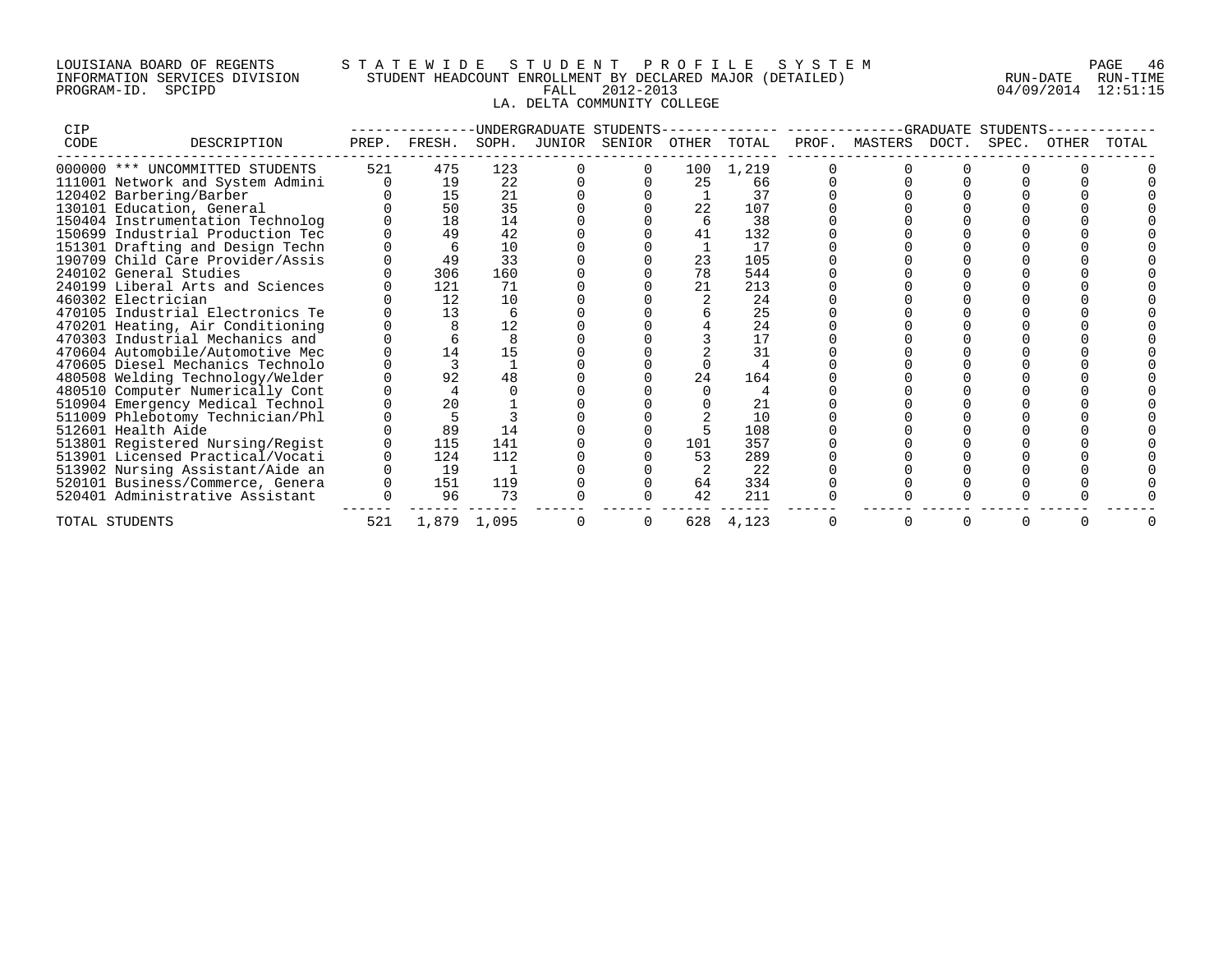## LOUISIANA BOARD OF REGENTS S T A T E W I D E S T U D E N T P R O F I L E S Y S T E M PAGE 47 INFORMATION SERVICES DIVISION STUDENT HEADCOUNT ENROLLMENT BY DECLARED MAJOR (DETAILED) RUN-DATE RUN-TIME PROGRAM-ID. SPCIPD FALL 2012-2013 04/09/2014 12:51:15 L. E. FLETCHER

| CIP  |                                  | UNDERGRADUATE STUDENTS |        |       |        |        |       |                            | GRADUATE<br>STIIDENTS |               |  |       |       |       |  |
|------|----------------------------------|------------------------|--------|-------|--------|--------|-------|----------------------------|-----------------------|---------------|--|-------|-------|-------|--|
| CODE | DESCRIPTION                      | PREP.                  | FRESH. | SOPH. | JUNIOR | SENIOR | OTHER | TOTAL                      | PROF.                 | MASTERS DOCT. |  | SPEC. | OTHER | TOTAL |  |
|      | 000000 *** UNCOMMITTED STUDENTS  | 93                     | 24     | 16    |        |        | 537   | 670                        |                       |               |  |       |       |       |  |
|      | 150903 Petroleum Technology/Tech |                        | 69     | 17    |        |        | 14    | 100                        |                       |               |  |       |       |       |  |
|      | 151301 Drafting and Design Techn |                        | 46     | 15    |        |        |       | 69                         |                       |               |  |       |       |       |  |
|      | 240000 *** TRANSFER STUDENTS *** |                        | 90     |       |        |        |       | 90                         |                       |               |  |       |       |       |  |
|      | 240102 General Studies           |                        | 233    | 90    |        |        | 42    | 365                        |                       |               |  |       |       |       |  |
|      | 240199 Liberal Arts and Sciences |                        | 45     |       |        |        |       | 53                         |                       |               |  |       |       |       |  |
|      | 430107 Criminal Justice/Police S |                        | 62     | 22    |        |        | 23    | 107                        |                       |               |  |       |       |       |  |
|      | 460302 Electrician               |                        |        | 16    |        |        |       | 26                         |                       |               |  |       |       |       |  |
|      | 470201 Heating, Air Conditioning |                        |        |       |        |        |       |                            |                       |               |  |       |       |       |  |
|      | 470604 Automobile/Automotive Mec |                        |        |       |        |        |       | 19                         |                       |               |  |       |       |       |  |
|      | 470605 Diesel Mechanics Technolo |                        |        |       |        |        |       | 24                         |                       |               |  |       |       |       |  |
|      | 479999 Mechanic and Repair Techn |                        |        | 39    |        |        |       | 39                         |                       |               |  |       |       |       |  |
|      | 480501 Machine Tool Technology/M |                        | 14     |       |        |        |       | $\overline{2}\overline{2}$ |                       |               |  |       |       |       |  |
|      | 480508 Welding Technology/Welder |                        | 10     |       |        |        |       | 14                         |                       |               |  |       |       |       |  |
|      | 490309 Marine Science/Merchant M |                        | 173    |       |        |        |       | 183                        |                       |               |  |       |       |       |  |
|      | 510904 Emergency Medical Technol |                        |        |       |        |        |       |                            |                       |               |  |       |       |       |  |
|      | 510908 Respiratory Care Therapy/ |                        | 36     | 21    |        |        |       | 74                         |                       |               |  |       |       |       |  |
|      | 511009 Phlebotomy Technician/Phl |                        |        |       |        |        |       |                            |                       |               |  |       |       |       |  |
|      | 513801 Registered Nursing/Regist |                        | 183    | 130   |        |        | 49    | 362                        |                       |               |  |       |       |       |  |
|      | 513901 Licensed Practical/Vocati |                        | 33     | 13    |        |        | 13    | 59                         |                       |               |  |       |       |       |  |
|      | 513902 Nursing Assistant/Aide an |                        |        |       |        |        |       |                            |                       |               |  |       |       |       |  |
|      | 520302 Accounting Technology/Tec |                        | 63     | 29    |        |        | 33    | 125                        |                       |               |  |       |       |       |  |
|      | 520401 Administrative Assistant  |                        | 44     | 17    |        |        | 20    | 81                         |                       |               |  |       |       |       |  |
|      | TOTAL STUDENTS                   | 93                     | 1,161  | 473   |        |        | 775   | 2,502                      |                       |               |  |       |       |       |  |